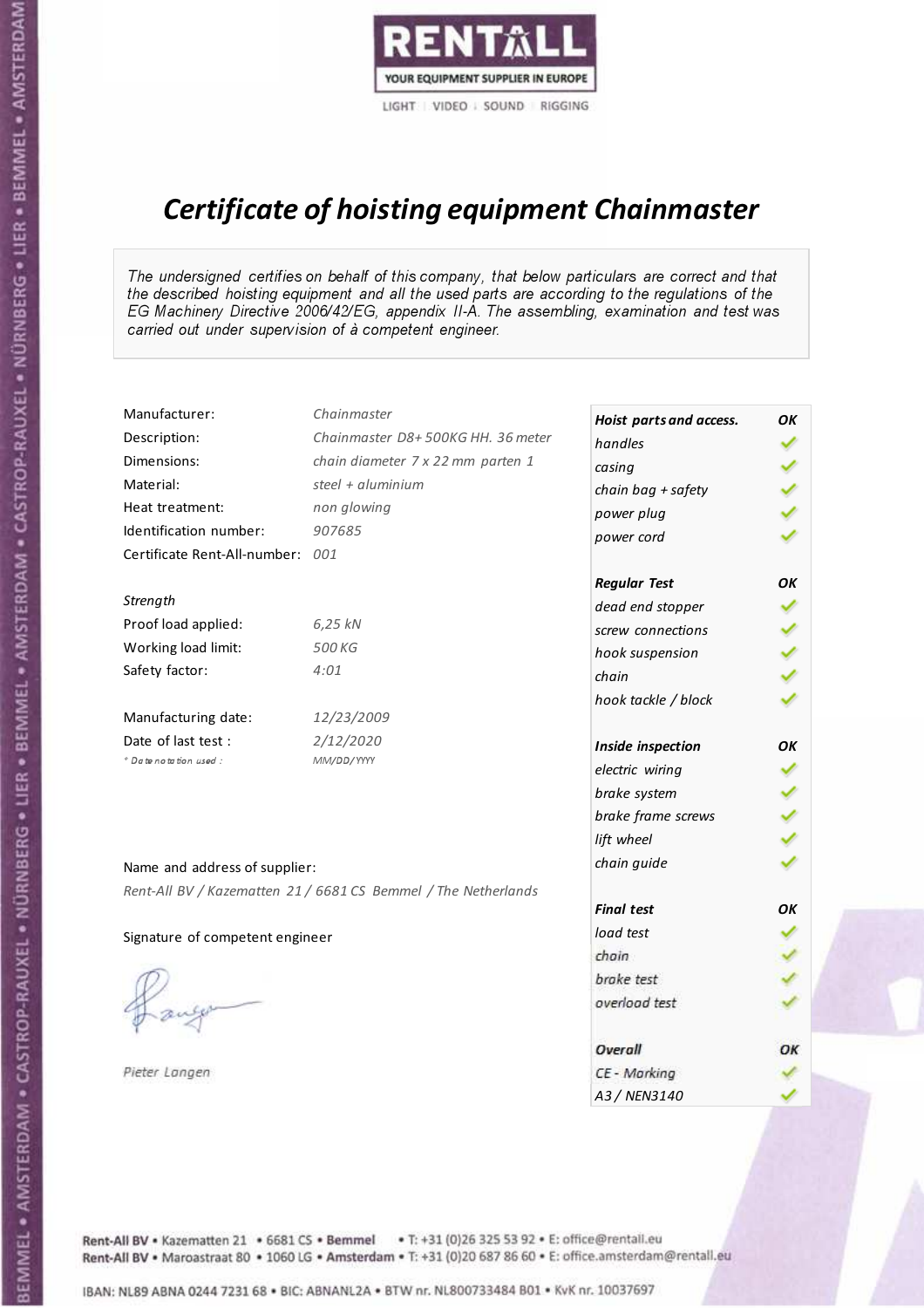

# Certificate of hoisting equipment Chainmaster

The undersigned certifies on behalf of this company, that below particulars are correct and that the described hoisting equipment and all the used parts are according to the regulations of the EG Machinery Directive 2006/42/EG, appendix II-A. The assembling, examination and test was carried out under supervision of à competent engineer.

| Manufacturer:                    | Chainmaster                                                    | Hoist parts and access. | OK  |
|----------------------------------|----------------------------------------------------------------|-------------------------|-----|
| Description:                     | Chainmaster D8+500KG HH. 36 meter                              | handles                 |     |
| Dimensions:                      | chain diameter 7 x 22 mm parten 1                              | casing                  |     |
| Material:                        | steel + $aluminim$                                             | chain bag + safety      |     |
| Heat treatment:                  | non glowing                                                    | power plug              |     |
| Identification number:           | 907691                                                         | power cord              |     |
| Certificate Rent-All-number: 002 |                                                                |                         |     |
|                                  |                                                                | <b>Regular Test</b>     | ΟK  |
| Strength                         |                                                                | dead end stopper        |     |
| Proof load applied:              | 6,25 kN                                                        | screw connections       |     |
| Working load limit:              | 500 KG                                                         | hook suspension         |     |
| Safety factor:                   | 4:01                                                           | chain                   | くくく |
|                                  |                                                                | hook tackle / block     |     |
| Manufacturing date:              | 12/23/2009                                                     |                         |     |
| Date of last test :              | 2/28/2019                                                      | Inside inspection       | ОΚ  |
| + Date notation used :           | MM/DD/YYYY                                                     | electric wiring         |     |
|                                  |                                                                | brake system            |     |
|                                  |                                                                | brake frame screws      |     |
|                                  |                                                                | lift wheel              |     |
| Name and address of supplier:    |                                                                | chain guide             |     |
|                                  | Rent-All BV / Kazematten 21 / 6681 CS Bemmel / The Netherlands |                         |     |
|                                  |                                                                | <b>Final test</b>       | OK  |
| Signature of competent engineer  |                                                                | load test               |     |
|                                  |                                                                | chain                   |     |
|                                  |                                                                | brake test              |     |
|                                  |                                                                | overload test           |     |
|                                  |                                                                | Overall                 | OK  |
| Pieter Langen                    |                                                                | CE - Marking            |     |
|                                  |                                                                | A3 / NEN3140            |     |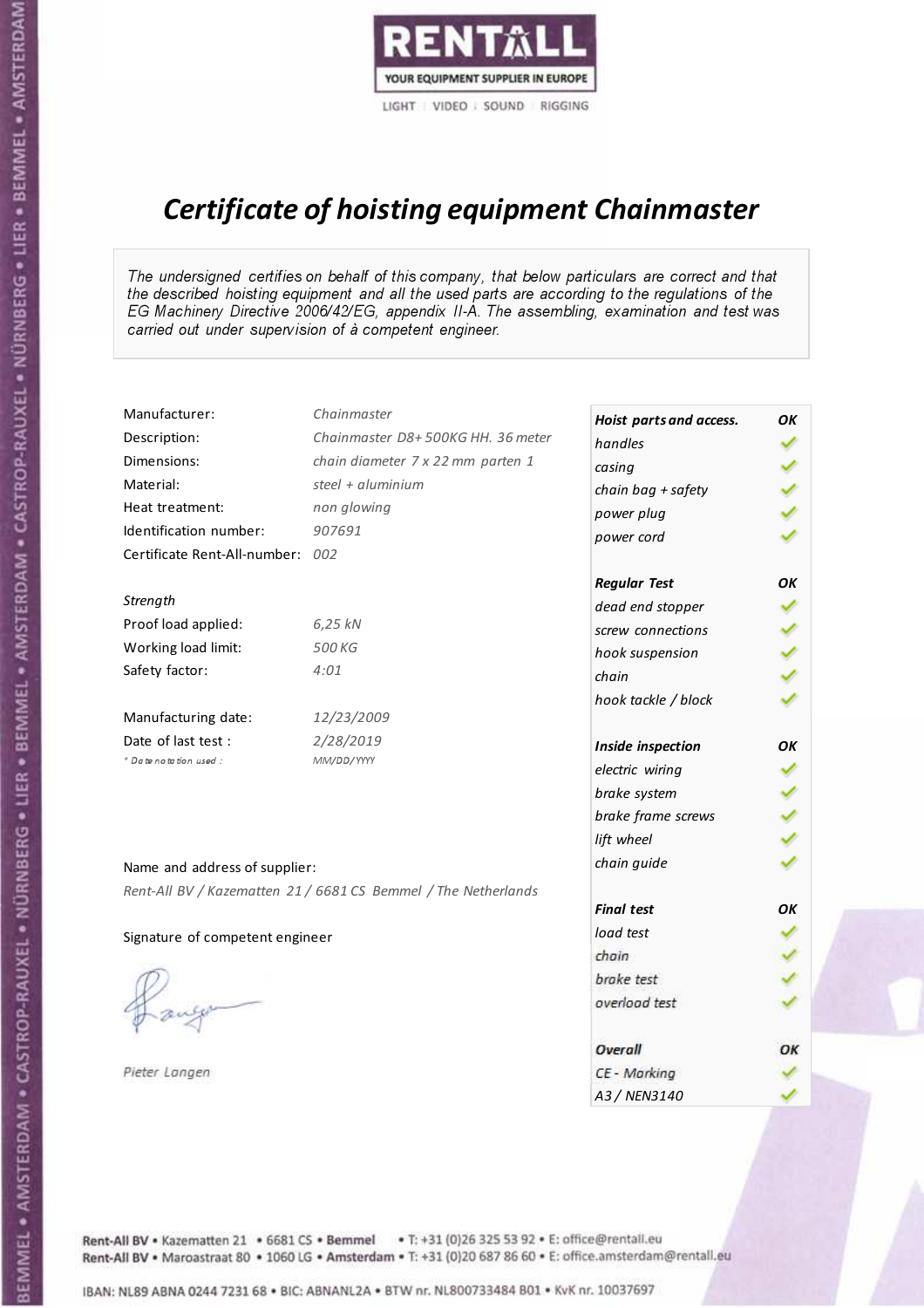

# Certificate of hoisting equipment Chainmaster

The undersigned certifies on behalf of this company, that below particulars are correct and that the described hoisting equipment and all the used parts are according to the regulations of the EG Machinery Directive 2006/42/EG, appendix II-A. The assembling, examination and test was carried out under supervision of à competent engineer.

| Manufacturer:                   | Chainmaster                                                    | Hoist parts and access. | OK  |
|---------------------------------|----------------------------------------------------------------|-------------------------|-----|
| Description:                    | Chainmaster D8+500KG HH. 36 meter                              | handles                 |     |
| Dimensions:                     | chain diameter 7 x 22 mm parten 1                              | casing                  |     |
| Material:                       | steel + aluminium                                              | chain bag + safety      | くくく |
| Heat treatment:                 | non glowing                                                    | power plug              |     |
| Identification number:          | 907687                                                         | power cord              |     |
| Certificate Rent-All-number:    | 003                                                            |                         |     |
|                                 |                                                                | <b>Regular Test</b>     | ΟK  |
| Strength                        |                                                                | dead end stopper        | ✔   |
| Proof load applied:             | 6,25 kN                                                        | screw connections       |     |
| Working load limit:             | 500 KG                                                         | hook suspension         |     |
| Safety factor:                  | 4:01                                                           | chain                   | くくく |
|                                 |                                                                | hook tackle / block     |     |
| Manufacturing date:             | 12/23/2009                                                     |                         |     |
| Date of last test :             | 11/7/2019                                                      | Inside inspection       | ΟK  |
| * Date notation used :          | MM/DD/YYYY                                                     | electric wiring         |     |
|                                 |                                                                | brake system            |     |
|                                 |                                                                | brake frame screws      | くくく |
|                                 |                                                                | lift wheel              |     |
| Name and address of supplier:   |                                                                | chain guide             |     |
|                                 | Rent-All BV / Kazematten 21 / 6681 CS Bemmel / The Netherlands |                         |     |
|                                 |                                                                | <b>Final test</b>       | OK  |
| Signature of competent engineer |                                                                | load test               |     |
|                                 |                                                                | chain                   |     |
|                                 |                                                                | brake test              |     |
|                                 |                                                                | overload test           |     |
|                                 |                                                                | Overall                 | ОК  |
| Pieter Langen                   |                                                                | CE - Marking            |     |
|                                 |                                                                | A3 / NEN3140            |     |

Rent-All BV . Kazematten 21 . 6681 CS . Bemmel . T: +31 (0)26 325 53 92 . E: office@rentall.eu Rent-All BV · Maroastraat 80 · 1060 LG · Amsterdam · T: +31 (0)20 687 86 60 · E: office.amsterdam@rentall.eu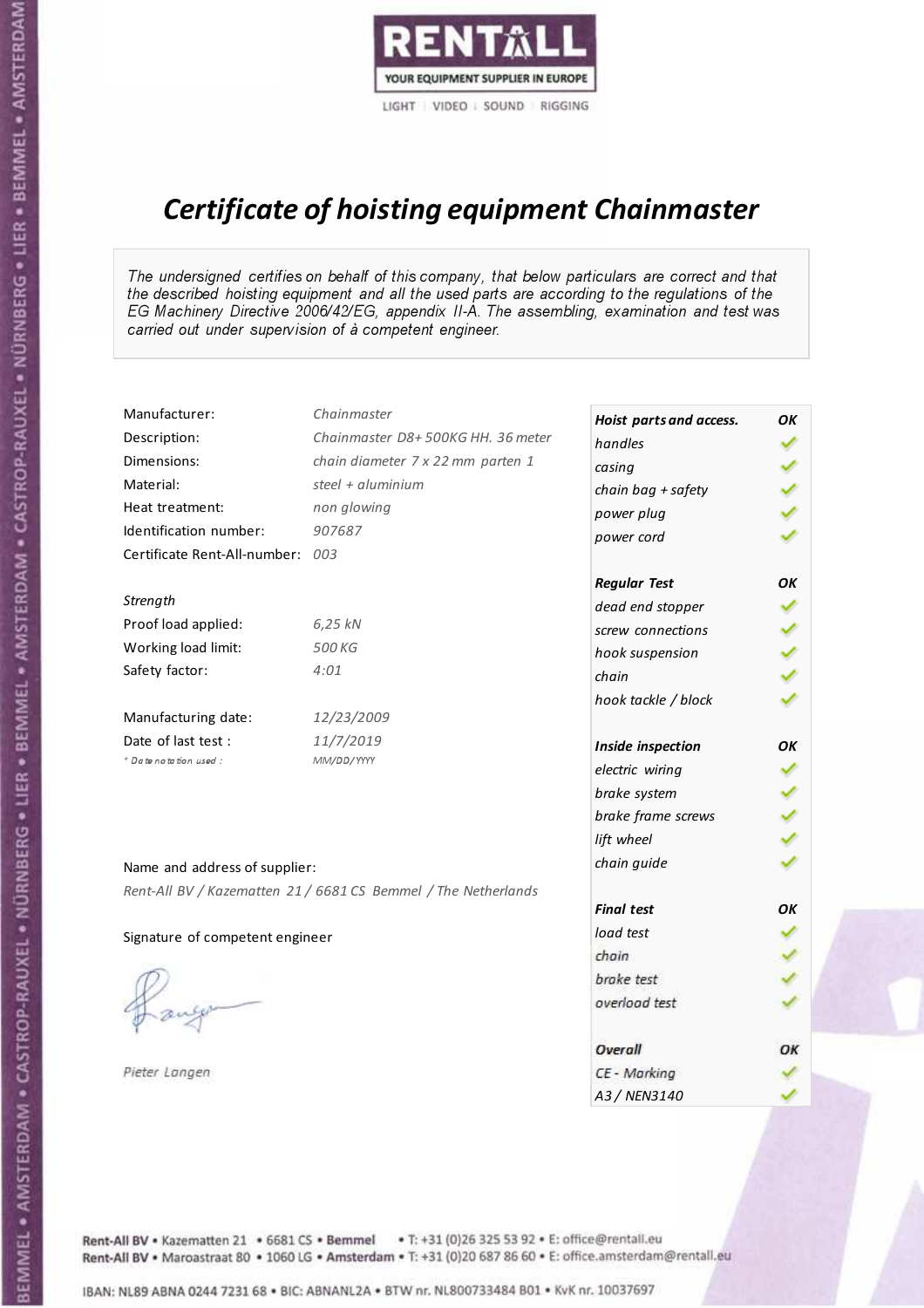

# Certificate of hoisting equipment Chainmaster

The undersigned certifies on behalf of this company, that below particulars are correct and that the described hoisting equipment and all the used parts are according to the regulations of the EG Machinery Directive 2006/42/EG, appendix II-A. The assembling, examination and test was carried out under supervision of à competent engineer.

| Manufacturer:                   | Chainmaster                                                    | Hoist parts and access. | OK  |
|---------------------------------|----------------------------------------------------------------|-------------------------|-----|
| Description:                    | Chainmaster D8+500KG HH. 36 meter                              | handles                 |     |
| Dimensions:                     | chain diameter 7 x 22 mm parten 1                              | casing                  |     |
| Material:                       | steel + aluminium                                              | chain bag + safety      |     |
| Heat treatment:                 | non glowing                                                    | power plug              |     |
| Identification number:          | 907690                                                         | power cord              |     |
| Certificate Rent-All-number:    | 004                                                            |                         |     |
|                                 |                                                                | <b>Regular Test</b>     | ΟK  |
| Strength                        |                                                                | dead end stopper        | ✔   |
| Proof load applied:             | 6,25 kN                                                        | screw connections       |     |
| Working load limit:             | 500 KG                                                         | hook suspension         |     |
| Safety factor:                  | 4:01                                                           | chain                   | くくく |
|                                 |                                                                | hook tackle / block     |     |
| Manufacturing date:             | 12/23/2009                                                     |                         |     |
| Date of last test :             | 1/24/2020                                                      | Inside inspection       | ОΚ  |
| * Date notation used :          | MM/DD/YYYY                                                     | electric wiring         |     |
|                                 |                                                                | brake system            |     |
|                                 |                                                                | brake frame screws      |     |
|                                 |                                                                | lift wheel              |     |
| Name and address of supplier:   |                                                                | chain guide             |     |
|                                 | Rent-All BV / Kazematten 21 / 6681 CS Bemmel / The Netherlands |                         |     |
|                                 |                                                                | <b>Final test</b>       | OK  |
| Signature of competent engineer |                                                                | load test               |     |
|                                 |                                                                | chain                   |     |
|                                 |                                                                | brake test              |     |
|                                 |                                                                | overload test           |     |
|                                 |                                                                | Overall                 | ОК  |
| Pieter Langen                   |                                                                | CE - Marking            |     |
|                                 |                                                                | A3 / NEN3140            |     |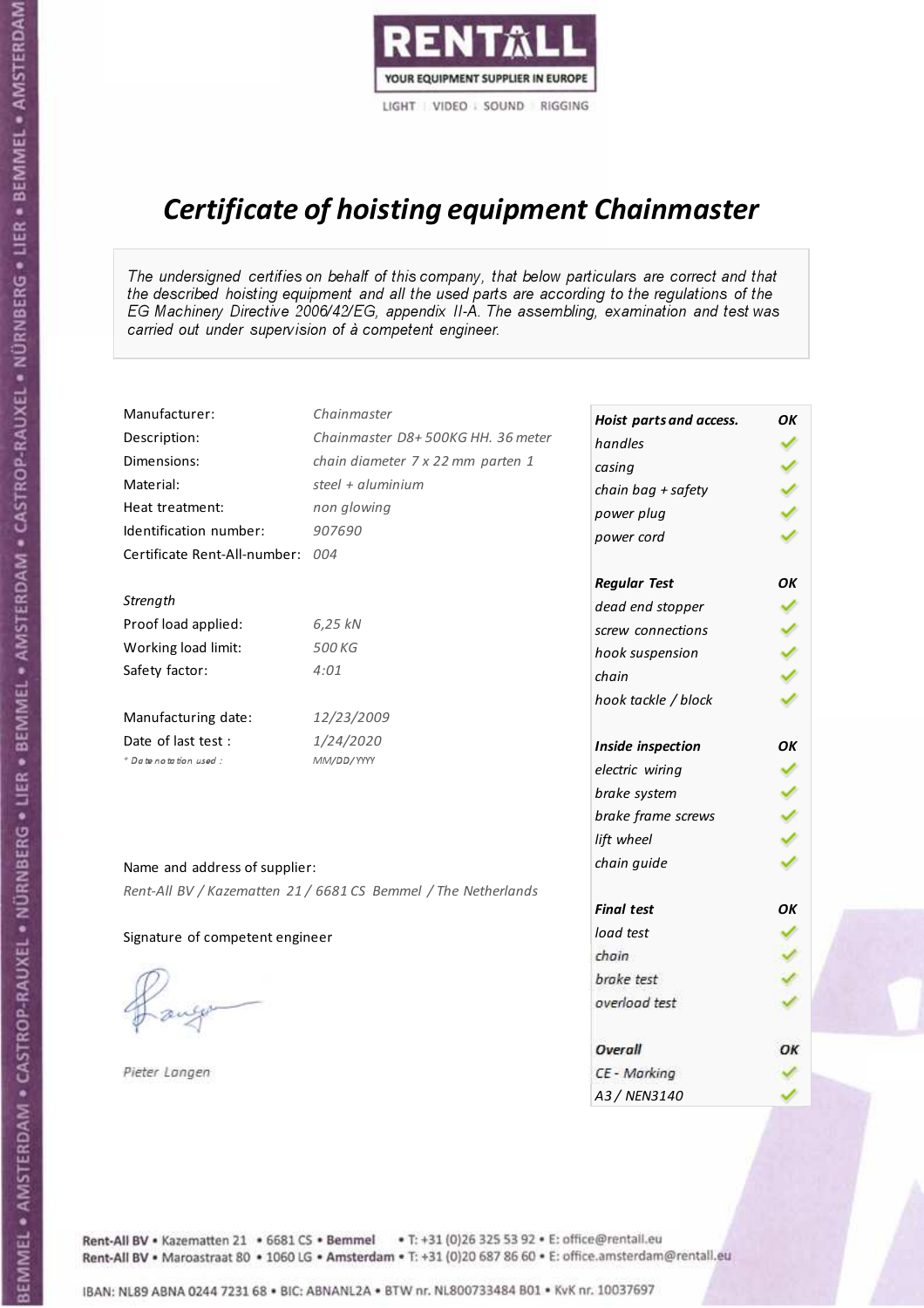

# Certificate of hoisting equipment Chainmaster

The undersigned certifies on behalf of this company, that below particulars are correct and that the described hoisting equipment and all the used parts are according to the regulations of the EG Machinery Directive 2006/42/EG, appendix II-A. The assembling, examination and test was carried out under supervision of à competent engineer.

| Manufacturer:                    | Chainmaster                                                    | Hoist parts and access. | OK  |
|----------------------------------|----------------------------------------------------------------|-------------------------|-----|
| Description:                     | Chainmaster D8+500KG HH. 36 meter                              | handles                 |     |
| Dimensions:                      | chain diameter 7 x 22 mm parten 1                              | casing                  |     |
| Material:                        | steel $+$ aluminium                                            | chain bag + safety      |     |
| Heat treatment:                  | non glowing                                                    | power plug              |     |
| Identification number:           | 907689                                                         | power cord              |     |
| Certificate Rent-All-number: 005 |                                                                |                         |     |
|                                  |                                                                | <b>Regular Test</b>     | OK  |
| Strength                         |                                                                | dead end stopper        | ✔   |
| Proof load applied:              | 6,25 kN                                                        | screw connections       |     |
| Working load limit:              | 500 KG                                                         | hook suspension         |     |
| Safety factor:                   | 4:01                                                           | chain                   | くくく |
|                                  |                                                                | hook tackle / block     |     |
| Manufacturing date:              | 12/23/2009                                                     |                         |     |
| Date of last test :              | 3/17/2020                                                      | Inside inspection       | OK  |
| * Date notation used :           | MM/DD/YYYY                                                     | electric wiring         |     |
|                                  |                                                                | brake system            |     |
|                                  |                                                                | brake frame screws      | くくく |
|                                  |                                                                | lift wheel              |     |
| Name and address of supplier:    |                                                                | chain guide             |     |
|                                  | Rent-All BV / Kazematten 21 / 6681 CS Bemmel / The Netherlands |                         |     |
|                                  |                                                                | <b>Final test</b>       | OK  |
| Signature of competent engineer  |                                                                | load test               |     |
|                                  |                                                                | chain                   |     |
|                                  |                                                                | brake test              |     |
|                                  |                                                                | overload test           |     |
|                                  |                                                                | Overall                 | OK  |
| Pieter Langen                    |                                                                | CE - Marking            |     |
|                                  |                                                                | A3 / NEN3140            |     |

BEMMEL • AMSTERDAM • CASTROP-RAUXEL • NÜRNBERG • LIER • BEMMEL • AMSTERDAM • CASTROP-RAUXEL • NÜRNBERG • LIER • BEMMEL • AMSTERDAM

Rent-All BV . Kazematten 21 . 6681 CS . Bemmel . T: +31 (0)26 325 53 92 . E: office@rentall.eu Rent-All BV · Maroastraat 80 · 1060 LG · Amsterdam · T: +31 (0)20 687 86 60 · E: office.amsterdam@rentall.eu

IBAN: NL89 ABNA 0244 7231 68 . BIC: ABNANL2A . BTW nr. NL800733484 B01 . KyK nr. 10037697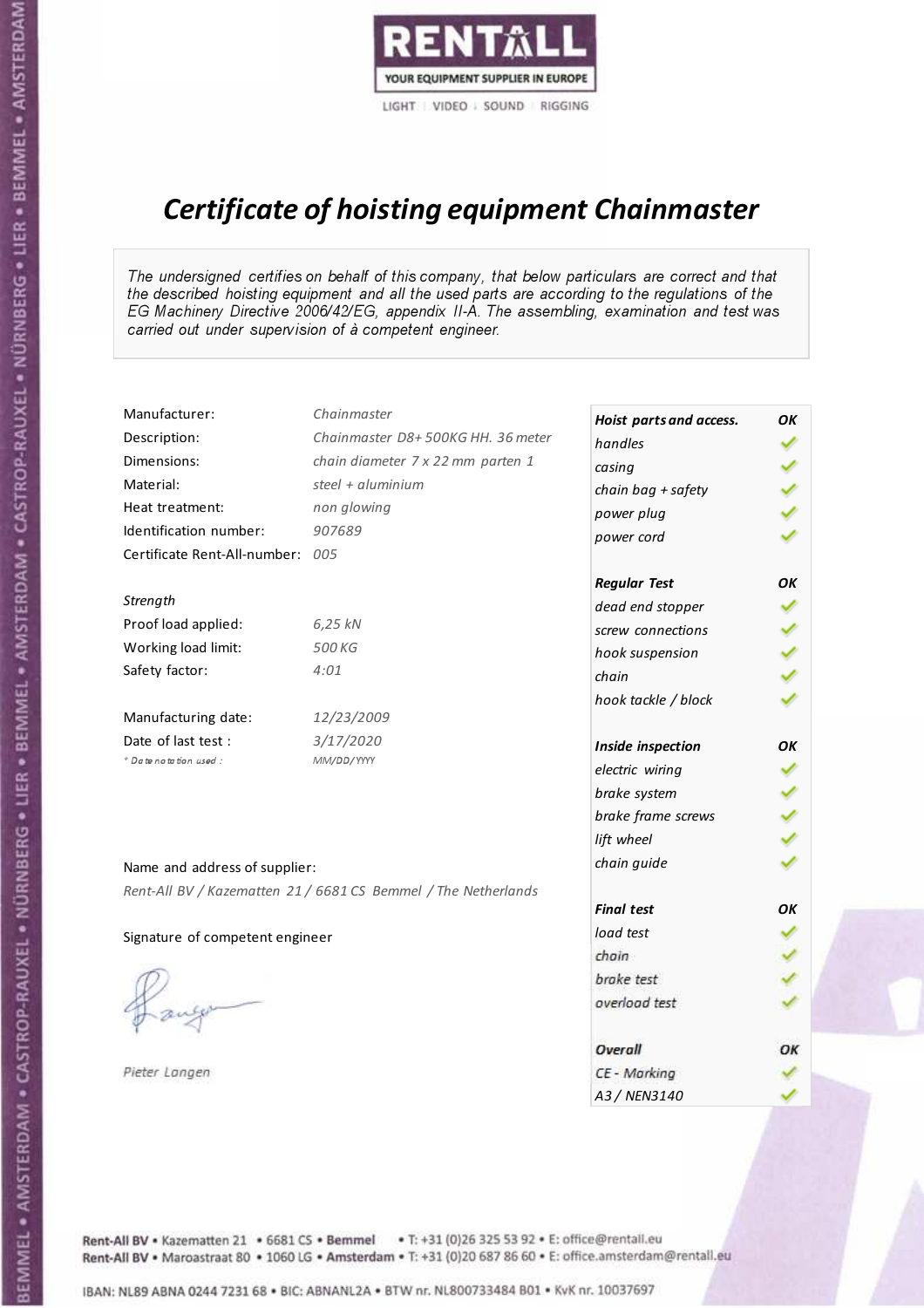

# Certificate of hoisting equipment Chainmaster

The undersigned certifies on behalf of this company, that below particulars are correct and that the described hoisting equipment and all the used parts are according to the regulations of the EG Machinery Directive 2006/42/EG, appendix II-A. The assembling, examination and test was carried out under supervision of à competent engineer.

| Manufacturer:                    | Chainmaster                                                    | Hoist parts and access. | OK  |
|----------------------------------|----------------------------------------------------------------|-------------------------|-----|
| Description:                     | Chainmaster D8+500KG HH. 36 meter                              | handles                 |     |
| Dimensions:                      | chain diameter 7 x 22 mm parten 1                              | casing                  |     |
| Material:                        | steel + $aluminium$                                            | chain bag + safety      |     |
| Heat treatment:                  | non glowing                                                    | power plug              |     |
| Identification number:           | 907693                                                         | power cord              |     |
| Certificate Rent-All-number: 006 |                                                                |                         |     |
|                                  |                                                                | <b>Regular Test</b>     | ΟK  |
| Strength                         |                                                                | dead end stopper        | ✔   |
| Proof load applied:              | 6,25 kN                                                        | screw connections       |     |
| Working load limit:              | 500 KG                                                         | hook suspension         |     |
| Safety factor:                   | 4:01                                                           | chain                   | くくく |
|                                  |                                                                | hook tackle / block     |     |
| Manufacturing date:              | 12/23/2009                                                     |                         |     |
| Date of last test :              | 11/29/2019                                                     | Inside inspection       | ОΚ  |
| * Date notation used :           | MM/DD/YYYY                                                     | electric wiring         |     |
|                                  |                                                                | brake system            |     |
|                                  |                                                                | brake frame screws      |     |
|                                  |                                                                | lift wheel              | くくく |
| Name and address of supplier:    |                                                                | chain guide             |     |
|                                  | Rent-All BV / Kazematten 21 / 6681 CS Bemmel / The Netherlands |                         |     |
|                                  |                                                                | <b>Final test</b>       | OK  |
| Signature of competent engineer  |                                                                | load test               |     |
|                                  |                                                                | chain                   |     |
|                                  |                                                                | brake test              |     |
|                                  |                                                                | overload test           |     |
|                                  |                                                                | Overall                 | ОК  |
| Pieter Langen                    |                                                                | CE - Marking            |     |
|                                  |                                                                | A3 / NEN3140            |     |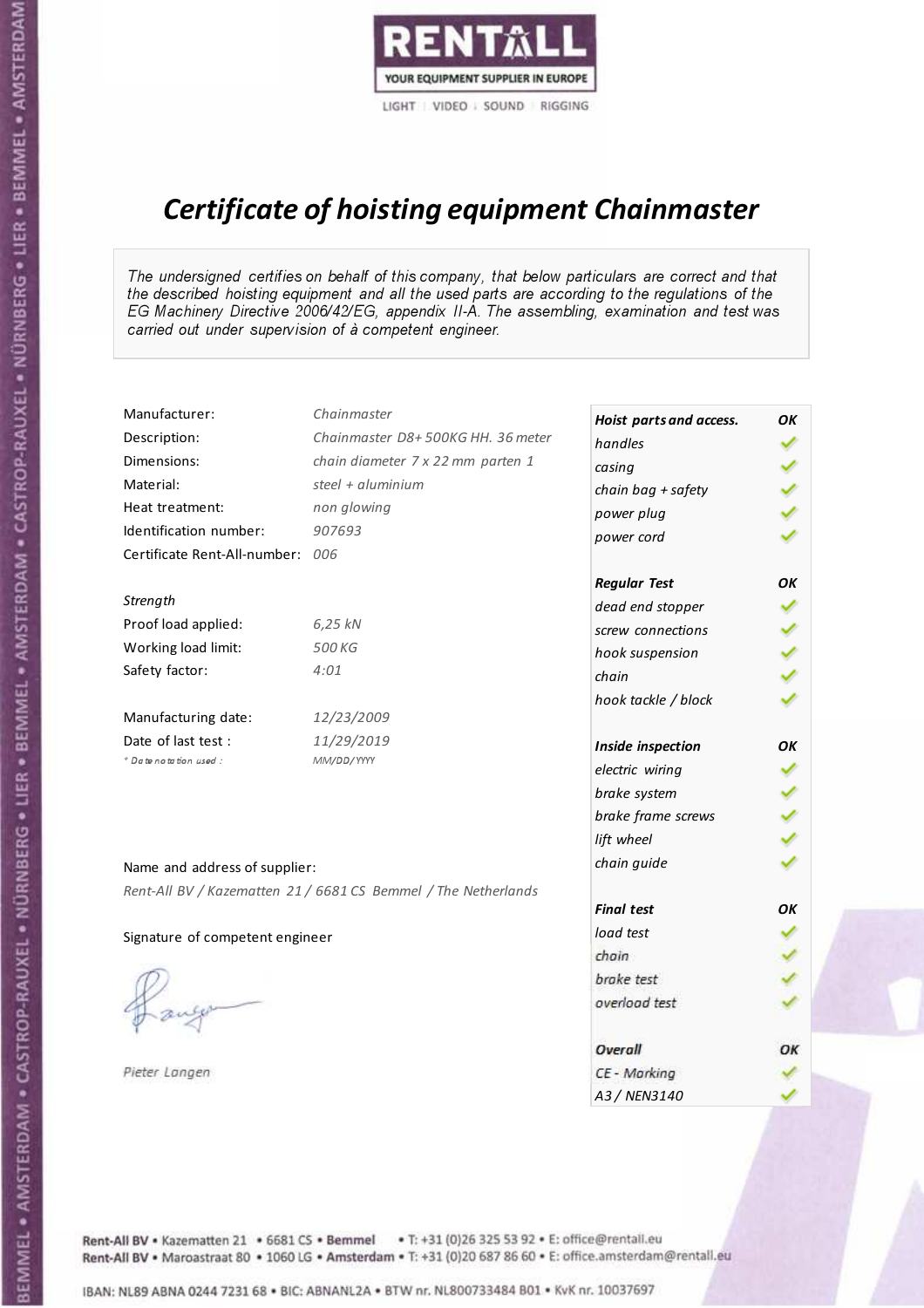

# Certificate of hoisting equipment Chainmaster

The undersigned certifies on behalf of this company, that below particulars are correct and that the described hoisting equipment and all the used parts are according to the regulations of the EG Machinery Directive 2006/42/EG, appendix II-A. The assembling, examination and test was carried out under supervision of à competent engineer.

| Manufacturer:                    | Chainmaster                                                    | Hoist parts and access. | OK  |
|----------------------------------|----------------------------------------------------------------|-------------------------|-----|
| Description:                     | Chainmaster D8+500KG HH. 36 meter                              | handles                 |     |
| Dimensions:                      | chain diameter 7 x 22 mm parten 1                              | casing                  |     |
| Material:                        | steel + aluminium                                              | chain bag + safety      |     |
| Heat treatment:                  | non glowing                                                    | power plug              |     |
| Identification number:           | 907688                                                         | power cord              |     |
| Certificate Rent-All-number: 007 |                                                                |                         |     |
|                                  |                                                                | <b>Regular Test</b>     | ΟK  |
| Strength                         |                                                                | dead end stopper        | ✔   |
| Proof load applied:              | 6,25 kN                                                        | screw connections       |     |
| Working load limit:              | 500 KG                                                         | hook suspension         |     |
| Safety factor:                   | 4:01                                                           | chain                   | くくく |
|                                  |                                                                | hook tackle / block     |     |
| Manufacturing date:              | 12/23/2009                                                     |                         |     |
| Date of last test :              | 1/17/2020                                                      | Inside inspection       | ОΚ  |
| * Date notation used :           | MM/DD/YYYY                                                     | electric wiring         |     |
|                                  |                                                                | brake system            |     |
|                                  |                                                                | brake frame screws      |     |
|                                  |                                                                | lift wheel              |     |
| Name and address of supplier:    |                                                                | chain guide             |     |
|                                  | Rent-All BV / Kazematten 21 / 6681 CS Bemmel / The Netherlands |                         |     |
|                                  |                                                                | <b>Final test</b>       | OK  |
| Signature of competent engineer  |                                                                | load test               |     |
|                                  |                                                                | chain                   |     |
|                                  |                                                                | brake test              |     |
|                                  |                                                                | overload test           |     |
|                                  |                                                                | Overall                 | ОК  |
| Pieter Langen                    |                                                                | CE - Marking            |     |
|                                  |                                                                | A3 / NEN3140            |     |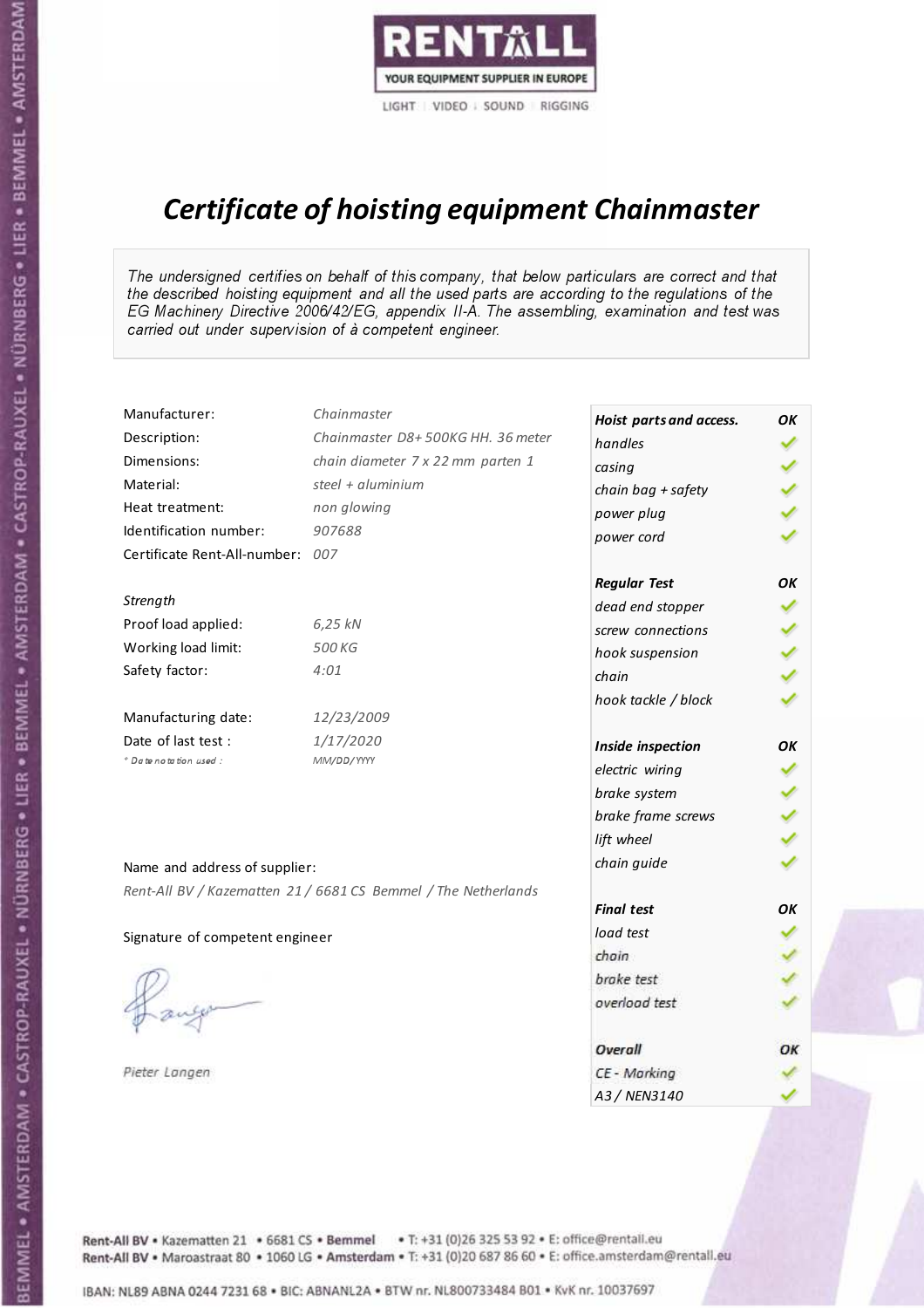

# Certificate of hoisting equipment Chainmaster

The undersigned certifies on behalf of this company, that below particulars are correct and that the described hoisting equipment and all the used parts are according to the regulations of the EG Machinery Directive 2006/42/EG, appendix II-A. The assembling, examination and test was carried out under supervision of à competent engineer.

| Manufacturer:                    | Chainmaster                                                    | Hoist parts and access. | OK |
|----------------------------------|----------------------------------------------------------------|-------------------------|----|
| Description:                     | Chainmaster D8+500KG HH. 36 meter                              | handles                 |    |
| Dimensions:                      | chain diameter 7 x 22 mm parten 1                              | casing                  |    |
| Material:                        | steel + $aluminium$                                            | chain bag + safety      |    |
| Heat treatment:                  | non glowing                                                    | power plug              |    |
| Identification number:           | 907686                                                         | power cord              |    |
| Certificate Rent-All-number: 008 |                                                                |                         |    |
|                                  |                                                                | <b>Regular Test</b>     | OK |
| Strength                         |                                                                | dead end stopper        |    |
| Proof load applied:              | 6,25 kN                                                        | screw connections       |    |
| Working load limit:              | 500 KG                                                         | hook suspension         |    |
| Safety factor:                   | 4:01                                                           | chain                   |    |
|                                  |                                                                | hook tackle / block     |    |
| Manufacturing date:              | 12/23/2009                                                     |                         |    |
| Date of last test :              | 1/7/2020                                                       | Inside inspection       | OK |
| * Date notation used :           | MM/DD/YYYY                                                     | electric wiring         |    |
|                                  |                                                                | brake system            |    |
|                                  |                                                                | brake frame screws      |    |
|                                  |                                                                | lift wheel              |    |
| Name and address of supplier:    |                                                                | chain guide             |    |
|                                  | Rent-All BV / Kazematten 21 / 6681 CS Bemmel / The Netherlands |                         |    |
|                                  |                                                                | <b>Final test</b>       | OK |
| Signature of competent engineer  |                                                                | load test               |    |
|                                  |                                                                | chain                   |    |
|                                  |                                                                | brake test              |    |
|                                  |                                                                | overload test           |    |
|                                  |                                                                | Overall                 | ОК |
| Pieter Langen                    |                                                                | CE - Marking            |    |
|                                  |                                                                | A3 / NEN3140            |    |

Rent-All BV . Kazematten 21 . 6681 CS . Bemmel . T: +31 (0)26 325 53 92 . E: office@rentall.eu Rent-All BV · Maroastraat 80 · 1060 LG · Amsterdam · T: +31 (0)20 687 86 60 · E: office.amsterdam@rentall.eu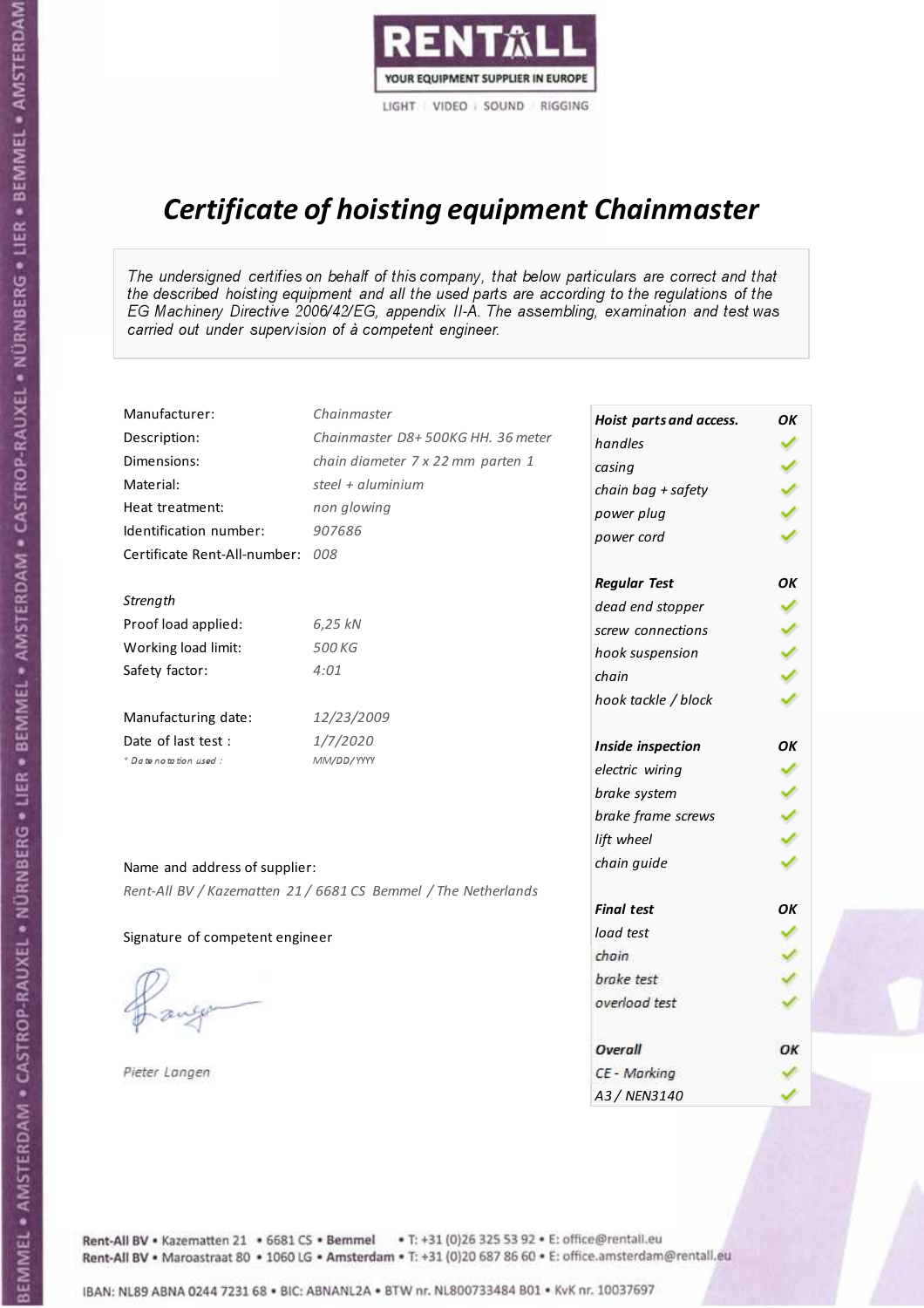

# Certificate of hoisting equipment Chainmaster

The undersigned certifies on behalf of this company, that below particulars are correct and that the described hoisting equipment and all the used parts are according to the regulations of the EG Machinery Directive 2006/42/EG, appendix II-A. The assembling, examination and test was carried out under supervision of à competent engineer.

| Manufacturer:                    | Chainmaster                                                    | Hoist parts and access. | OK  |
|----------------------------------|----------------------------------------------------------------|-------------------------|-----|
| Description:                     | Chainmaster D8+500KG HH. 36 meter                              | handles                 |     |
| Dimensions:                      | chain diameter 7 x 22 mm parten 1                              | casing                  |     |
| Material:                        | steel + aluminium                                              | chain bag + safety      |     |
| Heat treatment:                  | non glowing                                                    | power plug              |     |
| Identification number:           | 907692                                                         | power cord              |     |
| Certificate Rent-All-number: 009 |                                                                |                         |     |
|                                  |                                                                | <b>Regular Test</b>     | OK  |
| Strength                         |                                                                | dead end stopper        | ✔   |
| Proof load applied:              | 6,25 kN                                                        | screw connections       |     |
| Working load limit:              | 500 KG                                                         | hook suspension         |     |
| Safety factor:                   | 4:01                                                           | chain                   | くくく |
|                                  |                                                                | hook tackle / block     |     |
| Manufacturing date:              | 12/23/2009                                                     |                         |     |
| Date of last test :              | 3/5/2020                                                       | Inside inspection       | OK  |
| * Date notation used :           | MM/DD/YYYY                                                     | electric wiring         |     |
|                                  |                                                                | brake system            |     |
|                                  |                                                                | brake frame screws      | くくく |
|                                  |                                                                | lift wheel              |     |
| Name and address of supplier:    |                                                                | chain guide             |     |
|                                  | Rent-All BV / Kazematten 21 / 6681 CS Bemmel / The Netherlands |                         |     |
|                                  |                                                                | <b>Final test</b>       | OK  |
| Signature of competent engineer  |                                                                | load test               |     |
|                                  |                                                                | chain                   |     |
|                                  |                                                                | brake test              |     |
|                                  |                                                                | overload test           |     |
|                                  |                                                                | Overall                 | ОК  |
| Pieter Langen                    |                                                                | CE - Marking            |     |
|                                  |                                                                | A3 / NEN3140            |     |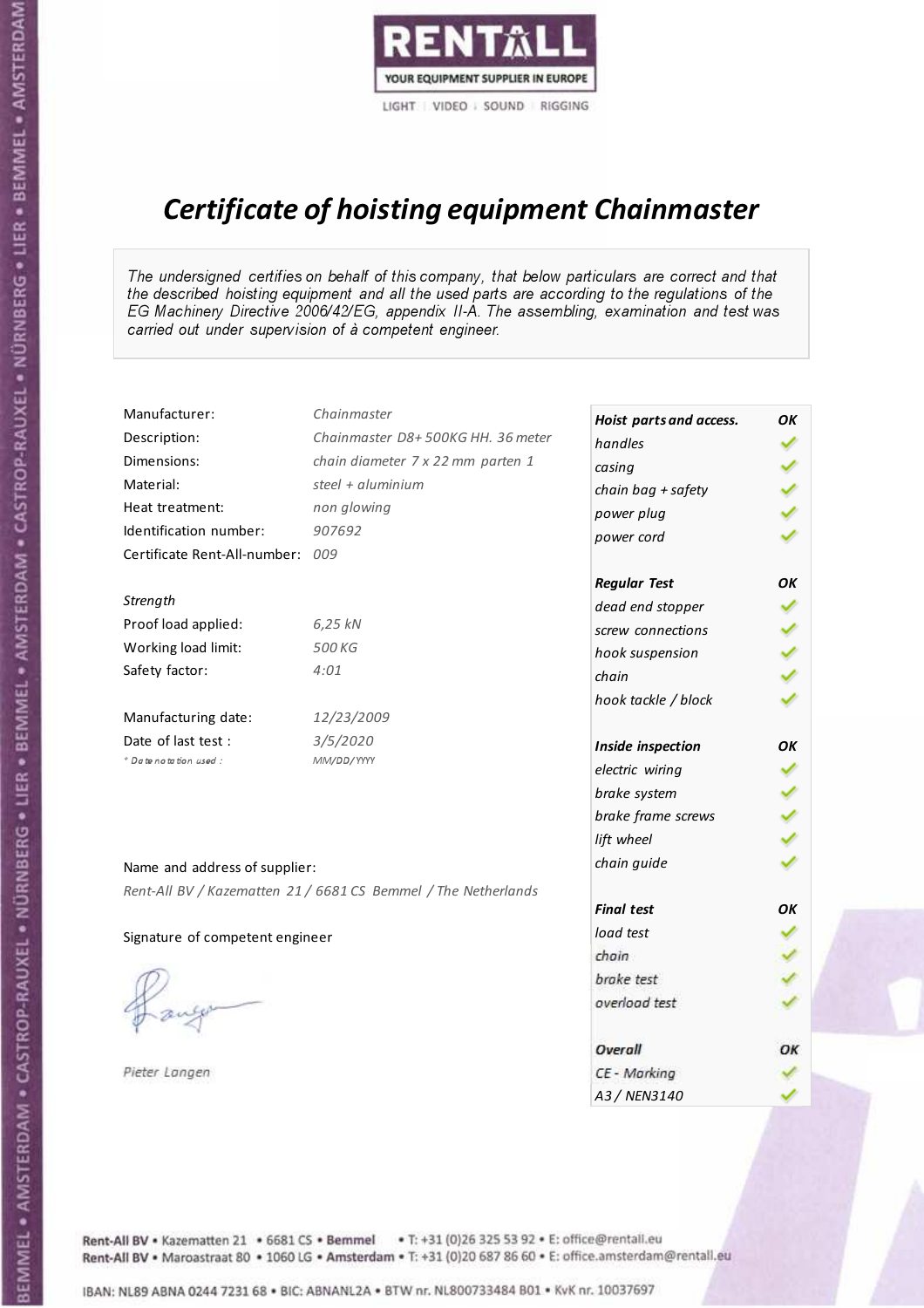

# Certificate of hoisting equipment Chainmaster

The undersigned certifies on behalf of this company, that below particulars are correct and that the described hoisting equipment and all the used parts are according to the regulations of the EG Machinery Directive 2006/42/EG, appendix II-A. The assembling, examination and test was carried out under supervision of à competent engineer.

| Manufacturer:                    | Chainmaster                                                    | Hoist parts and access. | OK  |
|----------------------------------|----------------------------------------------------------------|-------------------------|-----|
| Description:                     | Chainmaster D8+500KG HH. 36 meter                              | handles                 |     |
| Dimensions:                      | chain diameter 7 x 22 mm parten 1                              | casing                  |     |
| Material:                        | steel $+$ aluminium                                            | chain bag + safety      |     |
| Heat treatment:                  | non glowing                                                    | power plug              |     |
| Identification number:           | C01652                                                         | power cord              |     |
| Certificate Rent-All-number: 010 |                                                                |                         |     |
|                                  |                                                                | <b>Regular Test</b>     | ОΚ  |
| Strength                         |                                                                | dead end stopper        | ✔   |
| Proof load applied:              | 6,25 kN                                                        | screw connections       |     |
| Working load limit:              | 500 KG                                                         | hook suspension         |     |
| Safety factor:                   | 4:01                                                           | chain                   | くくく |
|                                  |                                                                | hook tackle / block     |     |
| Manufacturing date:              | 3/29/2012                                                      |                         |     |
| Date of last test :              | 2/28/2020                                                      | Inside inspection       | ОΚ  |
| + Date notation used :           | MM/DD/YYYY                                                     | electric wiring         |     |
|                                  |                                                                | brake system            |     |
|                                  |                                                                | brake frame screws      |     |
|                                  |                                                                | lift wheel              |     |
| Name and address of supplier:    |                                                                | chain guide             |     |
|                                  | Rent-All BV / Kazematten 21 / 6681 CS Bemmel / The Netherlands |                         |     |
|                                  |                                                                | <b>Final test</b>       | OK  |
| Signature of competent engineer  |                                                                | load test               |     |
|                                  |                                                                | chain                   |     |
|                                  |                                                                | brake test              |     |
|                                  |                                                                | overload test           |     |
|                                  |                                                                | Overall                 | OК  |
| Pieter Langen                    |                                                                | CE - Marking            |     |
|                                  |                                                                | A3 / NEN3140            |     |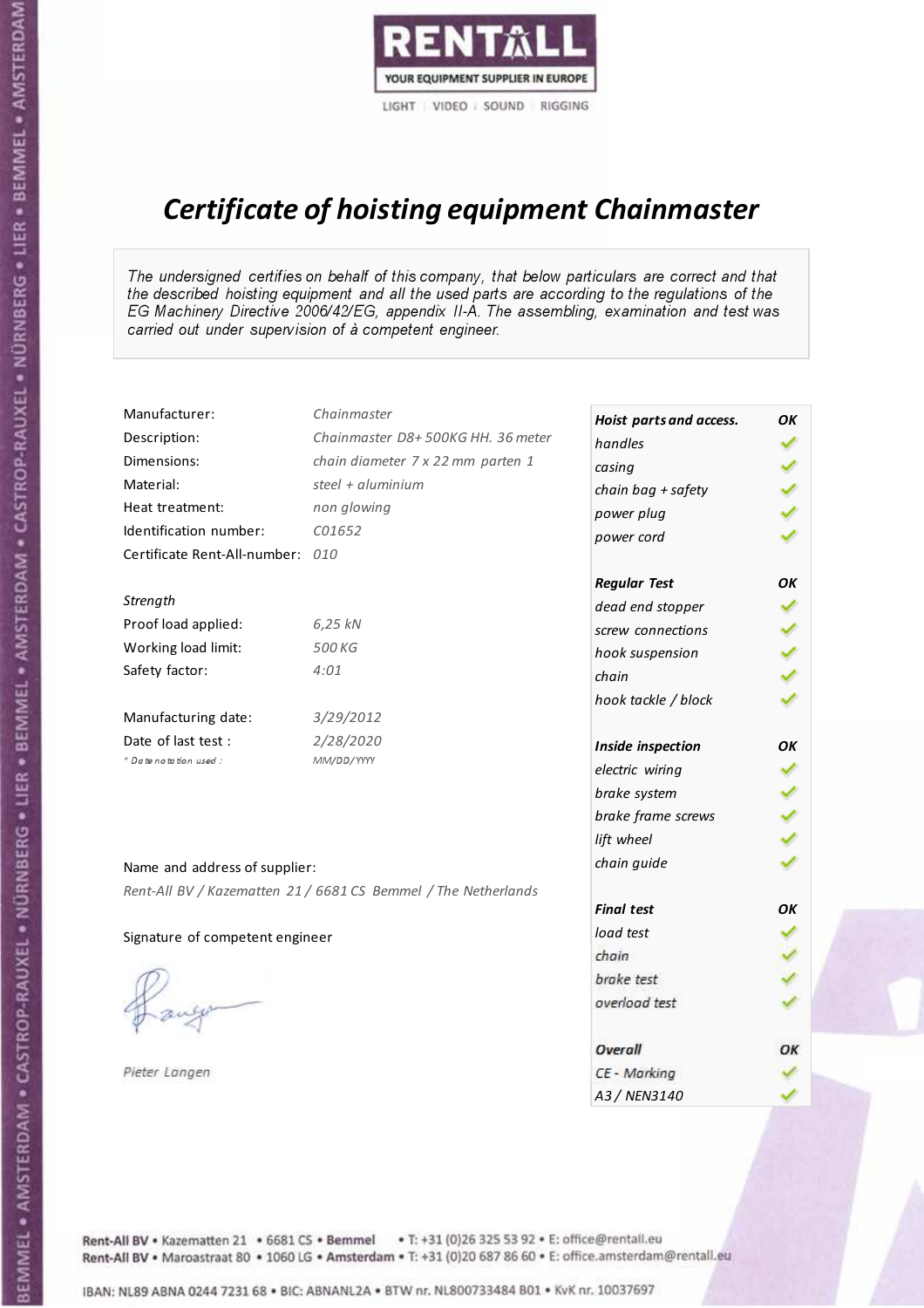

# Certificate of hoisting equipment Chainmaster

The undersigned certifies on behalf of this company, that below particulars are correct and that the described hoisting equipment and all the used parts are according to the regulations of the EG Machinery Directive 2006/42/EG, appendix II-A. The assembling, examination and test was carried out under supervision of à competent engineer.

| Manufacturer:                    | Chainmaster                                                    | Hoist parts and access. | OK  |
|----------------------------------|----------------------------------------------------------------|-------------------------|-----|
| Description:                     | Chainmaster D8+500KG HH. 36 meter                              | handles                 |     |
| Dimensions:                      | chain diameter 7 x 22 mm parten 1                              | casing                  |     |
| Material:                        | steel + $aluminim$                                             | chain bag + safety      |     |
| Heat treatment:                  | non glowing                                                    | power plug              |     |
| Identification number:           | 907682                                                         | power cord              |     |
| Certificate Rent-All-number: 011 |                                                                |                         |     |
|                                  |                                                                | <b>Regular Test</b>     | ΟK  |
| Strength                         |                                                                | dead end stopper        |     |
| Proof load applied:              | 6,25 kN                                                        | screw connections       |     |
| Working load limit:              | 500 KG                                                         | hook suspension         |     |
| Safety factor:                   | 4:01                                                           | chain                   | くくく |
|                                  |                                                                | hook tackle / block     |     |
| Manufacturing date:              | 12/23/2009                                                     |                         |     |
| Date of last test :              | 1/30/2020                                                      | Inside inspection       | ОΚ  |
| + Date notation used:            | MM/DD/YYYY                                                     | electric wiring         |     |
|                                  |                                                                | brake system            |     |
|                                  |                                                                | brake frame screws      |     |
|                                  |                                                                | lift wheel              |     |
| Name and address of supplier:    |                                                                | chain guide             |     |
|                                  | Rent-All BV / Kazematten 21 / 6681 CS Bemmel / The Netherlands |                         |     |
|                                  |                                                                | <b>Final test</b>       | OK  |
| Signature of competent engineer  |                                                                | load test               |     |
|                                  |                                                                | chain                   |     |
|                                  |                                                                | brake test              |     |
|                                  |                                                                | overload test           |     |
|                                  |                                                                | Overall                 | OK  |
| Pieter Langen                    |                                                                | CE - Marking            |     |
|                                  |                                                                | A3 / NEN3140            |     |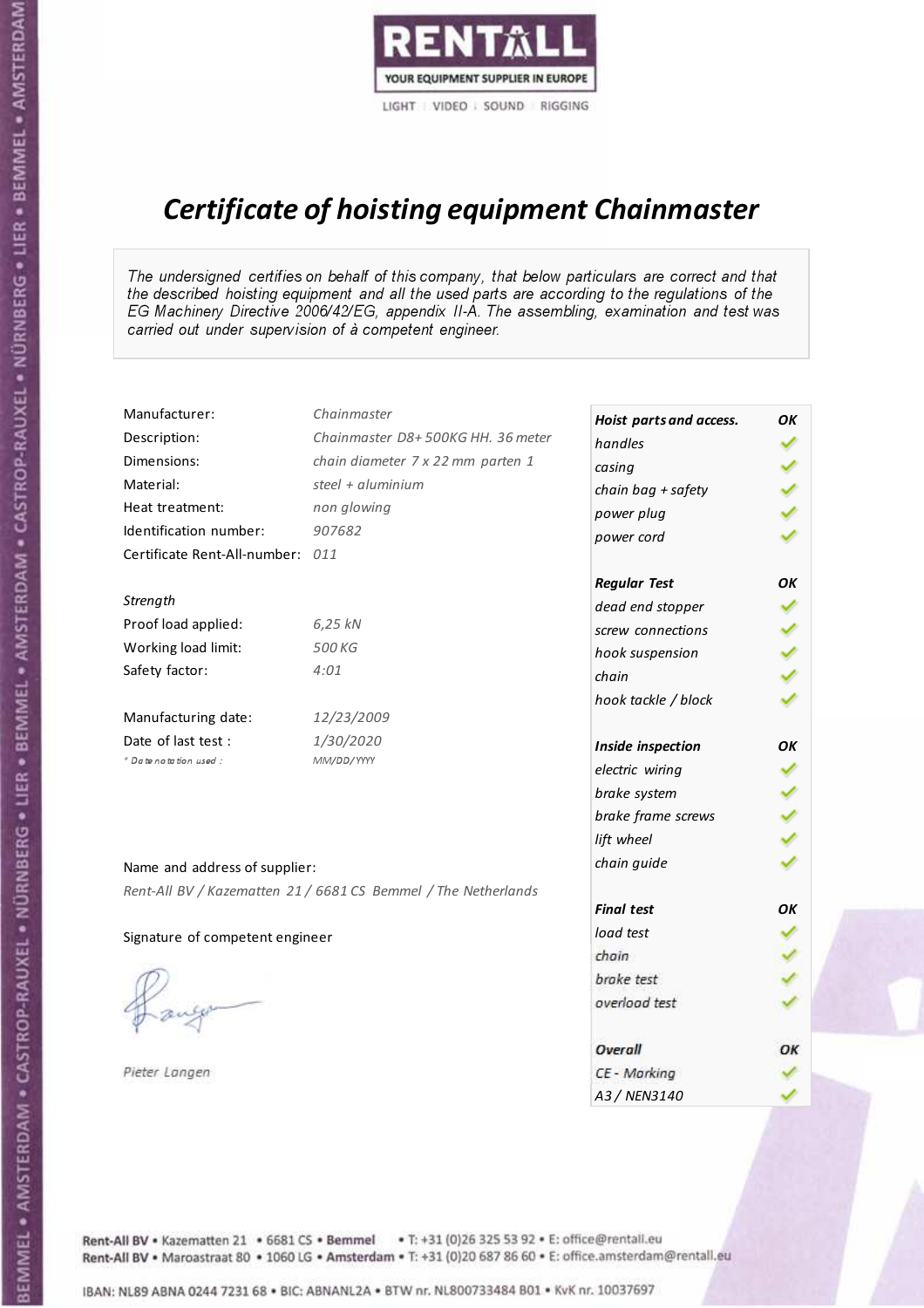

# Certificate of hoisting equipment Chainmaster

The undersigned certifies on behalf of this company, that below particulars are correct and that the described hoisting equipment and all the used parts are according to the regulations of the EG Machinery Directive 2006/42/EG, appendix II-A. The assembling, examination and test was carried out under supervision of à competent engineer.

| Manufacturer:                    | Chainmaster                                                    | Hoist parts and access. | OK  |
|----------------------------------|----------------------------------------------------------------|-------------------------|-----|
| Description:                     | Chainmaster D8+500KG HH. 36 meter                              | handles                 |     |
| Dimensions:                      | chain diameter 7 x 22 mm parten 1                              | casing                  |     |
| Material:                        | steel + aluminium                                              | chain bag + safety      |     |
| Heat treatment:                  | non glowing                                                    | power plug              |     |
| Identification number:           | 907683                                                         | power cord              |     |
| Certificate Rent-All-number: 012 |                                                                |                         |     |
|                                  |                                                                | <b>Regular Test</b>     | OK  |
| Strength                         |                                                                | dead end stopper        |     |
| Proof load applied:              | 6,25 kN                                                        | screw connections       |     |
| Working load limit:              | 500 KG                                                         | hook suspension         |     |
| Safety factor:                   | 4:01                                                           | chain                   | くくく |
|                                  |                                                                | hook tackle / block     |     |
| Manufacturing date:              | 12/23/2009                                                     |                         |     |
| Date of last test :              | 2/28/2020                                                      | Inside inspection       | ΟK  |
| * Date notation used :           | MM/DD/YYYY                                                     | electric wiring         |     |
|                                  |                                                                | brake system            |     |
|                                  |                                                                | brake frame screws      |     |
|                                  |                                                                | lift wheel              |     |
| Name and address of supplier:    |                                                                | chain guide             |     |
|                                  | Rent-All BV / Kazematten 21 / 6681 CS Bemmel / The Netherlands |                         |     |
|                                  |                                                                | <b>Final test</b>       | ΟK  |
| Signature of competent engineer  |                                                                | load test               |     |
|                                  |                                                                | chain                   |     |
|                                  |                                                                | brake test              |     |
|                                  |                                                                | overload test           |     |
|                                  |                                                                | Overall                 | ОК  |
| Pieter Langen                    |                                                                | CE - Marking            |     |
|                                  |                                                                | A3 / NEN3140            |     |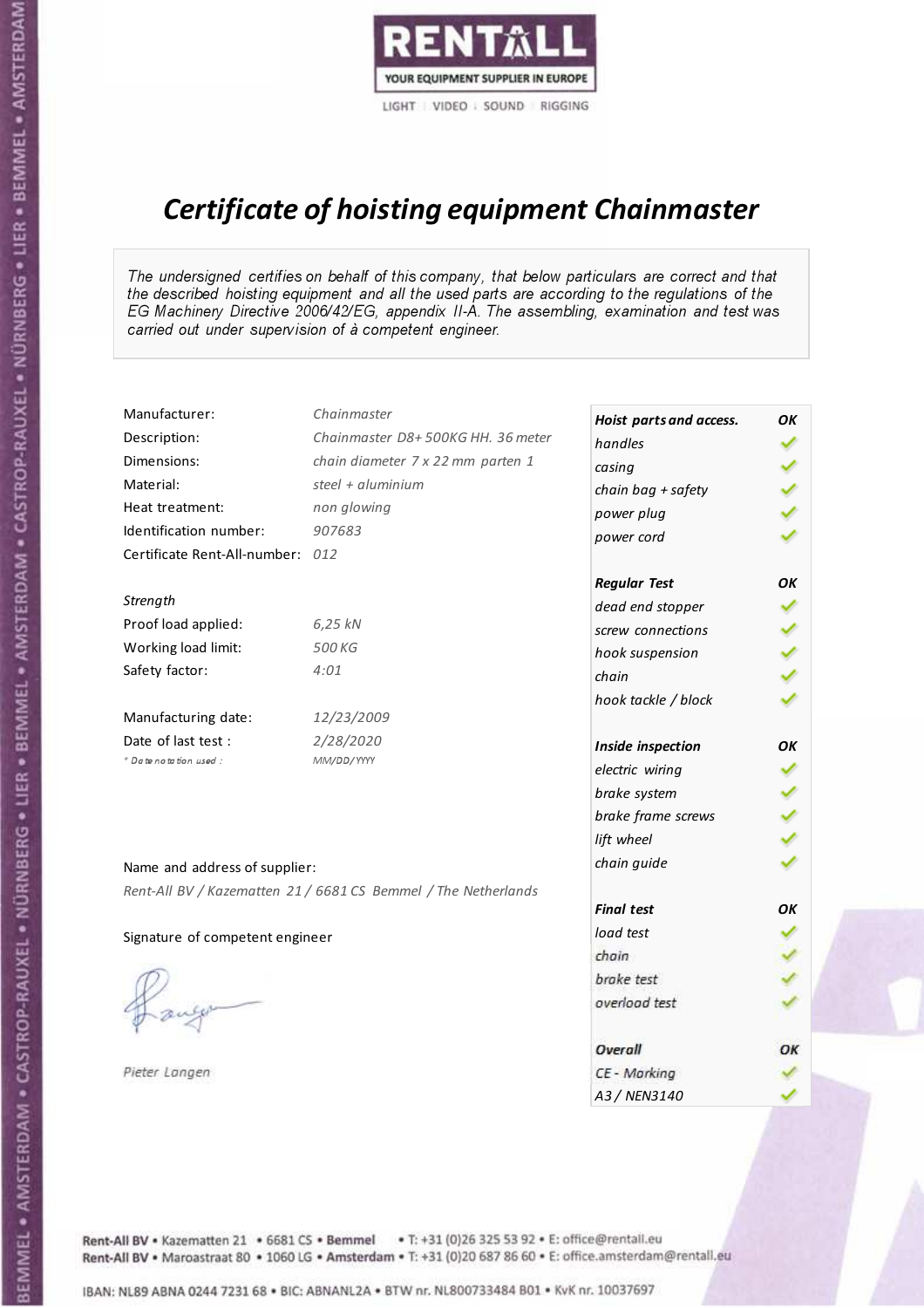

# Certificate of hoisting equipment Chainmaster

The undersigned certifies on behalf of this company, that below particulars are correct and that the described hoisting equipment and all the used parts are according to the regulations of the EG Machinery Directive 2006/42/EG, appendix II-A. The assembling, examination and test was carried out under supervision of à competent engineer.

| Manufacturer:                    | Chainmaster                                                    | Hoist parts and access. | OK  |
|----------------------------------|----------------------------------------------------------------|-------------------------|-----|
| Description:                     | Chainmaster D8+500KG HH. 36 meter                              | handles                 |     |
| Dimensions:                      | chain diameter 7 x 22 mm parten 1                              | casing                  |     |
| Material:                        | steel + aluminium                                              | chain bag + safety      |     |
| Heat treatment:                  | non glowing                                                    | power plug              |     |
| Identification number:           | C01979                                                         | power cord              |     |
| Certificate Rent-All-number: 013 |                                                                |                         |     |
|                                  |                                                                | <b>Regular Test</b>     | OK  |
| Strength                         |                                                                | dead end stopper        |     |
| Proof load applied:              | 6,25 kN                                                        | screw connections       |     |
| Working load limit:              | 500 KG                                                         | hook suspension         |     |
| Safety factor:                   | 4:01                                                           | chain                   | くくく |
|                                  |                                                                | hook tackle / block     |     |
| Manufacturing date:              | 3/29/2012                                                      |                         |     |
| Date of last test :              | 2/21/2020                                                      | Inside inspection       | ОΚ  |
| + Date notation used:            | MM/DD/YYYY                                                     | electric wiring         |     |
|                                  |                                                                | brake system            |     |
|                                  |                                                                | brake frame screws      |     |
|                                  |                                                                | lift wheel              |     |
| Name and address of supplier:    |                                                                | chain guide             |     |
|                                  | Rent-All BV / Kazematten 21 / 6681 CS Bemmel / The Netherlands |                         |     |
|                                  |                                                                | <b>Final test</b>       | OK  |
| Signature of competent engineer  |                                                                | load test               |     |
|                                  |                                                                | chain                   |     |
|                                  |                                                                | brake test              |     |
|                                  |                                                                | overload test           |     |
|                                  |                                                                |                         |     |
|                                  |                                                                | Overall                 | OK  |
| Pieter Langen                    |                                                                | CE - Marking            |     |
|                                  |                                                                | A3 / NEN3140            |     |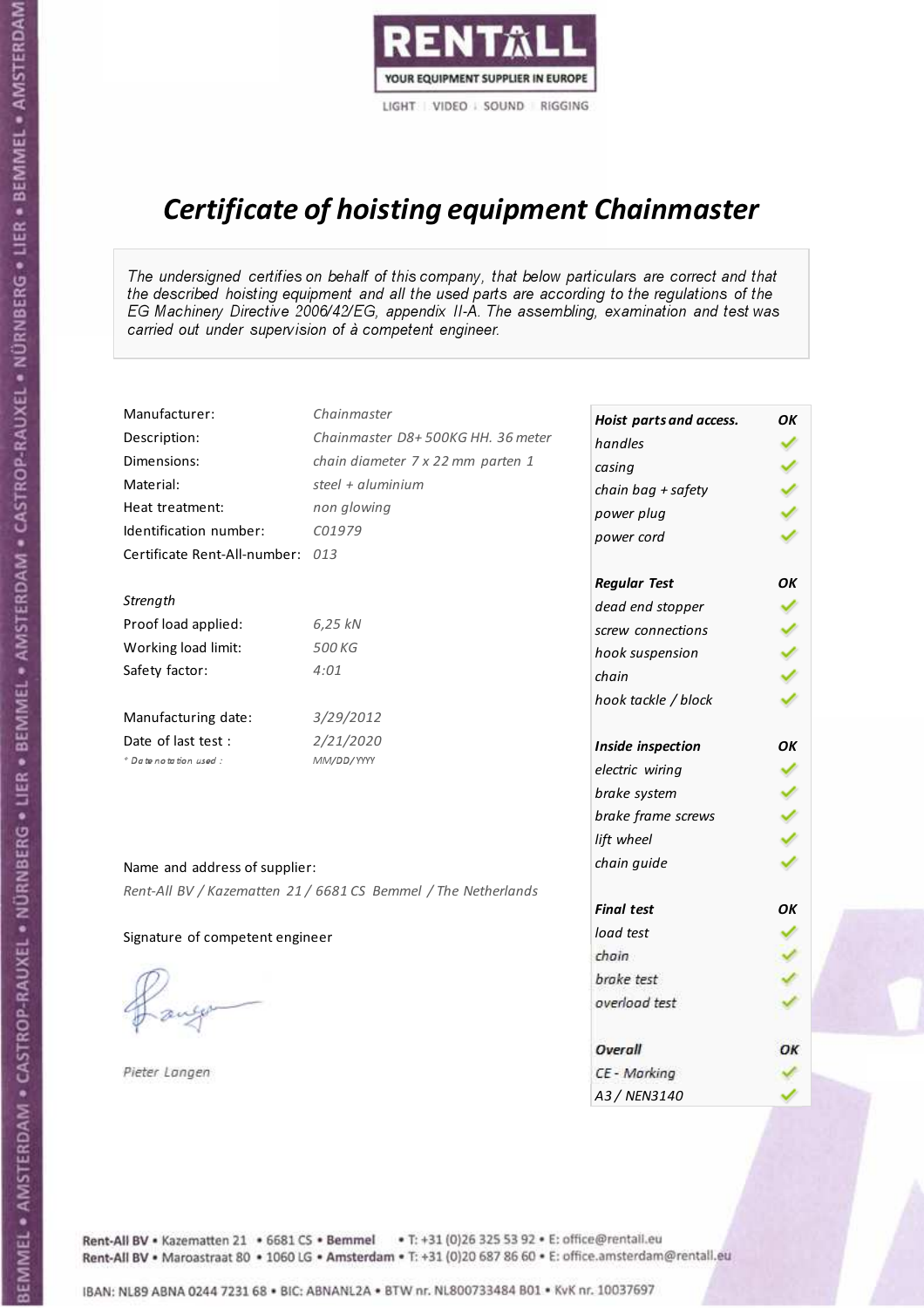

# Certificate of hoisting equipment Chainmaster

The undersigned certifies on behalf of this company, that below particulars are correct and that the described hoisting equipment and all the used parts are according to the regulations of the EG Machinery Directive 2006/42/EG, appendix II-A. The assembling, examination and test was carried out under supervision of à competent engineer.

| Manufacturer:                    | Chainmaster                                                    | Hoist parts and access. | OK  |
|----------------------------------|----------------------------------------------------------------|-------------------------|-----|
| Description:                     | Chainmaster D8+500KG HH. 36 meter                              | handles                 |     |
| Dimensions:                      | chain diameter 7 x 22 mm parten 1                              | casing                  |     |
| Material:                        | steel + aluminium                                              | chain bag + safety      |     |
| Heat treatment:                  | non glowing                                                    | power plug              |     |
| Identification number:           | C01988                                                         | power cord              |     |
| Certificate Rent-All-number: 014 |                                                                |                         |     |
|                                  |                                                                | <b>Regular Test</b>     | OK  |
| Strength                         |                                                                | dead end stopper        |     |
| Proof load applied:              | 6,25 kN                                                        | screw connections       |     |
| Working load limit:              | 500 KG                                                         | hook suspension         |     |
| Safety factor:                   | 4:01                                                           | chain                   | くくく |
|                                  |                                                                | hook tackle / block     |     |
| Manufacturing date:              | 3/29/2012                                                      |                         |     |
| Date of last test :              | 2/28/2020                                                      | Inside inspection       | OK  |
| * Date notation used :           | MM/DD/YYYY                                                     | electric wiring         |     |
|                                  |                                                                | brake system            |     |
|                                  |                                                                | brake frame screws      |     |
|                                  |                                                                | lift wheel              |     |
| Name and address of supplier:    |                                                                | chain guide             |     |
|                                  | Rent-All BV / Kazematten 21 / 6681 CS Bemmel / The Netherlands |                         |     |
|                                  |                                                                | <b>Final test</b>       | OK  |
| Signature of competent engineer  |                                                                | load test               |     |
|                                  |                                                                | chain                   |     |
|                                  |                                                                | brake test              |     |
|                                  |                                                                | overload test           |     |
|                                  |                                                                | Overall                 | ОК  |
| Pieter Langen                    |                                                                | CE - Marking            |     |
|                                  |                                                                | A3 / NEN3140            |     |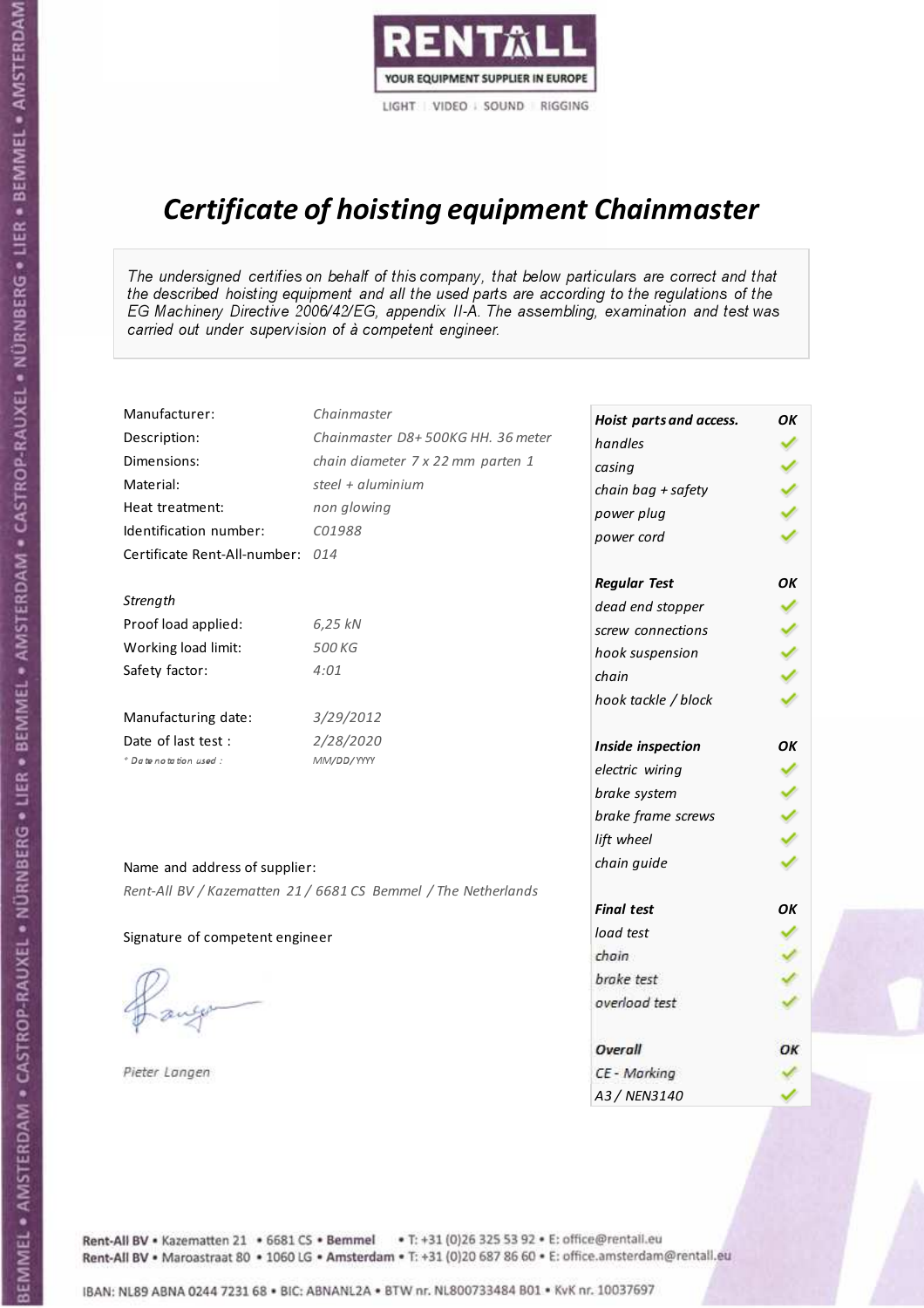

# Certificate of hoisting equipment Chainmaster

The undersigned certifies on behalf of this company, that below particulars are correct and that the described hoisting equipment and all the used parts are according to the regulations of the EG Machinery Directive 2006/42/EG, appendix II-A. The assembling, examination and test was carried out under supervision of à competent engineer.

| Manufacturer:                    | Chainmaster                                                    | Hoist parts and access. | OK  |
|----------------------------------|----------------------------------------------------------------|-------------------------|-----|
| Description:                     | Chainmaster D8+500KG HH. 36 meter                              | handles                 |     |
| Dimensions:                      | chain diameter 7 x 22 mm parten 1                              | casing                  |     |
| Material:                        | steel + aluminium                                              | chain bag + safety      |     |
| Heat treatment:                  | non glowing                                                    | power plug              |     |
| Identification number:           | C01983                                                         | power cord              |     |
| Certificate Rent-All-number: 015 |                                                                |                         |     |
|                                  |                                                                | <b>Regular Test</b>     | ОΚ  |
| Strength                         |                                                                | dead end stopper        | ✔   |
| Proof load applied:              | 6,25 kN                                                        | screw connections       |     |
| Working load limit:              | 500 KG                                                         | hook suspension         |     |
| Safety factor:                   | 4:01                                                           | chain                   | くくく |
|                                  |                                                                | hook tackle / block     |     |
| Manufacturing date:              | 3/29/2012                                                      |                         |     |
| Date of last test :              | 1/24/2020                                                      | Inside inspection       | ОΚ  |
| * Date notation used :           | MM/DD/YYYY                                                     | electric wiring         | ✔   |
|                                  |                                                                | brake system            |     |
|                                  |                                                                | brake frame screws      |     |
|                                  |                                                                | lift wheel              | くくく |
| Name and address of supplier:    |                                                                | chain guide             |     |
|                                  | Rent-All BV / Kazematten 21 / 6681 CS Bemmel / The Netherlands |                         |     |
|                                  |                                                                | <b>Final test</b>       | OK  |
| Signature of competent engineer  |                                                                | load test               |     |
|                                  |                                                                | chain                   |     |
|                                  |                                                                | brake test              |     |
|                                  |                                                                | overload test           |     |
|                                  |                                                                | Overall                 | ОК  |
| Pieter Langen                    |                                                                | CE - Marking            |     |
|                                  |                                                                | A3 / NEN3140            |     |

Rent-All BV . Kazematten 21 . 6681 CS . Bemmel . T: +31 (0)26 325 53 92 . E: office@rentall.eu Rent-All BV · Maroastraat 80 · 1060 LG · Amsterdam · T: +31 (0)20 687 86 60 · E: office.amsterdam@rentall.eu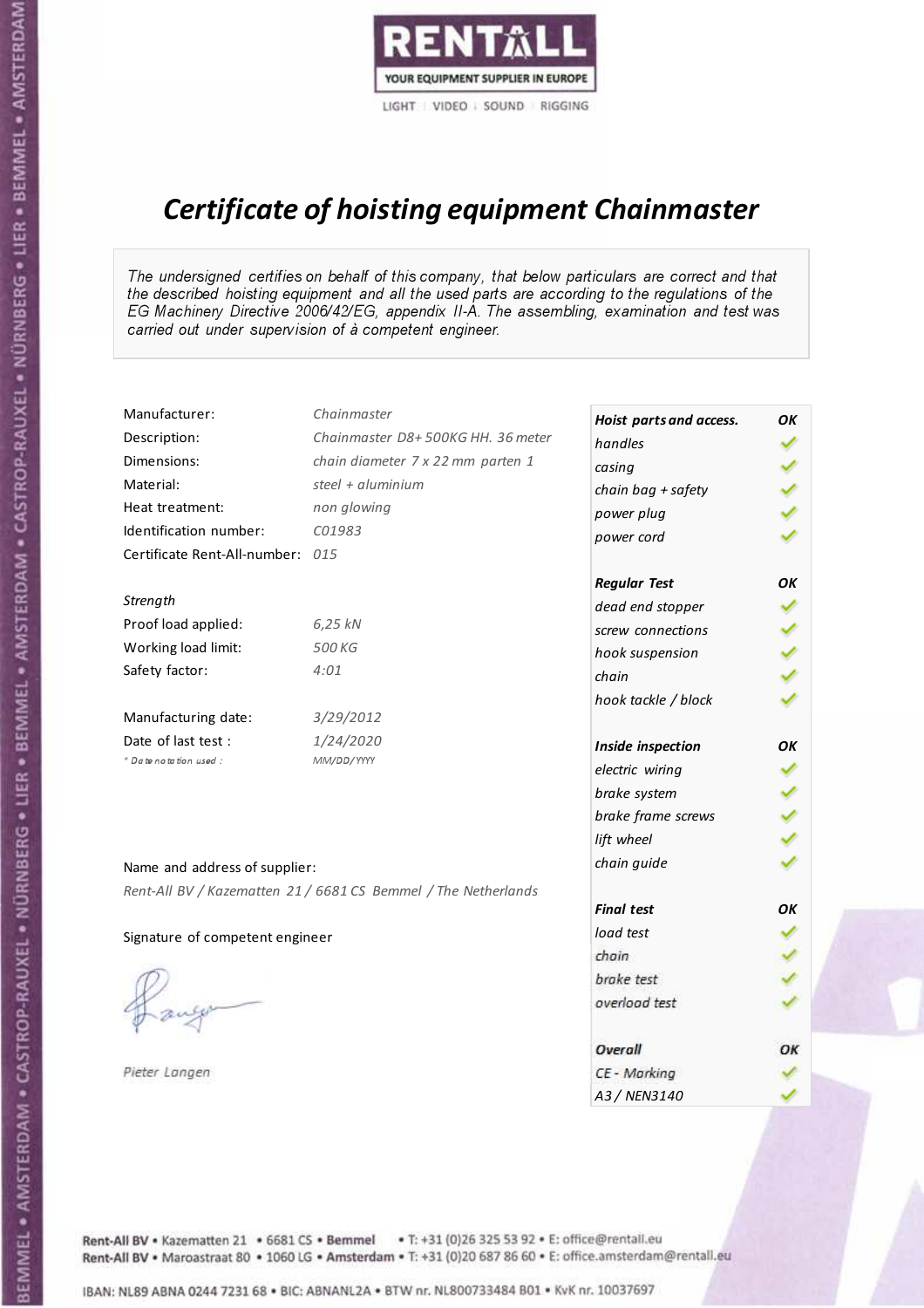

# Certificate of hoisting equipment Chainmaster

The undersigned certifies on behalf of this company, that below particulars are correct and that the described hoisting equipment and all the used parts are according to the regulations of the EG Machinery Directive 2006/42/EG, appendix II-A. The assembling, examination and test was carried out under supervision of à competent engineer.

| Manufacturer:                    | Chainmaster                                                    | Hoist parts and access. | OK  |
|----------------------------------|----------------------------------------------------------------|-------------------------|-----|
| Description:                     | Chainmaster D8+500KG HH. 36 meter                              | handles                 |     |
| Dimensions:                      | chain diameter 7 x 22 mm parten 1                              | casing                  |     |
| Material:                        | steel $+$ aluminium                                            | chain bag + safety      |     |
| Heat treatment:                  | non glowing                                                    | power plug              |     |
| Identification number:           | C01977                                                         | power cord              |     |
| Certificate Rent-All-number: 016 |                                                                |                         |     |
|                                  |                                                                | <b>Regular Test</b>     | ΟK  |
| Strength                         |                                                                | dead end stopper        | ✔   |
| Proof load applied:              | 6,25 kN                                                        | screw connections       |     |
| Working load limit:              | 500 KG                                                         | hook suspension         |     |
| Safety factor:                   | 4:01                                                           | chain                   | くくく |
|                                  |                                                                | hook tackle / block     |     |
| Manufacturing date:              | 3/29/2012                                                      |                         |     |
| Date of last test :              | 2/21/2020                                                      | Inside inspection       | ΟK  |
| + Date notation used :           | MM/DD/YYYY                                                     | electric wiring         | ✔   |
|                                  |                                                                | brake system            |     |
|                                  |                                                                | brake frame screws      |     |
|                                  |                                                                | lift wheel              | くくく |
| Name and address of supplier:    |                                                                | chain guide             |     |
|                                  | Rent-All BV / Kazematten 21 / 6681 CS Bemmel / The Netherlands |                         |     |
|                                  |                                                                | <b>Final test</b>       | OK  |
| Signature of competent engineer  |                                                                | load test               |     |
|                                  |                                                                | chain                   |     |
|                                  |                                                                | brake test              |     |
|                                  |                                                                | overload test           |     |
|                                  |                                                                | Overall                 | ОК  |
| Pieter Langen                    |                                                                | CE - Marking            |     |
|                                  |                                                                | A3 / NEN3140            |     |

Rent-All BV . Kazematten 21 . 6681 CS . Bemmel . T: +31 (0)26 325 53 92 . E: office@rentall.eu Rent-All BV · Maroastraat 80 · 1060 LG · Amsterdam · T: +31 (0)20 687 86 60 · E: office.amsterdam@rentall.eu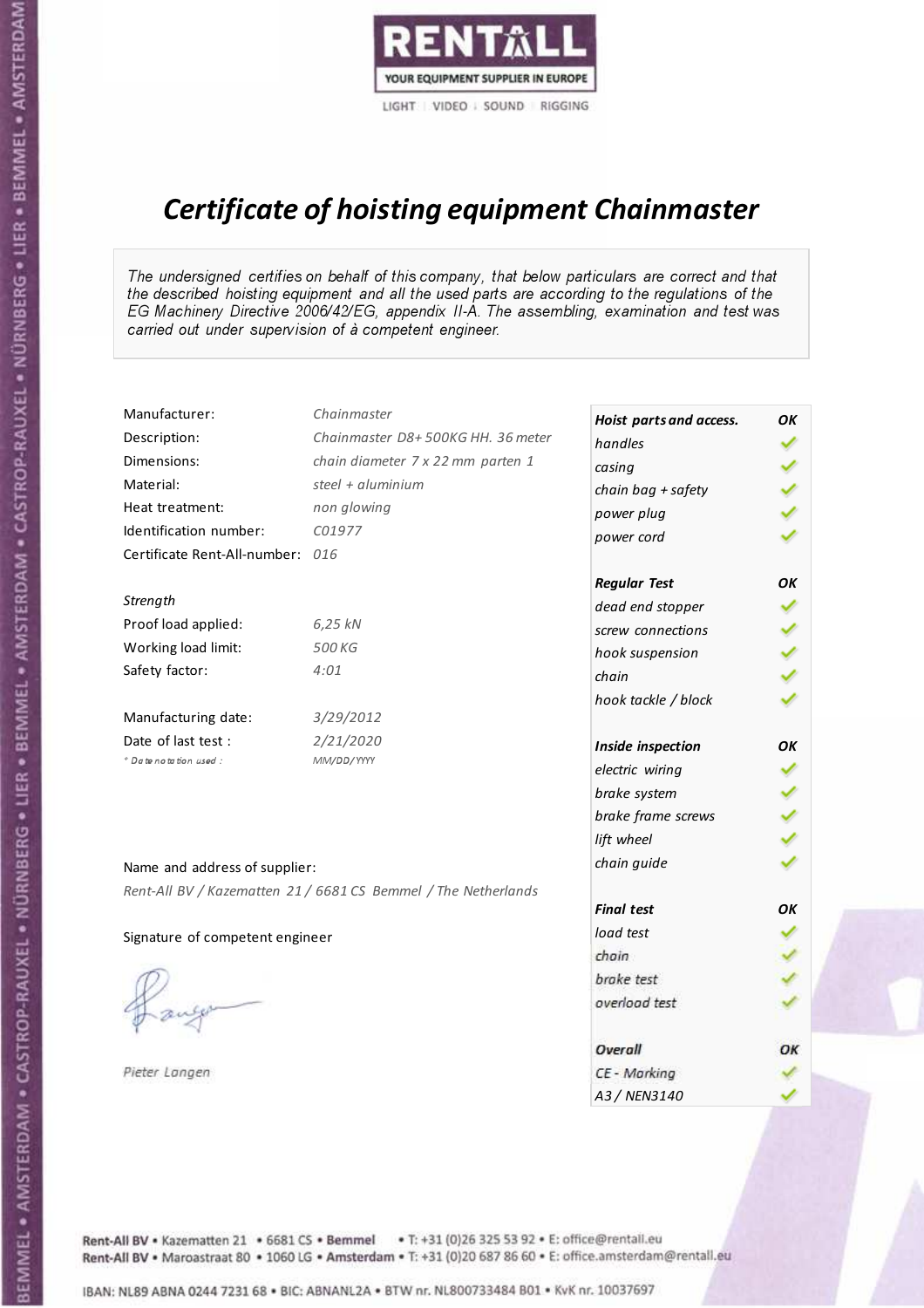

# Certificate of hoisting equipment Chainmaster

The undersigned certifies on behalf of this company, that below particulars are correct and that the described hoisting equipment and all the used parts are according to the regulations of the EG Machinery Directive 2006/42/EG, appendix II-A. The assembling, examination and test was carried out under supervision of à competent engineer.

| Manufacturer:                    | Chainmaster                                                    | Hoist parts and access. | OK  |
|----------------------------------|----------------------------------------------------------------|-------------------------|-----|
| Description:                     | Chainmaster D8+500KG HH. 36 meter                              | handles                 |     |
| Dimensions:                      | chain diameter 7 x 22 mm parten 1                              | casing                  |     |
| Material:                        | steel + aluminium                                              | chain bag + safety      |     |
| Heat treatment:                  | non glowing                                                    | power plug              |     |
| Identification number:           | C01978                                                         | power cord              |     |
| Certificate Rent-All-number: 017 |                                                                |                         |     |
|                                  |                                                                | <b>Regular Test</b>     | ОΚ  |
| Strength                         |                                                                | dead end stopper        | ✔   |
| Proof load applied:              | 6,25 kN                                                        | screw connections       |     |
| Working load limit:              | 500 KG                                                         | hook suspension         |     |
| Safety factor:                   | 4:01                                                           | chain                   | くくく |
|                                  |                                                                | hook tackle / block     |     |
| Manufacturing date:              | 3/29/2012                                                      |                         |     |
| Date of last test :              | 2/21/2020                                                      | Inside inspection       | ОΚ  |
| * Date notation used :           | MM/DD/YYYY                                                     | electric wiring         | ✔   |
|                                  |                                                                | brake system            |     |
|                                  |                                                                | brake frame screws      |     |
|                                  |                                                                | lift wheel              | くくく |
| Name and address of supplier:    |                                                                | chain guide             |     |
|                                  | Rent-All BV / Kazematten 21 / 6681 CS Bemmel / The Netherlands |                         |     |
|                                  |                                                                | <b>Final test</b>       | OK  |
| Signature of competent engineer  |                                                                | load test               |     |
|                                  |                                                                | chain                   |     |
|                                  |                                                                | brake test              |     |
|                                  |                                                                | overload test           |     |
|                                  |                                                                | Overall                 | ОК  |
| Pieter Langen                    |                                                                | CE - Marking            |     |
|                                  |                                                                | A3 / NEN3140            |     |

Rent-All BV . Kazematten 21 . 6681 CS . Bemmel . T: +31 (0)26 325 53 92 . E: office@rentall.eu Rent-All BV · Maroastraat 80 · 1060 LG · Amsterdam · T: +31 (0)20 687 86 60 · E: office.amsterdam@rentall.eu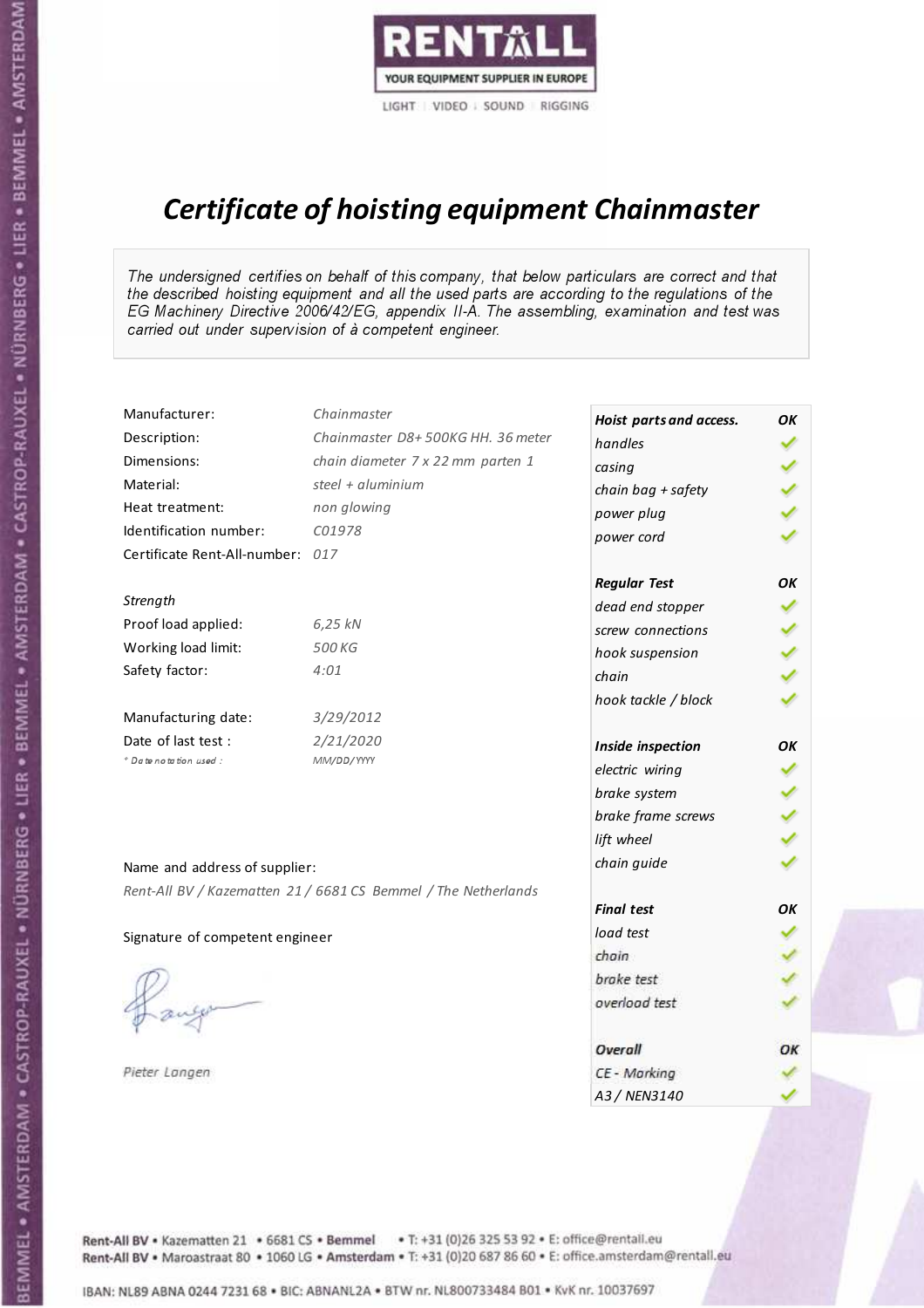

# Certificate of hoisting equipment Chainmaster

The undersigned certifies on behalf of this company, that below particulars are correct and that the described hoisting equipment and all the used parts are according to the regulations of the EG Machinery Directive 2006/42/EG, appendix II-A. The assembling, examination and test was carried out under supervision of à competent engineer.

| Manufacturer:                    | Chainmaster                                                    | Hoist parts and access. | OK |
|----------------------------------|----------------------------------------------------------------|-------------------------|----|
| Description:                     | Chainmaster D8+500KG HH. 36 meter                              | handles                 |    |
| Dimensions:                      | chain diameter 7 x 22 mm parten 1                              | casing                  |    |
| Material:                        | steel $+$ aluminium                                            | chain bag + safety      |    |
| Heat treatment:                  | non glowing                                                    | power plug              |    |
| Identification number:           | C01980                                                         | power cord              |    |
| Certificate Rent-All-number: 018 |                                                                |                         |    |
|                                  |                                                                | <b>Regular Test</b>     | OK |
| Strength                         |                                                                | dead end stopper        |    |
| Proof load applied:              | 6,25 kN                                                        | screw connections       |    |
| Working load limit:              | 500 KG                                                         | hook suspension         |    |
| Safety factor:                   | 4:01                                                           | chain                   |    |
|                                  |                                                                | hook tackle / block     |    |
| Manufacturing date:              | 3/29/2012                                                      |                         |    |
| Date of last test :              | 1/7/2020                                                       | Inside inspection       | OΚ |
| * Date notation used :           | MM/DD/YYYY                                                     | electric wiring         | ✓  |
|                                  |                                                                | brake system            |    |
|                                  |                                                                | brake frame screws      |    |
|                                  |                                                                | lift wheel              |    |
| Name and address of supplier:    |                                                                | chain guide             |    |
|                                  | Rent-All BV / Kazematten 21 / 6681 CS Bemmel / The Netherlands |                         |    |
|                                  |                                                                | <b>Final test</b>       | OK |
| Signature of competent engineer  |                                                                | load test               |    |
|                                  |                                                                | chain                   |    |
|                                  |                                                                | brake test              |    |
|                                  |                                                                | overload test           |    |
|                                  |                                                                | Overall                 | ОΚ |
| Pieter Langen                    |                                                                | CE - Marking            |    |
|                                  |                                                                | A3 / NEN3140            |    |

Rent-All BV . Kazematten 21 . 6681 CS . Bemmel . T: +31 (0)26 325 53 92 . E: office@rentall.eu Rent-All BV · Maroastraat 80 · 1060 LG · Amsterdam · T: +31 (0)20 687 86 60 · E: office.amsterdam@rentall.eu

IBAN: NL89 ABNA 0244 7231 68 . BIC: ABNANL2A . BTW nr. NL800733484 B01 . KyK nr. 10037697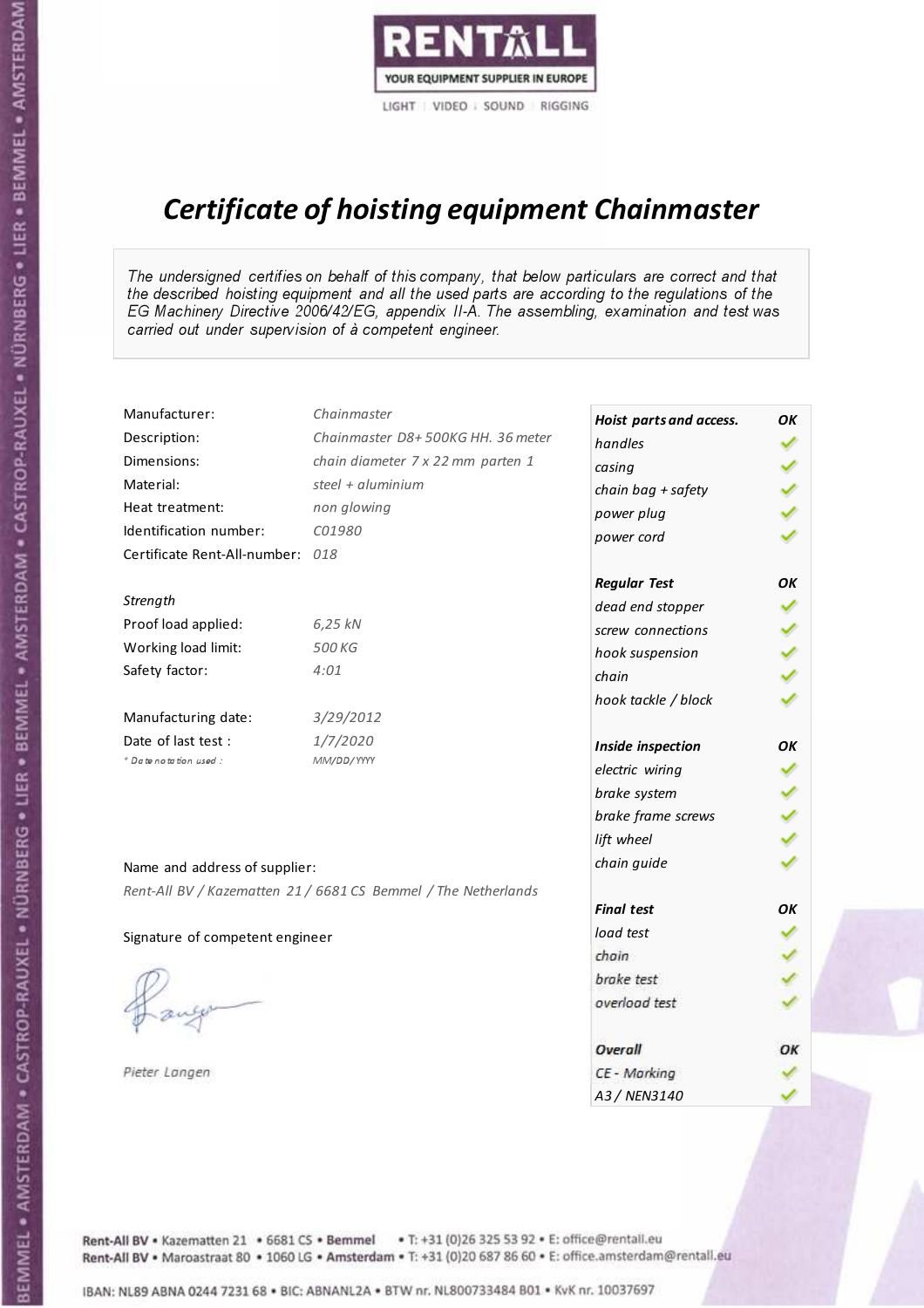

# Certificate of hoisting equipment Chainmaster

The undersigned certifies on behalf of this company, that below particulars are correct and that the described hoisting equipment and all the used parts are according to the regulations of the EG Machinery Directive 2006/42/EG, appendix II-A. The assembling, examination and test was carried out under supervision of à competent engineer.

| Manufacturer:                    | Chainmaster                                                    | Hoist parts and access. | OK  |
|----------------------------------|----------------------------------------------------------------|-------------------------|-----|
| Description:                     | Chainmaster D8+500KG HH. 36 meter                              | handles                 |     |
| Dimensions:                      | chain diameter 7 x 22 mm parten 1                              | casing                  |     |
| Material:                        | steel + aluminium                                              | chain bag + safety      |     |
| Heat treatment:                  | non glowing                                                    | power plug              |     |
| Identification number:           | C01987                                                         | power cord              |     |
| Certificate Rent-All-number: 019 |                                                                |                         |     |
|                                  |                                                                | <b>Regular Test</b>     | OK  |
| Strength                         |                                                                | dead end stopper        | ✔   |
| Proof load applied:              | 6,25 kN                                                        | screw connections       |     |
| Working load limit:              | 500 KG                                                         | hook suspension         |     |
| Safety factor:                   | 4:01                                                           | chain                   | くくく |
|                                  |                                                                | hook tackle / block     |     |
| Manufacturing date:              | 3/29/2012                                                      |                         |     |
| Date of last test :              | 2/28/2020                                                      | Inside inspection       | ОΚ  |
| * Date notation used :           | MM/DD/YYYY                                                     | electric wiring         | ✔   |
|                                  |                                                                | brake system            |     |
|                                  |                                                                | brake frame screws      |     |
|                                  |                                                                | lift wheel              |     |
| Name and address of supplier:    |                                                                | chain guide             |     |
|                                  | Rent-All BV / Kazematten 21 / 6681 CS Bemmel / The Netherlands |                         |     |
|                                  |                                                                | <b>Final test</b>       | OK  |
| Signature of competent engineer  |                                                                | load test               |     |
|                                  |                                                                | chain                   |     |
|                                  |                                                                | brake test              |     |
|                                  |                                                                | overload test           |     |
|                                  |                                                                | Overall                 | ОК  |
| Pieter Langen                    |                                                                | CE - Marking            |     |
|                                  |                                                                | A3 / NEN3140            |     |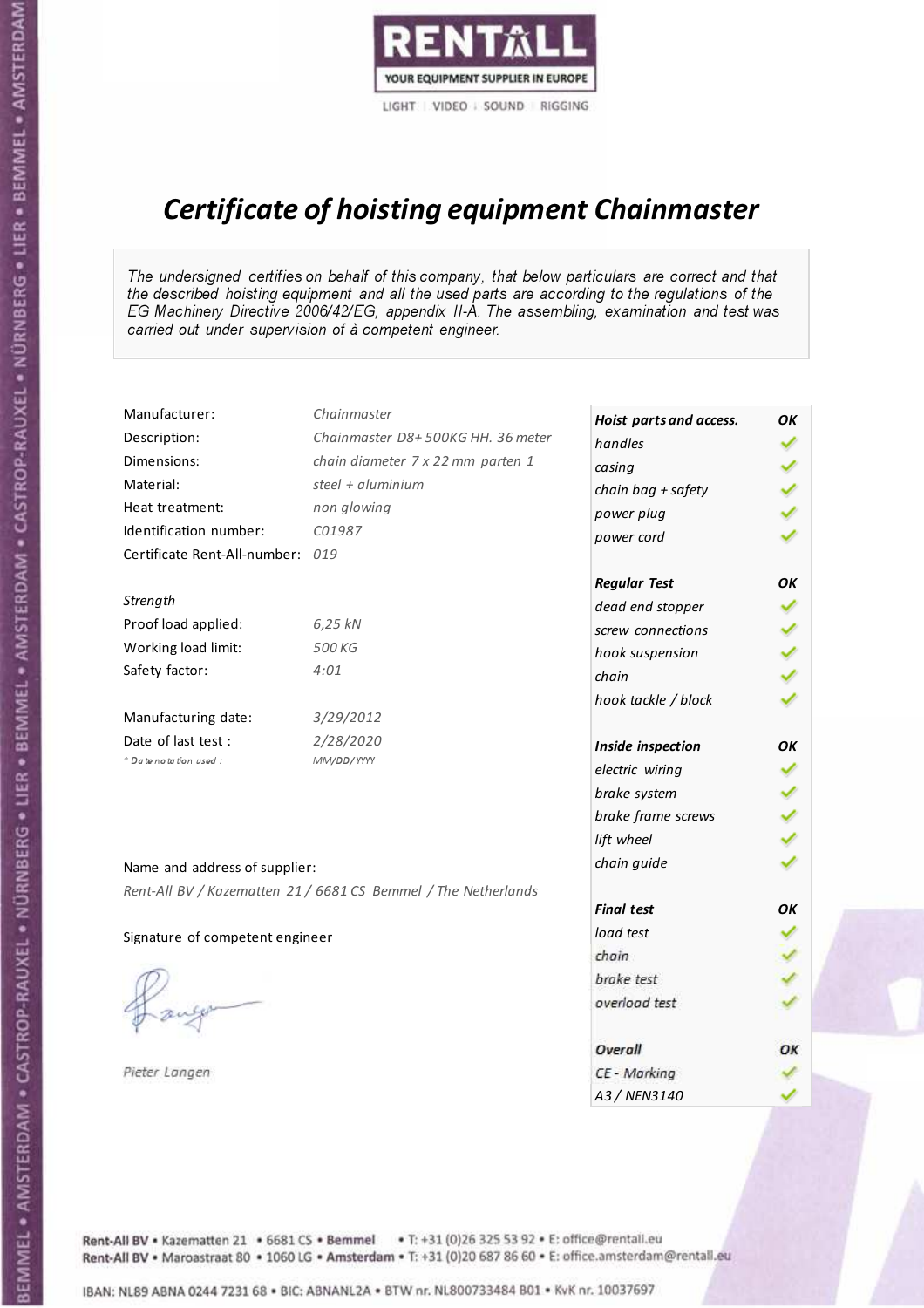

# Certificate of hoisting equipment Chainmaster

The undersigned certifies on behalf of this company, that below particulars are correct and that the described hoisting equipment and all the used parts are according to the regulations of the EG Machinery Directive 2006/42/EG, appendix II-A. The assembling, examination and test was carried out under supervision of à competent engineer.

| Manufacturer:                    | Chainmaster                                                    | Hoist parts and access. | OК |
|----------------------------------|----------------------------------------------------------------|-------------------------|----|
| Description:                     | Chainmaster D8+500KG HH. 36 meter                              | handles                 |    |
| Dimensions:                      | chain diameter 7 x 22 mm parten 1                              | casing                  |    |
| Material:                        | steel + aluminium                                              | chain bag + safety      |    |
| Heat treatment:                  | non glowing                                                    | power plug              |    |
| Identification number:           | C01534                                                         | power cord              |    |
| Certificate Rent-All-number: 020 |                                                                |                         |    |
|                                  |                                                                | <b>Regular Test</b>     | OK |
| Strength                         |                                                                | dead end stopper        |    |
| Proof load applied:              | 6,25 kN                                                        | screw connections       |    |
| Working load limit:              | 500 KG                                                         | hook suspension         |    |
| Safety factor:                   | 4:01                                                           | chain                   |    |
|                                  |                                                                | hook tackle / block     |    |
| Manufacturing date:              | 3/29/2012                                                      |                         |    |
| Date of last test :              | 1/7/2020                                                       | Inside inspection       | OK |
| * Date notation used :           | MM/DD/YYYY                                                     | electric wiring         | ✔  |
|                                  |                                                                | brake system            |    |
|                                  |                                                                | brake frame screws      |    |
|                                  |                                                                | lift wheel              |    |
| Name and address of supplier:    |                                                                | chain guide             |    |
|                                  | Rent-All BV / Kazematten 21 / 6681 CS Bemmel / The Netherlands |                         |    |
|                                  |                                                                | <b>Final test</b>       | OK |
| Signature of competent engineer  |                                                                | load test               |    |
|                                  |                                                                | chain                   |    |
|                                  |                                                                | brake test              |    |
|                                  |                                                                | overload test           |    |
|                                  |                                                                |                         |    |
|                                  |                                                                | Overall                 | ОК |
| Pieter Langen                    |                                                                | CE - Marking            |    |
|                                  |                                                                | A3 / NEN3140            |    |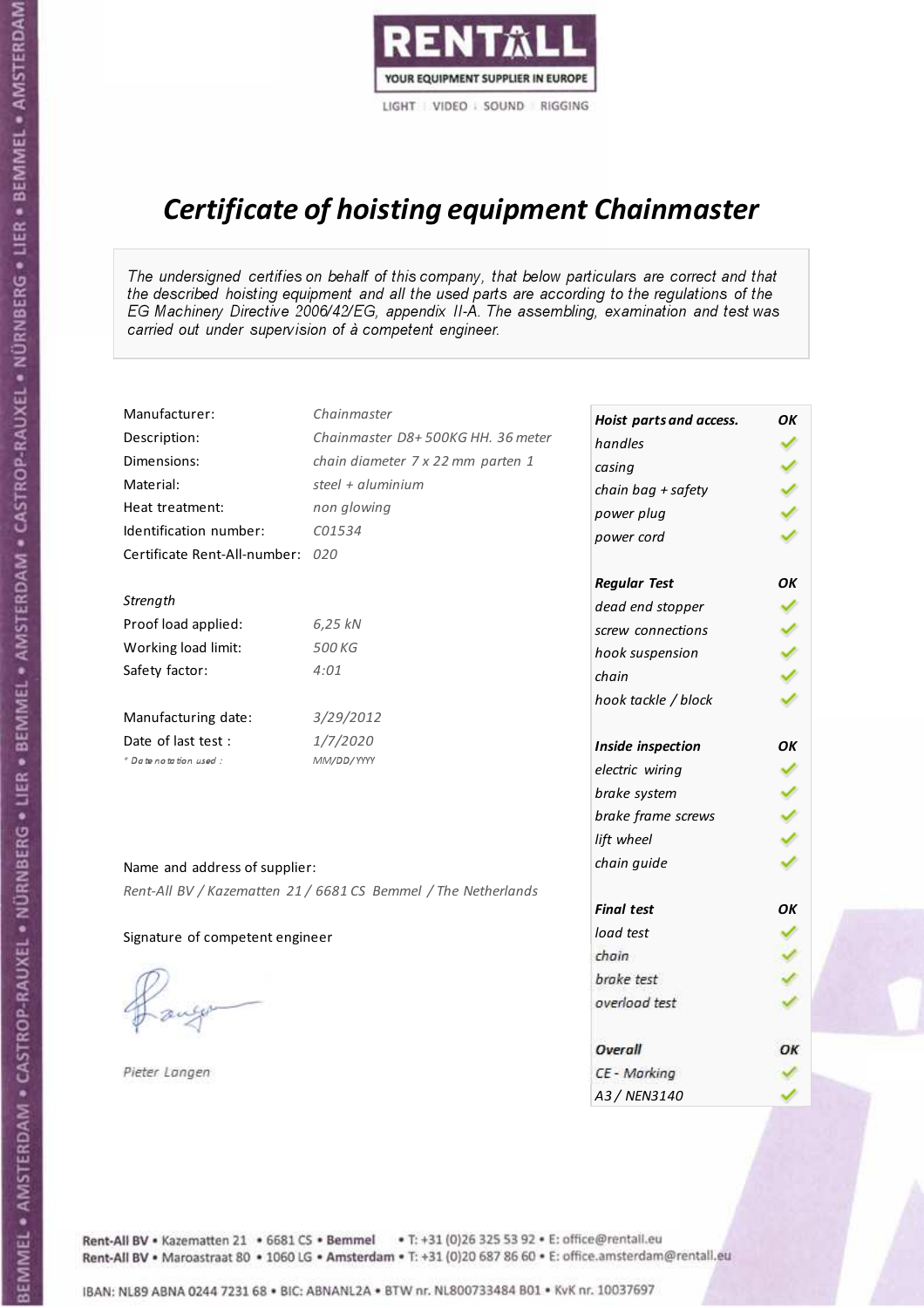

# Certificate of hoisting equipment Chainmaster

The undersigned certifies on behalf of this company, that below particulars are correct and that the described hoisting equipment and all the used parts are according to the regulations of the EG Machinery Directive 2006/42/EG, appendix II-A. The assembling, examination and test was carried out under supervision of à competent engineer.

| Manufacturer:                    | Chainmaster                                                    | Hoist parts and access. | OK  |
|----------------------------------|----------------------------------------------------------------|-------------------------|-----|
| Description:                     | Chainmaster D8+500KG HH. 36 meter                              | handles                 |     |
| Dimensions:                      | chain diameter 7 x 22 mm parten 1                              | casing                  |     |
| Material:                        | steel + aluminium                                              | chain bag + safety      |     |
| Heat treatment:                  | non glowing                                                    | power plug              |     |
| Identification number:           | C02002                                                         | power cord              |     |
| Certificate Rent-All-number: 021 |                                                                |                         |     |
|                                  |                                                                | <b>Regular Test</b>     | OK  |
| Strength                         |                                                                | dead end stopper        | ✔   |
| Proof load applied:              | 6,25 kN                                                        | screw connections       |     |
| Working load limit:              | 500 KG                                                         | hook suspension         |     |
| Safety factor:                   | 4:01                                                           | chain                   | くくく |
|                                  |                                                                | hook tackle / block     |     |
| Manufacturing date:              | 3/29/2012                                                      |                         |     |
| Date of last test :              | 2/28/2020                                                      | Inside inspection       | ОΚ  |
| * Date notation used :           | MM/DD/YYYY                                                     | electric wiring         | ✔   |
|                                  |                                                                | brake system            |     |
|                                  |                                                                | brake frame screws      |     |
|                                  |                                                                | lift wheel              |     |
| Name and address of supplier:    |                                                                | chain guide             |     |
|                                  | Rent-All BV / Kazematten 21 / 6681 CS Bemmel / The Netherlands |                         |     |
|                                  |                                                                | <b>Final test</b>       | OK  |
| Signature of competent engineer  |                                                                | load test               |     |
|                                  |                                                                | chain                   |     |
|                                  |                                                                | brake test              |     |
|                                  |                                                                | overload test           |     |
|                                  |                                                                | Overall                 | ОК  |
| Pieter Langen                    |                                                                | CE - Marking            |     |
|                                  |                                                                | A3 / NEN3140            |     |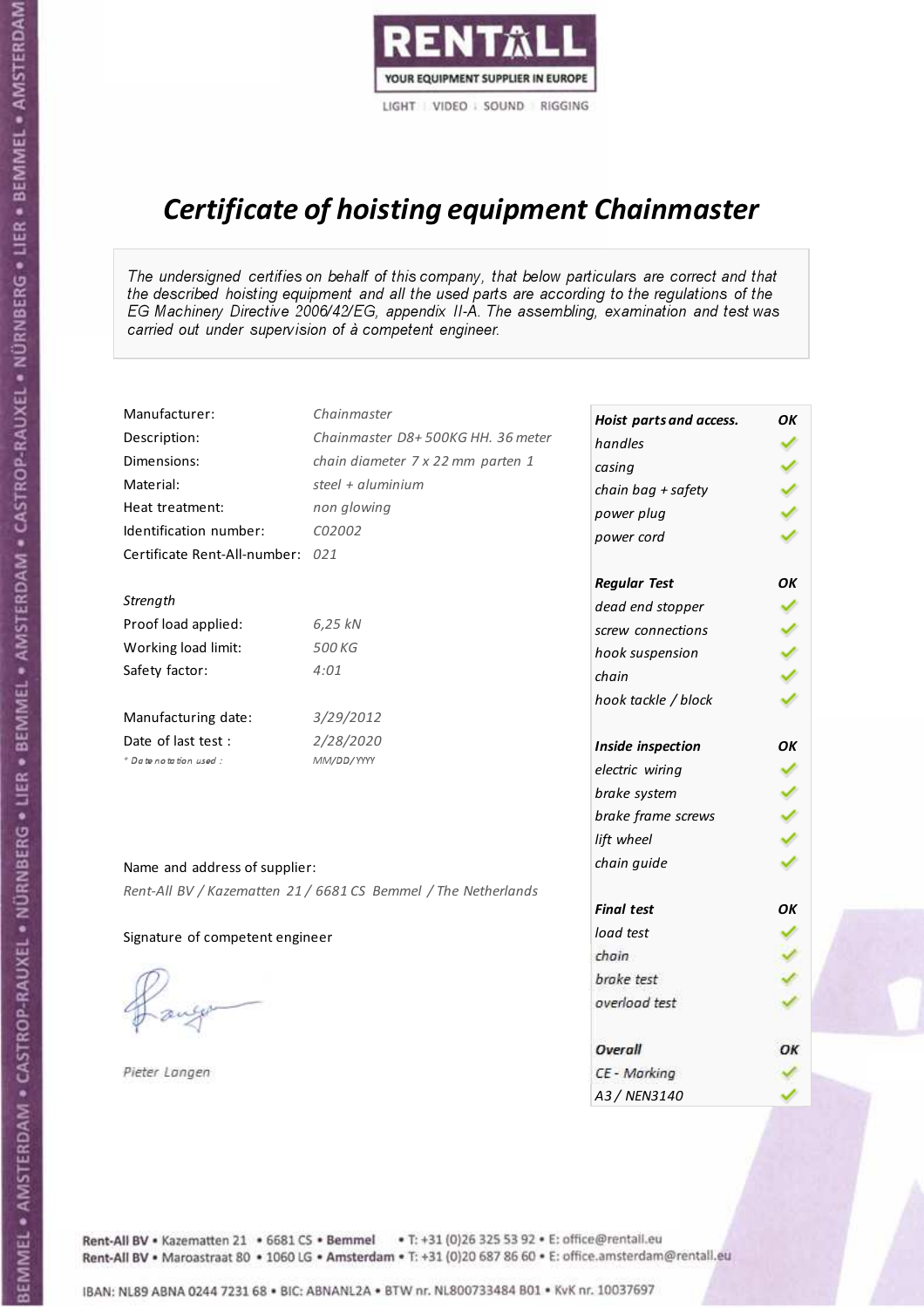

# Certificate of hoisting equipment Chainmaster

The undersigned certifies on behalf of this company, that below particulars are correct and that the described hoisting equipment and all the used parts are according to the regulations of the EG Machinery Directive 2006/42/EG, appendix II-A. The assembling, examination and test was carried out under supervision of à competent engineer.

| Manufacturer:                    | Chainmaster                                                    | Hoist parts and access. | OK |
|----------------------------------|----------------------------------------------------------------|-------------------------|----|
| Description:                     | Chainmaster D8+500KG HH. 36 meter                              | handles                 |    |
| Dimensions:                      | chain diameter 7 x 22 mm parten 1                              | casing                  |    |
| Material:                        | steel $+$ aluminium                                            | chain bag + safety      |    |
| Heat treatment:                  | non glowing                                                    | power plug              |    |
| Identification number:           | C01996                                                         | power cord              |    |
| Certificate Rent-All-number: 022 |                                                                |                         |    |
|                                  |                                                                | <b>Regular Test</b>     | OK |
| Strength                         |                                                                | dead end stopper        |    |
| Proof load applied:              | 6,25 kN                                                        | screw connections       |    |
| Working load limit:              | 500 KG                                                         | hook suspension         |    |
| Safety factor:                   | 4:01                                                           | chain                   |    |
|                                  |                                                                | hook tackle / block     |    |
| Manufacturing date:              | 3/29/2012                                                      |                         |    |
| Date of last test :              | 3/5/2020                                                       | Inside inspection       | ОΚ |
| * Date notation used :           | MM/DD/YYYY                                                     | electric wiring         | ✔  |
|                                  |                                                                | brake system            |    |
|                                  |                                                                | brake frame screws      |    |
|                                  |                                                                | lift wheel              |    |
| Name and address of supplier:    |                                                                | chain guide             |    |
|                                  | Rent-All BV / Kazematten 21 / 6681 CS Bemmel / The Netherlands |                         |    |
|                                  |                                                                | <b>Final test</b>       | OK |
| Signature of competent engineer  |                                                                | load test               |    |
|                                  |                                                                | chain                   |    |
|                                  |                                                                | brake test              |    |
|                                  |                                                                | overload test           |    |
|                                  |                                                                |                         |    |
|                                  |                                                                | Overall                 | ОΚ |
| Pieter Langen                    |                                                                | CE - Marking            |    |
|                                  |                                                                | A3 / NEN3140            |    |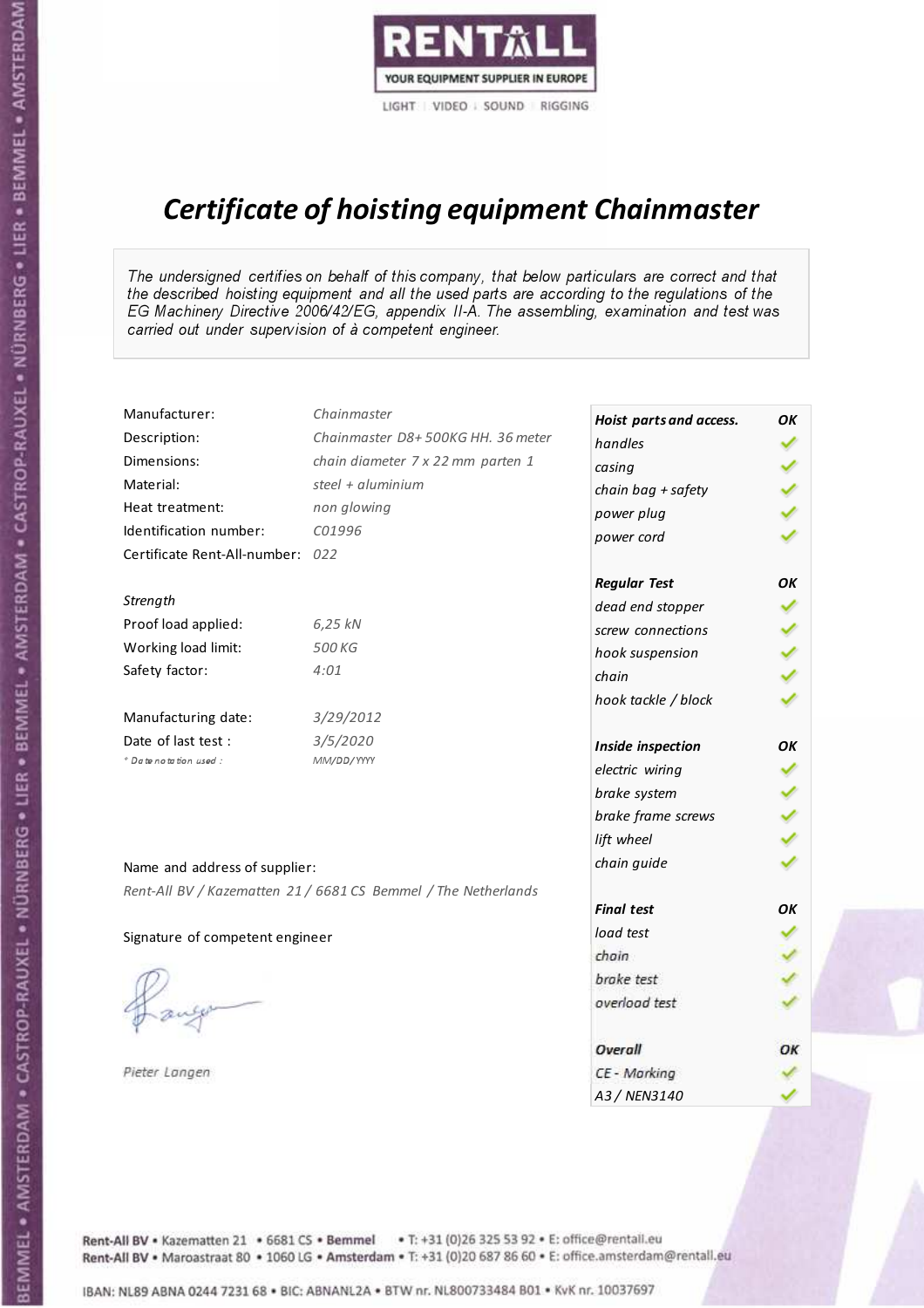

# Certificate of hoisting equipment Chainmaster

The undersigned certifies on behalf of this company, that below particulars are correct and that the described hoisting equipment and all the used parts are according to the regulations of the EG Machinery Directive 2006/42/EG, appendix II-A. The assembling, examination and test was carried out under supervision of à competent engineer.

| Manufacturer:                    | Chainmaster                                                    | Hoist parts and access. | OK  |
|----------------------------------|----------------------------------------------------------------|-------------------------|-----|
| Description:                     | Chainmaster D8+500KG HH. 36 meter                              | handles                 |     |
| Dimensions:                      | chain diameter 7 x 22 mm parten 1                              | casing                  |     |
| Material:                        | steel + aluminium                                              | chain bag + safety      |     |
| Heat treatment:                  | non glowing                                                    | power plug              |     |
| Identification number:           | C02012                                                         | power cord              |     |
| Certificate Rent-All-number: 023 |                                                                |                         |     |
|                                  |                                                                | <b>Regular Test</b>     | OK  |
| Strength                         |                                                                | dead end stopper        | ✔   |
| Proof load applied:              | 6,25 kN                                                        | screw connections       |     |
| Working load limit:              | 500 KG                                                         | hook suspension         |     |
| Safety factor:                   | 4:01                                                           | chain                   | くくく |
|                                  |                                                                | hook tackle / block     |     |
| Manufacturing date:              | 3/29/2012                                                      |                         |     |
| Date of last test :              | 2/28/2020                                                      | Inside inspection       | ОΚ  |
| * Date notation used :           | MM/DD/YYYY                                                     | electric wiring         | ✓   |
|                                  |                                                                | brake system            | ✔   |
|                                  |                                                                | brake frame screws      |     |
|                                  |                                                                | lift wheel              |     |
| Name and address of supplier:    |                                                                | chain guide             |     |
|                                  | Rent-All BV / Kazematten 21 / 6681 CS Bemmel / The Netherlands |                         |     |
|                                  |                                                                | <b>Final test</b>       | OK  |
| Signature of competent engineer  |                                                                | load test               |     |
|                                  |                                                                | chain                   |     |
|                                  |                                                                | brake test              |     |
|                                  |                                                                | overload test           |     |
|                                  |                                                                | Overall                 | ОК  |
| Pieter Langen                    |                                                                | CE - Marking            |     |
|                                  |                                                                | A3 / NEN3140            |     |

Rent-All BV . Kazematten 21 . 6681 CS . Bemmel . T: +31 (0)26 325 53 92 . E: office@rentall.eu Rent-All BV · Maroastraat 80 · 1060 LG · Amsterdam · T: +31 (0)20 687 86 60 · E: office.amsterdam@rentall.eu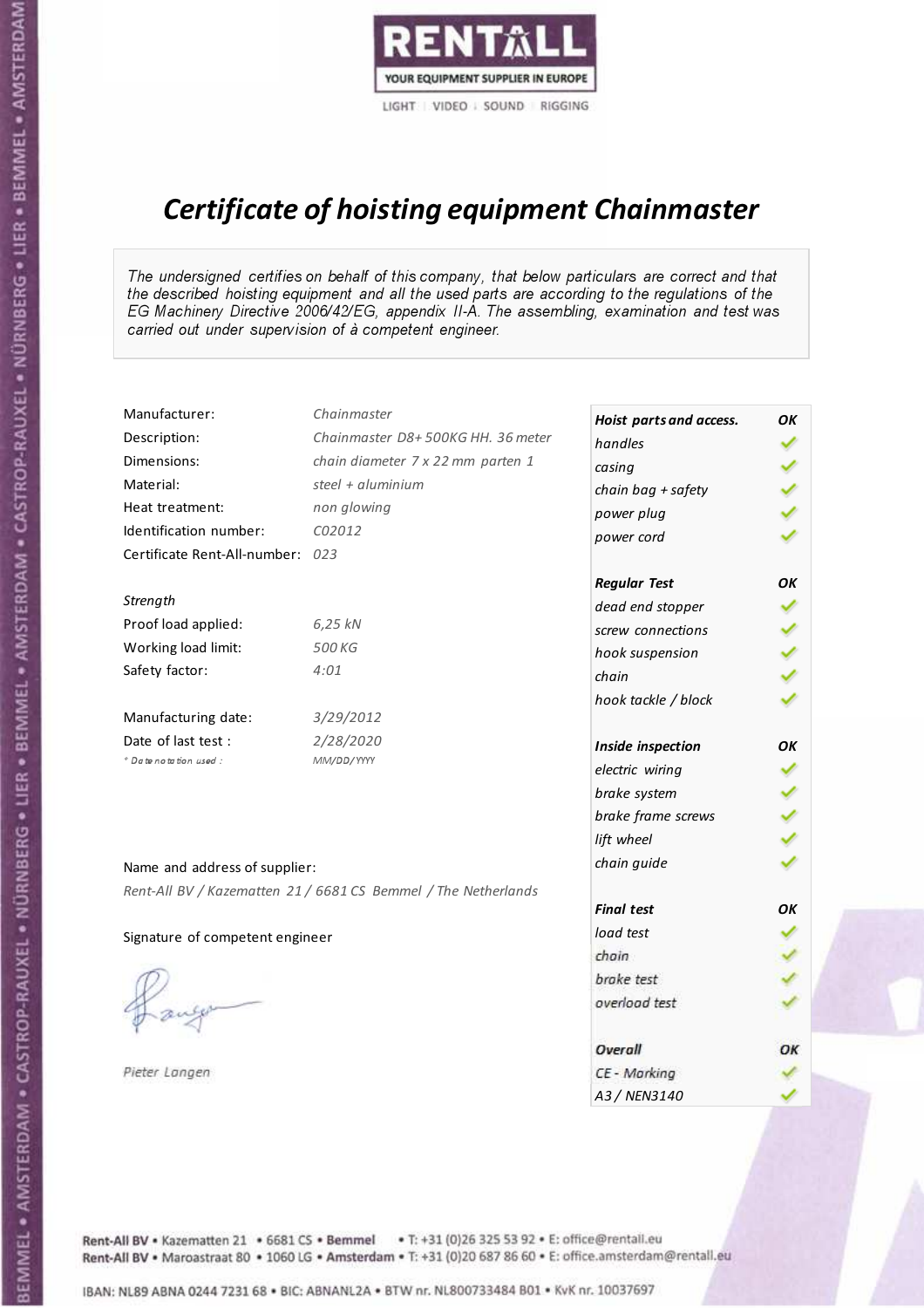

# Certificate of hoisting equipment Chainmaster

The undersigned certifies on behalf of this company, that below particulars are correct and that the described hoisting equipment and all the used parts are according to the regulations of the EG Machinery Directive 2006/42/EG, appendix II-A. The assembling, examination and test was carried out under supervision of à competent engineer.

| Manufacturer:                    | Chainmaster                                                    | Hoist parts and access. | OK  |
|----------------------------------|----------------------------------------------------------------|-------------------------|-----|
| Description:                     | Chainmaster D8+500KG HH. 36 meter                              | handles                 |     |
| Dimensions:                      | chain diameter 7 x 22 mm parten 1                              | casing                  |     |
| Material:                        | steel + $aluminim$                                             | chain bag + safety      |     |
| Heat treatment:                  | non glowing                                                    | power plug              |     |
| Identification number:           | C02008                                                         | power cord              |     |
| Certificate Rent-All-number: 024 |                                                                |                         |     |
|                                  |                                                                | <b>Regular Test</b>     | OK  |
| Strength                         |                                                                | dead end stopper        |     |
| Proof load applied:              | 6,25 kN                                                        | screw connections       |     |
| Working load limit:              | 500 KG                                                         | hook suspension         |     |
| Safety factor:                   | 4:01                                                           | chain                   | くくく |
|                                  |                                                                | hook tackle / block     |     |
| Manufacturing date:              | 3/29/2012                                                      |                         |     |
| Date of last test :              | 1/15/2020                                                      | Inside inspection       | ΟK  |
| * Date notation used :           | MM/DD/YYYY                                                     | electric wiring         | ✓   |
|                                  |                                                                | brake system            |     |
|                                  |                                                                | brake frame screws      |     |
|                                  |                                                                | lift wheel              |     |
| Name and address of supplier:    |                                                                | chain guide             |     |
|                                  | Rent-All BV / Kazematten 21 / 6681 CS Bemmel / The Netherlands |                         |     |
|                                  |                                                                | <b>Final test</b>       | OK  |
| Signature of competent engineer  |                                                                | load test               |     |
|                                  |                                                                | chain                   |     |
|                                  |                                                                | brake test              |     |
|                                  |                                                                | overload test           |     |
|                                  |                                                                |                         |     |
|                                  |                                                                | Overall                 | ОК  |
| Pieter Langen                    |                                                                | CE - Marking            |     |
|                                  |                                                                | A3 / NEN3140            |     |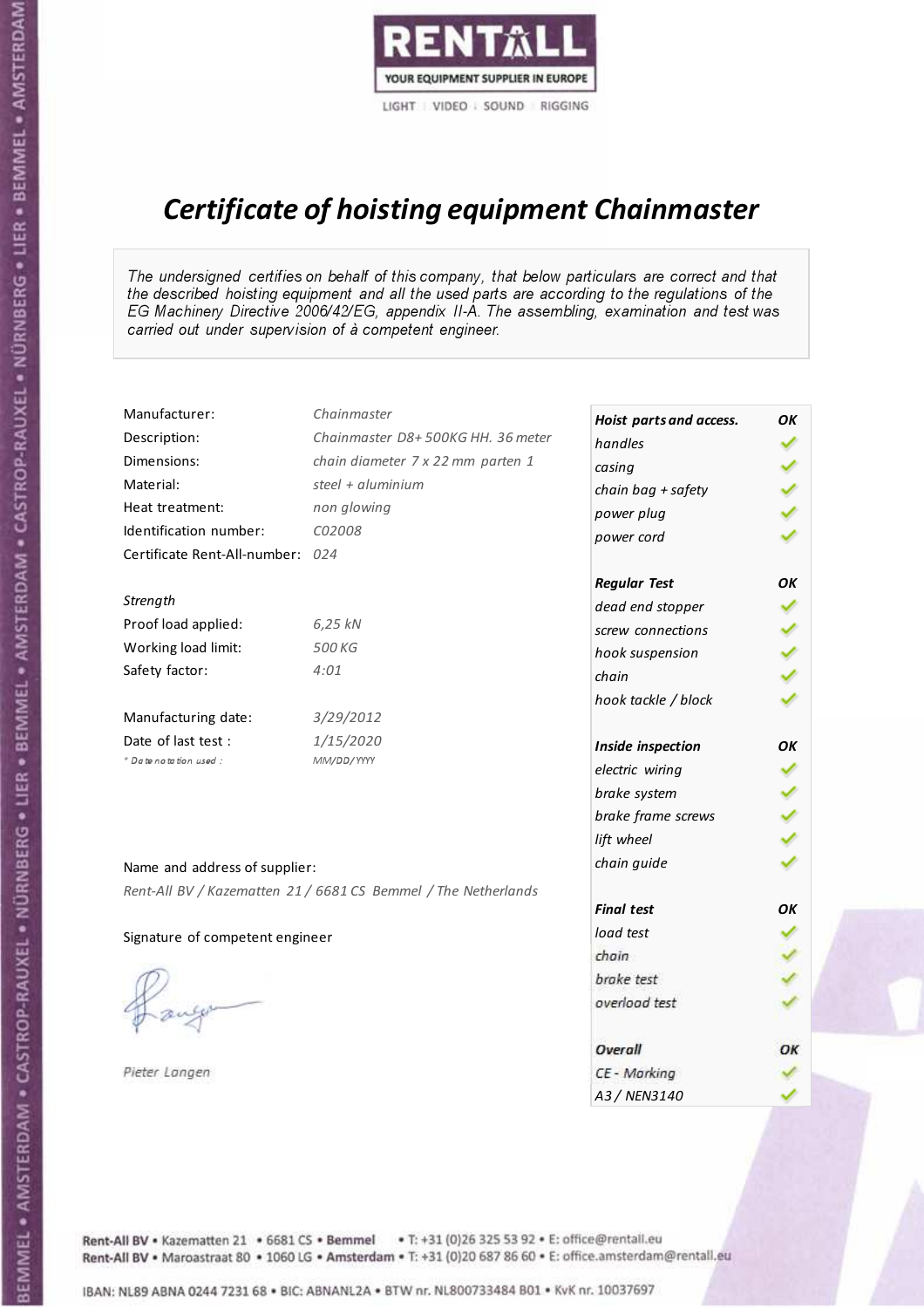

# Certificate of hoisting equipment Chainmaster

The undersigned certifies on behalf of this company, that below particulars are correct and that the described hoisting equipment and all the used parts are according to the regulations of the EG Machinery Directive 2006/42/EG, appendix II-A. The assembling, examination and test was carried out under supervision of à competent engineer.

| Manufacturer:                    | Chainmaster                                                    | Hoist parts and access. | OK  |
|----------------------------------|----------------------------------------------------------------|-------------------------|-----|
| Description:                     | Chainmaster D8+500KG HH. 36 meter                              | handles                 |     |
| Dimensions:                      | chain diameter 7 x 22 mm parten 1                              | casing                  |     |
| Material:                        | steel $+$ aluminium                                            | chain bag + safety      |     |
| Heat treatment:                  | non glowing                                                    | power plug              |     |
| Identification number:           | C02007                                                         | power cord              |     |
| Certificate Rent-All-number: 025 |                                                                |                         |     |
|                                  |                                                                | <b>Regular Test</b>     | OK  |
| Strength                         |                                                                | dead end stopper        |     |
| Proof load applied:              | 6,25 kN                                                        | screw connections       |     |
| Working load limit:              | 500 KG                                                         | hook suspension         |     |
| Safety factor:                   | 4:01                                                           | chain                   | くくく |
|                                  |                                                                | hook tackle / block     |     |
| Manufacturing date:              | 3/29/2012                                                      |                         |     |
| Date of last test :              | 2/21/2020                                                      | Inside inspection       | ОΚ  |
| * Date notation used :           | MM/DD/YYYY                                                     | electric wiring         | ✔   |
|                                  |                                                                | brake system            |     |
|                                  |                                                                | brake frame screws      |     |
|                                  |                                                                | lift wheel              | くくく |
| Name and address of supplier:    |                                                                | chain guide             |     |
|                                  | Rent-All BV / Kazematten 21 / 6681 CS Bemmel / The Netherlands |                         |     |
|                                  |                                                                | <b>Final test</b>       | OK  |
| Signature of competent engineer  |                                                                | load test               |     |
|                                  |                                                                | chain                   |     |
|                                  |                                                                | brake test              |     |
|                                  |                                                                | overload test           |     |
|                                  |                                                                | Overall                 | OK  |
| Pieter Langen                    |                                                                | CE - Marking            |     |
|                                  |                                                                | A3 / NEN3140            |     |

Rent-All BV . Kazematten 21 . 6681 CS . Bemmel . T: +31 (0)26 325 53 92 . E: office@rentall.eu Rent-All BV · Maroastraat 80 · 1060 LG · Amsterdam · T: +31 (0)20 687 86 60 · E: office.amsterdam@rentall.eu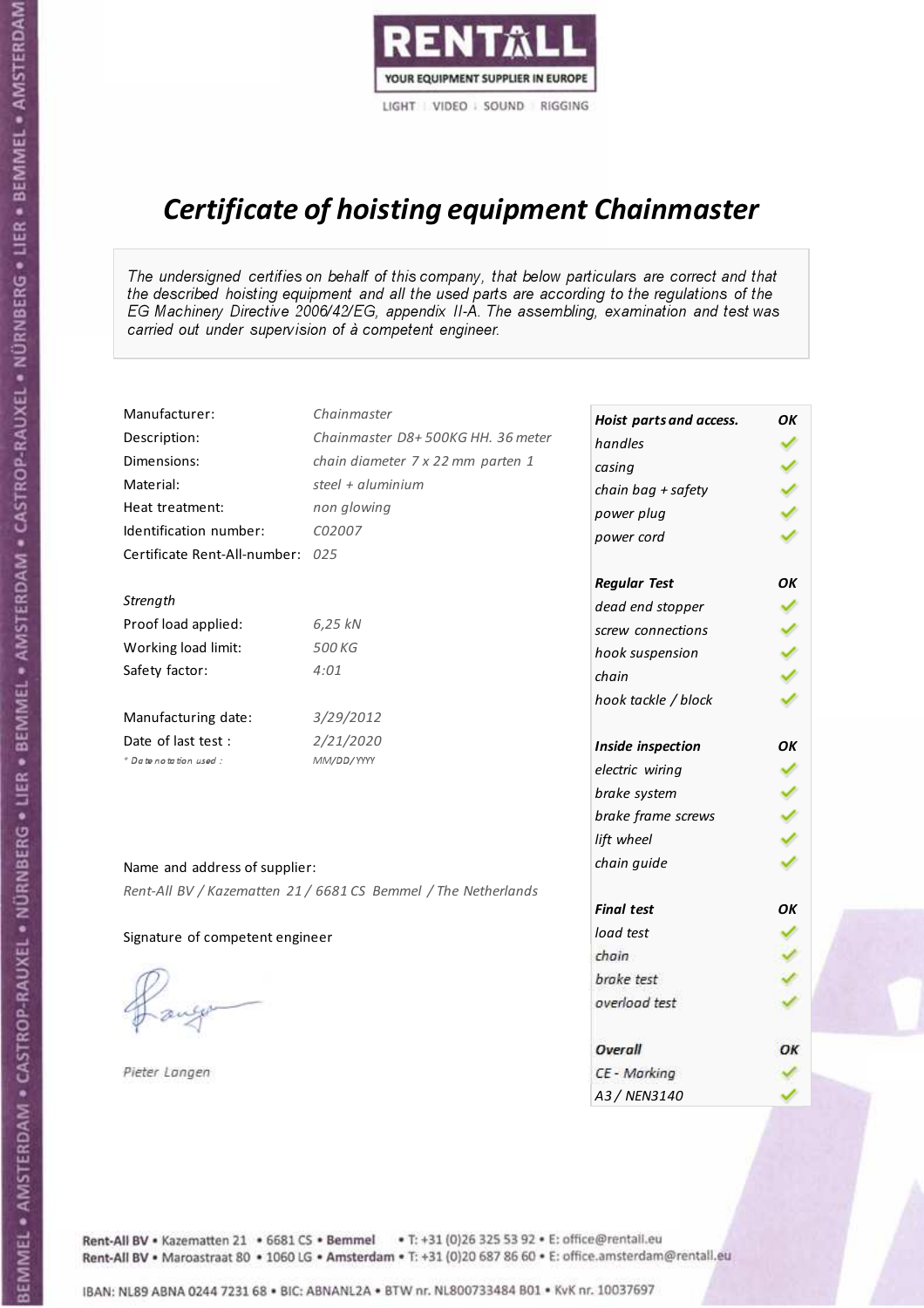

# Certificate of hoisting equipment Chainmaster

The undersigned certifies on behalf of this company, that below particulars are correct and that the described hoisting equipment and all the used parts are according to the regulations of the EG Machinery Directive 2006/42/EG, appendix II-A. The assembling, examination and test was carried out under supervision of à competent engineer.

| Manufacturer:                    | Chainmaster                                                    | Hoist parts and access. | OK  |
|----------------------------------|----------------------------------------------------------------|-------------------------|-----|
| Description:                     | Chainmaster D8+500KG HH. 36 meter                              | handles                 |     |
| Dimensions:                      | chain diameter 7 x 22 mm parten 1                              | casing                  |     |
| Material:                        | steel $+$ aluminium                                            | chain bag + safety      |     |
| Heat treatment:                  | non glowing                                                    | power plug              |     |
| Identification number:           | C02006                                                         | power cord              |     |
| Certificate Rent-All-number: 026 |                                                                |                         |     |
|                                  |                                                                | <b>Regular Test</b>     | ОΚ  |
| Strength                         |                                                                | dead end stopper        | ✔   |
| Proof load applied:              | 6,25 kN                                                        | screw connections       |     |
| Working load limit:              | 500 KG                                                         | hook suspension         |     |
| Safety factor:                   | 4:01                                                           | chain                   | くくく |
|                                  |                                                                | hook tackle / block     |     |
| Manufacturing date:              | 3/29/2012                                                      |                         |     |
| Date of last test :              | 2/28/2020                                                      | Inside inspection       | ОΚ  |
| * Date notation used :           | MM/DD/YYYY                                                     | electric wiring         |     |
|                                  |                                                                | brake system            | ✔   |
|                                  |                                                                | brake frame screws      |     |
|                                  |                                                                | lift wheel              |     |
| Name and address of supplier:    |                                                                | chain guide             |     |
|                                  | Rent-All BV / Kazematten 21 / 6681 CS Bemmel / The Netherlands |                         |     |
|                                  |                                                                | <b>Final test</b>       | OK  |
| Signature of competent engineer  |                                                                | load test               |     |
|                                  |                                                                | chain                   |     |
|                                  |                                                                | brake test              |     |
|                                  |                                                                | overload test           |     |
|                                  |                                                                | Overall                 | OК  |
| Pieter Langen                    |                                                                | CE - Marking            |     |
|                                  |                                                                | A3 / NEN3140            |     |

Rent-All BV . Kazematten 21 . 6681 CS . Bemmel . T: +31 (0)26 325 53 92 . E: office@rentall.eu Rent-All BV · Maroastraat 80 · 1060 LG · Amsterdam · T: +31 (0)20 687 86 60 · E: office.amsterdam@rentall.eu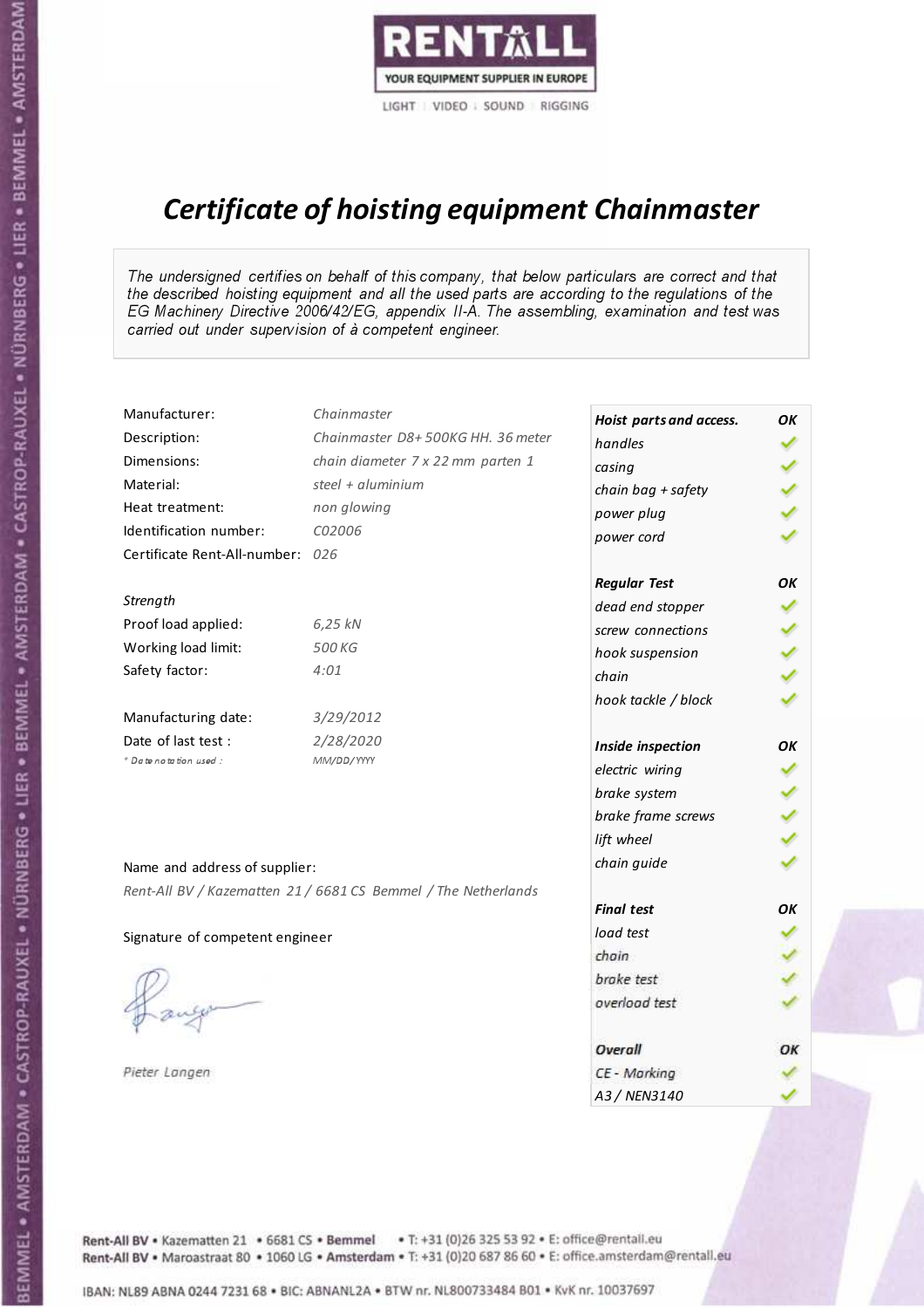

# Certificate of hoisting equipment Chainmaster

The undersigned certifies on behalf of this company, that below particulars are correct and that the described hoisting equipment and all the used parts are according to the regulations of the EG Machinery Directive 2006/42/EG, appendix II-A. The assembling, examination and test was carried out under supervision of à competent engineer.

| Manufacturer:                    | Chainmaster                                                    | Hoist parts and access. | OK  |
|----------------------------------|----------------------------------------------------------------|-------------------------|-----|
| Description:                     | Chainmaster D8+500KG HH. 36 meter                              | handles                 |     |
| Dimensions:                      | chain diameter 7 x 22 mm parten 1                              | casing                  |     |
| Material:                        | steel $+$ aluminium                                            | chain bag + safety      |     |
| Heat treatment:                  | non glowing                                                    | power plug              |     |
| Identification number:           | C02011                                                         | power cord              |     |
| Certificate Rent-All-number: 027 |                                                                |                         |     |
|                                  |                                                                | <b>Regular Test</b>     | ОΚ  |
| Strength                         |                                                                | dead end stopper        | ✔   |
| Proof load applied:              | 6,25 kN                                                        | screw connections       |     |
| Working load limit:              | 500 KG                                                         | hook suspension         |     |
| Safety factor:                   | 4:01                                                           | chain                   | くくく |
|                                  |                                                                | hook tackle / block     |     |
| Manufacturing date:              | 3/29/2012                                                      |                         |     |
| Date of last test :              | 2/28/2020                                                      | Inside inspection       | ОΚ  |
| * Date notation used :           | MM/DD/YYYY                                                     | electric wiring         |     |
|                                  |                                                                | brake system            | ✔   |
|                                  |                                                                | brake frame screws      |     |
|                                  |                                                                | lift wheel              |     |
| Name and address of supplier:    |                                                                | chain guide             |     |
|                                  | Rent-All BV / Kazematten 21 / 6681 CS Bemmel / The Netherlands |                         |     |
|                                  |                                                                | <b>Final test</b>       | OK  |
| Signature of competent engineer  |                                                                | load test               |     |
|                                  |                                                                | chain                   |     |
|                                  |                                                                | brake test              |     |
|                                  |                                                                | overload test           |     |
|                                  |                                                                | Overall                 | OК  |
| Pieter Langen                    |                                                                | CE - Marking            |     |
|                                  |                                                                | A3 / NEN3140            |     |

Rent-All BV . Kazematten 21 . 6681 CS . Bemmel . T: +31 (0)26 325 53 92 . E: office@rentall.eu Rent-All BV · Maroastraat 80 · 1060 LG · Amsterdam · T: +31 (0)20 687 86 60 · E: office.amsterdam@rentall.eu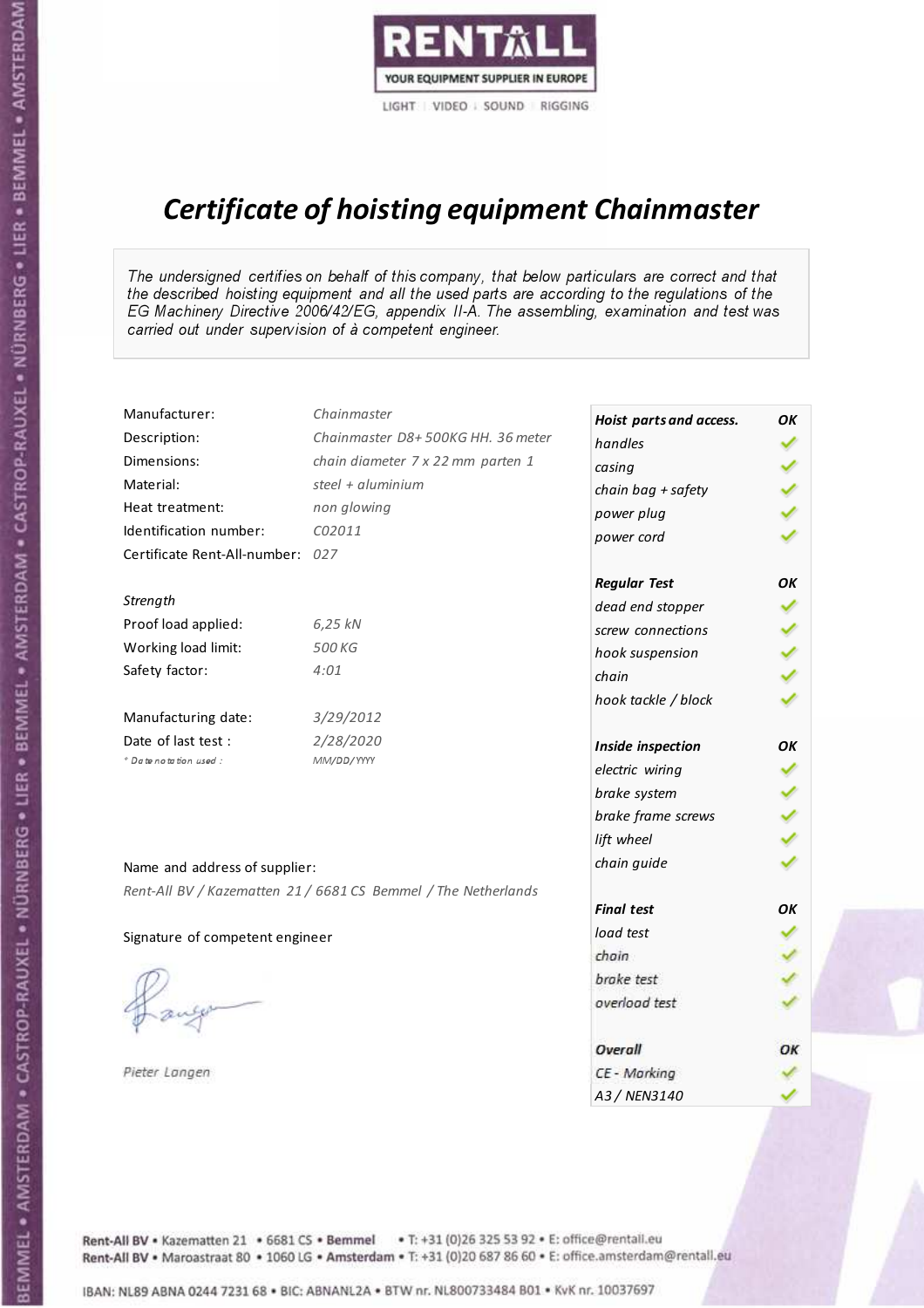

# Certificate of hoisting equipment Chainmaster

The undersigned certifies on behalf of this company, that below particulars are correct and that the described hoisting equipment and all the used parts are according to the regulations of the EG Machinery Directive 2006/42/EG, appendix II-A. The assembling, examination and test was carried out under supervision of à competent engineer.

| Manufacturer:                    | Chainmaster                                                    | Hoist parts and access. | OK  |
|----------------------------------|----------------------------------------------------------------|-------------------------|-----|
| Description:                     | Chainmaster D8+500KG HH. 36 meter                              | handles                 |     |
| Dimensions:                      | chain diameter 7 x 22 mm parten 1                              | casing                  |     |
| Material:                        | steel + aluminium                                              | chain bag + safety      |     |
| Heat treatment:                  | non glowing                                                    | power plug              |     |
| Identification number:           | C02010                                                         | power cord              |     |
| Certificate Rent-All-number: 028 |                                                                |                         |     |
|                                  |                                                                | <b>Regular Test</b>     | ОΚ  |
| Strength                         |                                                                | dead end stopper        | ✔   |
| Proof load applied:              | 6,25 kN                                                        | screw connections       |     |
| Working load limit:              | 500 KG                                                         | hook suspension         |     |
| Safety factor:                   | 4:01                                                           | chain                   | くくく |
|                                  |                                                                | hook tackle / block     |     |
| Manufacturing date:              | 3/29/2012                                                      |                         |     |
| Date of last test :              | 2/21/2020                                                      | Inside inspection       | ОΚ  |
| * Date notation used :           | MM/DD/YYYY                                                     | electric wiring         | ✔   |
|                                  |                                                                | brake system            |     |
|                                  |                                                                | brake frame screws      |     |
|                                  |                                                                | lift wheel              | くくく |
| Name and address of supplier:    |                                                                | chain guide             |     |
|                                  | Rent-All BV / Kazematten 21 / 6681 CS Bemmel / The Netherlands |                         |     |
|                                  |                                                                | <b>Final test</b>       | OK  |
| Signature of competent engineer  |                                                                | load test               |     |
|                                  |                                                                | chain                   |     |
|                                  |                                                                | brake test              |     |
|                                  |                                                                | overload test           |     |
|                                  |                                                                | Overall                 | ОК  |
| Pieter Langen                    |                                                                | CE - Marking            |     |
|                                  |                                                                | A3 / NEN3140            |     |

Rent-All BV . Kazematten 21 . 6681 CS . Bemmel . T: +31 (0)26 325 53 92 . E: office@rentall.eu Rent-All BV · Maroastraat 80 · 1060 LG · Amsterdam · T: +31 (0)20 687 86 60 · E: office.amsterdam@rentall.eu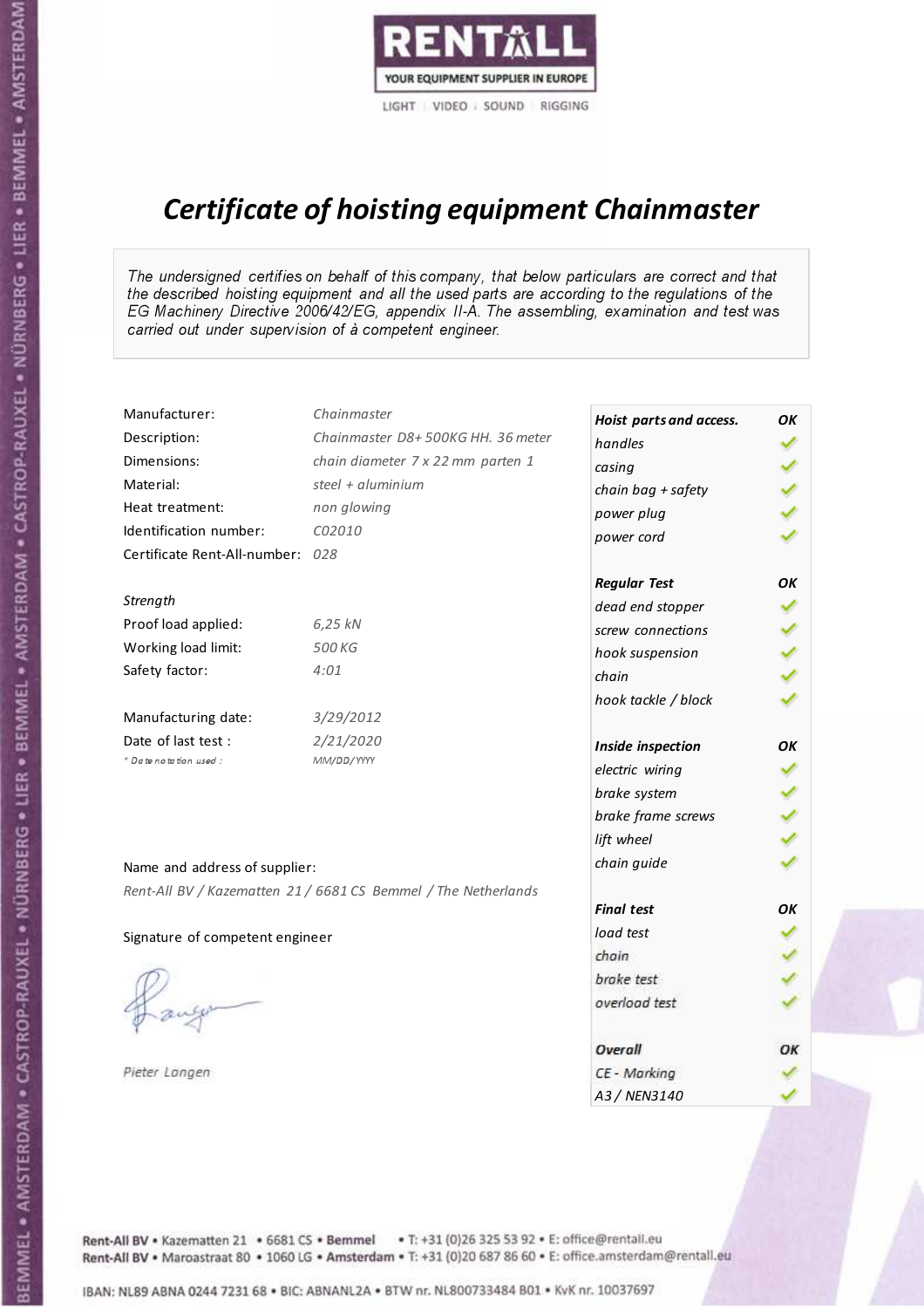

# Certificate of hoisting equipment Chainmaster

The undersigned certifies on behalf of this company, that below particulars are correct and that the described hoisting equipment and all the used parts are according to the regulations of the EG Machinery Directive 2006/42/EG, appendix II-A. The assembling, examination and test was carried out under supervision of à competent engineer.

| Manufacturer:                    | Chainmaster                                                    | Hoist parts and access. | OK  |
|----------------------------------|----------------------------------------------------------------|-------------------------|-----|
| Description:                     | Chainmaster D8+500KG HH. 36 meter                              | handles                 |     |
| Dimensions:                      | chain diameter 7 x 22 mm parten 1                              | casing                  |     |
| Material:                        | steel $+$ aluminium                                            | chain bag + safety      |     |
| Heat treatment:                  | non glowing                                                    | power plug              |     |
| Identification number:           | C02000                                                         | power cord              |     |
| Certificate Rent-All-number: 029 |                                                                |                         |     |
|                                  |                                                                | <b>Regular Test</b>     | OK  |
| Strength                         |                                                                | dead end stopper        |     |
| Proof load applied:              | 6,25 kN                                                        | screw connections       |     |
| Working load limit:              | 500 KG                                                         | hook suspension         |     |
| Safety factor:                   | 4:01                                                           | chain                   | くくく |
|                                  |                                                                | hook tackle / block     |     |
| Manufacturing date:              | 3/29/2012                                                      |                         |     |
| Date of last test :              | 1/15/2020                                                      | Inside inspection       | ОΚ  |
| + Date notation used :           | MM/DD/YYYY                                                     | electric wiring         | ✔   |
|                                  |                                                                | brake system            |     |
|                                  |                                                                | brake frame screws      |     |
|                                  |                                                                | lift wheel              | くくく |
| Name and address of supplier:    |                                                                | chain guide             |     |
|                                  | Rent-All BV / Kazematten 21 / 6681 CS Bemmel / The Netherlands |                         |     |
|                                  |                                                                | <b>Final test</b>       | OK  |
| Signature of competent engineer  |                                                                | load test               |     |
|                                  |                                                                | chain                   |     |
|                                  |                                                                | brake test              |     |
|                                  |                                                                | overload test           |     |
|                                  |                                                                | Overall                 | OK  |
| Pieter Langen                    |                                                                | CE - Marking            |     |
|                                  |                                                                | A3 / NEN3140            |     |

Rent-All BV . Kazematten 21 . 6681 CS . Bemmel . T: +31 (0)26 325 53 92 . E: office@rentall.eu Rent-All BV · Maroastraat 80 · 1060 LG · Amsterdam · T: +31 (0)20 687 86 60 · E: office.amsterdam@rentall.eu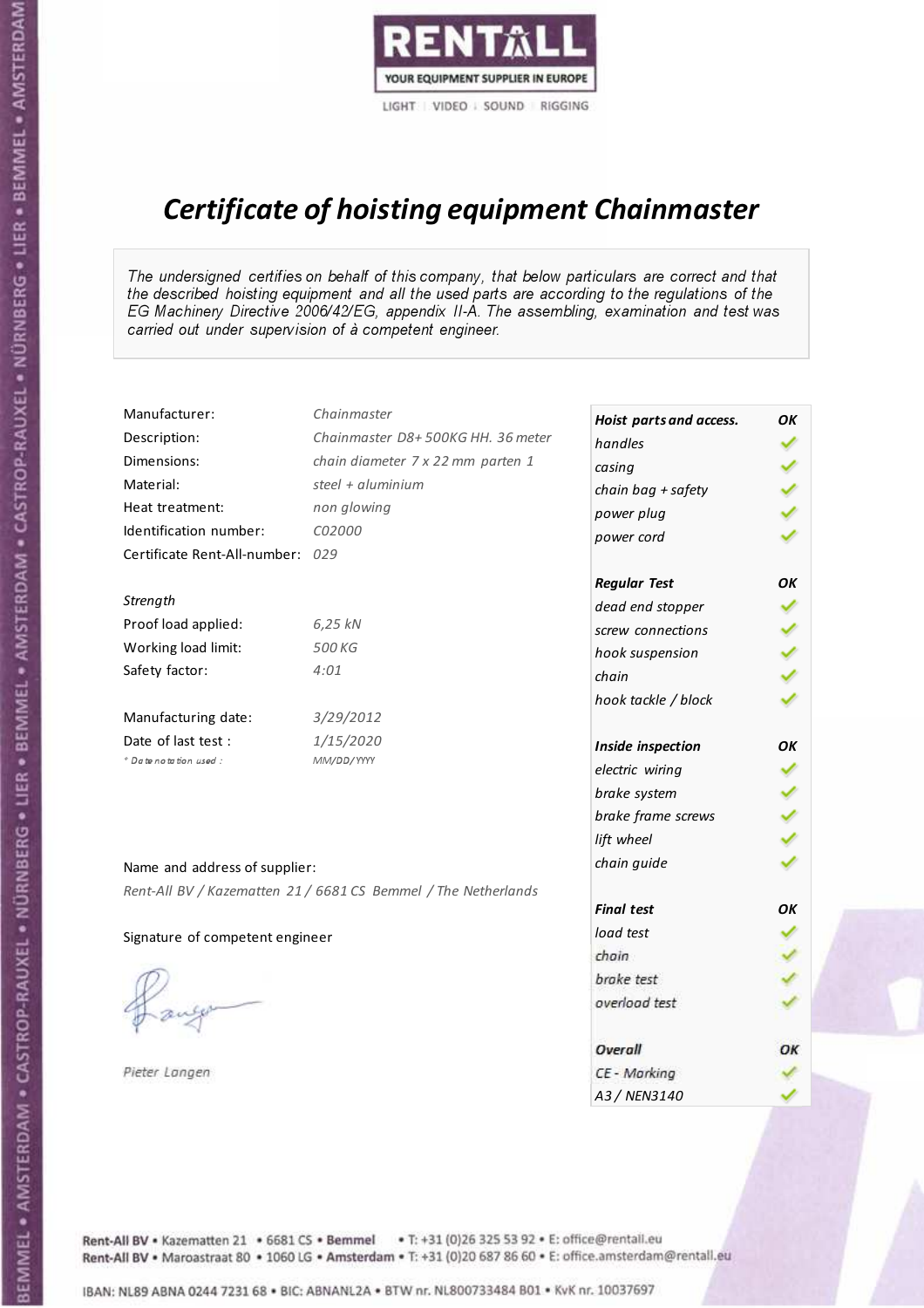

# Certificate of hoisting equipment Chainmaster

The undersigned certifies on behalf of this company, that below particulars are correct and that the described hoisting equipment and all the used parts are according to the regulations of the EG Machinery Directive 2006/42/EG, appendix II-A. The assembling, examination and test was carried out under supervision of à competent engineer.

| Manufacturer:                    | Chainmaster                                                    | Hoist parts and access. | OК |
|----------------------------------|----------------------------------------------------------------|-------------------------|----|
| Description:                     | Chainmaster D8+500KG HH. 36 meter                              | handles                 |    |
| Dimensions:                      | chain diameter 7 x 22 mm parten 1                              | casing                  |    |
| Material:                        | steel + aluminium                                              | chain bag + safety      |    |
| Heat treatment:                  | non glowing                                                    | power plug              |    |
| Identification number:           | C01989                                                         | power cord              |    |
| Certificate Rent-All-number: 030 |                                                                |                         |    |
|                                  |                                                                | <b>Regular Test</b>     | OK |
| Strength                         |                                                                | dead end stopper        |    |
| Proof load applied:              | 6,25 kN                                                        | screw connections       |    |
| Working load limit:              | 500 KG                                                         | hook suspension         |    |
| Safety factor:                   | 4:01                                                           | chain                   |    |
|                                  |                                                                | hook tackle / block     |    |
| Manufacturing date:              | 3/29/2012                                                      |                         |    |
| Date of last test :              | 1/24/2020                                                      | Inside inspection       | OK |
| * Date notation used :           | MM/DD/YYYY                                                     | electric wiring         | ✔  |
|                                  |                                                                | brake system            |    |
|                                  |                                                                | brake frame screws      |    |
|                                  |                                                                | lift wheel              |    |
| Name and address of supplier:    |                                                                | chain guide             |    |
|                                  | Rent-All BV / Kazematten 21 / 6681 CS Bemmel / The Netherlands |                         |    |
|                                  |                                                                | <b>Final test</b>       | OK |
| Signature of competent engineer  |                                                                | load test               |    |
|                                  |                                                                | chain                   |    |
|                                  |                                                                | brake test              |    |
|                                  |                                                                | overload test           |    |
|                                  |                                                                |                         |    |
|                                  |                                                                | <b>Overall</b>          | ОК |
| Pieter Langen                    |                                                                | CE - Marking            |    |
|                                  |                                                                | A3 / NEN3140            |    |

Rent-All BV . Kazematten 21 . 6681 CS . Bemmel . T: +31 (0)26 325 53 92 . E: office@rentall.eu Rent-All BV · Maroastraat 80 · 1060 LG · Amsterdam · T: +31 (0)20 687 86 60 · E: office.amsterdam@rentall.eu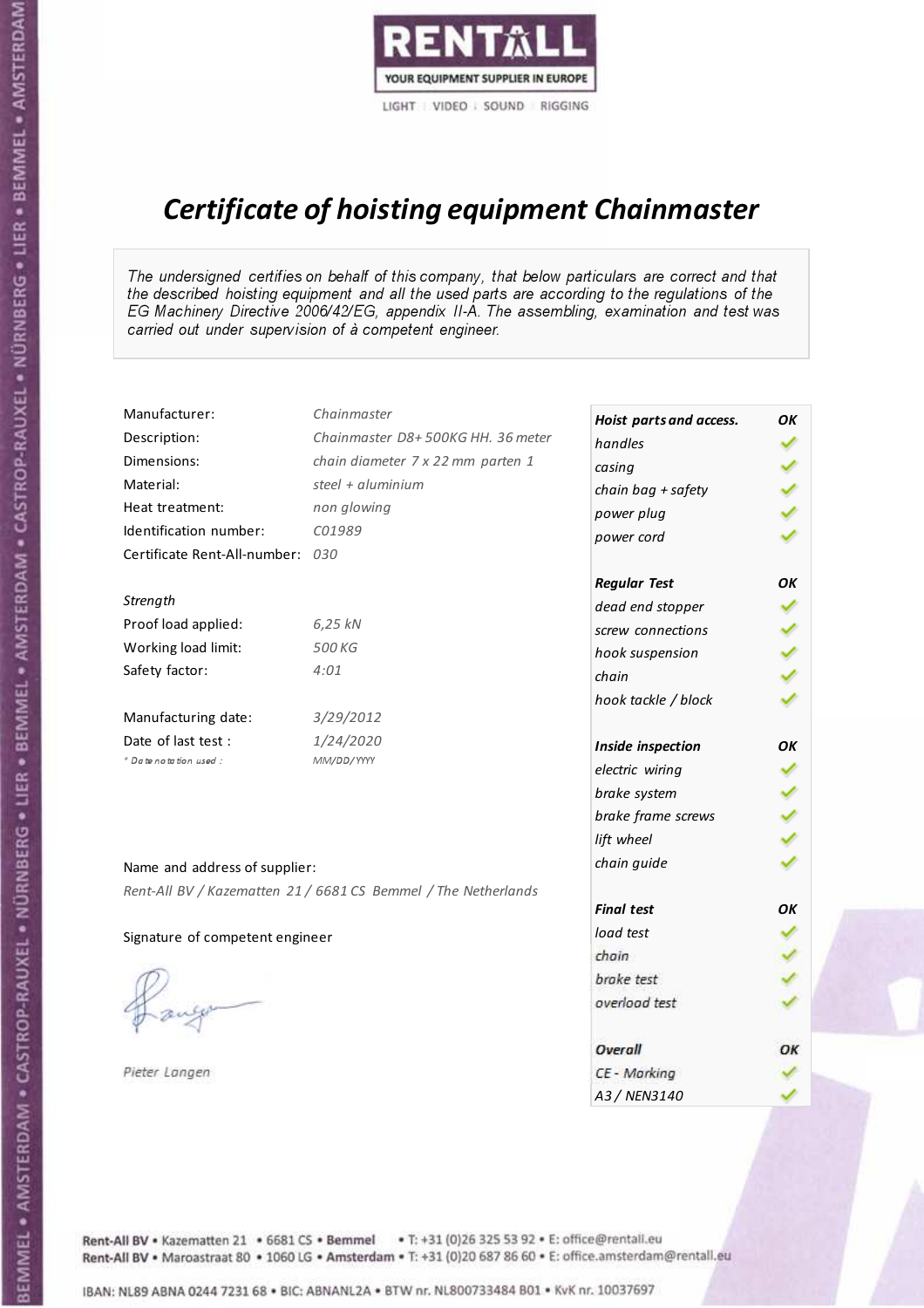

# Certificate of hoisting equipment Chainmaster

The undersigned certifies on behalf of this company, that below particulars are correct and that the described hoisting equipment and all the used parts are according to the regulations of the EG Machinery Directive 2006/42/EG, appendix II-A. The assembling, examination and test was carried out under supervision of à competent engineer.

| Manufacturer:                    | Chainmaster                                                    | Hoist parts and access. | OK  |
|----------------------------------|----------------------------------------------------------------|-------------------------|-----|
| Description:                     | Chainmaster D8+500KG HH. 36 meter                              | handles                 |     |
| Dimensions:                      | chain diameter 7 x 22 mm parten 1                              | casing                  |     |
| Material:                        | steel + aluminium                                              | chain bag + safety      |     |
| Heat treatment:                  | non glowing                                                    | power plug              |     |
| Identification number:           | C01992                                                         | power cord              |     |
| Certificate Rent-All-number: 031 |                                                                |                         |     |
|                                  |                                                                | <b>Regular Test</b>     | OK  |
| Strength                         |                                                                | dead end stopper        | ✔   |
| Proof load applied:              | 6,25 kN                                                        | screw connections       |     |
| Working load limit:              | 500 KG                                                         | hook suspension         |     |
| Safety factor:                   | 4:01                                                           | chain                   | くくく |
|                                  |                                                                | hook tackle / block     |     |
| Manufacturing date:              | 3/29/2012                                                      |                         |     |
| Date of last test :              | 1/24/2020                                                      | Inside inspection       | ОΚ  |
| * Date notation used :           | MM/DD/YYYY                                                     | electric wiring         | ✓   |
|                                  |                                                                | brake system            | ✔   |
|                                  |                                                                | brake frame screws      |     |
|                                  |                                                                | lift wheel              |     |
| Name and address of supplier:    |                                                                | chain guide             |     |
|                                  | Rent-All BV / Kazematten 21 / 6681 CS Bemmel / The Netherlands |                         |     |
|                                  |                                                                | <b>Final test</b>       | OK  |
| Signature of competent engineer  |                                                                | load test               |     |
|                                  |                                                                | chain                   |     |
|                                  |                                                                | brake test              |     |
|                                  |                                                                | overload test           |     |
|                                  |                                                                | Overall                 | ОК  |
| Pieter Langen                    |                                                                | CE - Marking            |     |
|                                  |                                                                | A3 / NEN3140            |     |

Rent-All BV . Kazematten 21 . 6681 CS . Bemmel . T: +31 (0)26 325 53 92 . E: office@rentall.eu Rent-All BV · Maroastraat 80 · 1060 LG · Amsterdam · T: +31 (0)20 687 86 60 · E: office.amsterdam@rentall.eu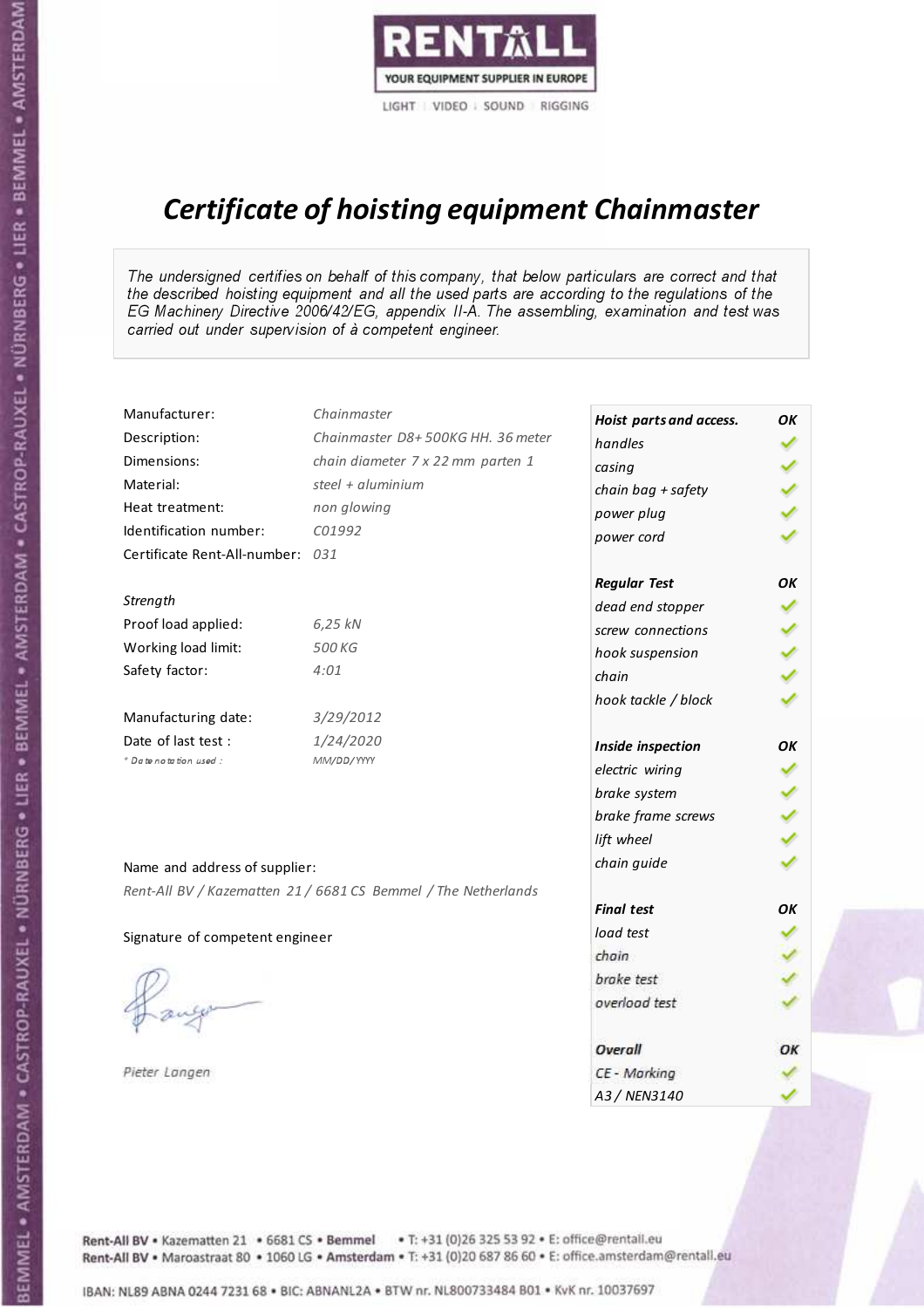

# Certificate of hoisting equipment Chainmaster

The undersigned certifies on behalf of this company, that below particulars are correct and that the described hoisting equipment and all the used parts are according to the regulations of the EG Machinery Directive 2006/42/EG, appendix II-A. The assembling, examination and test was carried out under supervision of à competent engineer.

| Manufacturer:                    | Chainmaster                                                    | Hoist parts and access. | OK  |
|----------------------------------|----------------------------------------------------------------|-------------------------|-----|
| Description:                     | Chainmaster D8+500KG HH. 36 meter                              | handles                 |     |
| Dimensions:                      | chain diameter 7 x 22 mm parten 1                              | casing                  |     |
| Material:                        | steel + aluminium                                              | chain bag + safety      |     |
| Heat treatment:                  | non glowing                                                    | power plug              |     |
| Identification number:           | C02001                                                         | power cord              |     |
| Certificate Rent-All-number: 032 |                                                                |                         |     |
|                                  |                                                                | <b>Regular Test</b>     | OK  |
| Strength                         |                                                                | dead end stopper        | ✔   |
| Proof load applied:              | 6,25 kN                                                        | screw connections       |     |
| Working load limit:              | 500 KG                                                         | hook suspension         |     |
| Safety factor:                   | 4:01                                                           | chain                   | くくく |
|                                  |                                                                | hook tackle / block     |     |
| Manufacturing date:              | 3/29/2012                                                      |                         |     |
| Date of last test :              | 1/28/2020                                                      | Inside inspection       | ОΚ  |
| * Date notation used :           | MM/DD/YYYY                                                     | electric wiring         | ✓   |
|                                  |                                                                | brake system            | ✔   |
|                                  |                                                                | brake frame screws      |     |
|                                  |                                                                | lift wheel              |     |
| Name and address of supplier:    |                                                                | chain guide             |     |
|                                  | Rent-All BV / Kazematten 21 / 6681 CS Bemmel / The Netherlands |                         |     |
|                                  |                                                                | <b>Final test</b>       | OK  |
| Signature of competent engineer  |                                                                | load test               |     |
|                                  |                                                                | chain                   |     |
|                                  |                                                                | brake test              |     |
|                                  |                                                                | overload test           |     |
|                                  |                                                                | Overall                 | ОК  |
| Pieter Langen                    |                                                                | CE - Marking            |     |
|                                  |                                                                | A3 / NEN3140            |     |

Rent-All BV . Kazematten 21 . 6681 CS . Bemmel . T: +31 (0)26 325 53 92 . E: office@rentall.eu Rent-All BV · Maroastraat 80 · 1060 LG · Amsterdam · T: +31 (0)20 687 86 60 · E: office.amsterdam@rentall.eu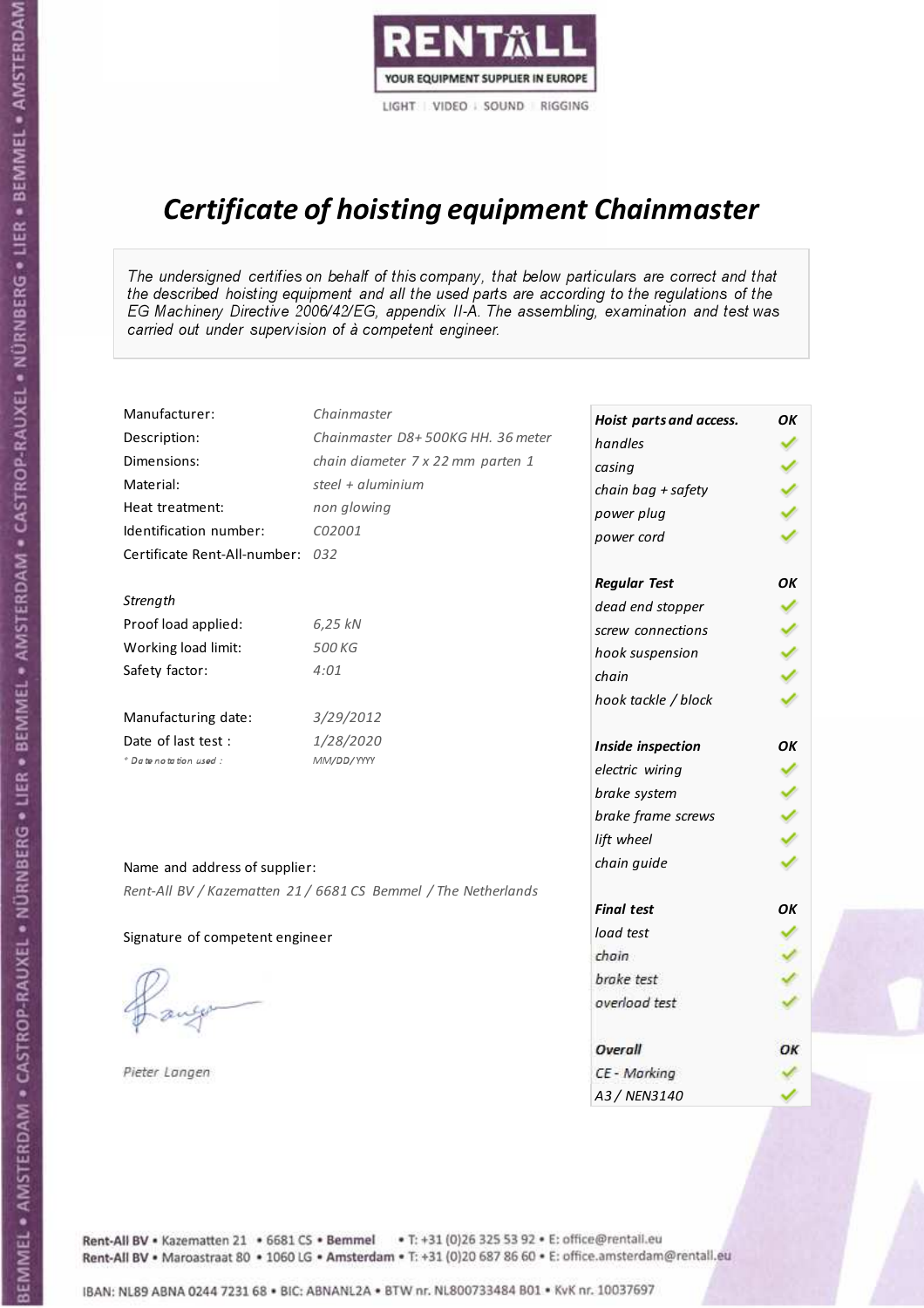

# Certificate of hoisting equipment Chainmaster

The undersigned certifies on behalf of this company, that below particulars are correct and that the described hoisting equipment and all the used parts are according to the regulations of the EG Machinery Directive 2006/42/EG, appendix II-A. The assembling, examination and test was carried out under supervision of à competent engineer.

| Manufacturer:                    | Chainmaster                                                    | Hoist parts and access. | OK  |
|----------------------------------|----------------------------------------------------------------|-------------------------|-----|
| Description:                     | Chainmaster D8+500KG HH. 36 meter                              | handles                 |     |
| Dimensions:                      | chain diameter 7 x 22 mm parten 1                              | casing                  |     |
| Material:                        | steel + aluminium                                              | chain bag + safety      |     |
| Heat treatment:                  | non glowing                                                    | power plug              |     |
| Identification number:           | C01998                                                         | power cord              |     |
| Certificate Rent-All-number: 033 |                                                                |                         |     |
|                                  |                                                                | <b>Regular Test</b>     | OK  |
| Strength                         |                                                                | dead end stopper        | ✔   |
| Proof load applied:              | 6,25 kN                                                        | screw connections       |     |
| Working load limit:              | 500 KG                                                         | hook suspension         |     |
| Safety factor:                   | 4:01                                                           | chain                   | くくく |
|                                  |                                                                | hook tackle / block     |     |
| Manufacturing date:              | 3/29/2012                                                      |                         |     |
| Date of last test :              | 1/28/2020                                                      | Inside inspection       | ОΚ  |
| * Date notation used :           | MM/DD/YYYY                                                     | electric wiring         | ✓   |
|                                  |                                                                | brake system            | ✔   |
|                                  |                                                                | brake frame screws      |     |
|                                  |                                                                | lift wheel              |     |
| Name and address of supplier:    |                                                                | chain guide             |     |
|                                  | Rent-All BV / Kazematten 21 / 6681 CS Bemmel / The Netherlands |                         |     |
|                                  |                                                                | <b>Final test</b>       | OK  |
| Signature of competent engineer  |                                                                | load test               |     |
|                                  |                                                                | chain                   |     |
|                                  |                                                                | brake test              |     |
|                                  |                                                                | overload test           |     |
|                                  |                                                                | Overall                 | ОК  |
| Pieter Langen                    |                                                                | CE - Marking            |     |
|                                  |                                                                | A3 / NEN3140            |     |

Rent-All BV . Kazematten 21 . 6681 CS . Bemmel . T: +31 (0)26 325 53 92 . E: office@rentall.eu Rent-All BV · Maroastraat 80 · 1060 LG · Amsterdam · T: +31 (0)20 687 86 60 · E: office.amsterdam@rentall.eu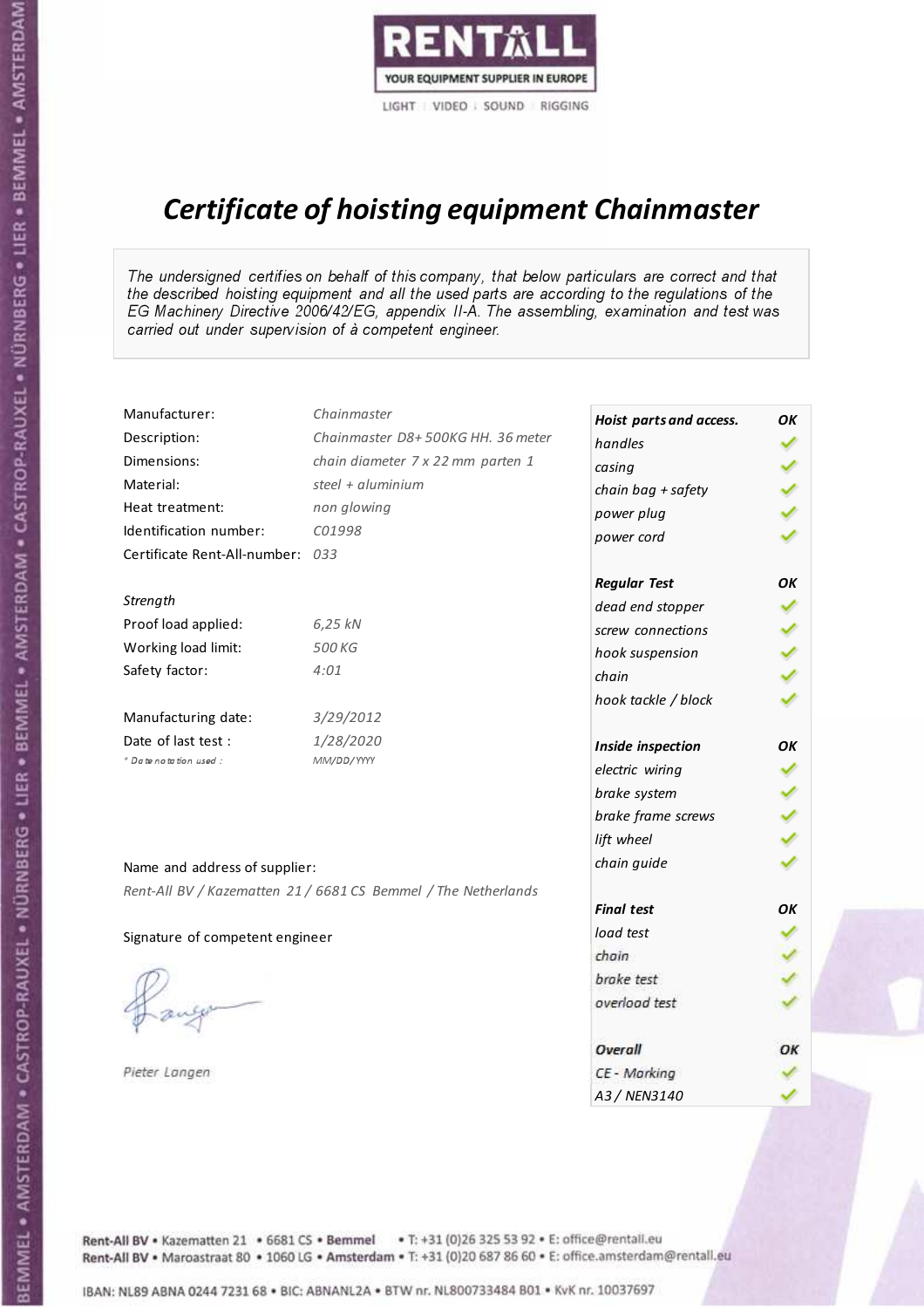

# Certificate of hoisting equipment Chainmaster

The undersigned certifies on behalf of this company, that below particulars are correct and that the described hoisting equipment and all the used parts are according to the regulations of the EG Machinery Directive 2006/42/EG, appendix II-A. The assembling, examination and test was carried out under supervision of à competent engineer.

| Manufacturer:                    | Chainmaster                                                    | Hoist parts and access. | OK |
|----------------------------------|----------------------------------------------------------------|-------------------------|----|
| Description:                     | Chainmaster D8+500KG HH. 36 meter                              | handles                 |    |
| Dimensions:                      | chain diameter 7 x 22 mm parten 1                              | casing                  |    |
| Material:                        | steel + aluminium                                              | chain bag + safety      |    |
| Heat treatment:                  | non glowing                                                    | power plug              |    |
| Identification number:           | C01990                                                         | power cord              |    |
| Certificate Rent-All-number: 034 |                                                                |                         |    |
|                                  |                                                                | <b>Regular Test</b>     | OK |
| Strength                         |                                                                | dead end stopper        |    |
| Proof load applied:              | 6,25 kN                                                        | screw connections       |    |
| Working load limit:              | 500 KG                                                         | hook suspension         |    |
| Safety factor:                   | 4:01                                                           | chain                   |    |
|                                  |                                                                | hook tackle / block     |    |
| Manufacturing date:              | 3/29/2012                                                      |                         |    |
| Date of last test :              | 2/27/2019                                                      | Inside inspection       | OK |
| * Date notation used :           | MM/DD/YYYY                                                     | electric wiring         | ✓  |
|                                  |                                                                | brake system            |    |
|                                  |                                                                | brake frame screws      |    |
|                                  |                                                                | lift wheel              |    |
| Name and address of supplier:    |                                                                | chain guide             |    |
|                                  | Rent-All BV / Kazematten 21 / 6681 CS Bemmel / The Netherlands |                         |    |
|                                  |                                                                | <b>Final test</b>       | OK |
| Signature of competent engineer  |                                                                | load test               |    |
|                                  |                                                                | chain                   |    |
|                                  |                                                                | brake test              |    |
|                                  |                                                                | overload test           |    |
|                                  |                                                                | Overall                 | ОК |
| Pieter Langen                    |                                                                | CE - Marking            |    |
|                                  |                                                                | A3 / NEN3140            |    |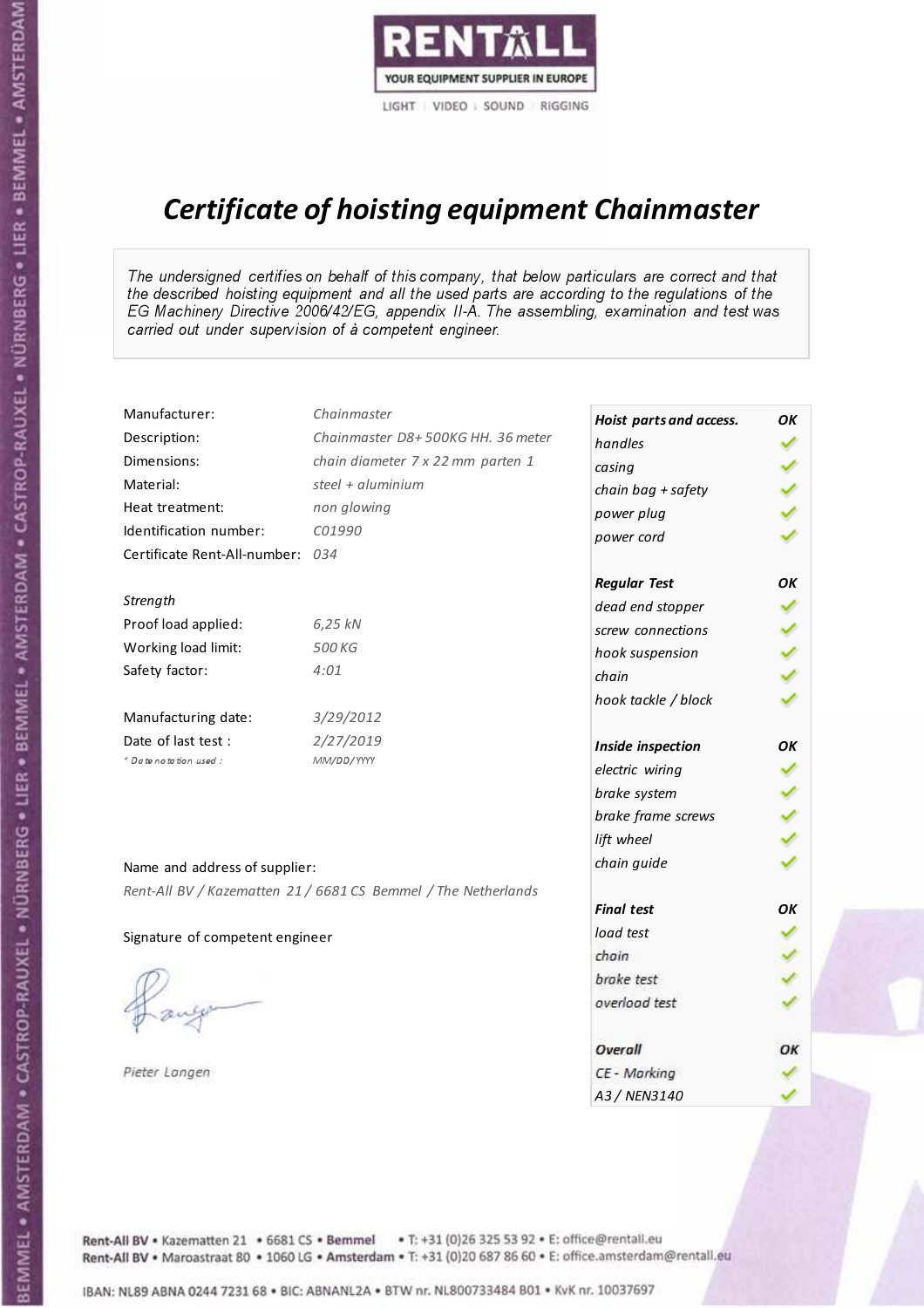

# Certificate of hoisting equipment Chainmaster

The undersigned certifies on behalf of this company, that below particulars are correct and that the described hoisting equipment and all the used parts are according to the regulations of the EG Machinery Directive 2006/42/EG, appendix II-A. The assembling, examination and test was carried out under supervision of à competent engineer.

| Manufacturer:                    | Chainmaster                                                    | Hoist parts and access. | OK  |
|----------------------------------|----------------------------------------------------------------|-------------------------|-----|
| Description:                     | Chainmaster D8+500KG HH. 36 meter                              | handles                 |     |
| Dimensions:                      | chain diameter 7 x 22 mm parten 1                              | casing                  |     |
| Material:                        | steel + aluminium                                              | chain bag + safety      |     |
| Heat treatment:                  | non glowing                                                    | power plug              |     |
| Identification number:           | C01993                                                         | power cord              |     |
| Certificate Rent-All-number: 035 |                                                                |                         |     |
|                                  |                                                                | <b>Regular Test</b>     | OK  |
| Strength                         |                                                                | dead end stopper        | ✔   |
| Proof load applied:              | 6,25 kN                                                        | screw connections       |     |
| Working load limit:              | 500 KG                                                         | hook suspension         |     |
| Safety factor:                   | 4:01                                                           | chain                   | くくく |
|                                  |                                                                | hook tackle / block     |     |
| Manufacturing date:              | 3/29/2012                                                      |                         |     |
| Date of last test :              | 1/17/2020                                                      | Inside inspection       | ОΚ  |
| * Date notation used :           | MM/DD/YYYY                                                     | electric wiring         | ✓   |
|                                  |                                                                | brake system            | ✔   |
|                                  |                                                                | brake frame screws      |     |
|                                  |                                                                | lift wheel              |     |
| Name and address of supplier:    |                                                                | chain guide             |     |
|                                  | Rent-All BV / Kazematten 21 / 6681 CS Bemmel / The Netherlands |                         |     |
|                                  |                                                                | <b>Final test</b>       | OK  |
| Signature of competent engineer  |                                                                | load test               |     |
|                                  |                                                                | chain                   |     |
|                                  |                                                                | brake test              |     |
|                                  |                                                                | overload test           |     |
|                                  |                                                                | Overall                 | ОК  |
| Pieter Langen                    |                                                                | CE - Marking            |     |
|                                  |                                                                | A3 / NEN3140            |     |

Rent-All BV . Kazematten 21 . 6681 CS . Bemmel . T: +31 (0)26 325 53 92 . E: office@rentall.eu Rent-All BV · Maroastraat 80 · 1060 LG · Amsterdam · T: +31 (0)20 687 86 60 · E: office.amsterdam@rentall.eu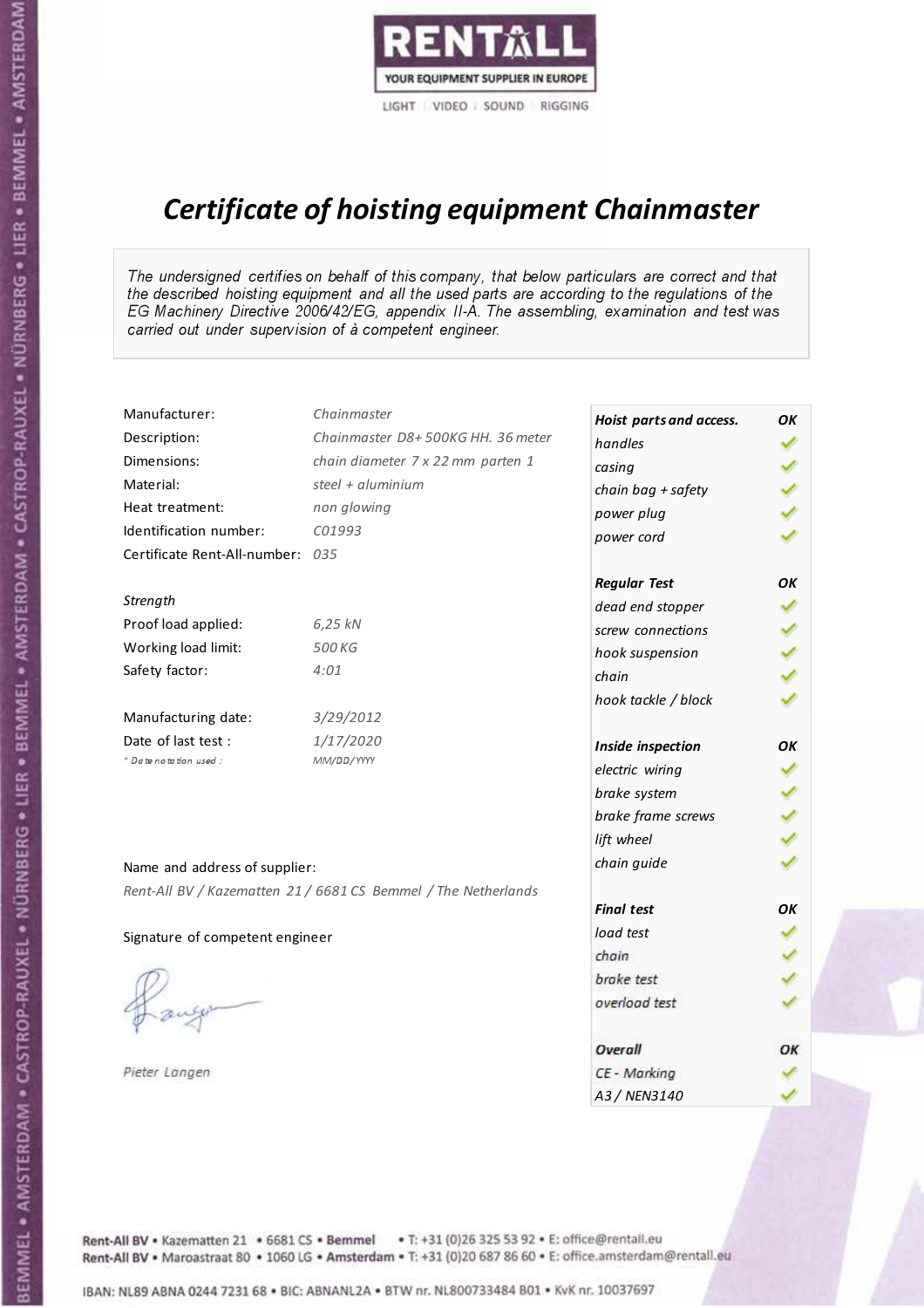

# Certificate of hoisting equipment Chainmaster

The undersigned certifies on behalf of this company, that below particulars are correct and that the described hoisting equipment and all the used parts are according to the regulations of the EG Machinery Directive 2006/42/EG, appendix II-A. The assembling, examination and test was carried out under supervision of à competent engineer.

| Manufacturer:                    | Chainmaster                                                    | Hoist parts and access. | OK  |
|----------------------------------|----------------------------------------------------------------|-------------------------|-----|
| Description:                     | Chainmaster D8+500KG HH. 36 meter                              | handles                 |     |
| Dimensions:                      | chain diameter 7 x 22 mm parten 1                              | casing                  |     |
| Material:                        | steel + aluminium                                              | chain bag + safety      |     |
| Heat treatment:                  | non glowing                                                    | power plug              |     |
| Identification number:           | C01991                                                         | power cord              |     |
| Certificate Rent-All-number: 036 |                                                                |                         |     |
|                                  |                                                                | <b>Regular Test</b>     | ОΚ  |
| Strength                         |                                                                | dead end stopper        | ✔   |
| Proof load applied:              | 6,25 kN                                                        | screw connections       |     |
| Working load limit:              | 500 KG                                                         | hook suspension         |     |
| Safety factor:                   | 4:01                                                           | chain                   | くくく |
|                                  |                                                                | hook tackle / block     |     |
| Manufacturing date:              | 3/29/2012                                                      |                         |     |
| Date of last test :              | 2/21/2020                                                      | Inside inspection       | ОΚ  |
| * Date notation used :           | MM/DD/YYYY                                                     | electric wiring         | ✔   |
|                                  |                                                                | brake system            |     |
|                                  |                                                                | brake frame screws      |     |
|                                  |                                                                | lift wheel              | くくく |
| Name and address of supplier:    |                                                                | chain guide             |     |
|                                  | Rent-All BV / Kazematten 21 / 6681 CS Bemmel / The Netherlands |                         |     |
|                                  |                                                                | <b>Final test</b>       | OK  |
| Signature of competent engineer  |                                                                | load test               |     |
|                                  |                                                                | chain                   |     |
|                                  |                                                                | brake test              |     |
|                                  |                                                                | overload test           |     |
|                                  |                                                                | Overall                 | ОК  |
| Pieter Langen                    |                                                                | CE - Marking            |     |
|                                  |                                                                | A3 / NEN3140            |     |

Rent-All BV . Kazematten 21 . 6681 CS . Bemmel . T: +31 (0)26 325 53 92 . E: office@rentall.eu Rent-All BV · Maroastraat 80 · 1060 LG · Amsterdam · T: +31 (0)20 687 86 60 · E: office.amsterdam@rentall.eu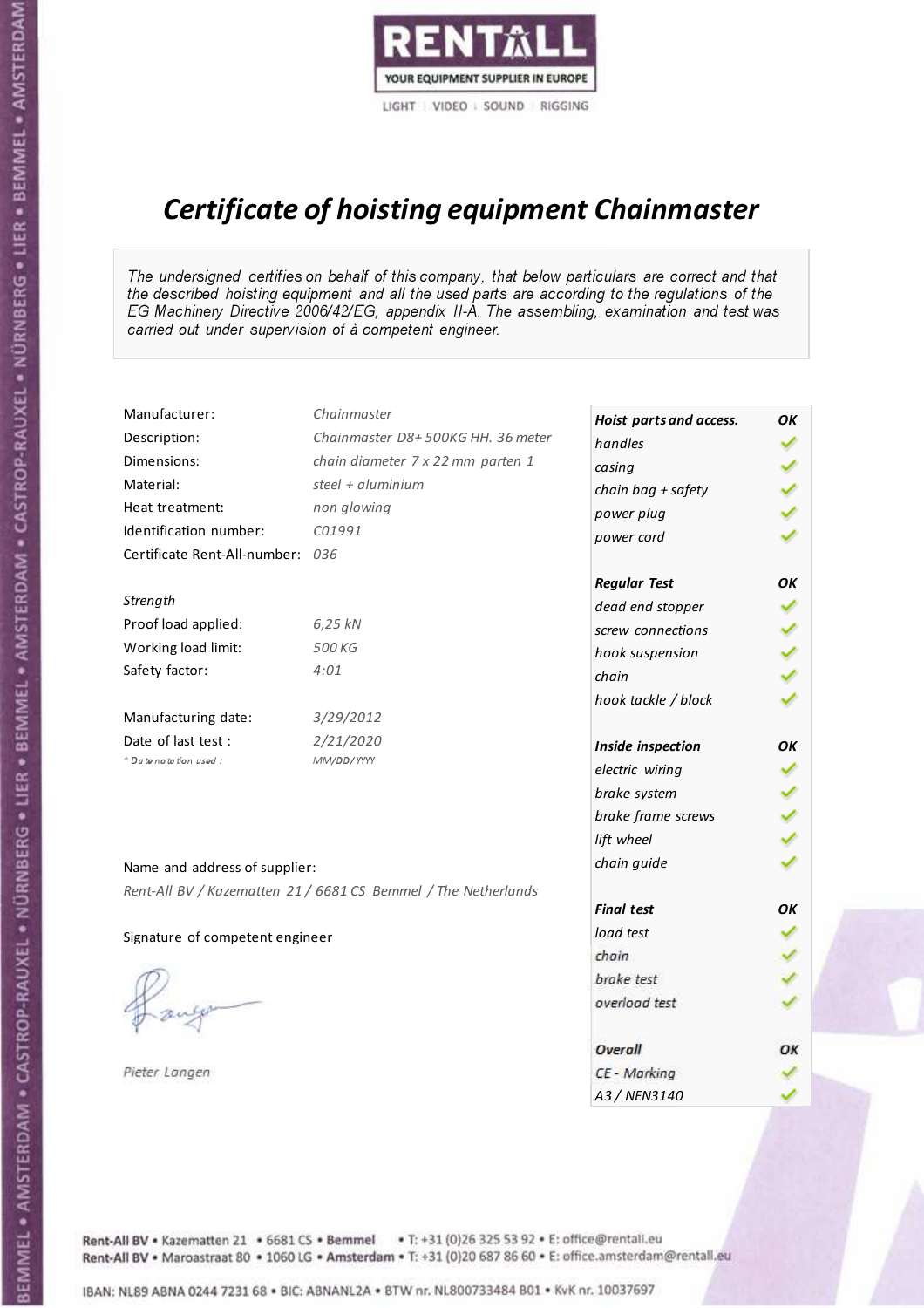

# Certificate of hoisting equipment Chainmaster

The undersigned certifies on behalf of this company, that below particulars are correct and that the described hoisting equipment and all the used parts are according to the regulations of the EG Machinery Directive 2006/42/EG, appendix II-A. The assembling, examination and test was carried out under supervision of à competent engineer.

| Manufacturer:                    | Chainmaster                                                    | Hoist parts and access. | OK  |
|----------------------------------|----------------------------------------------------------------|-------------------------|-----|
| Description:                     | Chainmaster D8+500KG HH. 36 meter                              | handles                 |     |
| Dimensions:                      | chain diameter 7 x 22 mm parten 1                              | casing                  |     |
| Material:                        | steel + aluminium                                              | chain bag + safety      |     |
| Heat treatment:                  | non glowing                                                    | power plug              |     |
| Identification number:           | C01999                                                         | power cord              |     |
| Certificate Rent-All-number: 037 |                                                                |                         |     |
|                                  |                                                                | <b>Regular Test</b>     | OK  |
| Strength                         |                                                                | dead end stopper        |     |
| Proof load applied:              | 6,25 kN                                                        | screw connections       |     |
| Working load limit:              | 500 KG                                                         | hook suspension         |     |
| Safety factor:                   | 4:01                                                           | chain                   | くくく |
|                                  |                                                                | hook tackle / block     |     |
| Manufacturing date:              | 3/29/2012                                                      |                         |     |
| Date of last test :              | 2/28/2020                                                      | Inside inspection       | OK  |
| * Date notation used :           | MM/DD/YYYY                                                     | electric wiring         |     |
|                                  |                                                                | brake system            |     |
|                                  |                                                                | brake frame screws      |     |
|                                  |                                                                | lift wheel              |     |
| Name and address of supplier:    |                                                                | chain guide             |     |
|                                  | Rent-All BV / Kazematten 21 / 6681 CS Bemmel / The Netherlands |                         |     |
|                                  |                                                                | <b>Final test</b>       | OK  |
| Signature of competent engineer  |                                                                | load test               |     |
|                                  |                                                                | chain                   |     |
|                                  |                                                                | brake test              |     |
|                                  |                                                                | overload test           |     |
|                                  |                                                                | Overall                 | ОК  |
| Pieter Langen                    |                                                                | CE - Marking            |     |
|                                  |                                                                | A3 / NEN3140            |     |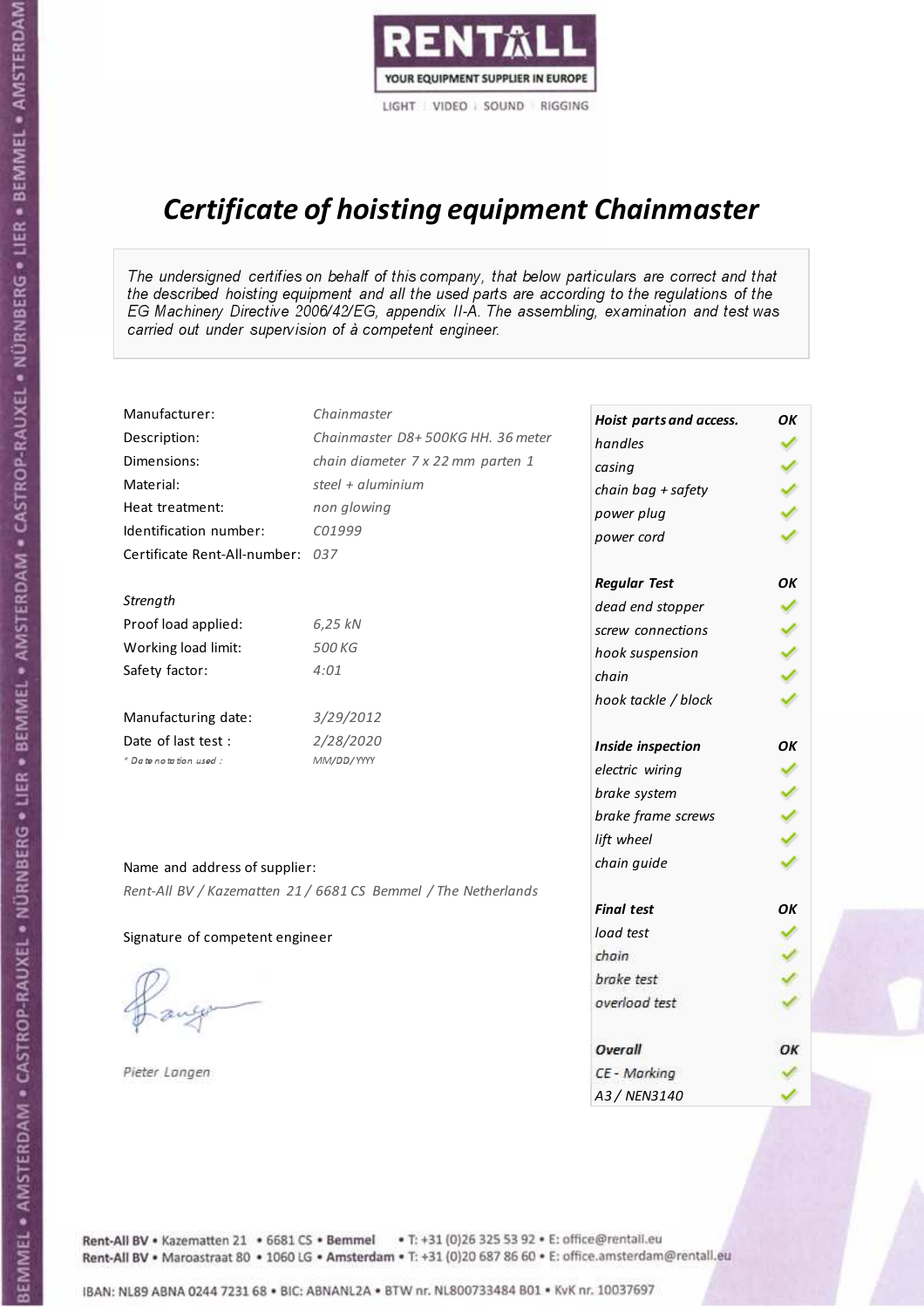

# Certificate of hoisting equipment Chainmaster

The undersigned certifies on behalf of this company, that below particulars are correct and that the described hoisting equipment and all the used parts are according to the regulations of the EG Machinery Directive 2006/42/EG, appendix II-A. The assembling, examination and test was carried out under supervision of à competent engineer.

| Manufacturer:                    | Chainmaster                                                    | Hoist parts and access. | OK  |
|----------------------------------|----------------------------------------------------------------|-------------------------|-----|
| Description:                     | Chainmaster D8+500KG HH. 36 meter                              | handles                 |     |
| Dimensions:                      | chain diameter 7 x 22 mm parten 1                              | casing                  |     |
| Material:                        | steel + aluminium                                              | chain bag + safety      |     |
| Heat treatment:                  | non glowing                                                    | power plug              |     |
| Identification number:           | C01535                                                         | power cord              |     |
| Certificate Rent-All-number: 038 |                                                                |                         |     |
|                                  |                                                                | <b>Regular Test</b>     | OK  |
| Strength                         |                                                                | dead end stopper        | ✔   |
| Proof load applied:              | 6,25 kN                                                        | screw connections       |     |
| Working load limit:              | 500 KG                                                         | hook suspension         |     |
| Safety factor:                   | 4:01                                                           | chain                   | くくく |
|                                  |                                                                | hook tackle / block     |     |
| Manufacturing date:              | 3/29/2012                                                      |                         |     |
| Date of last test :              | 1/17/2019                                                      | Inside inspection       | ОΚ  |
| * Date notation used :           | MM/DD/YYYY                                                     | electric wiring         | ✓   |
|                                  |                                                                | brake system            | ✔   |
|                                  |                                                                | brake frame screws      |     |
|                                  |                                                                | lift wheel              |     |
| Name and address of supplier:    |                                                                | chain guide             |     |
|                                  | Rent-All BV / Kazematten 21 / 6681 CS Bemmel / The Netherlands |                         |     |
|                                  |                                                                | <b>Final test</b>       | OK  |
| Signature of competent engineer  |                                                                | load test               |     |
|                                  |                                                                | chain                   |     |
|                                  |                                                                | brake test              |     |
|                                  |                                                                | overload test           |     |
|                                  |                                                                | Overall                 | ОК  |
| Pieter Langen                    |                                                                | CE - Marking            |     |
|                                  |                                                                | A3 / NEN3140            |     |

Rent-All BV . Kazematten 21 . 6681 CS . Bemmel . T: +31 (0)26 325 53 92 . E: office@rentall.eu Rent-All BV · Maroastraat 80 · 1060 LG · Amsterdam · T: +31 (0)20 687 86 60 · E: office.amsterdam@rentall.eu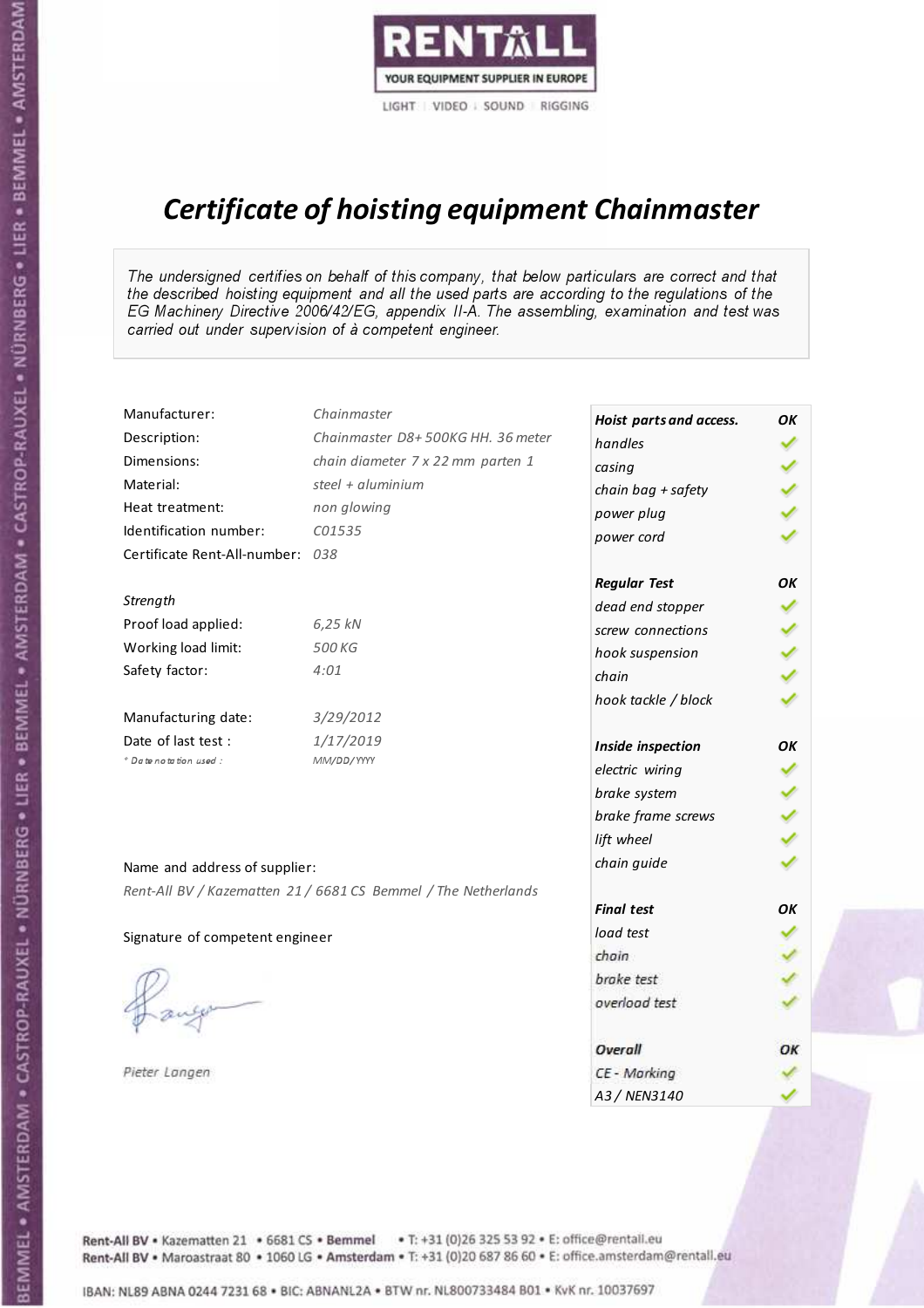

# Certificate of hoisting equipment Chainmaster

The undersigned certifies on behalf of this company, that below particulars are correct and that the described hoisting equipment and all the used parts are according to the regulations of the EG Machinery Directive 2006/42/EG, appendix II-A. The assembling, examination and test was carried out under supervision of à competent engineer.

| Manufacturer:                    | Chainmaster                                                    | Hoist parts and access. | OK  |
|----------------------------------|----------------------------------------------------------------|-------------------------|-----|
| Description:                     | Chainmaster D8+500KG HH. 36 meter                              | handles                 |     |
| Dimensions:                      | chain diameter 7 x 22 mm parten 1                              | casing                  |     |
| Material:                        | steel + aluminium                                              | chain bag + safety      |     |
| Heat treatment:                  | non glowing                                                    | power plug              |     |
| Identification number:           | C01657                                                         | power cord              |     |
| Certificate Rent-All-number: 039 |                                                                |                         |     |
|                                  |                                                                | <b>Regular Test</b>     | OK  |
| Strength                         |                                                                | dead end stopper        | ✔   |
| Proof load applied:              | 6,25 kN                                                        | screw connections       |     |
| Working load limit:              | 500 KG                                                         | hook suspension         |     |
| Safety factor:                   | 4:01                                                           | chain                   | くくく |
|                                  |                                                                | hook tackle / block     |     |
| Manufacturing date:              | 3/29/2012                                                      |                         |     |
| Date of last test :              | 1/16/2020                                                      | Inside inspection       | ОΚ  |
| * Date notation used :           | MM/DD/YYYY                                                     | electric wiring         | ✔   |
|                                  |                                                                | brake system            |     |
|                                  |                                                                | brake frame screws      |     |
|                                  |                                                                | lift wheel              |     |
| Name and address of supplier:    |                                                                | chain guide             |     |
|                                  | Rent-All BV / Kazematten 21 / 6681 CS Bemmel / The Netherlands |                         |     |
|                                  |                                                                | <b>Final test</b>       | OK  |
| Signature of competent engineer  |                                                                | load test               |     |
|                                  |                                                                | chain                   |     |
|                                  |                                                                | brake test              |     |
|                                  |                                                                | overload test           |     |
|                                  |                                                                | Overall                 | ОК  |
| Pieter Langen                    |                                                                | CE - Marking            |     |
|                                  |                                                                | A3 / NEN3140            |     |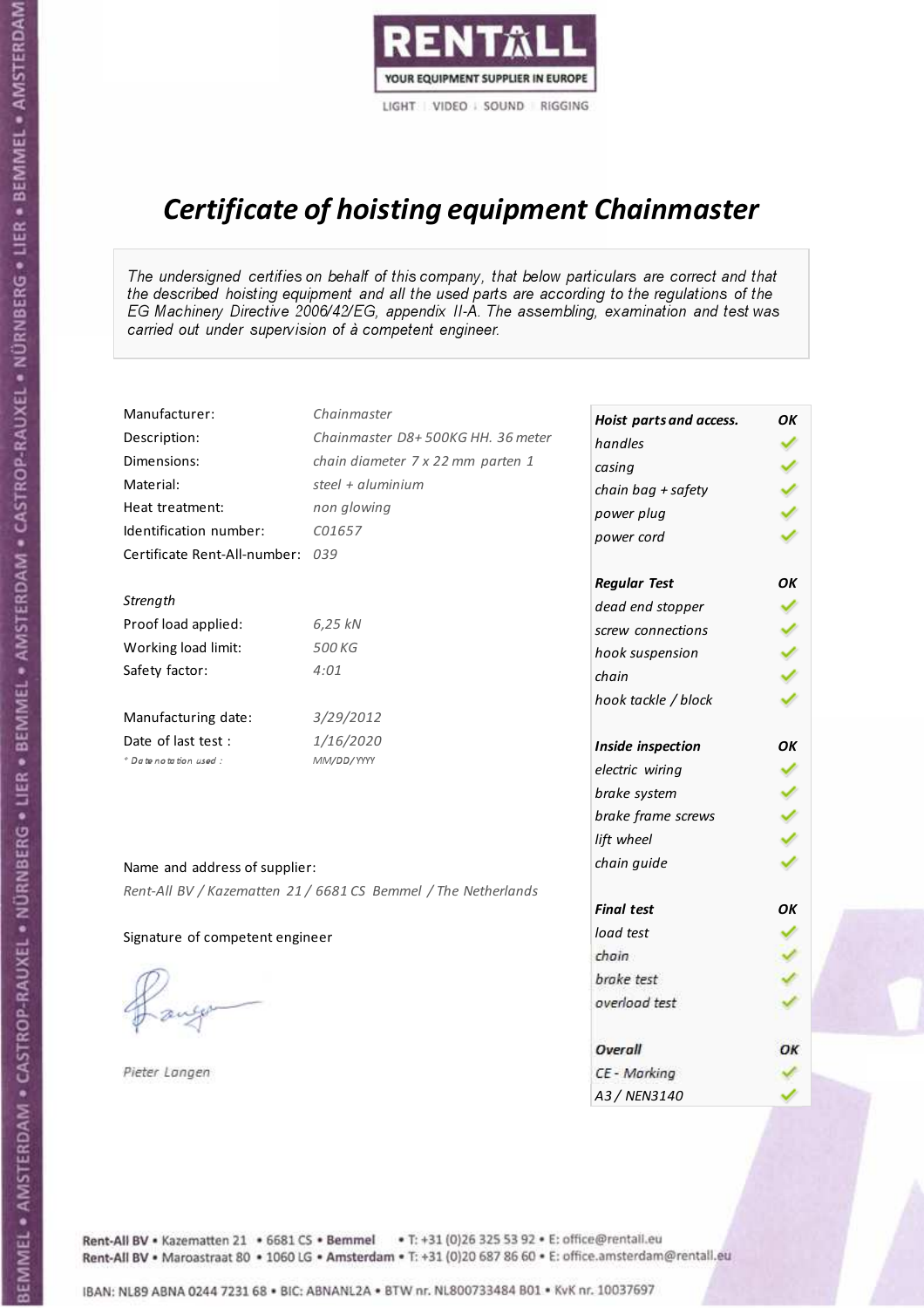

# Certificate of hoisting equipment Chainmaster

The undersigned certifies on behalf of this company, that below particulars are correct and that the described hoisting equipment and all the used parts are according to the regulations of the EG Machinery Directive 2006/42/EG, appendix II-A. The assembling, examination and test was carried out under supervision of à competent engineer.

| Manufacturer:                    | Chainmaster                                                    | Hoist parts and access. | OK  |
|----------------------------------|----------------------------------------------------------------|-------------------------|-----|
| Description:                     | Chainmaster D8+500KG HH. 36 meter                              | handles                 |     |
| Dimensions:                      | chain diameter 7 x 22 mm parten 1                              | casing                  |     |
| Material:                        | steel + $aluminim$                                             | chain bag + safety      |     |
| Heat treatment:                  | non glowing                                                    | power plug              |     |
| Identification number:           | 907684                                                         | power cord              |     |
| Certificate Rent-All-number: 040 |                                                                |                         |     |
|                                  |                                                                | <b>Regular Test</b>     | ΟK  |
| Strength                         |                                                                | dead end stopper        |     |
| Proof load applied:              | 6,25 kN                                                        | screw connections       |     |
| Working load limit:              | 500 KG                                                         | hook suspension         |     |
| Safety factor:                   | 4:01                                                           | chain                   | くくく |
|                                  |                                                                | hook tackle / block     |     |
| Manufacturing date:              | 12/23/2009                                                     |                         |     |
| Date of last test :              | 11/8/2019                                                      | Inside inspection       | ОΚ  |
| + Date notation used:            | MM/DD/YYYY                                                     | electric wiring         |     |
|                                  |                                                                | brake system            |     |
|                                  |                                                                | brake frame screws      |     |
|                                  |                                                                | lift wheel              |     |
| Name and address of supplier:    |                                                                | chain guide             |     |
|                                  | Rent-All BV / Kazematten 21 / 6681 CS Bemmel / The Netherlands |                         |     |
|                                  |                                                                | <b>Final test</b>       | OK  |
| Signature of competent engineer  |                                                                | load test               |     |
|                                  |                                                                | chain                   |     |
|                                  |                                                                | brake test              |     |
|                                  |                                                                | overload test           |     |
|                                  |                                                                | Overall                 | OK  |
| Pieter Langen                    |                                                                | CE - Marking            |     |
|                                  |                                                                | A3 / NEN3140            |     |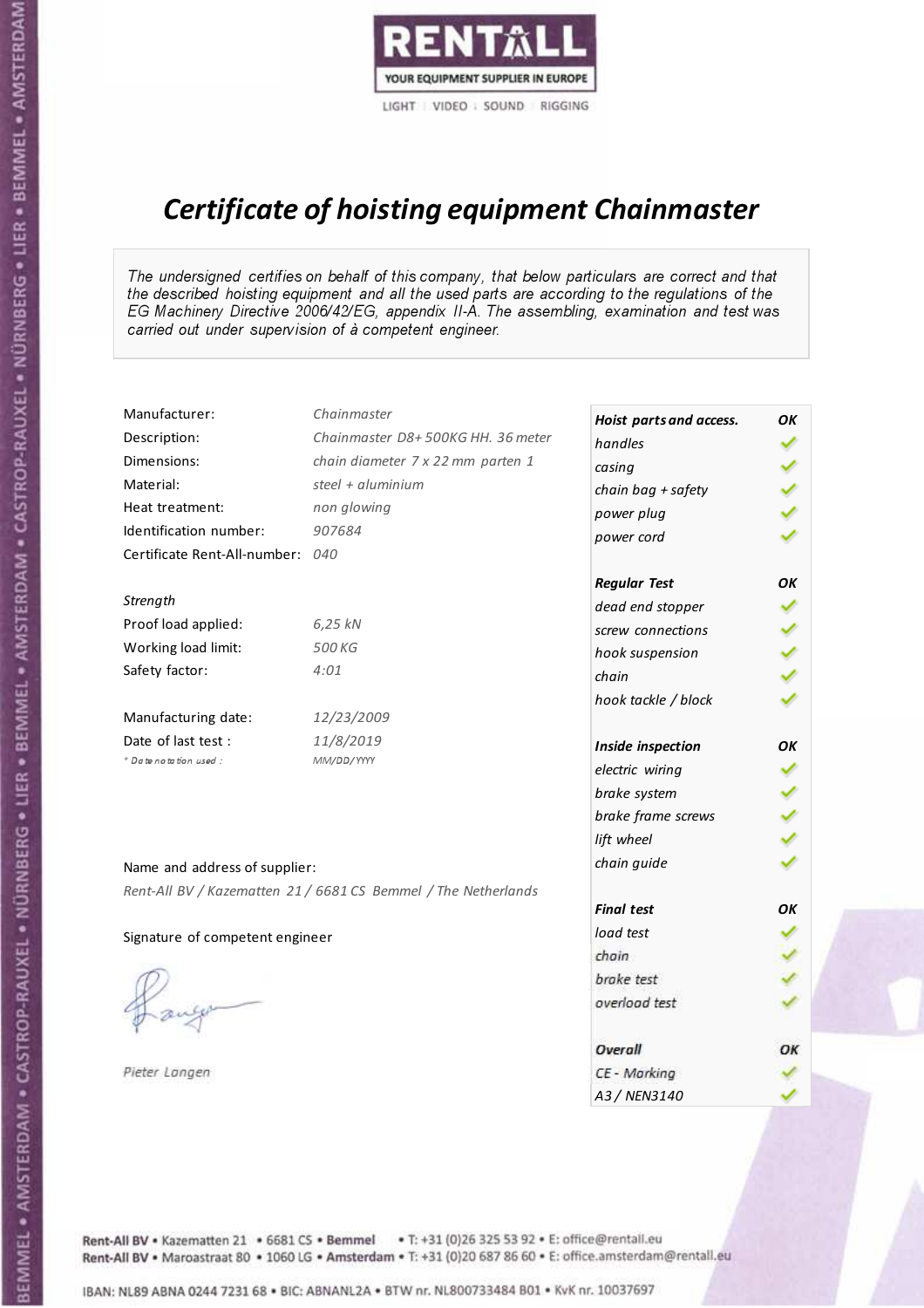

# Certificate of hoisting equipment Chainmaster

The undersigned certifies on behalf of this company, that below particulars are correct and that the described hoisting equipment and all the used parts are according to the regulations of the EG Machinery Directive 2006/42/EG, appendix II-A. The assembling, examination and test was carried out under supervision of à competent engineer.

| Manufacturer:                    | Chainmaster                                                    | Hoist parts and access. | OK  |
|----------------------------------|----------------------------------------------------------------|-------------------------|-----|
| Description:                     | Chainmaster D8+500KG HH. 36 meter                              | handles                 |     |
| Dimensions:                      | chain diameter 7 x 22 mm parten 1                              | casing                  |     |
| Material:                        | steel + aluminium                                              | chain bag + safety      |     |
| Heat treatment:                  | non glowing                                                    | power plug              |     |
| Identification number:           | C01651                                                         | power cord              |     |
| Certificate Rent-All-number: 041 |                                                                |                         |     |
|                                  |                                                                | <b>Regular Test</b>     | OK  |
| Strength                         |                                                                | dead end stopper        | ✔   |
| Proof load applied:              | 6,25 kN                                                        | screw connections       |     |
| Working load limit:              | 500 KG                                                         | hook suspension         |     |
| Safety factor:                   | 4:01                                                           | chain                   | くくく |
|                                  |                                                                | hook tackle / block     |     |
| Manufacturing date:              | 3/29/2012                                                      |                         |     |
| Date of last test :              | 1/30/2020                                                      | Inside inspection       | ОΚ  |
| * Date notation used :           | MM/DD/YYYY                                                     | electric wiring         | ✓   |
|                                  |                                                                | brake system            | ✔   |
|                                  |                                                                | brake frame screws      |     |
|                                  |                                                                | lift wheel              |     |
| Name and address of supplier:    |                                                                | chain guide             |     |
|                                  | Rent-All BV / Kazematten 21 / 6681 CS Bemmel / The Netherlands |                         |     |
|                                  |                                                                | <b>Final test</b>       | OK  |
| Signature of competent engineer  |                                                                | load test               |     |
|                                  |                                                                | chain                   |     |
|                                  |                                                                | brake test              |     |
|                                  |                                                                | overload test           |     |
|                                  |                                                                | Overall                 | ОК  |
| Pieter Langen                    |                                                                | CE - Marking            |     |
|                                  |                                                                | A3 / NEN3140            |     |

Rent-All BV . Kazematten 21 . 6681 CS . Bemmel . T: +31 (0)26 325 53 92 . E: office@rentall.eu Rent-All BV · Maroastraat 80 · 1060 LG · Amsterdam · T: +31 (0)20 687 86 60 · E: office.amsterdam@rentall.eu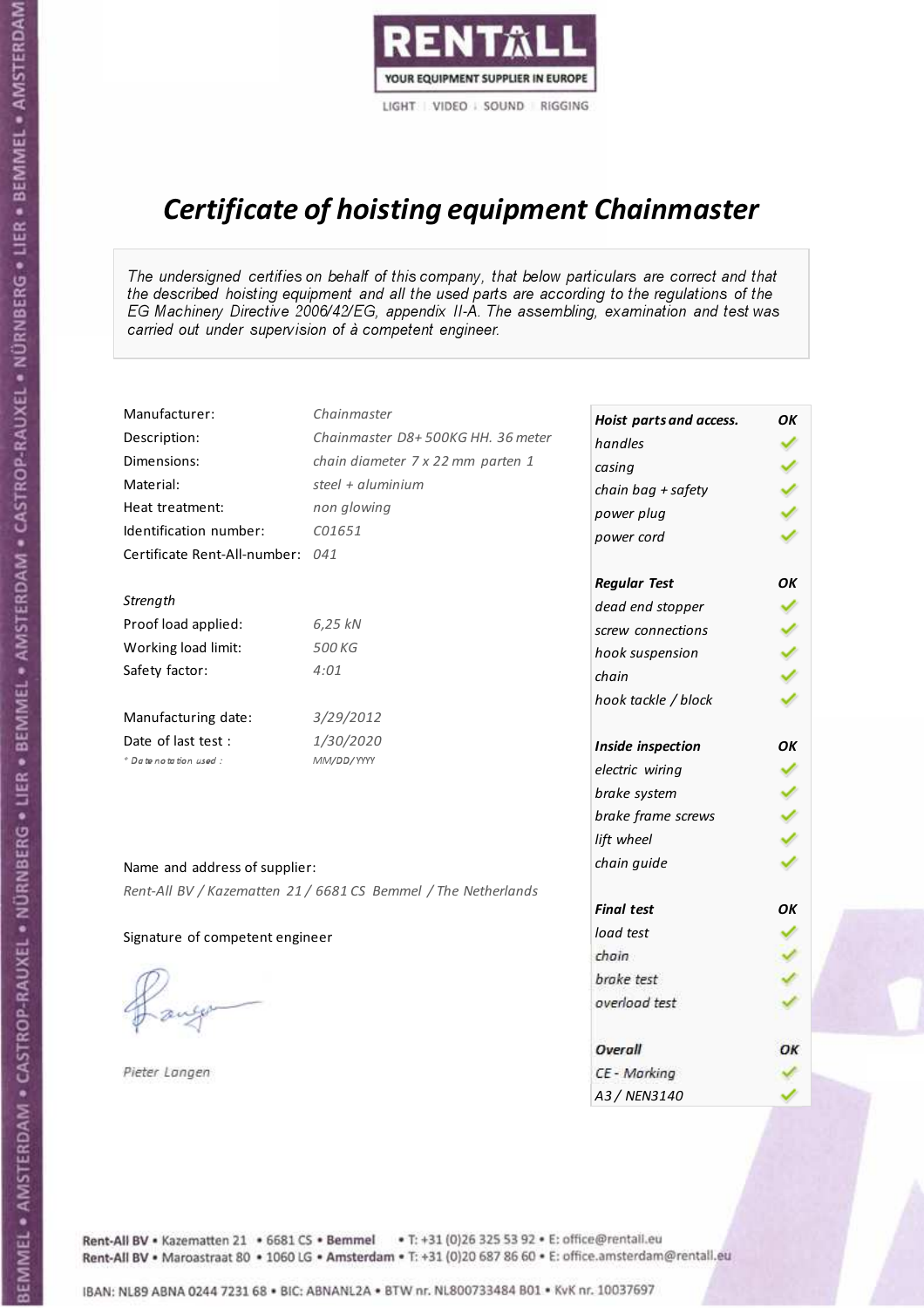

# Certificate of hoisting equipment Chainmaster

The undersigned certifies on behalf of this company, that below particulars are correct and that the described hoisting equipment and all the used parts are according to the regulations of the EG Machinery Directive 2006/42/EG, appendix II-A. The assembling, examination and test was carried out under supervision of à competent engineer.

| Manufacturer:                    | Chainmaster                                                    | Hoist parts and access. | OK  |
|----------------------------------|----------------------------------------------------------------|-------------------------|-----|
| Description:                     | Chainmaster D8+500KG HH. 36 meter                              | handles                 |     |
| Dimensions:                      | chain diameter 7 x 22 mm parten 1                              | casing                  |     |
| Material:                        | steel $+$ aluminium                                            | chain bag + safety      |     |
| Heat treatment:                  | non glowing                                                    | power plug              |     |
| Identification number:           | C01649                                                         | power cord              |     |
| Certificate Rent-All-number: 042 |                                                                |                         |     |
|                                  |                                                                | <b>Regular Test</b>     | OK  |
| Strength                         |                                                                | dead end stopper        |     |
| Proof load applied:              | 6,25 kN                                                        | screw connections       |     |
| Working load limit:              | 500 KG                                                         | hook suspension         |     |
| Safety factor:                   | 4:01                                                           | chain                   | くくく |
|                                  |                                                                | hook tackle / block     |     |
| Manufacturing date:              | 3/29/2012                                                      |                         |     |
| Date of last test :              | 9/24/2019                                                      | Inside inspection       | ОΚ  |
| * Date notation used :           | MM/DD/YYYY                                                     | electric wiring         | ✔   |
|                                  |                                                                | brake system            |     |
|                                  |                                                                | brake frame screws      |     |
|                                  |                                                                | lift wheel              | くくく |
| Name and address of supplier:    |                                                                | chain guide             |     |
|                                  | Rent-All BV / Kazematten 21 / 6681 CS Bemmel / The Netherlands |                         |     |
|                                  |                                                                | <b>Final test</b>       | OK  |
| Signature of competent engineer  |                                                                | load test               |     |
|                                  |                                                                | chain                   |     |
|                                  |                                                                | brake test              |     |
|                                  |                                                                | overload test           |     |
|                                  |                                                                | Overall                 | OK  |
| Pieter Langen                    |                                                                | CE - Marking            |     |
|                                  |                                                                | A3 / NEN3140            |     |

Rent-All BV . Kazematten 21 . 6681 CS . Bemmel . T: +31 (0)26 325 53 92 . E: office@rentall.eu Rent-All BV · Maroastraat 80 · 1060 LG · Amsterdam · T: +31 (0)20 687 86 60 · E: office.amsterdam@rentall.eu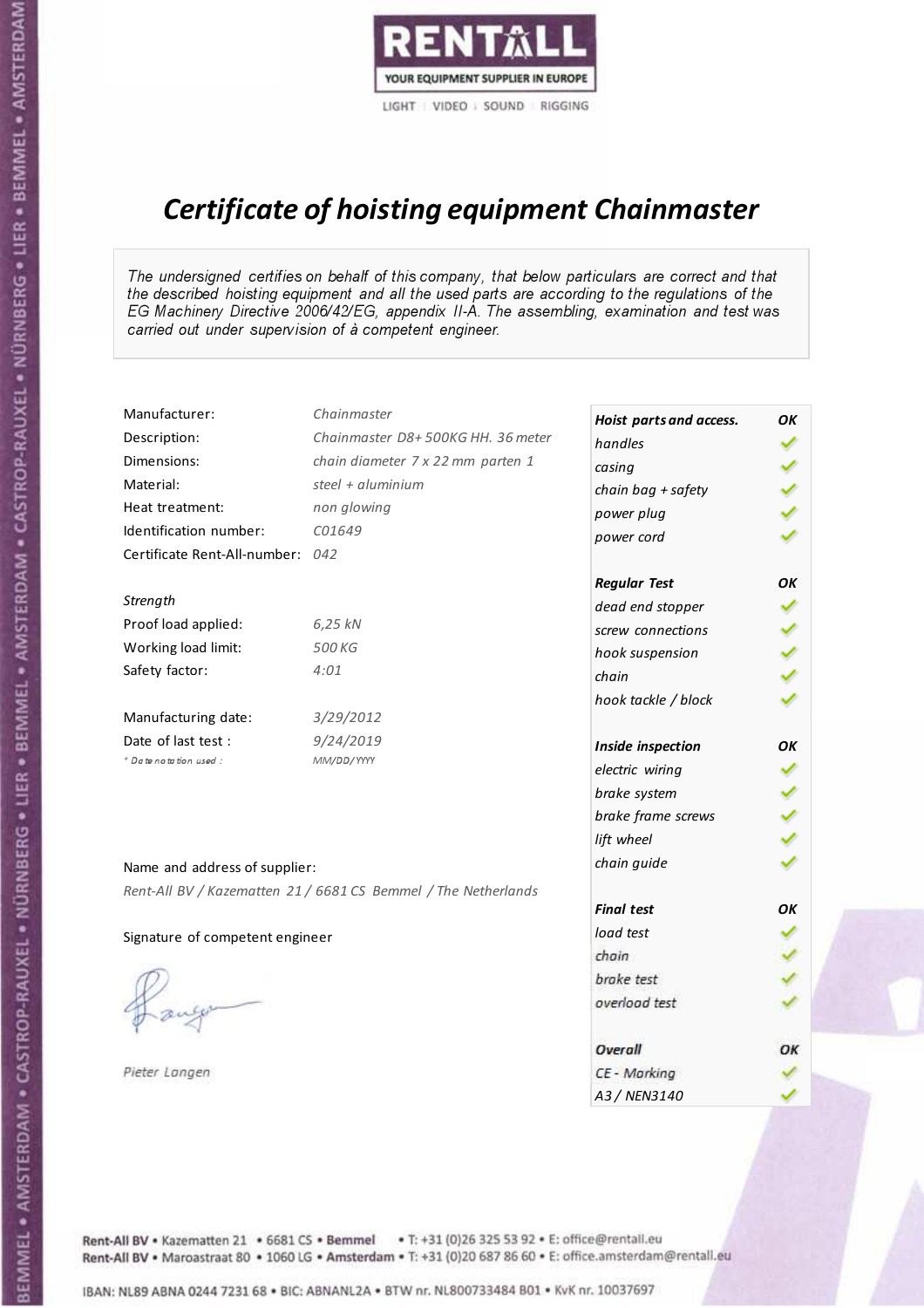

# Certificate of hoisting equipment Chainmaster

The undersigned certifies on behalf of this company, that below particulars are correct and that the described hoisting equipment and all the used parts are according to the regulations of the EG Machinery Directive 2006/42/EG, appendix II-A. The assembling, examination and test was carried out under supervision of à competent engineer.

| Manufacturer:                    | Chainmaster                                                    | Hoist parts and access. | OK  |
|----------------------------------|----------------------------------------------------------------|-------------------------|-----|
| Description:                     | Chainmaster D8+500KG HH. 36 meter                              | handles                 |     |
| Dimensions:                      | chain diameter 7 x 22 mm parten 1                              | casing                  |     |
| Material:                        | steel + aluminium                                              | chain bag + safety      |     |
| Heat treatment:                  | non glowing                                                    | power plug              |     |
| Identification number:           | C01650                                                         | power cord              |     |
| Certificate Rent-All-number: 043 |                                                                |                         |     |
|                                  |                                                                | <b>Regular Test</b>     | OK  |
| Strength                         |                                                                | dead end stopper        | ✔   |
| Proof load applied:              | 6,25 kN                                                        | screw connections       |     |
| Working load limit:              | 500 KG                                                         | hook suspension         |     |
| Safety factor:                   | 4:01                                                           | chain                   | くくく |
|                                  |                                                                | hook tackle / block     |     |
| Manufacturing date:              | 3/29/2012                                                      |                         |     |
| Date of last test :              | 1/30/2020                                                      | Inside inspection       | ОΚ  |
| * Date notation used :           | MM/DD/YYYY                                                     | electric wiring         | ✓   |
|                                  |                                                                | brake system            | ✔   |
|                                  |                                                                | brake frame screws      |     |
|                                  |                                                                | lift wheel              |     |
| Name and address of supplier:    |                                                                | chain guide             |     |
|                                  | Rent-All BV / Kazematten 21 / 6681 CS Bemmel / The Netherlands |                         |     |
|                                  |                                                                | <b>Final test</b>       | OK  |
| Signature of competent engineer  |                                                                | load test               |     |
|                                  |                                                                | chain                   |     |
|                                  |                                                                | brake test              |     |
|                                  |                                                                | overload test           |     |
|                                  |                                                                | Overall                 | ОК  |
| Pieter Langen                    |                                                                | CE - Marking            |     |
|                                  |                                                                | A3 / NEN3140            |     |

Rent-All BV . Kazematten 21 . 6681 CS . Bemmel . T: +31 (0)26 325 53 92 . E: office@rentall.eu Rent-All BV · Maroastraat 80 · 1060 LG · Amsterdam · T: +31 (0)20 687 86 60 · E: office.amsterdam@rentall.eu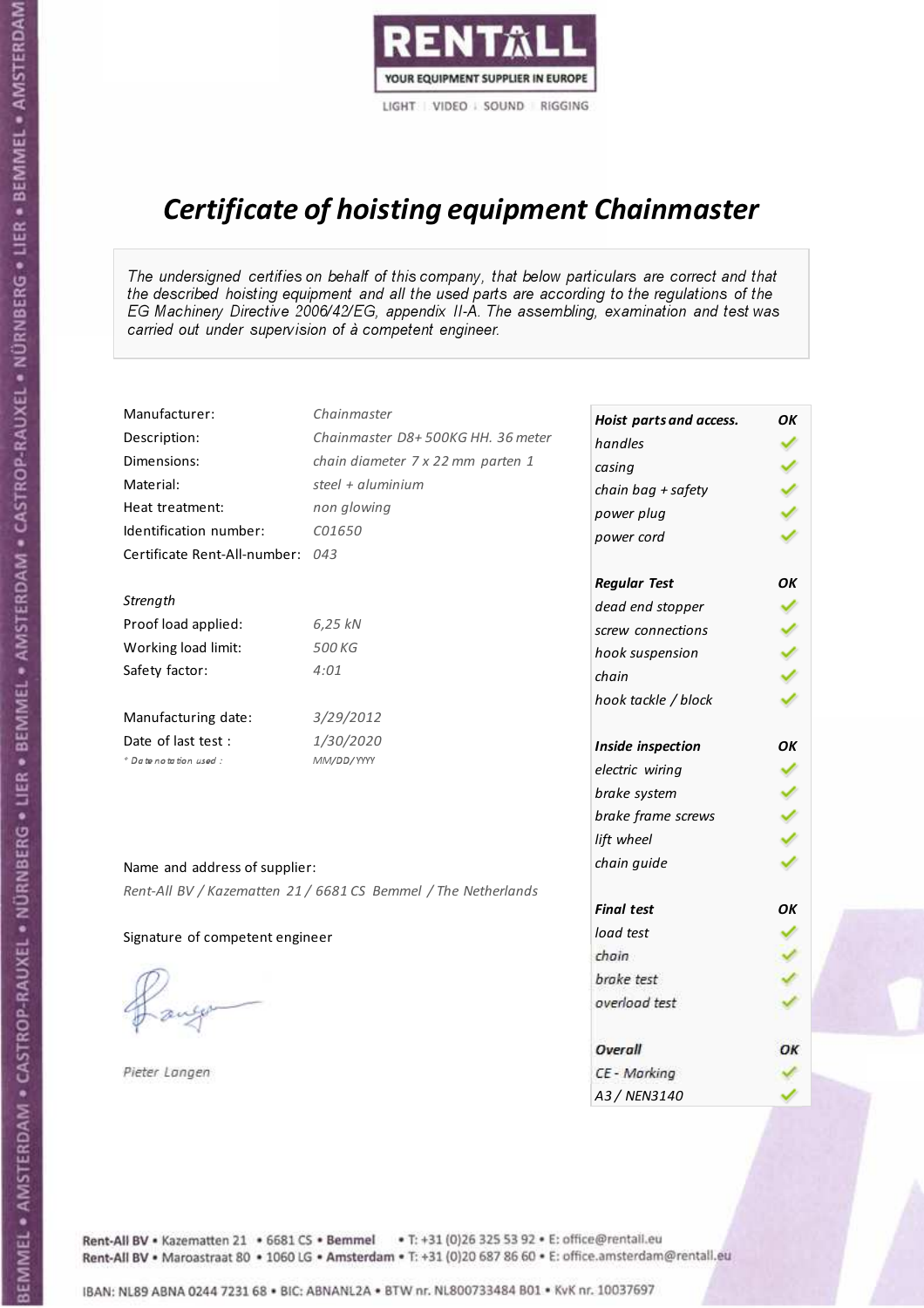

# Certificate of hoisting equipment Chainmaster

The undersigned certifies on behalf of this company, that below particulars are correct and that the described hoisting equipment and all the used parts are according to the regulations of the EG Machinery Directive 2006/42/EG, appendix II-A. The assembling, examination and test was carried out under supervision of à competent engineer.

| Manufacturer:                    | Chainmaster                                                    | Hoist parts and access. | OK  |
|----------------------------------|----------------------------------------------------------------|-------------------------|-----|
| Description:                     | Chainmaster D8+500KG HH. 36 meter                              | handles                 |     |
| Dimensions:                      | chain diameter 7 x 22 mm parten 1                              | casing                  |     |
| Material:                        | steel $+$ aluminium                                            | chain bag + safety      |     |
| Heat treatment:                  | non glowing                                                    | power plug              |     |
| Identification number:           | C02009                                                         | power cord              |     |
| Certificate Rent-All-number: 044 |                                                                |                         |     |
|                                  |                                                                | <b>Regular Test</b>     | OK  |
| Strength                         |                                                                | dead end stopper        |     |
| Proof load applied:              | 6,25 kN                                                        | screw connections       |     |
| Working load limit:              | 500 KG                                                         | hook suspension         |     |
| Safety factor:                   | 4:01                                                           | chain                   | くくく |
|                                  |                                                                | hook tackle / block     |     |
| Manufacturing date:              | 3/29/2012                                                      |                         |     |
| Date of last test :              | 2/21/2020                                                      | Inside inspection       | ОΚ  |
| * Date notation used :           | MM/DD/YYYY                                                     | electric wiring         | ✔   |
|                                  |                                                                | brake system            |     |
|                                  |                                                                | brake frame screws      |     |
|                                  |                                                                | lift wheel              | くくく |
| Name and address of supplier:    |                                                                | chain guide             |     |
|                                  | Rent-All BV / Kazematten 21 / 6681 CS Bemmel / The Netherlands |                         |     |
|                                  |                                                                | <b>Final test</b>       | OK  |
| Signature of competent engineer  |                                                                | load test               |     |
|                                  |                                                                | chain                   |     |
|                                  |                                                                | brake test              |     |
|                                  |                                                                | overload test           |     |
|                                  |                                                                | Overall                 | OK  |
| Pieter Langen                    |                                                                | CE - Marking            |     |
|                                  |                                                                | A3 / NEN3140            |     |

Rent-All BV . Kazematten 21 . 6681 CS . Bemmel . T: +31 (0)26 325 53 92 . E: office@rentall.eu Rent-All BV · Maroastraat 80 · 1060 LG · Amsterdam · T: +31 (0)20 687 86 60 · E: office.amsterdam@rentall.eu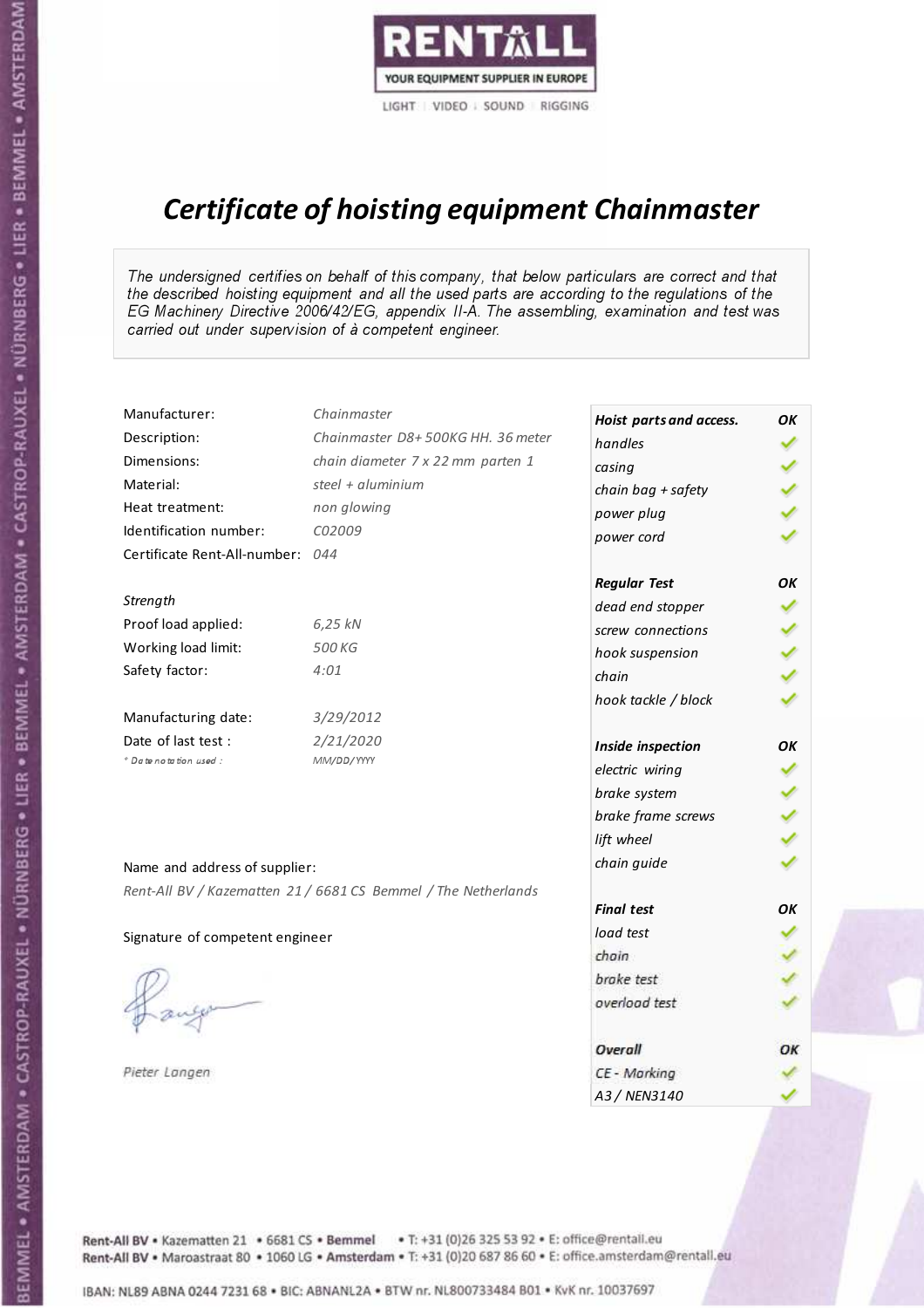

# Certificate of hoisting equipment Chainmaster

The undersigned certifies on behalf of this company, that below particulars are correct and that the described hoisting equipment and all the used parts are according to the regulations of the EG Machinery Directive 2006/42/EG, appendix II-A. The assembling, examination and test was carried out under supervision of à competent engineer.

| Manufacturer:                    | Chainmaster                                                    | Hoist parts and access. | OК |
|----------------------------------|----------------------------------------------------------------|-------------------------|----|
| Description:                     | Chainmaster D8+500KG HH. 36 meter                              | handles                 |    |
| Dimensions:                      | chain diameter 7 x 22 mm parten 1                              | casing                  |    |
| Material:                        | steel + aluminium                                              | chain bag + safety      |    |
| Heat treatment:                  | non glowing                                                    | power plug              |    |
| Identification number:           | C02005                                                         | power cord              |    |
| Certificate Rent-All-number: 045 |                                                                |                         |    |
|                                  |                                                                | <b>Regular Test</b>     | OK |
| Strength                         |                                                                | dead end stopper        |    |
| Proof load applied:              | 6,25 kN                                                        | screw connections       |    |
| Working load limit:              | 500 KG                                                         | hook suspension         |    |
| Safety factor:                   | 4:01                                                           | chain                   |    |
|                                  |                                                                | hook tackle / block     |    |
| Manufacturing date:              | 3/29/2012                                                      |                         |    |
| Date of last test :              | 1/7/2020                                                       | Inside inspection       | OK |
| * Date notation used :           | MM/DD/YYYY                                                     | electric wiring         | ✔  |
|                                  |                                                                | brake system            |    |
|                                  |                                                                | brake frame screws      |    |
|                                  |                                                                | lift wheel              |    |
| Name and address of supplier:    |                                                                | chain guide             |    |
|                                  | Rent-All BV / Kazematten 21 / 6681 CS Bemmel / The Netherlands |                         |    |
|                                  |                                                                | <b>Final test</b>       | OK |
| Signature of competent engineer  |                                                                | load test               |    |
|                                  |                                                                | chain                   |    |
|                                  |                                                                | brake test              |    |
|                                  |                                                                | overload test           |    |
|                                  |                                                                |                         |    |
|                                  |                                                                | <b>Overall</b>          | ОК |
| Pieter Langen                    |                                                                | CE - Marking            |    |
|                                  |                                                                | A3 / NEN3140            |    |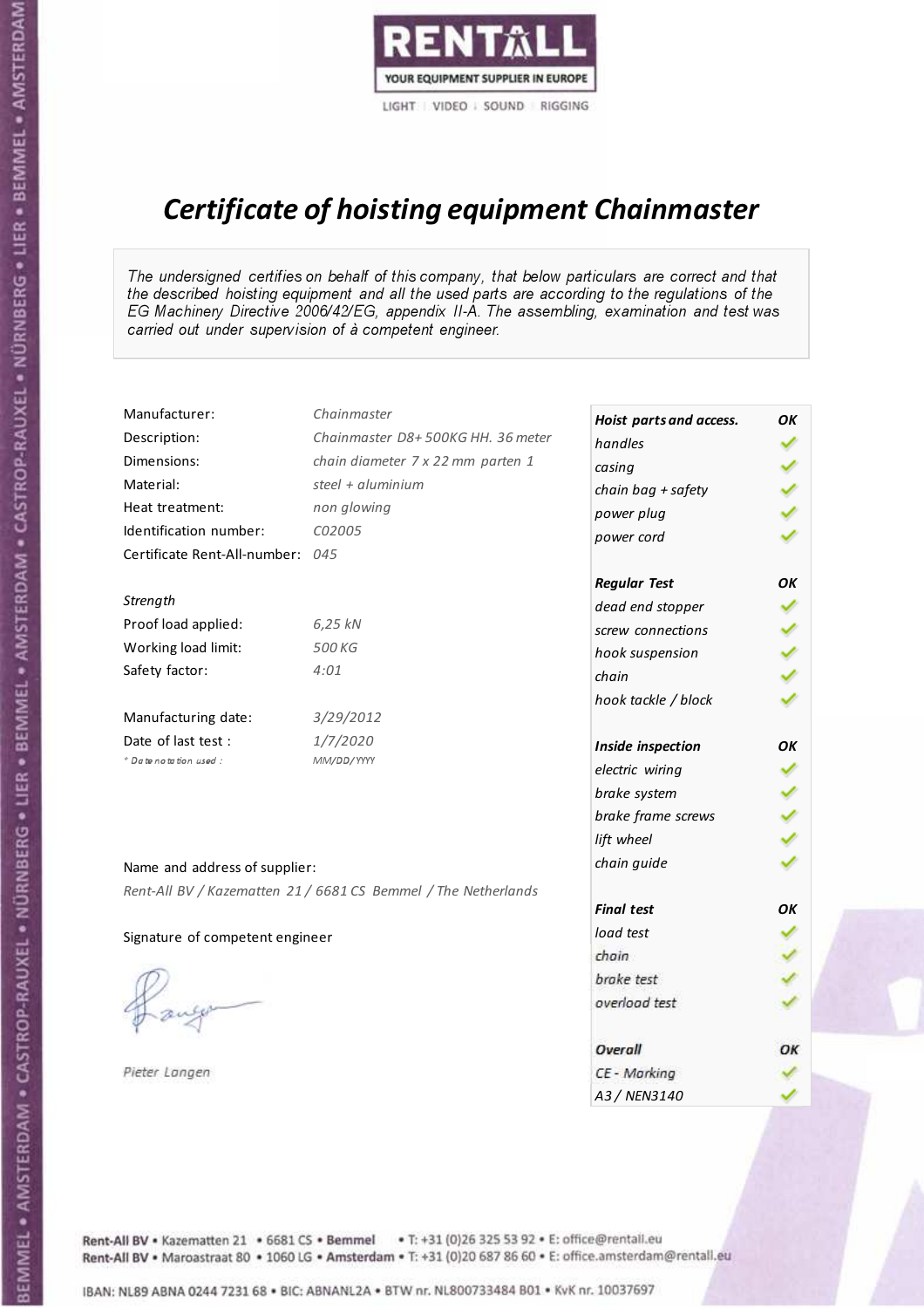

# Certificate of hoisting equipment Chainmaster

The undersigned certifies on behalf of this company, that below particulars are correct and that the described hoisting equipment and all the used parts are according to the regulations of the EG Machinery Directive 2006/42/EG, appendix II-A. The assembling, examination and test was carried out under supervision of à competent engineer.

| Manufacturer:                    | Chainmaster                                                    | Hoist parts and access. | OK  |
|----------------------------------|----------------------------------------------------------------|-------------------------|-----|
| Description:                     | Chainmaster D8+500KG HH. 36 meter                              | handles                 |     |
| Dimensions:                      | chain diameter 7 x 22 mm parten 1                              | casing                  |     |
| Material:                        | steel + aluminium                                              | chain bag + safety      |     |
| Heat treatment:                  | non glowing                                                    | power plug              |     |
| Identification number:           | C01986                                                         | power cord              |     |
| Certificate Rent-All-number: 046 |                                                                |                         |     |
|                                  |                                                                | <b>Regular Test</b>     | OK  |
| Strength                         |                                                                | dead end stopper        | ✔   |
| Proof load applied:              | 6,25 kN                                                        | screw connections       |     |
| Working load limit:              | 500 KG                                                         | hook suspension         |     |
| Safety factor:                   | 4:01                                                           | chain                   | くくく |
|                                  |                                                                | hook tackle / block     |     |
| Manufacturing date:              | 3/29/2012                                                      |                         |     |
| Date of last test :              | 9/24/2019                                                      | Inside inspection       | ОΚ  |
| * Date notation used :           | MM/DD/YYYY                                                     | electric wiring         | ✓   |
|                                  |                                                                | brake system            | ✔   |
|                                  |                                                                | brake frame screws      |     |
|                                  |                                                                | lift wheel              |     |
| Name and address of supplier:    |                                                                | chain guide             |     |
|                                  | Rent-All BV / Kazematten 21 / 6681 CS Bemmel / The Netherlands |                         |     |
|                                  |                                                                | <b>Final test</b>       | OK  |
| Signature of competent engineer  |                                                                | load test               |     |
|                                  |                                                                | chain                   |     |
|                                  |                                                                | brake test              |     |
|                                  |                                                                | overload test           |     |
|                                  |                                                                | Overall                 | ОК  |
| Pieter Langen                    |                                                                | CE - Marking            |     |
|                                  |                                                                | A3 / NEN3140            |     |

Rent-All BV . Kazematten 21 . 6681 CS . Bemmel . T: +31 (0)26 325 53 92 . E: office@rentall.eu Rent-All BV · Maroastraat 80 · 1060 LG · Amsterdam · T: +31 (0)20 687 86 60 · E: office.amsterdam@rentall.eu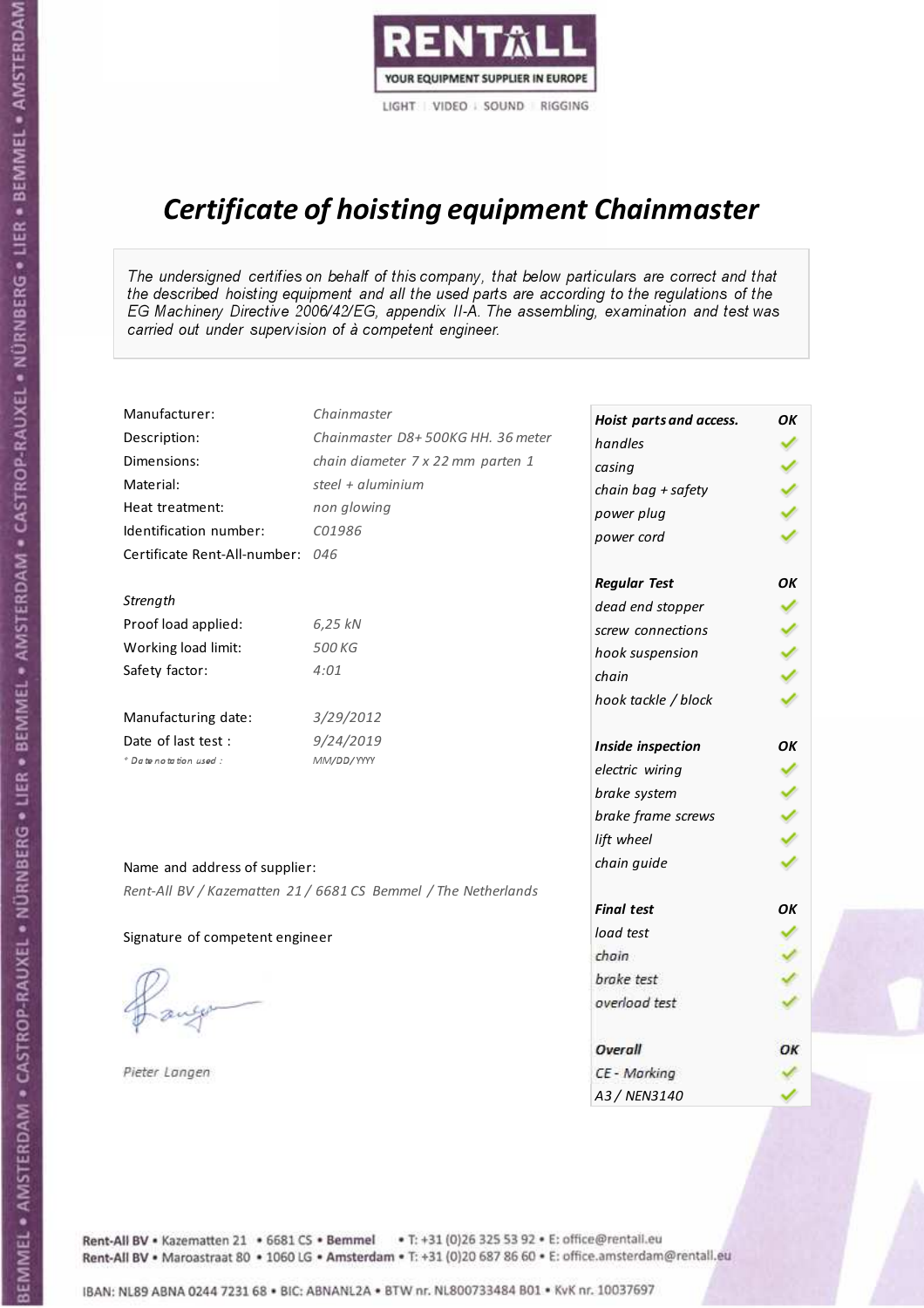

# Certificate of hoisting equipment Chainmaster

The undersigned certifies on behalf of this company, that below particulars are correct and that the described hoisting equipment and all the used parts are according to the regulations of the EG Machinery Directive 2006/42/EG, appendix II-A. The assembling, examination and test was carried out under supervision of à competent engineer.

| Manufacturer:                    | Chainmaster                                                    | Hoist parts and access. | OK  |
|----------------------------------|----------------------------------------------------------------|-------------------------|-----|
| Description:                     | Chainmaster D8+500KG HH. 36 meter                              | handles                 |     |
| Dimensions:                      | chain diameter 7 x 22 mm parten 1                              | casing                  |     |
| Material:                        | steel + aluminium                                              | chain bag + safety      |     |
| Heat treatment:                  | non glowing                                                    | power plug              |     |
| Identification number:           | C01997                                                         | power cord              |     |
| Certificate Rent-All-number: 047 |                                                                |                         |     |
|                                  |                                                                | <b>Regular Test</b>     | OK  |
| Strength                         |                                                                | dead end stopper        | ✔   |
| Proof load applied:              | 6,25 kN                                                        | screw connections       |     |
| Working load limit:              | 500 KG                                                         | hook suspension         |     |
| Safety factor:                   | 4:01                                                           | chain                   | くくく |
|                                  |                                                                | hook tackle / block     |     |
| Manufacturing date:              | 3/29/2012                                                      |                         |     |
| Date of last test :              | 2/21/2020                                                      | Inside inspection       | ОΚ  |
| * Date notation used :           | MM/DD/YYYY                                                     | electric wiring         | ✓   |
|                                  |                                                                | brake system            | ✔   |
|                                  |                                                                | brake frame screws      |     |
|                                  |                                                                | lift wheel              |     |
| Name and address of supplier:    |                                                                | chain guide             |     |
|                                  | Rent-All BV / Kazematten 21 / 6681 CS Bemmel / The Netherlands |                         |     |
|                                  |                                                                | <b>Final test</b>       | OK  |
| Signature of competent engineer  |                                                                | load test               |     |
|                                  |                                                                | chain                   |     |
|                                  |                                                                | brake test              |     |
|                                  |                                                                | overload test           |     |
|                                  |                                                                | Overall                 | ОК  |
| Pieter Langen                    |                                                                | CE - Marking            |     |
|                                  |                                                                | A3 / NEN3140            |     |

Rent-All BV . Kazematten 21 . 6681 CS . Bemmel . T: +31 (0)26 325 53 92 . E: office@rentall.eu Rent-All BV · Maroastraat 80 · 1060 LG · Amsterdam · T: +31 (0)20 687 86 60 · E: office.amsterdam@rentall.eu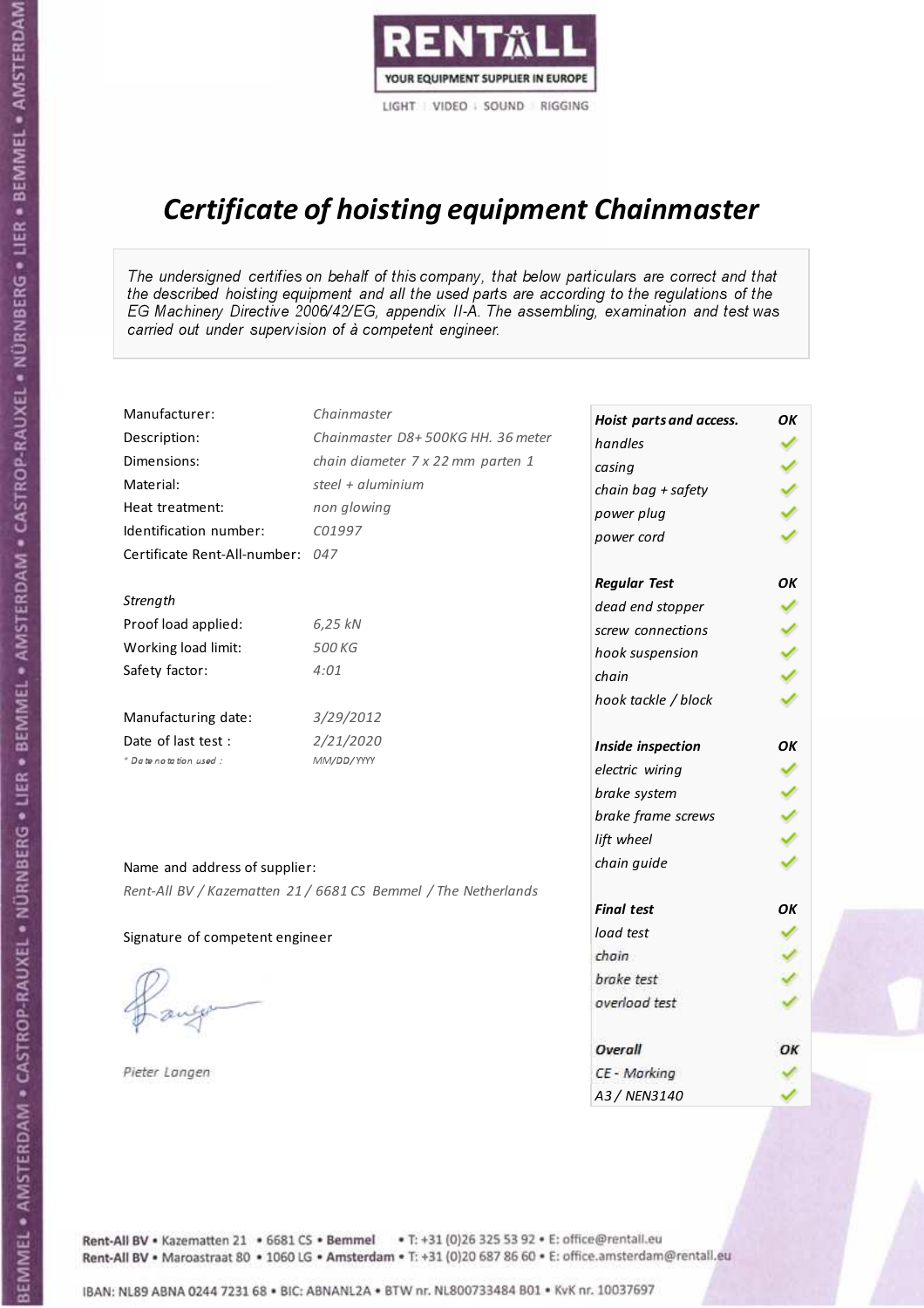

# Certificate of hoisting equipment Chainmaster

The undersigned certifies on behalf of this company, that below particulars are correct and that the described hoisting equipment and all the used parts are according to the regulations of the EG Machinery Directive 2006/42/EG, appendix II-A. The assembling, examination and test was carried out under supervision of à competent engineer.

| Manufacturer:                    | Chainmaster                                                    | Hoist parts and access. | OK  |
|----------------------------------|----------------------------------------------------------------|-------------------------|-----|
| Description:                     | Chainmaster D8+500KG HH. 36 meter                              | handles                 |     |
| Dimensions:                      | chain diameter 7 x 22 mm parten 1                              | casing                  |     |
| Material:                        | steel + aluminium                                              | chain bag + safety      |     |
| Heat treatment:                  | non glowing                                                    | power plug              |     |
| Identification number:           | C01982                                                         | power cord              |     |
| Certificate Rent-All-number: 048 |                                                                |                         |     |
|                                  |                                                                | <b>Regular Test</b>     | OK  |
| Strength                         |                                                                | dead end stopper        | ✔   |
| Proof load applied:              | 6,25 kN                                                        | screw connections       |     |
| Working load limit:              | 500 KG                                                         | hook suspension         |     |
| Safety factor:                   | 4:01                                                           | chain                   | くくく |
|                                  |                                                                | hook tackle / block     |     |
| Manufacturing date:              | 3/29/2012                                                      |                         |     |
| Date of last test :              | 2/26/2019                                                      | Inside inspection       | ОΚ  |
| * Date notation used :           | MM/DD/YYYY                                                     | electric wiring         | ✔   |
|                                  |                                                                | brake system            |     |
|                                  |                                                                | brake frame screws      |     |
|                                  |                                                                | lift wheel              |     |
| Name and address of supplier:    |                                                                | chain guide             |     |
|                                  | Rent-All BV / Kazematten 21 / 6681 CS Bemmel / The Netherlands |                         |     |
|                                  |                                                                | <b>Final test</b>       | OK  |
| Signature of competent engineer  |                                                                | load test               |     |
|                                  |                                                                | chain                   |     |
|                                  |                                                                | brake test              |     |
|                                  |                                                                | overload test           |     |
|                                  |                                                                | Overall                 | ОК  |
| Pieter Langen                    |                                                                | CE - Marking            |     |
|                                  |                                                                | A3 / NEN3140            |     |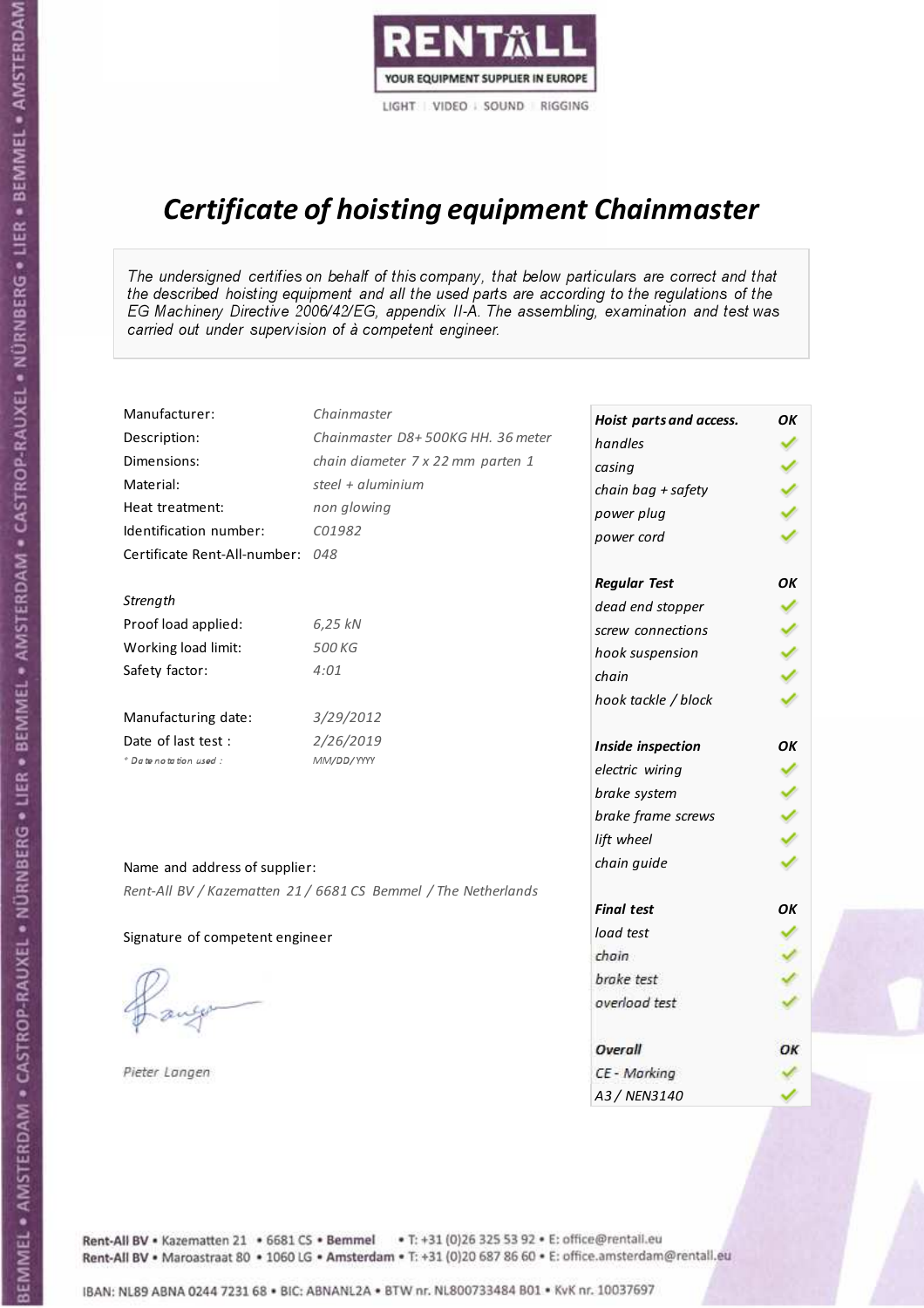

# Certificate of hoisting equipment Chainmaster

The undersigned certifies on behalf of this company, that below particulars are correct and that the described hoisting equipment and all the used parts are according to the regulations of the EG Machinery Directive 2006/42/EG, appendix II-A. The assembling, examination and test was carried out under supervision of à competent engineer.

| Manufacturer:                    | Chainmaster                                                    | Hoist parts and access. | OK  |
|----------------------------------|----------------------------------------------------------------|-------------------------|-----|
| Description:                     | Chainmaster D8+500KG HH. 36 meter                              | handles                 |     |
| Dimensions:                      | chain diameter 7 x 22 mm parten 1                              | casing                  |     |
| Material:                        | steel + aluminium                                              | chain bag + safety      |     |
| Heat treatment:                  | non glowing                                                    | power plug              |     |
| Identification number:           | C01654                                                         | power cord              |     |
| Certificate Rent-All-number: 049 |                                                                |                         |     |
|                                  |                                                                | <b>Regular Test</b>     | ОΚ  |
| Strength                         |                                                                | dead end stopper        | ✔   |
| Proof load applied:              | 6,25 kN                                                        | screw connections       |     |
| Working load limit:              | 500 KG                                                         | hook suspension         |     |
| Safety factor:                   | 4:01                                                           | chain                   | くくく |
|                                  |                                                                | hook tackle / block     |     |
| Manufacturing date:              | 3/29/2012                                                      |                         |     |
| Date of last test :              | 1/15/2020                                                      | Inside inspection       | ОΚ  |
| * Date notation used :           | MM/DD/YYYY                                                     | electric wiring         | ✔   |
|                                  |                                                                | brake system            |     |
|                                  |                                                                | brake frame screws      |     |
|                                  |                                                                | lift wheel              |     |
| Name and address of supplier:    |                                                                | chain guide             |     |
|                                  | Rent-All BV / Kazematten 21 / 6681 CS Bemmel / The Netherlands |                         |     |
|                                  |                                                                | <b>Final test</b>       | OK  |
| Signature of competent engineer  |                                                                | load test               |     |
|                                  |                                                                | chain                   |     |
|                                  |                                                                | brake test              |     |
|                                  |                                                                | overload test           |     |
|                                  |                                                                | Overall                 | ОК  |
| Pieter Langen                    |                                                                | CE - Marking            |     |
|                                  |                                                                | A3 / NEN3140            |     |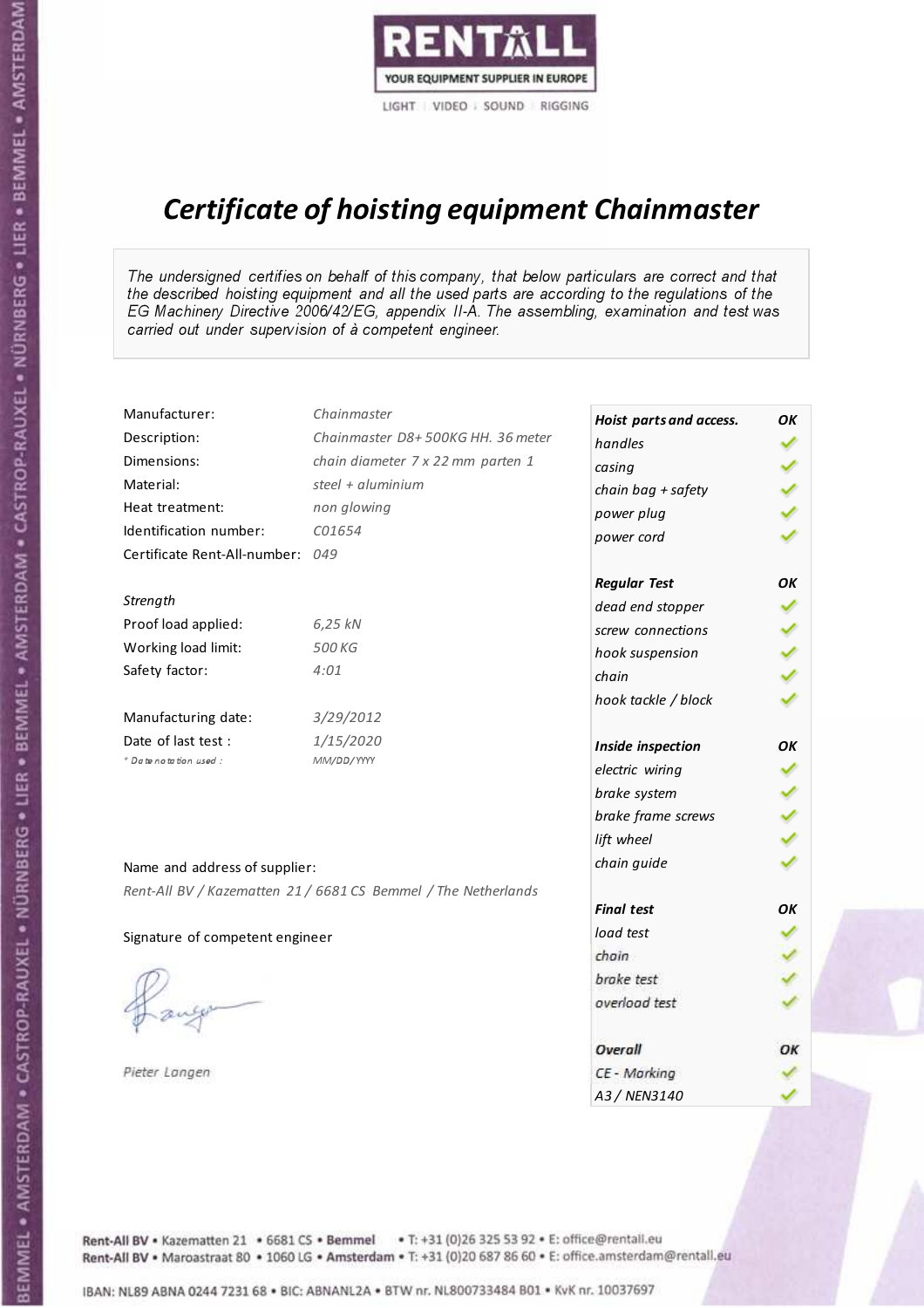

# Certificate of hoisting equipment Chainmaster

The undersigned certifies on behalf of this company, that below particulars are correct and that the described hoisting equipment and all the used parts are according to the regulations of the EG Machinery Directive 2006/42/EG, appendix II-A. The assembling, examination and test was carried out under supervision of à competent engineer.

| Manufacturer:                    | Chainmaster                                                    | Hoist parts and access. | OK  |
|----------------------------------|----------------------------------------------------------------|-------------------------|-----|
| Description:                     | Chainmaster D8+500KG HH. 36 meter                              | handles                 |     |
| Dimensions:                      | chain diameter 7 x 22 mm parten 1                              | casing                  |     |
| Material:                        | steel + aluminium                                              | chain bag + safety      |     |
| Heat treatment:                  | non glowing                                                    | power plug              |     |
| Identification number:           | C01660                                                         | power cord              |     |
| Certificate Rent-All-number: 050 |                                                                |                         |     |
|                                  |                                                                | <b>Regular Test</b>     | OK  |
| Strength                         |                                                                | dead end stopper        | ✔   |
| Proof load applied:              | 6,25 kN                                                        | screw connections       |     |
| Working load limit:              | 500 KG                                                         | hook suspension         |     |
| Safety factor:                   | 4:01                                                           | chain                   | くくく |
|                                  |                                                                | hook tackle / block     |     |
| Manufacturing date:              | 3/29/2012                                                      |                         |     |
| Date of last test :              | 2/21/2020                                                      | Inside inspection       | ОΚ  |
| * Date notation used :           | MM/DD/YYYY                                                     | electric wiring         | ✓   |
|                                  |                                                                | brake system            | ✔   |
|                                  |                                                                | brake frame screws      |     |
|                                  |                                                                | lift wheel              |     |
| Name and address of supplier:    |                                                                | chain guide             |     |
|                                  | Rent-All BV / Kazematten 21 / 6681 CS Bemmel / The Netherlands |                         |     |
|                                  |                                                                | <b>Final test</b>       | OK  |
| Signature of competent engineer  |                                                                | load test               |     |
|                                  |                                                                | chain                   |     |
|                                  |                                                                | brake test              |     |
|                                  |                                                                | overload test           |     |
|                                  |                                                                | Overall                 | ОК  |
| Pieter Langen                    |                                                                | CE - Marking            |     |
|                                  |                                                                | A3 / NEN3140            |     |

Rent-All BV . Kazematten 21 . 6681 CS . Bemmel . T: +31 (0)26 325 53 92 . E: office@rentall.eu Rent-All BV · Maroastraat 80 · 1060 LG · Amsterdam · T: +31 (0)20 687 86 60 · E: office.amsterdam@rentall.eu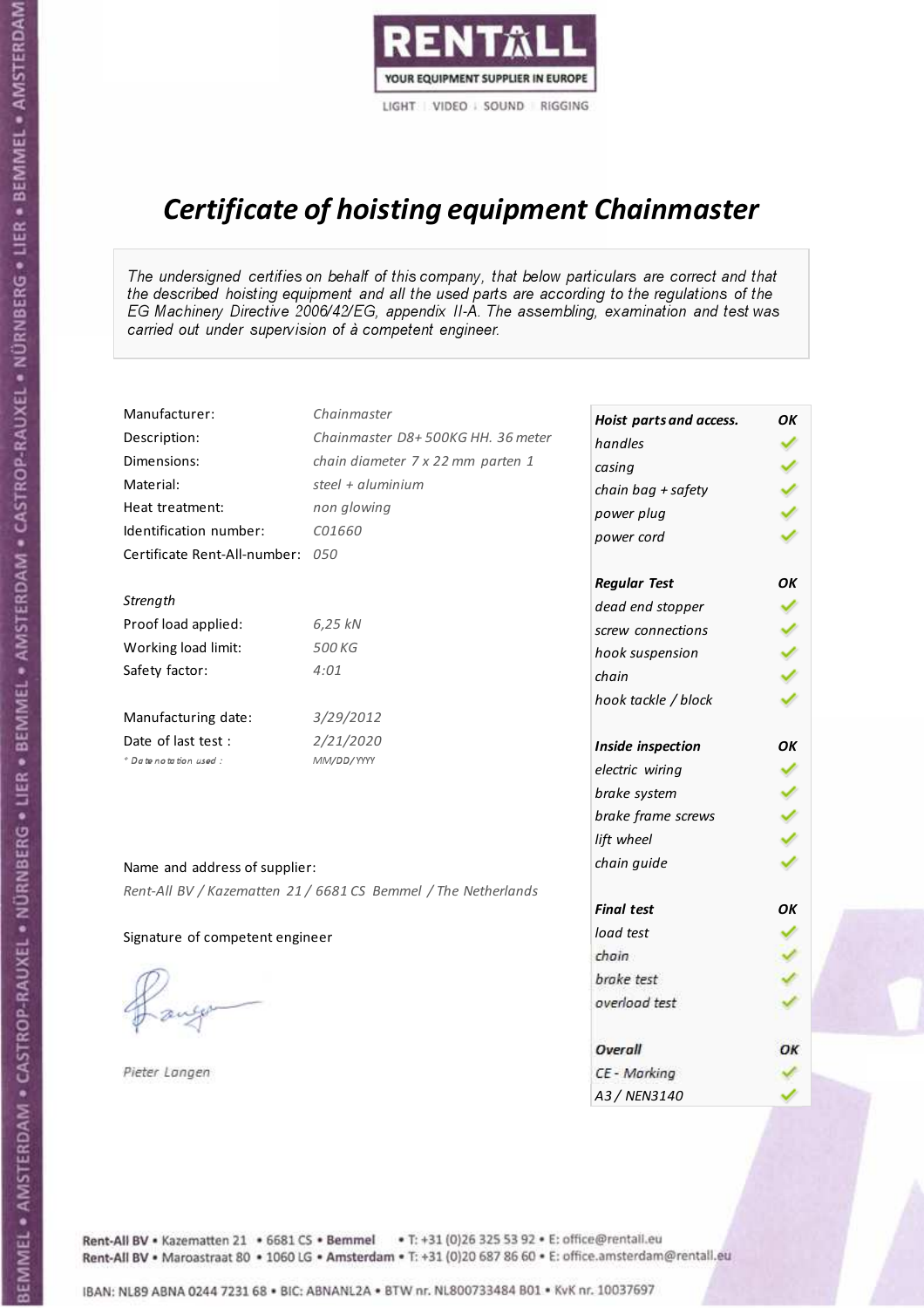

# Certificate of hoisting equipment Chainmaster

The undersigned certifies on behalf of this company, that below particulars are correct and that the described hoisting equipment and all the used parts are according to the regulations of the EG Machinery Directive 2006/42/EG, appendix II-A. The assembling, examination and test was carried out under supervision of à competent engineer.

| Manufacturer:                    | Chainmaster                                                    | Hoist parts and access. | OK  |
|----------------------------------|----------------------------------------------------------------|-------------------------|-----|
| Description:                     | Chainmaster D8+500KG HH. 36 meter                              | handles                 |     |
| Dimensions:                      | chain diameter 7 x 22 mm parten 1                              | casing                  |     |
| Material:                        | steel + aluminium                                              | chain bag + safety      |     |
| Heat treatment:                  | non glowing                                                    | power plug              |     |
| Identification number:           | C01659                                                         | power cord              |     |
| Certificate Rent-All-number: 051 |                                                                |                         |     |
|                                  |                                                                | <b>Regular Test</b>     | OK  |
| Strength                         |                                                                | dead end stopper        |     |
| Proof load applied:              | 6,25 kN                                                        | screw connections       |     |
| Working load limit:              | 500 KG                                                         | hook suspension         |     |
| Safety factor:                   | 4:01                                                           | chain                   | くくく |
|                                  |                                                                | hook tackle / block     |     |
| Manufacturing date:              | 3/29/2012                                                      |                         |     |
| Date of last test :              | 1/15/2020                                                      | Inside inspection       | OΚ  |
| + Date notation used:            | MM/DD/YYYY                                                     | electric wiring         |     |
|                                  |                                                                | brake system            | ✔   |
|                                  |                                                                | brake frame screws      |     |
|                                  |                                                                | lift wheel              |     |
| Name and address of supplier:    |                                                                | chain guide             |     |
|                                  | Rent-All BV / Kazematten 21 / 6681 CS Bemmel / The Netherlands |                         |     |
|                                  |                                                                | <b>Final test</b>       | OK  |
| Signature of competent engineer  |                                                                | load test               |     |
|                                  |                                                                | chain                   |     |
|                                  |                                                                | brake test              |     |
|                                  |                                                                | overload test           |     |
|                                  |                                                                | Overall                 | ОК  |
| Pieter Langen                    |                                                                | CE - Marking            |     |
|                                  |                                                                | A3 / NEN3140            |     |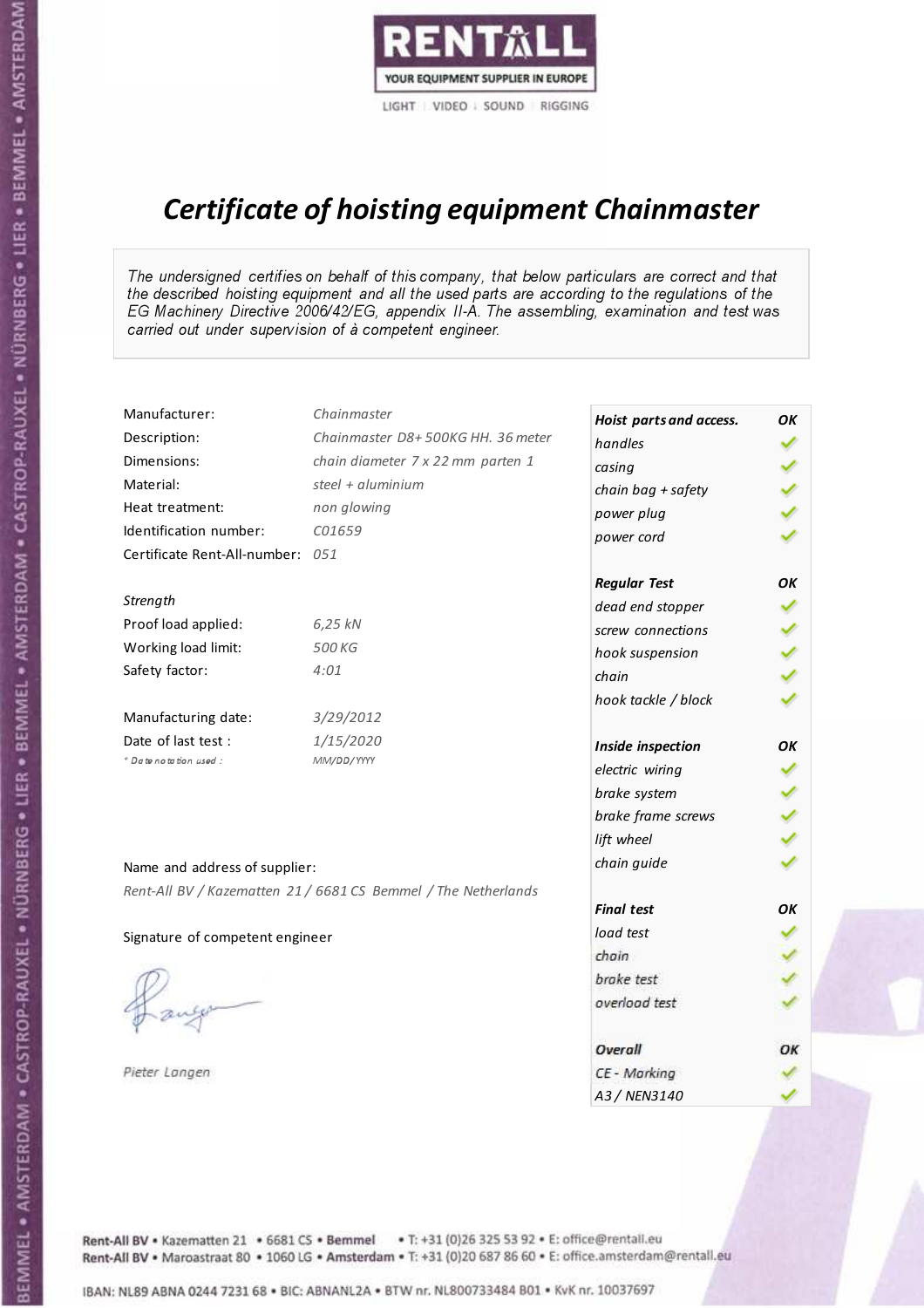

# Certificate of hoisting equipment Chainmaster

The undersigned certifies on behalf of this company, that below particulars are correct and that the described hoisting equipment and all the used parts are according to the regulations of the EG Machinery Directive 2006/42/EG, appendix II-A. The assembling, examination and test was carried out under supervision of à competent engineer.

| Manufacturer:                    | Chainmaster                                                    | Hoist parts and access. | OK  |
|----------------------------------|----------------------------------------------------------------|-------------------------|-----|
| Description:                     | Chainmaster D8+500KG HH. 36 meter                              | handles                 |     |
| Dimensions:                      | chain diameter 7 x 22 mm parten 1                              | casing                  |     |
| Material:                        | steel $+$ aluminium                                            | chain bag + safety      |     |
| Heat treatment:                  | non glowing                                                    | power plug              |     |
| Identification number:           | C01658                                                         | power cord              |     |
| Certificate Rent-All-number: 052 |                                                                |                         |     |
|                                  |                                                                | <b>Regular Test</b>     | OK  |
| Strength                         |                                                                | dead end stopper        |     |
| Proof load applied:              | 6,25 kN                                                        | screw connections       |     |
| Working load limit:              | 500 KG                                                         | hook suspension         |     |
| Safety factor:                   | 4:01                                                           | chain                   | くくく |
|                                  |                                                                | hook tackle / block     |     |
| Manufacturing date:              | 3/29/2012                                                      |                         |     |
| Date of last test :              | 2/21/2020                                                      | Inside inspection       | ОΚ  |
| * Date notation used :           | MM/DD/YYYY                                                     | electric wiring         | ✔   |
|                                  |                                                                | brake system            |     |
|                                  |                                                                | brake frame screws      |     |
|                                  |                                                                | lift wheel              | くくく |
| Name and address of supplier:    |                                                                | chain guide             |     |
|                                  | Rent-All BV / Kazematten 21 / 6681 CS Bemmel / The Netherlands |                         |     |
|                                  |                                                                | <b>Final test</b>       | OK  |
| Signature of competent engineer  |                                                                | load test               |     |
|                                  |                                                                | chain                   |     |
|                                  |                                                                | brake test              |     |
|                                  |                                                                | overload test           |     |
|                                  |                                                                | Overall                 | OK  |
| Pieter Langen                    |                                                                | CE - Marking            |     |
|                                  |                                                                | A3 / NEN3140            |     |

Rent-All BV . Kazematten 21 . 6681 CS . Bemmel . T: +31 (0)26 325 53 92 . E: office@rentall.eu Rent-All BV · Maroastraat 80 · 1060 LG · Amsterdam · T: +31 (0)20 687 86 60 · E: office.amsterdam@rentall.eu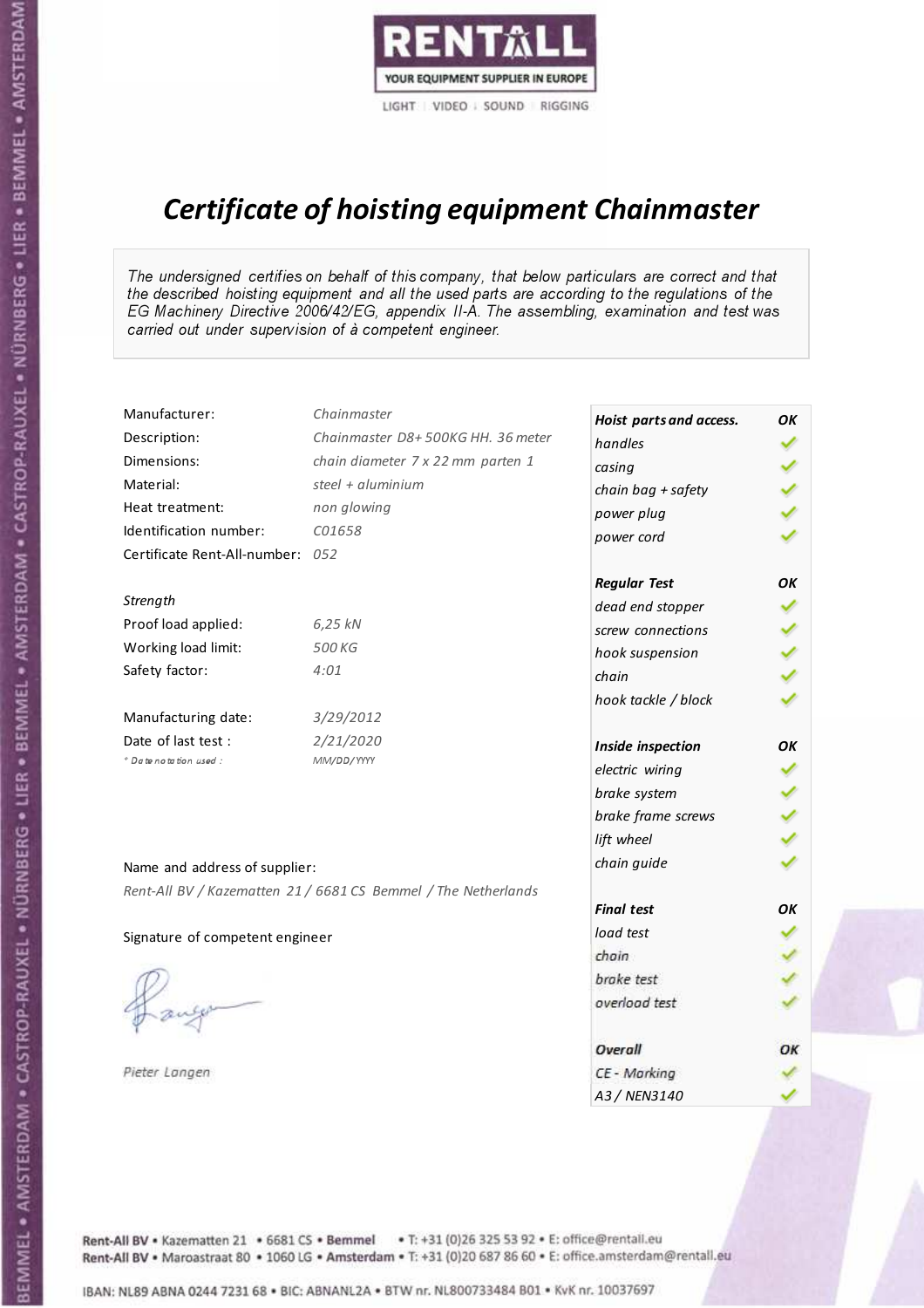

# Certificate of hoisting equipment Chainmaster

The undersigned certifies on behalf of this company, that below particulars are correct and that the described hoisting equipment and all the used parts are according to the regulations of the EG Machinery Directive 2006/42/EG, appendix II-A. The assembling, examination and test was carried out under supervision of à competent engineer.

| Manufacturer:                    | Chainmaster                                                    | Hoist parts and access. | OK |
|----------------------------------|----------------------------------------------------------------|-------------------------|----|
| Description:                     | Chainmaster D8+500KG HH. 36 meter                              | handles                 |    |
| Dimensions:                      | chain diameter 7 x 22 mm parten 1                              | casing                  |    |
| Material:                        | steel $+$ aluminium                                            | chain bag + safety      |    |
| Heat treatment:                  | non glowing                                                    | power plug              |    |
| Identification number:           | C01655                                                         | power cord              |    |
| Certificate Rent-All-number: 053 |                                                                |                         |    |
|                                  |                                                                | <b>Regular Test</b>     | OK |
| Strength                         |                                                                | dead end stopper        |    |
| Proof load applied:              | 6,25 kN                                                        | screw connections       |    |
| Working load limit:              | 500 KG                                                         | hook suspension         |    |
| Safety factor:                   | 4:01                                                           | chain                   |    |
|                                  |                                                                | hook tackle / block     |    |
| Manufacturing date:              | 3/29/2012                                                      |                         |    |
| Date of last test :              | 3/5/2020                                                       | Inside inspection       | ОΚ |
| * Date notation used :           | MM/DD/YYYY                                                     | electric wiring         | ✔  |
|                                  |                                                                | brake system            |    |
|                                  |                                                                | brake frame screws      |    |
|                                  |                                                                | lift wheel              |    |
| Name and address of supplier:    |                                                                | chain guide             |    |
|                                  | Rent-All BV / Kazematten 21 / 6681 CS Bemmel / The Netherlands |                         |    |
|                                  |                                                                | <b>Final test</b>       | OK |
| Signature of competent engineer  |                                                                | load test               |    |
|                                  |                                                                | chain                   |    |
|                                  |                                                                | brake test              |    |
|                                  |                                                                | overload test           |    |
|                                  |                                                                |                         |    |
|                                  |                                                                | Overall                 | ОΚ |
| Pieter Langen                    |                                                                | CE - Marking            |    |
|                                  |                                                                | A3 / NEN3140            |    |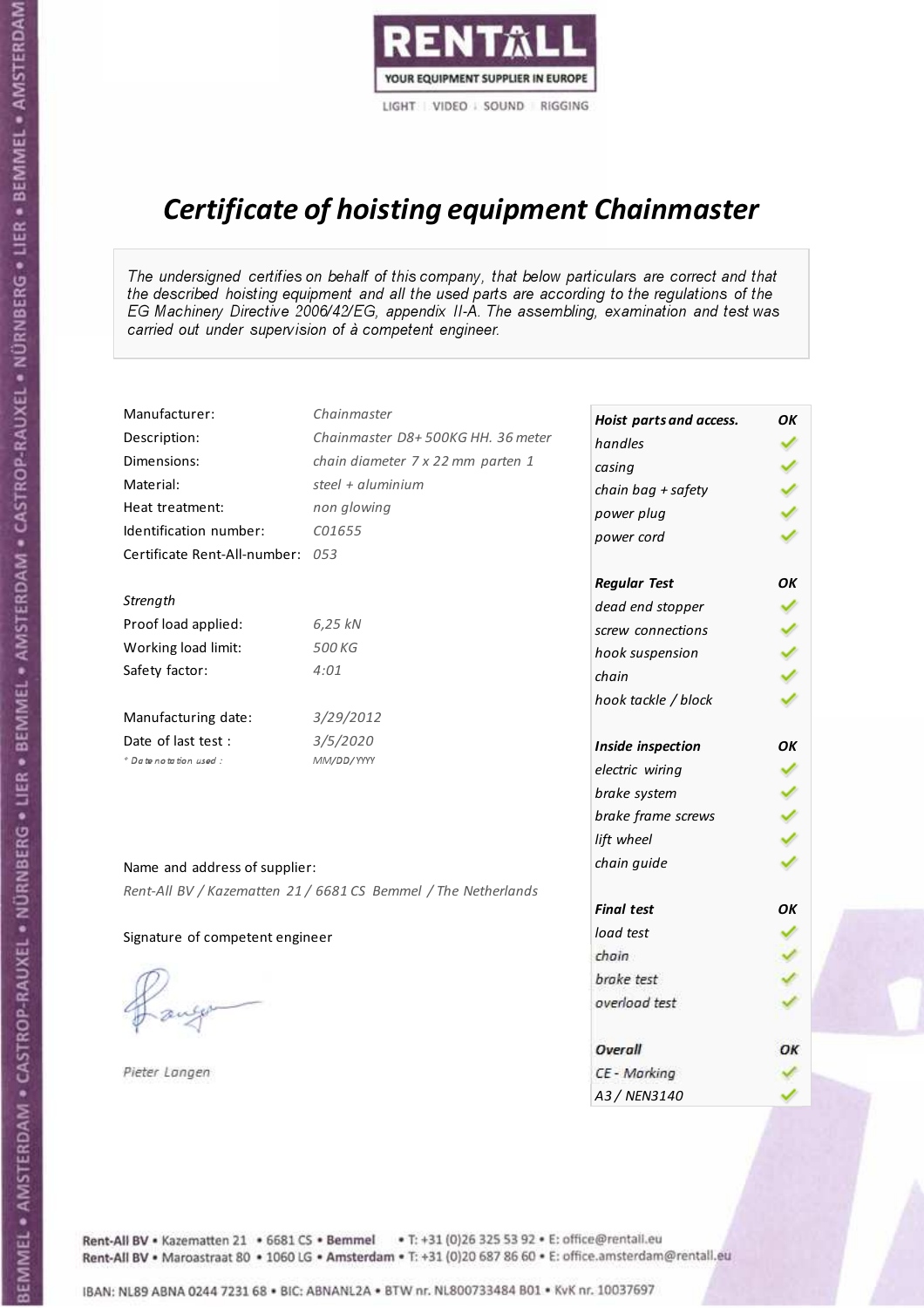

# Certificate of hoisting equipment Chainmaster

The undersigned certifies on behalf of this company, that below particulars are correct and that the described hoisting equipment and all the used parts are according to the regulations of the EG Machinery Directive 2006/42/EG, appendix II-A. The assembling, examination and test was carried out under supervision of à competent engineer.

| Manufacturer:                    | Chainmaster                                                    | Hoist parts and access. | OK  |
|----------------------------------|----------------------------------------------------------------|-------------------------|-----|
| Description:                     | Chainmaster D8+500KG HH. 36 meter                              | handles                 |     |
| Dimensions:                      | chain diameter 7 x 22 mm parten 1                              | casing                  |     |
| Material:                        | steel $+$ aluminium                                            | chain bag + safety      |     |
| Heat treatment:                  | non glowing                                                    | power plug              |     |
| Identification number:           | C01656                                                         | power cord              |     |
| Certificate Rent-All-number: 054 |                                                                |                         |     |
|                                  |                                                                | <b>Regular Test</b>     | OK  |
| Strength                         |                                                                | dead end stopper        |     |
| Proof load applied:              | 6,25 kN                                                        | screw connections       |     |
| Working load limit:              | 500 KG                                                         | hook suspension         |     |
| Safety factor:                   | 4:01                                                           | chain                   | くくく |
|                                  |                                                                | hook tackle / block     |     |
| Manufacturing date:              | 3/29/2012                                                      |                         |     |
| Date of last test :              | 6/27/2019                                                      | Inside inspection       | ОΚ  |
| + Date notation used :           | MM/DD/YYYY                                                     | electric wiring         | ✔   |
|                                  |                                                                | brake system            |     |
|                                  |                                                                | brake frame screws      |     |
|                                  |                                                                | lift wheel              | くくく |
| Name and address of supplier:    |                                                                | chain guide             |     |
|                                  | Rent-All BV / Kazematten 21 / 6681 CS Bemmel / The Netherlands |                         |     |
|                                  |                                                                | <b>Final test</b>       | OK  |
| Signature of competent engineer  |                                                                | load test               |     |
|                                  |                                                                | chain                   |     |
|                                  |                                                                | brake test              |     |
|                                  |                                                                | overload test           |     |
|                                  |                                                                | Overall                 | OK  |
| Pieter Langen                    |                                                                | CE - Marking            |     |
|                                  |                                                                | A3 / NEN3140            |     |

Rent-All BV . Kazematten 21 . 6681 CS . Bemmel . T: +31 (0)26 325 53 92 . E: office@rentall.eu Rent-All BV · Maroastraat 80 · 1060 LG · Amsterdam · T: +31 (0)20 687 86 60 · E: office.amsterdam@rentall.eu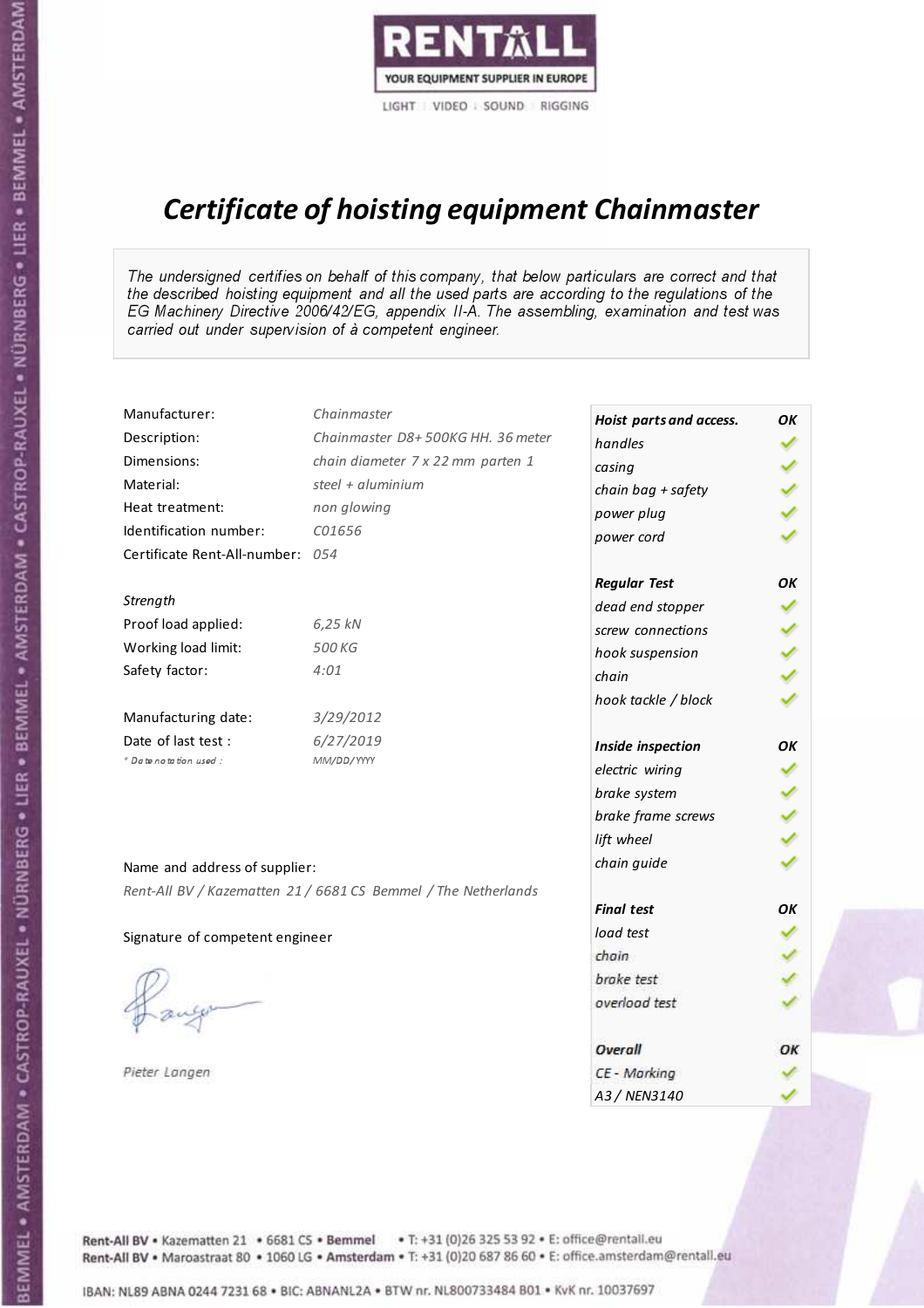

# Certificate of hoisting equipment Chainmaster

The undersigned certifies on behalf of this company, that below particulars are correct and that the described hoisting equipment and all the used parts are according to the regulations of the EG Machinery Directive 2006/42/EG, appendix II-A. The assembling, examination and test was carried out under supervision of à competent engineer.

| Manufacturer:                    | Chainmaster                                                    | Hoist parts and access. | OК  |
|----------------------------------|----------------------------------------------------------------|-------------------------|-----|
| Description:                     | Chainmaster D8+500KG HH. 36 meter                              | handles                 |     |
| Dimensions:                      | chain diameter 7 x 22 mm parten 1                              | casing                  |     |
| Material:                        | steel + $aluminium$                                            | chain bag + safety      |     |
| Heat treatment:                  | non glowing                                                    | power plug              |     |
| Identification number:           | C01981                                                         | power cord              |     |
| Certificate Rent-All-number: 055 |                                                                |                         |     |
|                                  |                                                                | <b>Regular Test</b>     | OK  |
| Strength                         |                                                                | dead end stopper        |     |
| Proof load applied:              | 6,25 kN                                                        | screw connections       |     |
| Working load limit:              | 500 KG                                                         | hook suspension         |     |
| Safety factor:                   | 4:01                                                           | chain                   | くくく |
|                                  |                                                                | hook tackle / block     |     |
| Manufacturing date:              | 3/29/2012                                                      |                         |     |
| Date of last test :              | 1/30/2020                                                      | Inside inspection       | OK  |
| + Date notation used:            | MM/DD/YYYY                                                     | electric wiring         |     |
|                                  |                                                                | brake system            |     |
|                                  |                                                                | brake frame screws      |     |
|                                  |                                                                | lift wheel              |     |
| Name and address of supplier:    |                                                                | chain guide             |     |
|                                  | Rent-All BV / Kazematten 21 / 6681 CS Bemmel / The Netherlands |                         |     |
|                                  |                                                                | <b>Final test</b>       | OK  |
| Signature of competent engineer  |                                                                | load test               |     |
|                                  |                                                                | chain                   |     |
|                                  |                                                                | brake test              |     |
|                                  |                                                                | overload test           |     |
|                                  |                                                                | Overall                 | ОК  |
| Pieter Langen                    |                                                                | CE - Marking            |     |
|                                  |                                                                | A3 / NEN3140            |     |

Rent-All BV . Kazematten 21 . 6681 CS . Bemmel . T: +31 (0)26 325 53 92 . E: office@rentall.eu Rent-All BV · Maroastraat 80 · 1060 LG · Amsterdam · T: +31 (0)20 687 86 60 · E: office.amsterdam@rentall.eu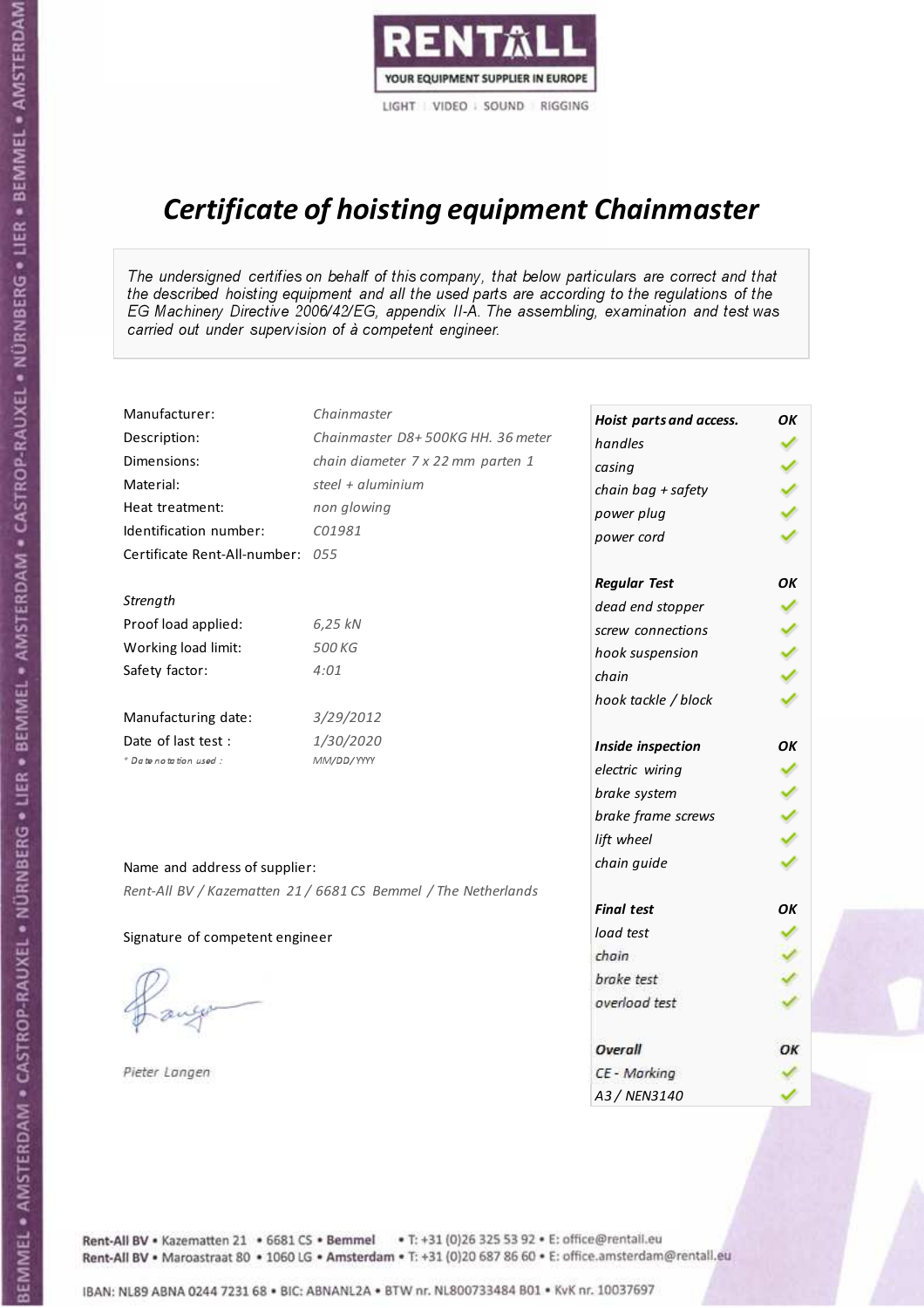

# Certificate of hoisting equipment Chainmaster

The undersigned certifies on behalf of this company, that below particulars are correct and that the described hoisting equipment and all the used parts are according to the regulations of the EG Machinery Directive 2006/42/EG, appendix II-A. The assembling, examination and test was carried out under supervision of à competent engineer.

| Manufacturer:                    | Chainmaster                                                    | Hoist parts and access. | OК  |
|----------------------------------|----------------------------------------------------------------|-------------------------|-----|
| Description:                     | Chainmaster D8+500KG HH. 36 meter                              | handles                 |     |
| Dimensions:                      | chain diameter 7 x 22 mm parten 1                              | casing                  |     |
| Material:                        | steel + aluminium                                              | chain bag + safety      |     |
| Heat treatment:                  | non glowing                                                    | power plug              |     |
| Identification number:           | C01984                                                         | power cord              |     |
| Certificate Rent-All-number: 056 |                                                                |                         |     |
|                                  |                                                                | <b>Regular Test</b>     | OK  |
| Strength                         |                                                                | dead end stopper        |     |
| Proof load applied:              | 6,25 kN                                                        | screw connections       |     |
| Working load limit:              | 500 KG                                                         | hook suspension         |     |
| Safety factor:                   | 4:01                                                           | chain                   | くくく |
|                                  |                                                                | hook tackle / block     |     |
| Manufacturing date:              | 3/29/2012                                                      |                         |     |
| Date of last test :              | 1/30/2020                                                      | Inside inspection       | OK  |
| * Date notation used :           | MM/DD/YYYY                                                     | electric wiring         |     |
|                                  |                                                                | brake system            |     |
|                                  |                                                                | brake frame screws      |     |
|                                  |                                                                | lift wheel              |     |
|                                  |                                                                | chain guide             |     |
| Name and address of supplier:    |                                                                |                         |     |
|                                  | Rent-All BV / Kazematten 21 / 6681 CS Bemmel / The Netherlands | <b>Final test</b>       | OK  |
| Signature of competent engineer  |                                                                | load test               |     |
|                                  |                                                                | chain                   |     |
|                                  |                                                                | brake test              |     |
|                                  |                                                                | overload test           |     |
|                                  |                                                                |                         |     |
|                                  |                                                                | Overall                 | ОК  |
| Pieter Langen                    |                                                                | CE - Marking            |     |
|                                  |                                                                | A3 / NEN3140            |     |

Rent-All BV . Kazematten 21 . 6681 CS . Bemmel . T: +31 (0)26 325 53 92 . E: office@rentall.eu Rent-All BV · Maroastraat 80 · 1060 LG · Amsterdam · T: +31 (0)20 687 86 60 · E: office.amsterdam@rentall.eu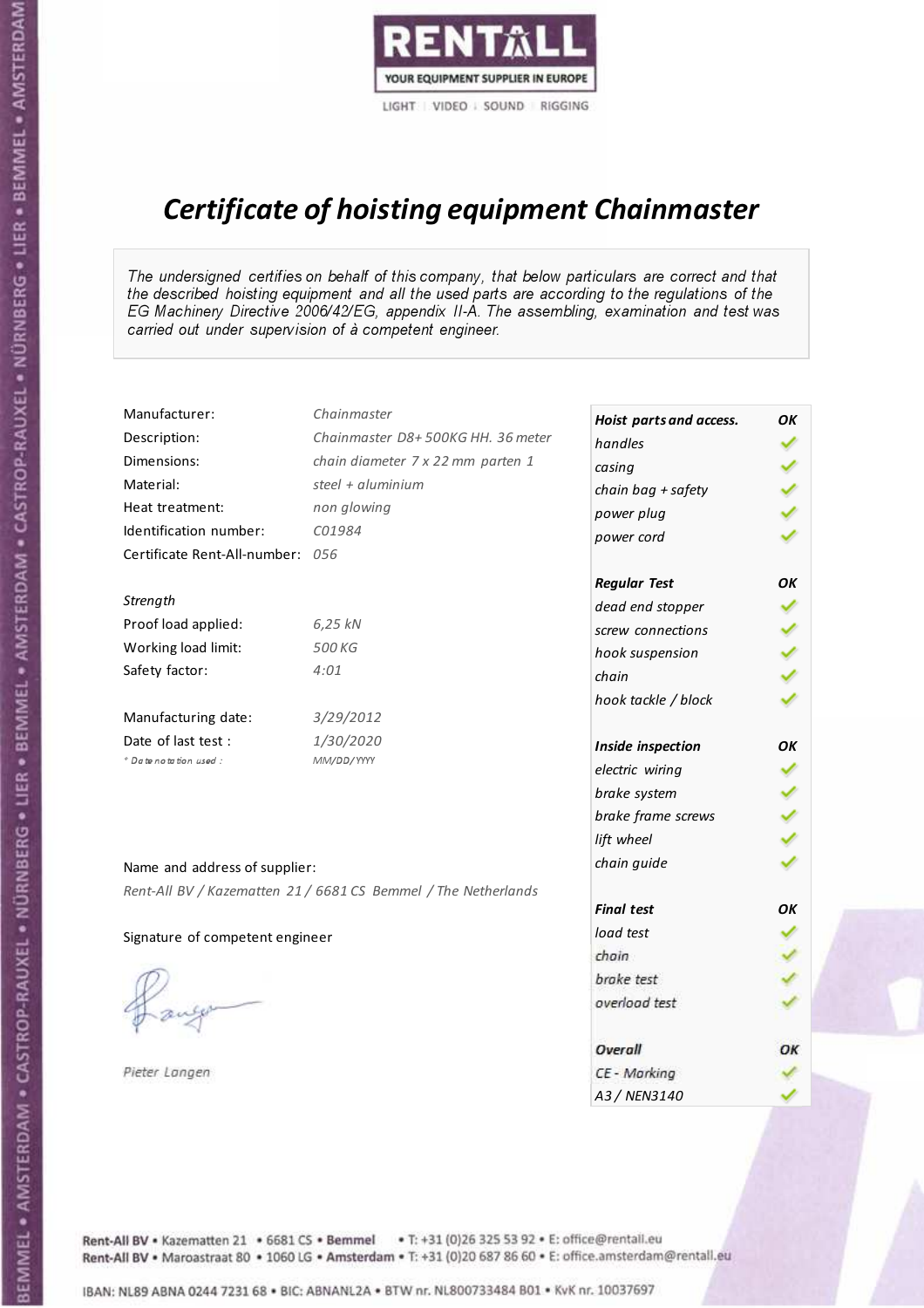

# Certificate of hoisting equipment Chainmaster

The undersigned certifies on behalf of this company, that below particulars are correct and that the described hoisting equipment and all the used parts are according to the regulations of the EG Machinery Directive 2006/42/EG, appendix II-A. The assembling, examination and test was carried out under supervision of à competent engineer.

| Manufacturer:                    | Chainmaster                                                    | Hoist parts and access. | OK  |
|----------------------------------|----------------------------------------------------------------|-------------------------|-----|
| Description:                     | Chainmaster D8+500KG HH. 36 meter                              | handles                 |     |
| Dimensions:                      | chain diameter 7 x 22 mm parten 1                              | casing                  |     |
| Material:                        | steel + aluminium                                              | chain bag + safety      |     |
| Heat treatment:                  | non glowing                                                    | power plug              |     |
| Identification number:           | C01985                                                         | power cord              |     |
| Certificate Rent-All-number: 057 |                                                                |                         |     |
|                                  |                                                                | <b>Regular Test</b>     | OK  |
| Strength                         |                                                                | dead end stopper        |     |
| Proof load applied:              | 6,25 kN                                                        | screw connections       |     |
| Working load limit:              | 500 KG                                                         | hook suspension         |     |
| Safety factor:                   | 4:01                                                           | chain                   | くくく |
|                                  |                                                                | hook tackle / block     |     |
| Manufacturing date:              | 3/29/2012                                                      |                         |     |
| Date of last test :              | 1/16/2019                                                      | Inside inspection       | OK  |
| * Date notation used :           | MM/DD/YYYY                                                     | electric wiring         |     |
|                                  |                                                                | brake system            |     |
|                                  |                                                                | brake frame screws      |     |
|                                  |                                                                | lift wheel              |     |
| Name and address of supplier:    |                                                                | chain guide             |     |
|                                  | Rent-All BV / Kazematten 21 / 6681 CS Bemmel / The Netherlands |                         |     |
|                                  |                                                                | <b>Final test</b>       | OK  |
| Signature of competent engineer  |                                                                | load test               |     |
|                                  |                                                                | chain                   |     |
|                                  |                                                                | brake test              |     |
|                                  |                                                                | overload test           |     |
|                                  |                                                                |                         |     |
|                                  |                                                                | <b>Overall</b>          | ОК  |
| Pieter Langen                    |                                                                | CE - Marking            |     |
|                                  |                                                                | A3 / NEN3140            |     |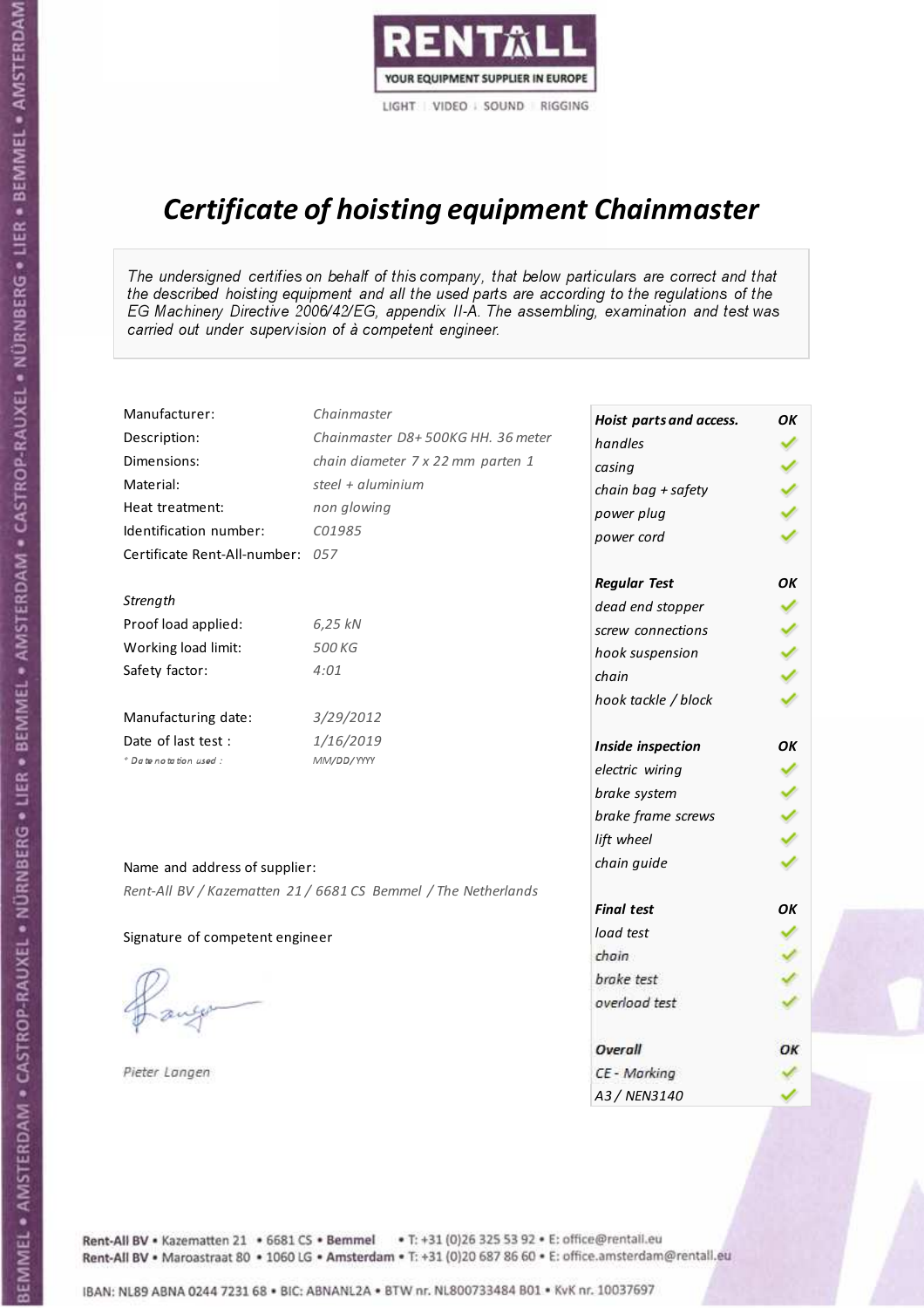

# Certificate of hoisting equipment Chainmaster

The undersigned certifies on behalf of this company, that below particulars are correct and that the described hoisting equipment and all the used parts are according to the regulations of the EG Machinery Directive 2006/42/EG, appendix II-A. The assembling, examination and test was carried out under supervision of à competent engineer.

| Manufacturer:                    | Chainmaster                                                    | Hoist parts and access. | OK  |
|----------------------------------|----------------------------------------------------------------|-------------------------|-----|
| Description:                     | Chainmaster D8+500KG HH. 36 meter                              | handles                 |     |
| Dimensions:                      | chain diameter 7 x 22 mm parten 1                              | casing                  |     |
| Material:                        | steel + aluminium                                              | chain bag + safety      |     |
| Heat treatment:                  | non glowing                                                    | power plug              |     |
| Identification number:           | C02004                                                         | power cord              |     |
| Certificate Rent-All-number: 058 |                                                                |                         |     |
|                                  |                                                                | <b>Regular Test</b>     | OK  |
| Strength                         |                                                                | dead end stopper        | ✔   |
| Proof load applied:              | 6,25 kN                                                        | screw connections       |     |
| Working load limit:              | 500 KG                                                         | hook suspension         |     |
| Safety factor:                   | 4:01                                                           | chain                   | くくく |
|                                  |                                                                | hook tackle / block     |     |
| Manufacturing date:              | 3/29/2012                                                      |                         |     |
| Date of last test :              | 2/11/2020                                                      | Inside inspection       | ОΚ  |
| * Date notation used :           | MM/DD/YYYY                                                     | electric wiring         | ✓   |
|                                  |                                                                | brake system            | ✔   |
|                                  |                                                                | brake frame screws      |     |
|                                  |                                                                | lift wheel              |     |
| Name and address of supplier:    |                                                                | chain guide             |     |
|                                  | Rent-All BV / Kazematten 21 / 6681 CS Bemmel / The Netherlands |                         |     |
|                                  |                                                                | <b>Final test</b>       | OK  |
| Signature of competent engineer  |                                                                | load test               |     |
|                                  |                                                                | chain                   |     |
|                                  |                                                                | brake test              |     |
|                                  |                                                                | overload test           |     |
|                                  |                                                                | Overall                 | ОК  |
| Pieter Langen                    |                                                                | CE - Marking            |     |
|                                  |                                                                | A3 / NEN3140            |     |

Rent-All BV . Kazematten 21 . 6681 CS . Bemmel . T: +31 (0)26 325 53 92 . E: office@rentall.eu Rent-All BV · Maroastraat 80 · 1060 LG · Amsterdam · T: +31 (0)20 687 86 60 · E: office.amsterdam@rentall.eu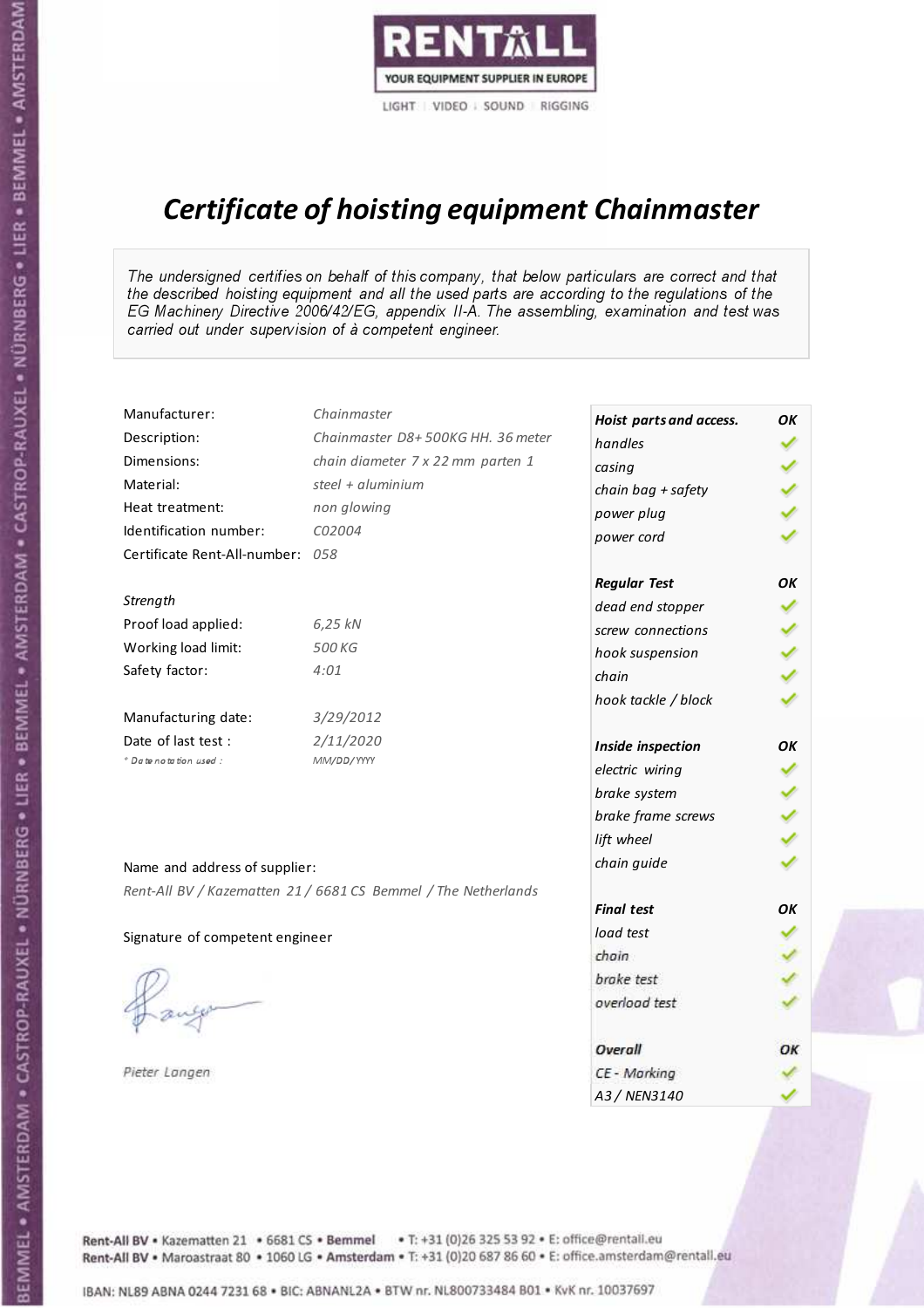

# Certificate of hoisting equipment Chainmaster

The undersigned certifies on behalf of this company, that below particulars are correct and that the described hoisting equipment and all the used parts are according to the regulations of the EG Machinery Directive 2006/42/EG, appendix II-A. The assembling, examination and test was carried out under supervision of à competent engineer.

| Manufacturer:                    | Chainmaster                                                    | Hoist parts and access. | OK  |
|----------------------------------|----------------------------------------------------------------|-------------------------|-----|
| Description:                     | Chainmaster D8+500KG HH. 36 meter                              | handles                 |     |
| Dimensions:                      | chain diameter 7 x 22 mm parten 1                              | casing                  |     |
| Material:                        | steel + aluminium                                              | chain bag + safety      |     |
| Heat treatment:                  | non glowing                                                    | power plug              |     |
| Identification number:           | C01994                                                         | power cord              |     |
| Certificate Rent-All-number: 059 |                                                                |                         |     |
|                                  |                                                                | <b>Regular Test</b>     | ОΚ  |
| Strength                         |                                                                | dead end stopper        | ✔   |
| Proof load applied:              | 6,25 kN                                                        | screw connections       |     |
| Working load limit:              | 500 KG                                                         | hook suspension         |     |
| Safety factor:                   | 4:01                                                           | chain                   | くくく |
|                                  |                                                                | hook tackle / block     |     |
| Manufacturing date:              | 3/29/2012                                                      |                         |     |
| Date of last test :              | 1/24/2020                                                      | Inside inspection       | ОΚ  |
| * Date notation used :           | MM/DD/YYYY                                                     | electric wiring         | ✔   |
|                                  |                                                                | brake system            |     |
|                                  |                                                                | brake frame screws      |     |
|                                  |                                                                | lift wheel              | くくく |
| Name and address of supplier:    |                                                                | chain guide             |     |
|                                  | Rent-All BV / Kazematten 21 / 6681 CS Bemmel / The Netherlands |                         |     |
|                                  |                                                                | <b>Final test</b>       | OK  |
| Signature of competent engineer  |                                                                | load test               |     |
|                                  |                                                                | chain                   |     |
|                                  |                                                                | brake test              |     |
|                                  |                                                                | overload test           |     |
|                                  |                                                                | Overall                 | ОК  |
| Pieter Langen                    |                                                                | CE - Marking            |     |
|                                  |                                                                | A3 / NEN3140            |     |

Rent-All BV . Kazematten 21 . 6681 CS . Bemmel . T: +31 (0)26 325 53 92 . E: office@rentall.eu Rent-All BV · Maroastraat 80 · 1060 LG · Amsterdam · T: +31 (0)20 687 86 60 · E: office.amsterdam@rentall.eu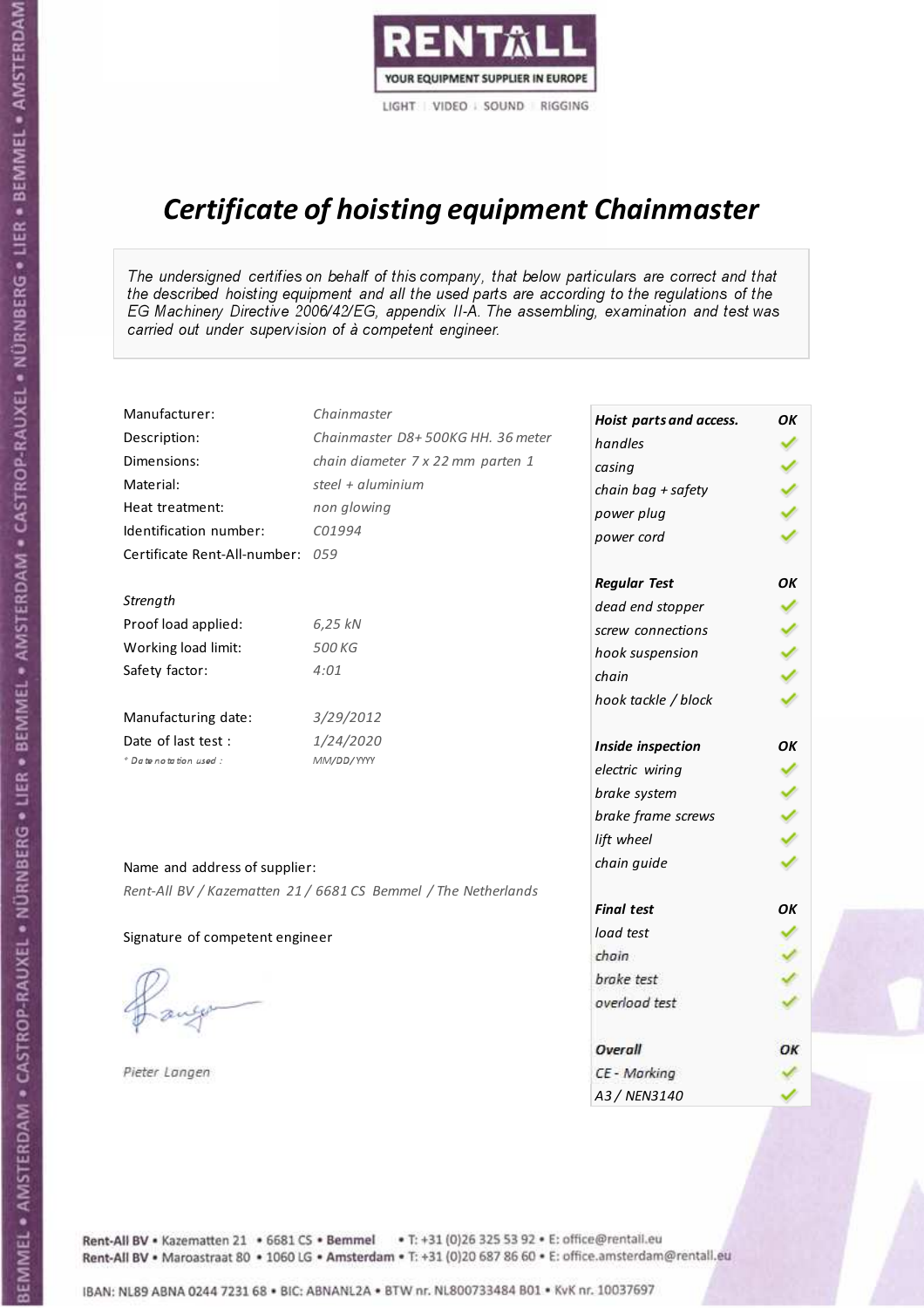

# Certificate of hoisting equipment Chainmaster

The undersigned certifies on behalf of this company, that below particulars are correct and that the described hoisting equipment and all the used parts are according to the regulations of the EG Machinery Directive 2006/42/EG, appendix II-A. The assembling, examination and test was carried out under supervision of à competent engineer.

| Manufacturer:                    | Chainmaster                                                    | Hoist parts and access. | OK  |
|----------------------------------|----------------------------------------------------------------|-------------------------|-----|
| Description:                     | Chainmaster D8+500KG HH. 36 meter                              | handles                 |     |
| Dimensions:                      | chain diameter 7 x 22 mm parten 1                              | casing                  |     |
| Material:                        | steel $+$ aluminium                                            | chain bag + safety      |     |
| Heat treatment:                  | non glowing                                                    | power plug              |     |
| Identification number:           | C01995                                                         | power cord              |     |
| Certificate Rent-All-number: 060 |                                                                |                         |     |
|                                  |                                                                | <b>Regular Test</b>     | ОΚ  |
| Strength                         |                                                                | dead end stopper        | ✔   |
| Proof load applied:              | 6,25 kN                                                        | screw connections       |     |
| Working load limit:              | 500 KG                                                         | hook suspension         |     |
| Safety factor:                   | 4:01                                                           | chain                   | くくく |
|                                  |                                                                | hook tackle / block     |     |
| Manufacturing date:              | 3/29/2012                                                      |                         |     |
| Date of last test :              | 1/30/2020                                                      | Inside inspection       | ОΚ  |
| * Date notation used :           | MM/DD/YYYY                                                     | electric wiring         |     |
|                                  |                                                                | brake system            | ✔   |
|                                  |                                                                | brake frame screws      |     |
|                                  |                                                                | lift wheel              |     |
| Name and address of supplier:    |                                                                | chain guide             |     |
|                                  | Rent-All BV / Kazematten 21 / 6681 CS Bemmel / The Netherlands |                         |     |
|                                  |                                                                | <b>Final test</b>       | OK  |
| Signature of competent engineer  |                                                                | load test               |     |
|                                  |                                                                | chain                   |     |
|                                  |                                                                | brake test              |     |
|                                  |                                                                | overload test           |     |
|                                  |                                                                | Overall                 | ОК  |
| Pieter Langen                    |                                                                | CE - Marking            |     |
|                                  |                                                                | A3 / NEN3140            |     |

Rent-All BV . Kazematten 21 . 6681 CS . Bemmel . T: +31 (0)26 325 53 92 . E: office@rentall.eu Rent-All BV · Maroastraat 80 · 1060 LG · Amsterdam · T: +31 (0)20 687 86 60 · E: office.amsterdam@rentall.eu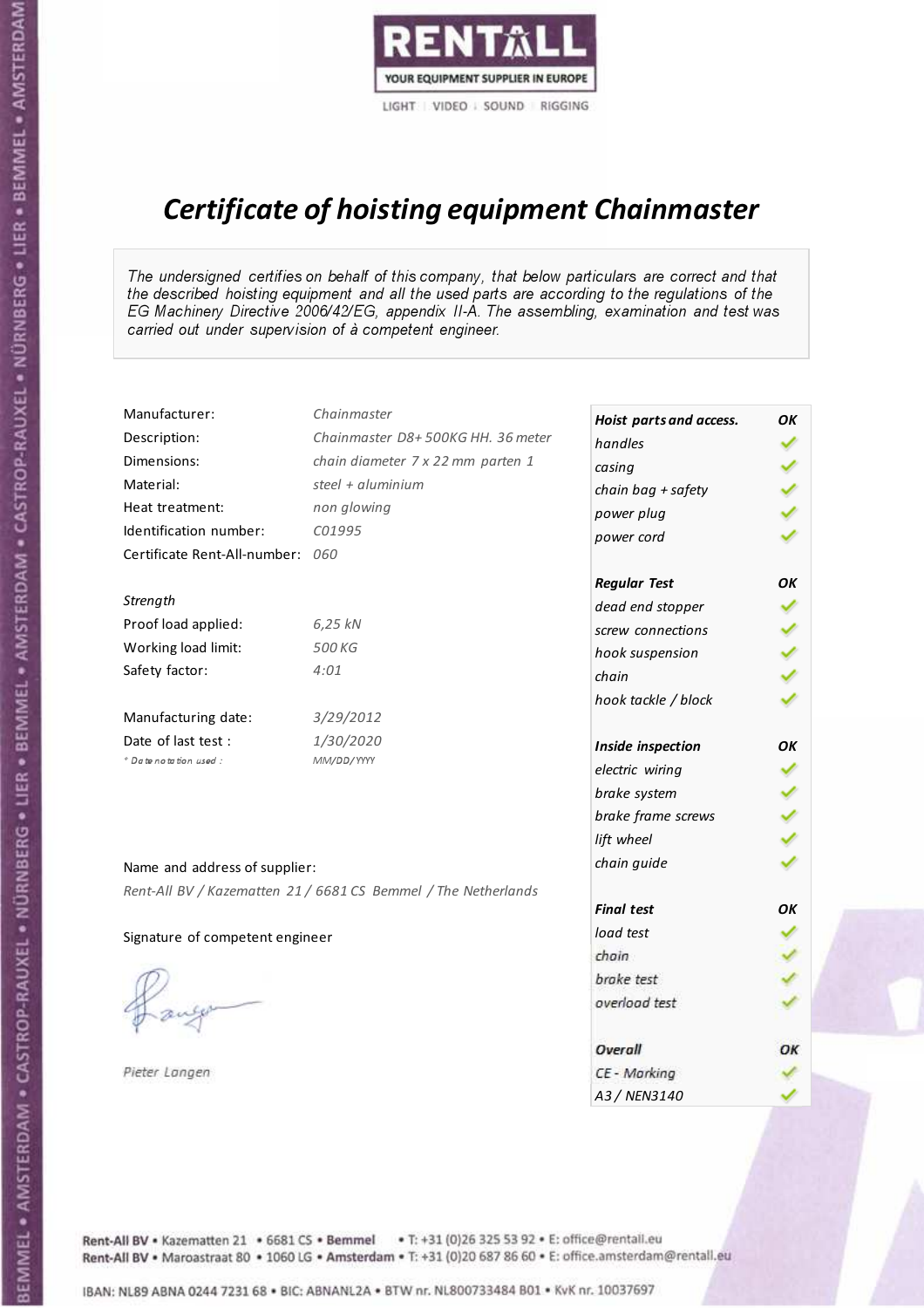

# Certificate of hoisting equipment Chainmaster

The undersigned certifies on behalf of this company, that below particulars are correct and that the described hoisting equipment and all the used parts are according to the regulations of the EG Machinery Directive 2006/42/EG, appendix II-A. The assembling, examination and test was carried out under supervision of à competent engineer.

| Manufacturer:                    | Chainmaster                                                    | Hoist parts and access. | OK  |
|----------------------------------|----------------------------------------------------------------|-------------------------|-----|
| Description:                     | Chainmaster D8+500KG HH. 36 meter                              | handles                 |     |
| Dimensions:                      | chain diameter 7 x 22 mm parten 1                              | casing                  |     |
| Material:                        | steel + aluminium                                              | chain bag + safety      |     |
| Heat treatment:                  | non glowing                                                    | power plug              |     |
| Identification number:           | C01653                                                         | power cord              |     |
| Certificate Rent-All-number: 061 |                                                                |                         |     |
|                                  |                                                                | <b>Regular Test</b>     | OK  |
| Strength                         |                                                                | dead end stopper        | ✔   |
| Proof load applied:              | 6,25 kN                                                        | screw connections       |     |
| Working load limit:              | 500 KG                                                         | hook suspension         |     |
| Safety factor:                   | 4:01                                                           | chain                   | くくく |
|                                  |                                                                | hook tackle / block     |     |
| Manufacturing date:              | 3/29/2012                                                      |                         |     |
| Date of last test :              | 1/30/2020                                                      | Inside inspection       | ОΚ  |
| * Date notation used :           | MM/DD/YYYY                                                     | electric wiring         | ✓   |
|                                  |                                                                | brake system            | ✔   |
|                                  |                                                                | brake frame screws      |     |
|                                  |                                                                | lift wheel              |     |
| Name and address of supplier:    |                                                                | chain guide             |     |
|                                  | Rent-All BV / Kazematten 21 / 6681 CS Bemmel / The Netherlands |                         |     |
|                                  |                                                                | <b>Final test</b>       | OK  |
| Signature of competent engineer  |                                                                | load test               |     |
|                                  |                                                                | chain                   |     |
|                                  |                                                                | brake test              |     |
|                                  |                                                                | overload test           |     |
|                                  |                                                                | Overall                 | ОК  |
| Pieter Langen                    |                                                                | CE - Marking            |     |
|                                  |                                                                | A3 / NEN3140            |     |

Rent-All BV . Kazematten 21 . 6681 CS . Bemmel . T: +31 (0)26 325 53 92 . E: office@rentall.eu Rent-All BV · Maroastraat 80 · 1060 LG · Amsterdam · T: +31 (0)20 687 86 60 · E: office.amsterdam@rentall.eu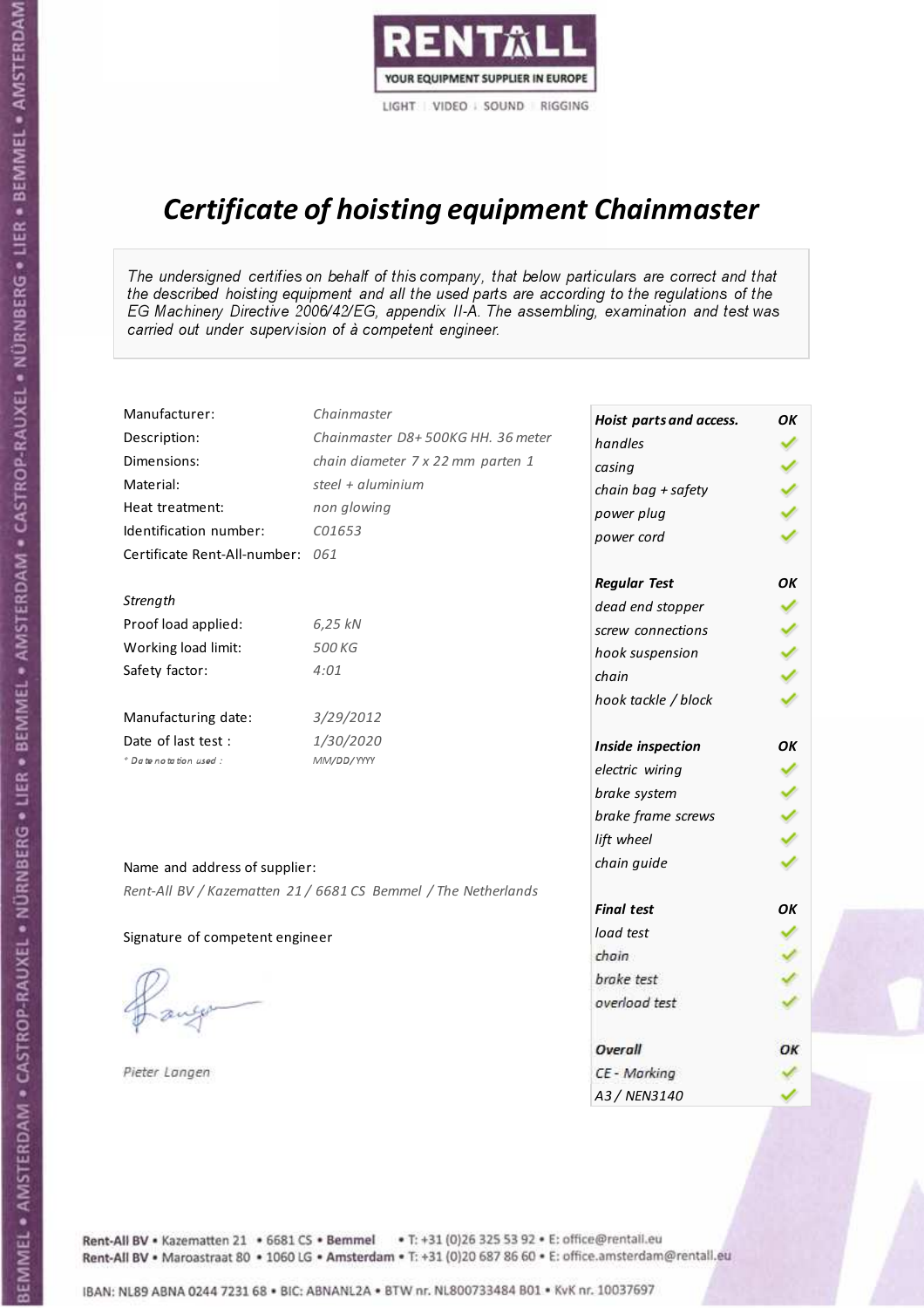

# Certificate of hoisting equipment Chainmaster

The undersigned certifies on behalf of this company, that below particulars are correct and that the described hoisting equipment and all the used parts are according to the regulations of the EG Machinery Directive 2006/42/EG, appendix II-A. The assembling, examination and test was carried out under supervision of à competent engineer.

| Manufacturer:                    | Chainmaster                                                    | Hoist parts and access. | OK  |
|----------------------------------|----------------------------------------------------------------|-------------------------|-----|
| Description:                     | Chainmaster D8+500KG HH. 36 meter                              | handles                 |     |
| Dimensions:                      | chain diameter 7 x 22 mm parten 1                              | casing                  |     |
| Material:                        | steel + aluminium                                              | chain bag + safety      |     |
| Heat treatment:                  | non glowing                                                    | power plug              |     |
| Identification number:           | C02003                                                         | power cord              |     |
| Certificate Rent-All-number: 062 |                                                                |                         |     |
|                                  |                                                                | <b>Regular Test</b>     | OK  |
| Strength                         |                                                                | dead end stopper        | ✔   |
| Proof load applied:              | 6,25 kN                                                        | screw connections       |     |
| Working load limit:              | 500 KG                                                         | hook suspension         |     |
| Safety factor:                   | 4:01                                                           | chain                   | くくく |
|                                  |                                                                | hook tackle / block     |     |
| Manufacturing date:              | 3/29/2012                                                      |                         |     |
| Date of last test :              | 1/7/2020                                                       | Inside inspection       | ОΚ  |
| * Date notation used :           | MM/DD/YYYY                                                     | electric wiring         | ✓   |
|                                  |                                                                | brake system            | ✔   |
|                                  |                                                                | brake frame screws      |     |
|                                  |                                                                | lift wheel              |     |
| Name and address of supplier:    |                                                                | chain guide             |     |
|                                  | Rent-All BV / Kazematten 21 / 6681 CS Bemmel / The Netherlands |                         |     |
|                                  |                                                                | <b>Final test</b>       | OK  |
| Signature of competent engineer  |                                                                | load test               |     |
|                                  |                                                                | chain                   |     |
|                                  |                                                                | brake test              |     |
|                                  |                                                                | overload test           |     |
|                                  |                                                                | Overall                 | ОК  |
| Pieter Langen                    |                                                                | CE - Marking            |     |
|                                  |                                                                | A3 / NEN3140            |     |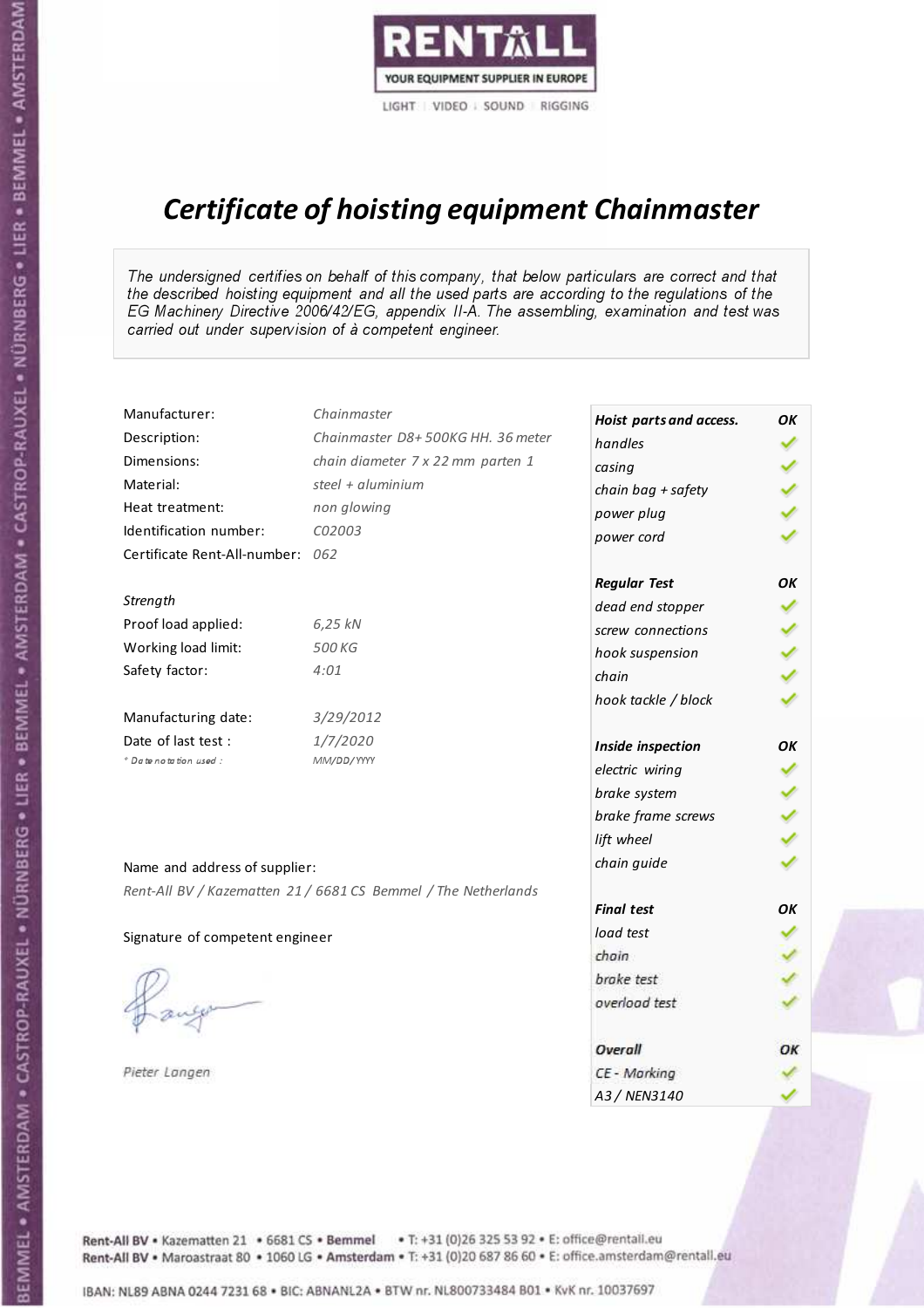

# Certificate of hoisting equipment Chainmaster

The undersigned certifies on behalf of this company, that below particulars are correct and that the described hoisting equipment and all the used parts are according to the regulations of the EG Machinery Directive 2006/42/EG, appendix II-A. The assembling, examination and test was carried out under supervision of à competent engineer.

| Manufacturer:                    | Chainmaster                                                    | Hoist parts and access. | OК  |
|----------------------------------|----------------------------------------------------------------|-------------------------|-----|
| Description:                     | Chainmaster D8+500KG HH. 36 meter                              | handles                 |     |
| Dimensions:                      | chain diameter 7 x 22 mm parten 1                              | casing                  |     |
| Material:                        | steel + aluminium                                              | chain bag + safety      |     |
| Heat treatment:                  | non glowing                                                    | power plug              |     |
| Identification number:           | G03489                                                         | power cord              |     |
| Certificate Rent-All-number: 063 |                                                                |                         |     |
|                                  |                                                                | <b>Regular Test</b>     | OK  |
| Strength                         |                                                                | dead end stopper        |     |
| Proof load applied:              | 6,25 kN                                                        | screw connections       |     |
| Working load limit:              | 500 KG                                                         | hook suspension         |     |
| Safety factor:                   | 4:01                                                           | chain                   | くくく |
|                                  |                                                                | hook tackle / block     |     |
| Manufacturing date:              | 5/23/2016                                                      |                         |     |
| Date of last test :              | 3/5/2020                                                       | Inside inspection       | OK  |
| * Date notation used :           | MM/DD/YYYY                                                     | electric wiring         |     |
|                                  |                                                                | brake system            |     |
|                                  |                                                                | brake frame screws      |     |
|                                  |                                                                | lift wheel              |     |
| Name and address of supplier:    |                                                                | chain guide             |     |
|                                  | Rent-All BV / Kazematten 21 / 6681 CS Bemmel / The Netherlands |                         |     |
|                                  |                                                                | <b>Final test</b>       | OK  |
| Signature of competent engineer  |                                                                | load test               |     |
|                                  |                                                                | chain                   |     |
|                                  |                                                                | brake test              |     |
|                                  |                                                                | overload test           |     |
|                                  |                                                                |                         |     |
|                                  |                                                                | Overall                 | ОК  |
| Pieter Langen                    |                                                                | CE - Marking            |     |
|                                  |                                                                | A3 / NEN3140            |     |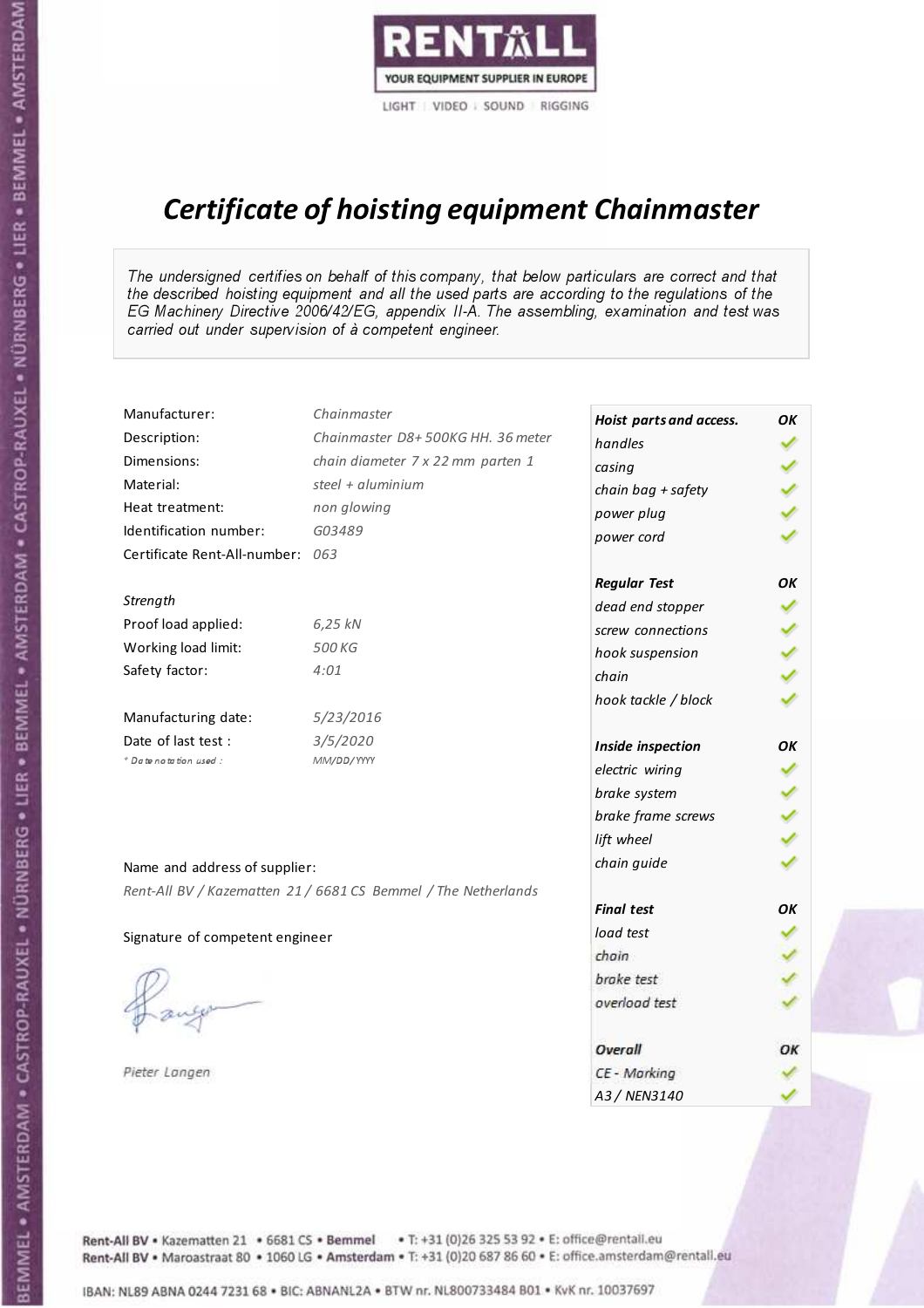

# Certificate of hoisting equipment Chainmaster

The undersigned certifies on behalf of this company, that below particulars are correct and that the described hoisting equipment and all the used parts are according to the regulations of the EG Machinery Directive 2006/42/EG, appendix II-A. The assembling, examination and test was carried out under supervision of à competent engineer.

| Manufacturer:                    | Chainmaster                                                    | Hoist parts and access. | OK  |
|----------------------------------|----------------------------------------------------------------|-------------------------|-----|
| Description:                     | Chainmaster D8+500KG HH. 36 meter                              | handles                 |     |
| Dimensions:                      | chain diameter 7 x 22 mm parten 1                              | casing                  |     |
| Material:                        | steel + aluminium                                              | chain bag + safety      |     |
| Heat treatment:                  | non glowing                                                    | power plug              |     |
| Identification number:           | G03487                                                         | power cord              |     |
| Certificate Rent-All-number: 064 |                                                                |                         |     |
|                                  |                                                                | <b>Regular Test</b>     | OK  |
| Strength                         |                                                                | dead end stopper        | ✔   |
| Proof load applied:              | 6,25 kN                                                        | screw connections       |     |
| Working load limit:              | 500 KG                                                         | hook suspension         |     |
| Safety factor:                   | 4:01                                                           | chain                   | くくく |
|                                  |                                                                | hook tackle / block     |     |
| Manufacturing date:              | 5/23/2016                                                      |                         |     |
| Date of last test :              | 9/16/2019                                                      | Inside inspection       | ОΚ  |
| * Date notation used :           | MM/DD/YYYY                                                     | electric wiring         | ✔   |
|                                  |                                                                | brake system            |     |
|                                  |                                                                | brake frame screws      |     |
|                                  |                                                                | lift wheel              |     |
| Name and address of supplier:    |                                                                | chain guide             |     |
|                                  | Rent-All BV / Kazematten 21 / 6681 CS Bemmel / The Netherlands |                         |     |
|                                  |                                                                | <b>Final test</b>       | OK  |
| Signature of competent engineer  |                                                                | load test               |     |
|                                  |                                                                | chain                   |     |
|                                  |                                                                | brake test              |     |
|                                  |                                                                | overload test           |     |
|                                  |                                                                | Overall                 | ОК  |
| Pieter Langen                    |                                                                | CE - Marking            |     |
|                                  |                                                                | A3 / NEN3140            |     |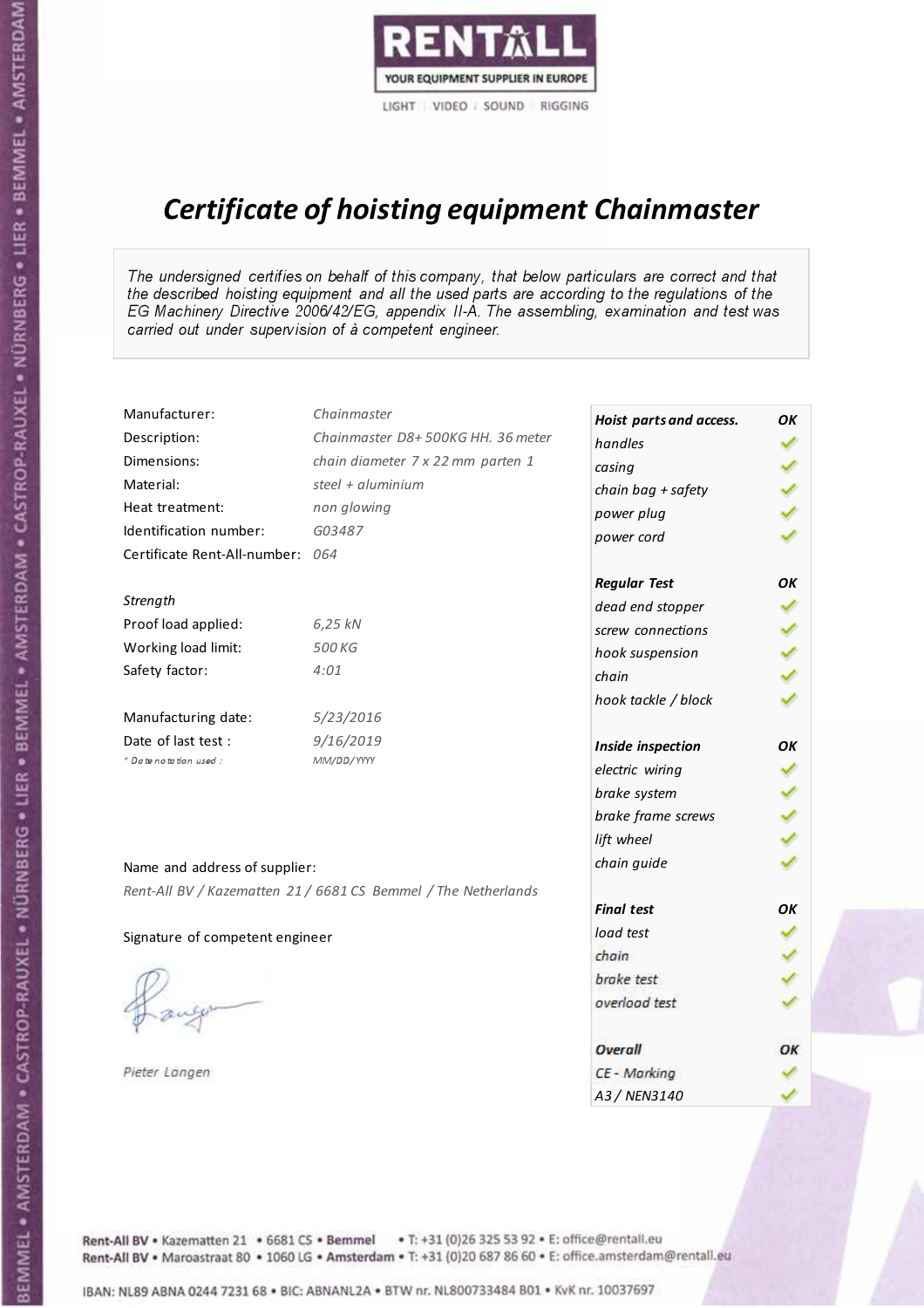

# Certificate of hoisting equipment Chainmaster

The undersigned certifies on behalf of this company, that below particulars are correct and that the described hoisting equipment and all the used parts are according to the regulations of the EG Machinery Directive 2006/42/EG, appendix II-A. The assembling, examination and test was carried out under supervision of à competent engineer.

| Manufacturer:                    | Chainmaster                                                    | Hoist parts and access. | OK  |
|----------------------------------|----------------------------------------------------------------|-------------------------|-----|
| Description:                     | Chainmaster D8+500KG HH. 36 meter                              | handles                 |     |
| Dimensions:                      | chain diameter 7 x 22 mm parten 1                              | casing                  |     |
| Material:                        | steel + aluminium                                              | chain bag + safety      |     |
| Heat treatment:                  | non glowing                                                    | power plug              |     |
| Identification number:           | G03488                                                         | power cord              |     |
| Certificate Rent-All-number: 065 |                                                                |                         |     |
|                                  |                                                                | <b>Regular Test</b>     | OK  |
| Strength                         |                                                                | dead end stopper        | ✔   |
| Proof load applied:              | 6,25 kN                                                        | screw connections       |     |
| Working load limit:              | 500 KG                                                         | hook suspension         |     |
| Safety factor:                   | 4:01                                                           | chain                   | くくく |
|                                  |                                                                | hook tackle / block     |     |
| Manufacturing date:              | 5/23/2016                                                      |                         |     |
| Date of last test :              | 9/16/2019                                                      | Inside inspection       | ОΚ  |
| * Date notation used :           | MM/DD/YYYY                                                     | electric wiring         | ✓   |
|                                  |                                                                | brake system            | ✔   |
|                                  |                                                                | brake frame screws      |     |
|                                  |                                                                | lift wheel              |     |
| Name and address of supplier:    |                                                                | chain guide             |     |
|                                  | Rent-All BV / Kazematten 21 / 6681 CS Bemmel / The Netherlands |                         |     |
|                                  |                                                                | <b>Final test</b>       | OK  |
| Signature of competent engineer  |                                                                | load test               |     |
|                                  |                                                                | chain                   |     |
|                                  |                                                                | brake test              |     |
|                                  |                                                                | overload test           |     |
|                                  |                                                                | Overall                 | ОК  |
| Pieter Langen                    |                                                                | CE - Marking            |     |
|                                  |                                                                | A3 / NEN3140            |     |

Rent-All BV . Kazematten 21 . 6681 CS . Bemmel . T: +31 (0)26 325 53 92 . E: office@rentall.eu Rent-All BV · Maroastraat 80 · 1060 LG · Amsterdam · T: +31 (0)20 687 86 60 · E: office.amsterdam@rentall.eu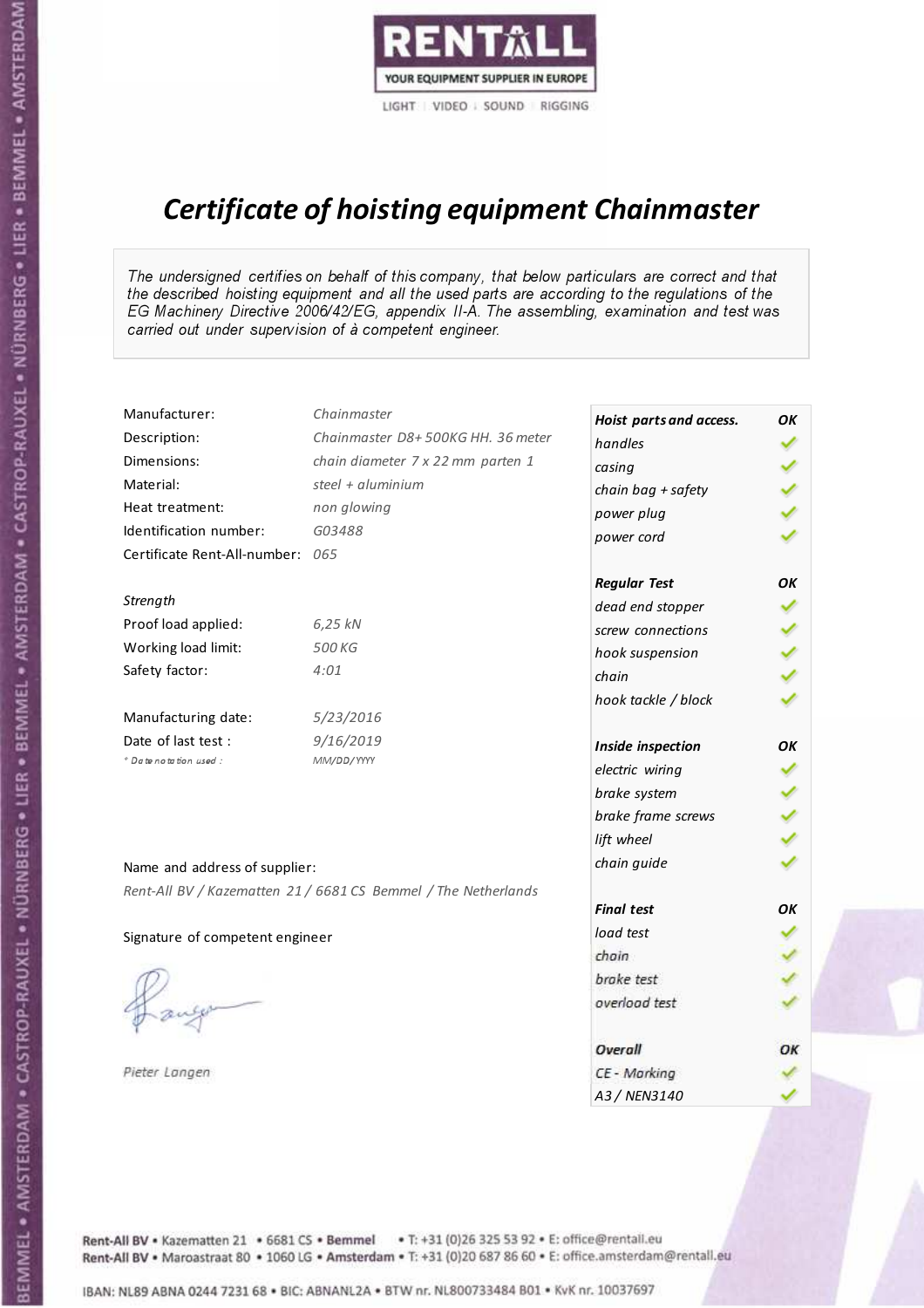

# Certificate of hoisting equipment Chainmaster

The undersigned certifies on behalf of this company, that below particulars are correct and that the described hoisting equipment and all the used parts are according to the regulations of the EG Machinery Directive 2006/42/EG, appendix II-A. The assembling, examination and test was carried out under supervision of à competent engineer.

| Manufacturer:                    | Chainmaster                                                    | Hoist parts and access. | OK           |
|----------------------------------|----------------------------------------------------------------|-------------------------|--------------|
| Description:                     | Chainmaster D8+500KG HH. 36 meter                              | handles                 |              |
| Dimensions:                      | chain diameter 7 x 22 mm parten 1                              | casing                  |              |
| Material:                        | steel $+$ aluminium                                            | chain bag + safety      |              |
| Heat treatment:                  | non glowing                                                    | power plug              |              |
| Identification number:           | G03485                                                         | power cord              |              |
| Certificate Rent-All-number: 066 |                                                                |                         |              |
|                                  |                                                                | <b>Regular Test</b>     | ОΚ           |
| Strength                         |                                                                | dead end stopper        | ✔            |
| Proof load applied:              | 6,25 kN                                                        | screw connections       |              |
| Working load limit:              | 500 KG                                                         | hook suspension         |              |
| Safety factor:                   | 4:01                                                           | chain                   | くくく          |
|                                  |                                                                | hook tackle / block     |              |
| Manufacturing date:              | 5/23/2016                                                      |                         |              |
| Date of last test :              | 9/24/2019                                                      | Inside inspection       | ОΚ           |
| * Date notation used :           | MM/DD/YYYY                                                     | electric wiring         | ✓            |
|                                  |                                                                | brake system            | $\checkmark$ |
|                                  |                                                                | brake frame screws      |              |
|                                  |                                                                | lift wheel              |              |
| Name and address of supplier:    |                                                                | chain guide             |              |
|                                  | Rent-All BV / Kazematten 21 / 6681 CS Bemmel / The Netherlands |                         |              |
|                                  |                                                                | <b>Final test</b>       | OK           |
| Signature of competent engineer  |                                                                | load test               |              |
|                                  |                                                                | chain                   |              |
|                                  |                                                                | brake test              |              |
|                                  |                                                                | overload test           |              |
|                                  |                                                                | Overall                 | ОК           |
| Pieter Langen                    |                                                                | CE - Marking            |              |
|                                  |                                                                | A3 / NEN3140            |              |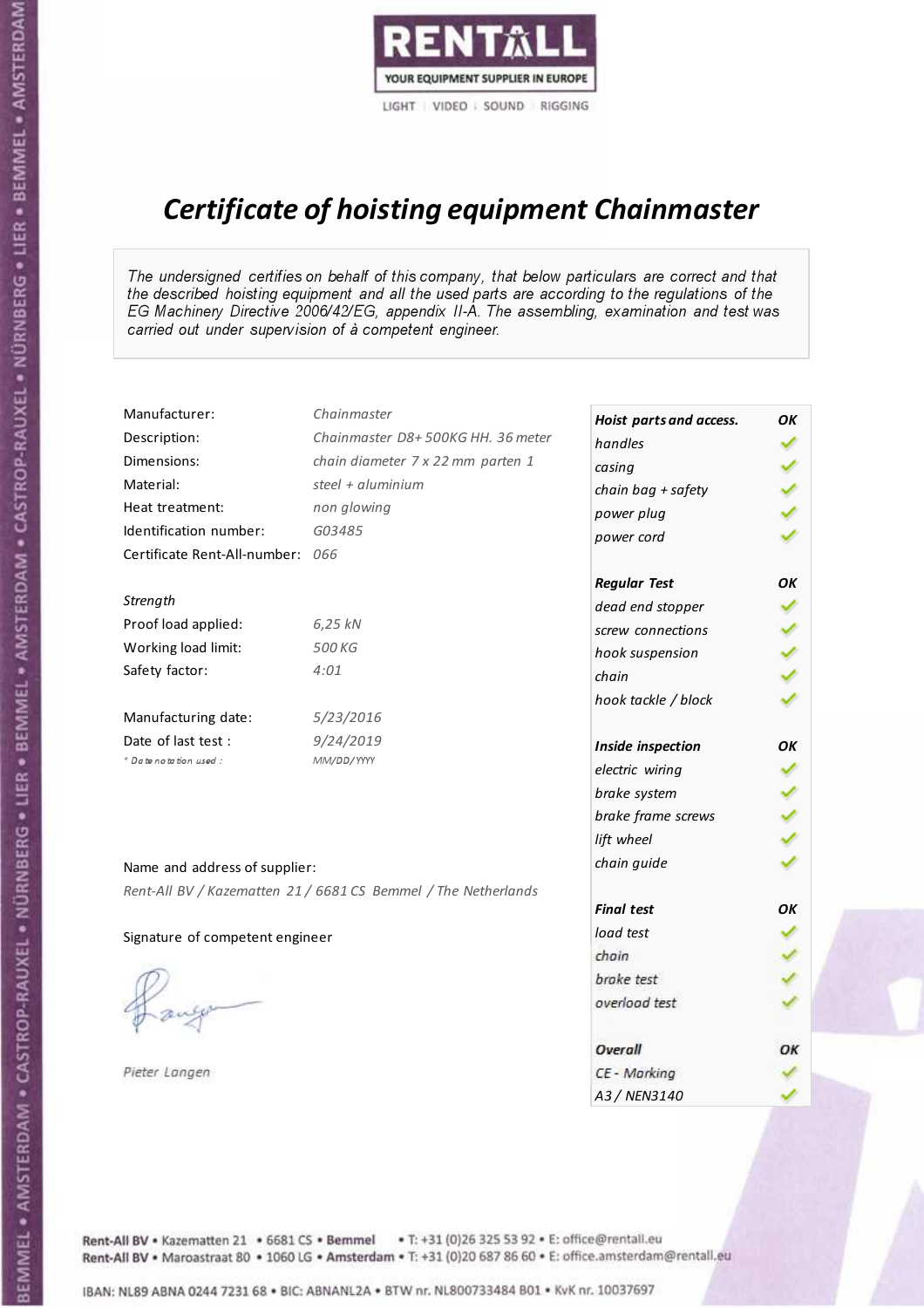

# Certificate of hoisting equipment Chainmaster

The undersigned certifies on behalf of this company, that below particulars are correct and that the described hoisting equipment and all the used parts are according to the regulations of the EG Machinery Directive 2006/42/EG, appendix II-A. The assembling, examination and test was carried out under supervision of à competent engineer.

| Manufacturer:                    | Chainmaster                                                    | Hoist parts and access. | OK  |
|----------------------------------|----------------------------------------------------------------|-------------------------|-----|
| Description:                     | Chainmaster D8+500KG HH. 36 meter                              | handles                 |     |
| Dimensions:                      | chain diameter 7 x 22 mm parten 1                              | casing                  |     |
| Material:                        | steel $+$ aluminium                                            | chain bag + safety      |     |
| Heat treatment:                  | non glowing                                                    | power plug              |     |
| Identification number:           | G03486                                                         | power cord              |     |
| Certificate Rent-All-number: 067 |                                                                |                         |     |
|                                  |                                                                | <b>Regular Test</b>     | ОΚ  |
| Strength                         |                                                                | dead end stopper        | ✔   |
| Proof load applied:              | 6,25 kN                                                        | screw connections       |     |
| Working load limit:              | 500 KG                                                         | hook suspension         |     |
| Safety factor:                   | 4:01                                                           | chain                   | くくく |
|                                  |                                                                | hook tackle / block     |     |
| Manufacturing date:              | 5/23/2016                                                      |                         |     |
| Date of last test :              | 1/15/2020                                                      | Inside inspection       | ОΚ  |
| * Date notation used :           | MM/DD/YYYY                                                     | electric wiring         | ✓   |
|                                  |                                                                | brake system            | ✔   |
|                                  |                                                                | brake frame screws      |     |
|                                  |                                                                | lift wheel              |     |
| Name and address of supplier:    |                                                                | chain guide             |     |
|                                  | Rent-All BV / Kazematten 21 / 6681 CS Bemmel / The Netherlands |                         |     |
|                                  |                                                                | <b>Final test</b>       | OK  |
| Signature of competent engineer  |                                                                | load test               |     |
|                                  |                                                                | chain                   |     |
|                                  |                                                                | brake test              |     |
|                                  |                                                                | overload test           |     |
|                                  |                                                                | Overall                 | ОК  |
| Pieter Langen                    |                                                                | CE - Marking            |     |
|                                  |                                                                | A3 / NEN3140            |     |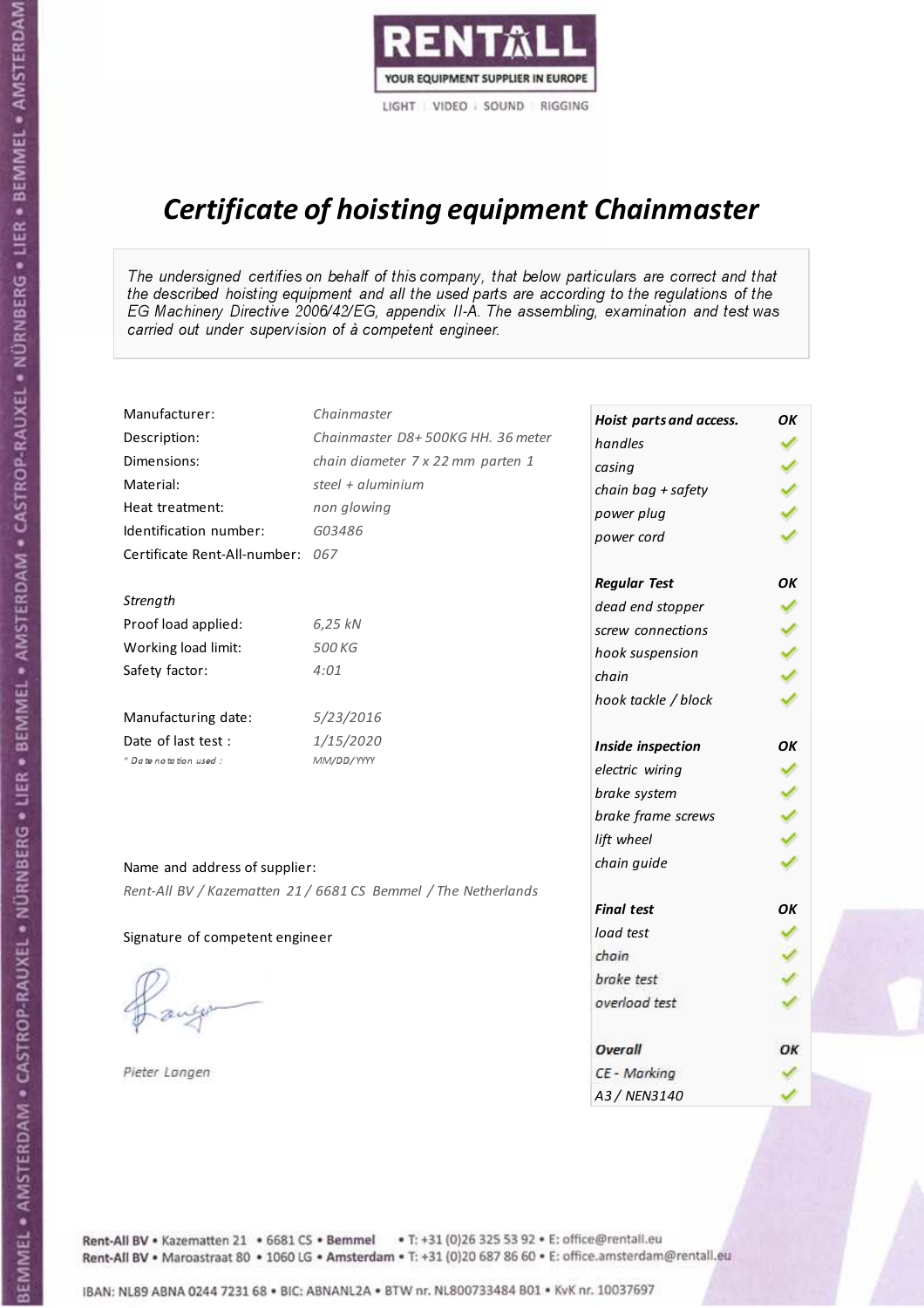

# Certificate of hoisting equipment Chainmaster

The undersigned certifies on behalf of this company, that below particulars are correct and that the described hoisting equipment and all the used parts are according to the regulations of the EG Machinery Directive 2006/42/EG, appendix II-A. The assembling, examination and test was carried out under supervision of à competent engineer.

| Manufacturer:                    | Chainmaster                                                    | Hoist parts and access. | OK           |
|----------------------------------|----------------------------------------------------------------|-------------------------|--------------|
| Description:                     | Chainmaster D8+500KG HH. 36 meter                              | handles                 |              |
| Dimensions:                      | chain diameter 7 x 22 mm parten 1                              | casing                  |              |
| Material:                        | steel $+$ aluminium                                            | chain bag + safety      |              |
| Heat treatment:                  | non glowing                                                    | power plug              |              |
| Identification number:           | G03480                                                         | power cord              |              |
| Certificate Rent-All-number: 068 |                                                                |                         |              |
|                                  |                                                                | <b>Regular Test</b>     | ОΚ           |
| Strength                         |                                                                | dead end stopper        | ✔            |
| Proof load applied:              | 6,25 kN                                                        | screw connections       |              |
| Working load limit:              | 500 KG                                                         | hook suspension         |              |
| Safety factor:                   | 4:01                                                           | chain                   | くくく          |
|                                  |                                                                | hook tackle / block     |              |
| Manufacturing date:              | 5/23/2016                                                      |                         |              |
| Date of last test :              | 2/28/2020                                                      | Inside inspection       | ОΚ           |
| * Date notation used :           | MM/DD/YYYY                                                     | electric wiring         |              |
|                                  |                                                                | brake system            | $\checkmark$ |
|                                  |                                                                | brake frame screws      |              |
|                                  |                                                                | lift wheel              |              |
| Name and address of supplier:    |                                                                | chain guide             |              |
|                                  | Rent-All BV / Kazematten 21 / 6681 CS Bemmel / The Netherlands |                         |              |
|                                  |                                                                | <b>Final test</b>       | OK           |
| Signature of competent engineer  |                                                                | load test               |              |
|                                  |                                                                | chain                   |              |
|                                  |                                                                | brake test              |              |
|                                  |                                                                | overload test           |              |
|                                  |                                                                | Overall                 | ОК           |
| Pieter Langen                    |                                                                | CE - Marking            |              |
|                                  |                                                                | A3 / NEN3140            |              |

Rent-All BV . Kazematten 21 . 6681 CS . Bemmel . T: +31 (0)26 325 53 92 . E: office@rentall.eu Rent-All BV · Maroastraat 80 · 1060 LG · Amsterdam · T: +31 (0)20 687 86 60 · E: office.amsterdam@rentall.eu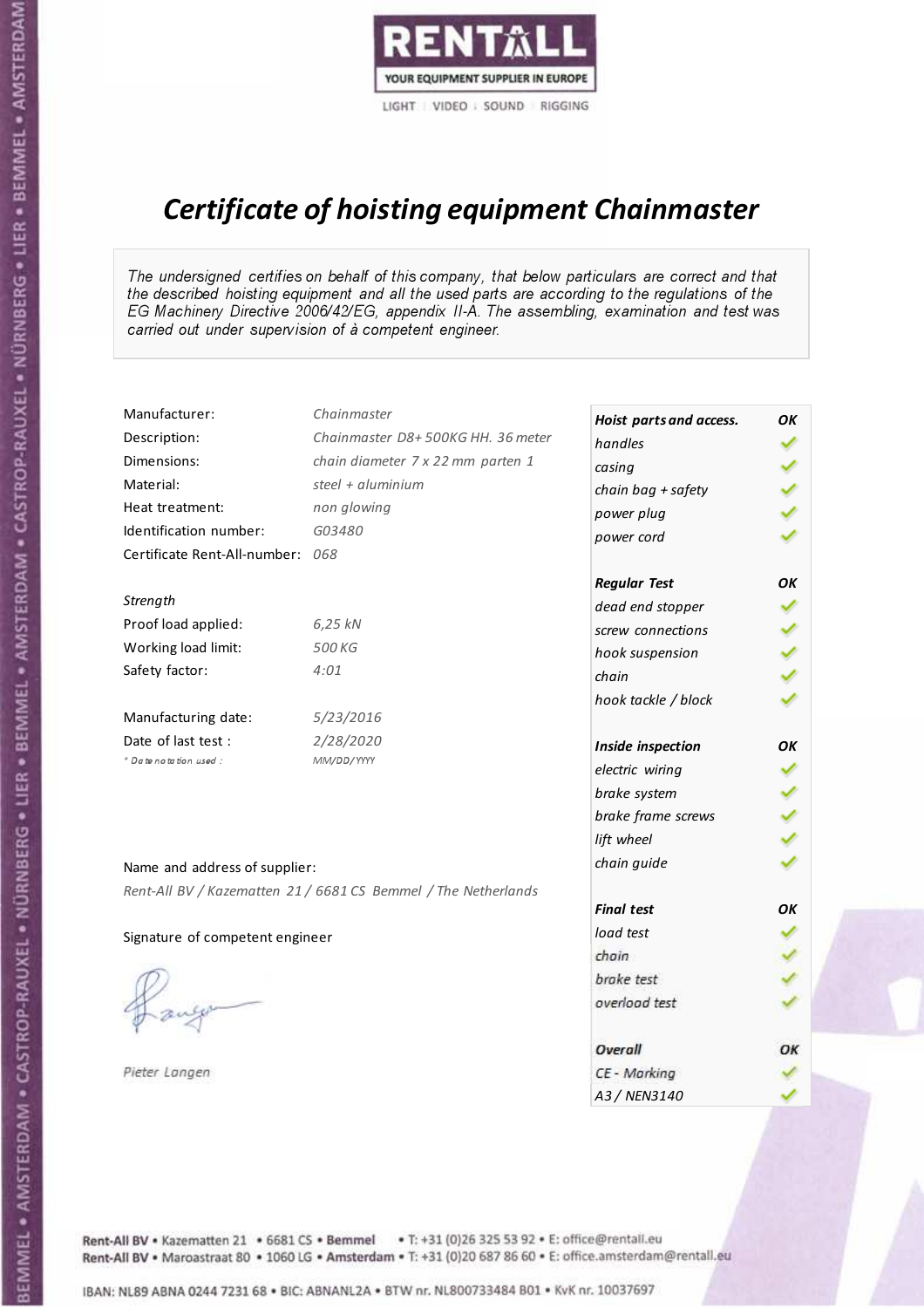

# Certificate of hoisting equipment Chainmaster

The undersigned certifies on behalf of this company, that below particulars are correct and that the described hoisting equipment and all the used parts are according to the regulations of the EG Machinery Directive 2006/42/EG, appendix II-A. The assembling, examination and test was carried out under supervision of à competent engineer.

| Manufacturer:                    | Chainmaster                                                    | Hoist parts and access. | OK  |
|----------------------------------|----------------------------------------------------------------|-------------------------|-----|
| Description:                     | Chainmaster D8+500KG HH. 36 meter                              | handles                 |     |
| Dimensions:                      | chain diameter 7 x 22 mm parten 1                              | casing                  |     |
| Material:                        | steel + aluminium                                              | chain bag + safety      |     |
| Heat treatment:                  | non glowing                                                    | power plug              |     |
| Identification number:           | G03481                                                         | power cord              |     |
| Certificate Rent-All-number: 069 |                                                                |                         |     |
|                                  |                                                                | <b>Regular Test</b>     | OK  |
| Strength                         |                                                                | dead end stopper        | ✔   |
| Proof load applied:              | 6,25 kN                                                        | screw connections       |     |
| Working load limit:              | 500 KG                                                         | hook suspension         |     |
| Safety factor:                   | 4:01                                                           | chain                   | くくく |
|                                  |                                                                | hook tackle / block     |     |
| Manufacturing date:              | 5/23/2016                                                      |                         |     |
| Date of last test :              | 2/16/2018                                                      | Inside inspection       | ОΚ  |
| * Date notation used :           | MM/DD/YYYY                                                     | electric wiring         | ✓   |
|                                  |                                                                | brake system            | ✔   |
|                                  |                                                                | brake frame screws      |     |
|                                  |                                                                | lift wheel              |     |
| Name and address of supplier:    |                                                                | chain guide             |     |
|                                  | Rent-All BV / Kazematten 21 / 6681 CS Bemmel / The Netherlands |                         |     |
|                                  |                                                                | <b>Final test</b>       | OK  |
| Signature of competent engineer  |                                                                | load test               |     |
|                                  |                                                                | chain                   |     |
|                                  |                                                                | brake test              |     |
|                                  |                                                                | overload test           |     |
|                                  |                                                                | Overall                 | ОК  |
| Pieter Langen                    |                                                                | CE - Marking            |     |
|                                  |                                                                | A3 / NEN3140            |     |

Rent-All BV . Kazematten 21 . 6681 CS . Bemmel . T: +31 (0)26 325 53 92 . E: office@rentall.eu Rent-All BV · Maroastraat 80 · 1060 LG · Amsterdam · T: +31 (0)20 687 86 60 · E: office.amsterdam@rentall.eu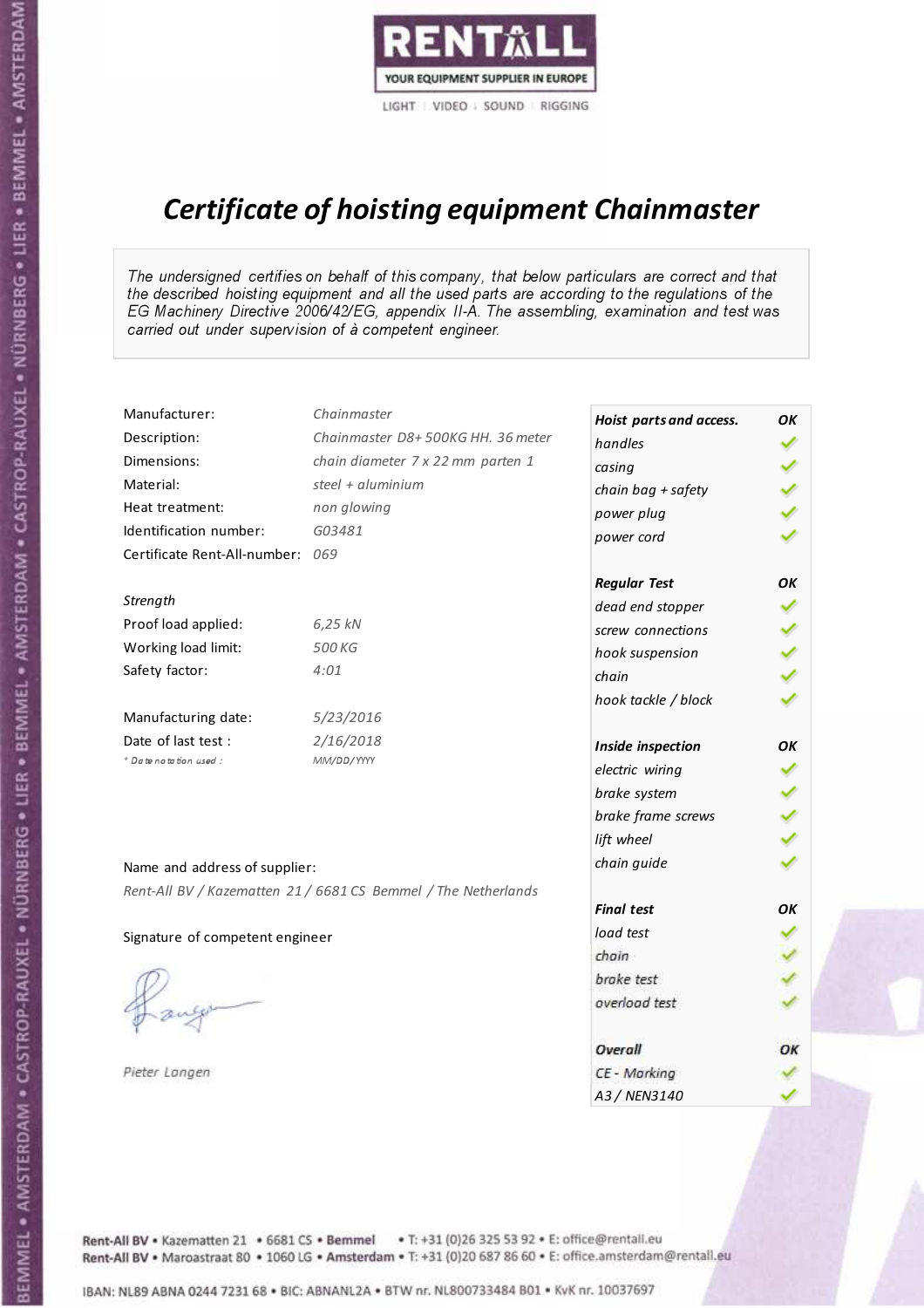

# Certificate of hoisting equipment Chainmaster

The undersigned certifies on behalf of this company, that below particulars are correct and that the described hoisting equipment and all the used parts are according to the regulations of the EG Machinery Directive 2006/42/EG, appendix II-A. The assembling, examination and test was carried out under supervision of à competent engineer.

| Manufacturer:                    | Chainmaster                                                    | Hoist parts and access. | OK  |
|----------------------------------|----------------------------------------------------------------|-------------------------|-----|
| Description:                     | Chainmaster D8+500KG HH. 36 meter                              | handles                 |     |
| Dimensions:                      | chain diameter 7 x 22 mm parten 1                              | casing                  |     |
| Material:                        | steel + aluminium                                              | chain bag + safety      |     |
| Heat treatment:                  | non glowing                                                    | power plug              |     |
| Identification number:           | G03491                                                         | power cord              |     |
| Certificate Rent-All-number: 070 |                                                                |                         |     |
|                                  |                                                                | <b>Regular Test</b>     | OK  |
| Strength                         |                                                                | dead end stopper        | ✔   |
| Proof load applied:              | 6,25 kN                                                        | screw connections       |     |
| Working load limit:              | 500 KG                                                         | hook suspension         |     |
| Safety factor:                   | 4:01                                                           | chain                   | くくく |
|                                  |                                                                | hook tackle / block     |     |
| Manufacturing date:              | 5/23/2016                                                      |                         |     |
| Date of last test :              | 2/21/2020                                                      | Inside inspection       | ОΚ  |
| * Date notation used :           | MM/DD/YYYY                                                     | electric wiring         | ✓   |
|                                  |                                                                | brake system            | ✔   |
|                                  |                                                                | brake frame screws      |     |
|                                  |                                                                | lift wheel              |     |
| Name and address of supplier:    |                                                                | chain guide             |     |
|                                  | Rent-All BV / Kazematten 21 / 6681 CS Bemmel / The Netherlands |                         |     |
|                                  |                                                                | <b>Final test</b>       | OK  |
| Signature of competent engineer  |                                                                | load test               |     |
|                                  |                                                                | chain                   |     |
|                                  |                                                                | brake test              |     |
|                                  |                                                                | overload test           |     |
|                                  |                                                                | Overall                 | ОК  |
| Pieter Langen                    |                                                                | CE - Marking            |     |
|                                  |                                                                | A3 / NEN3140            |     |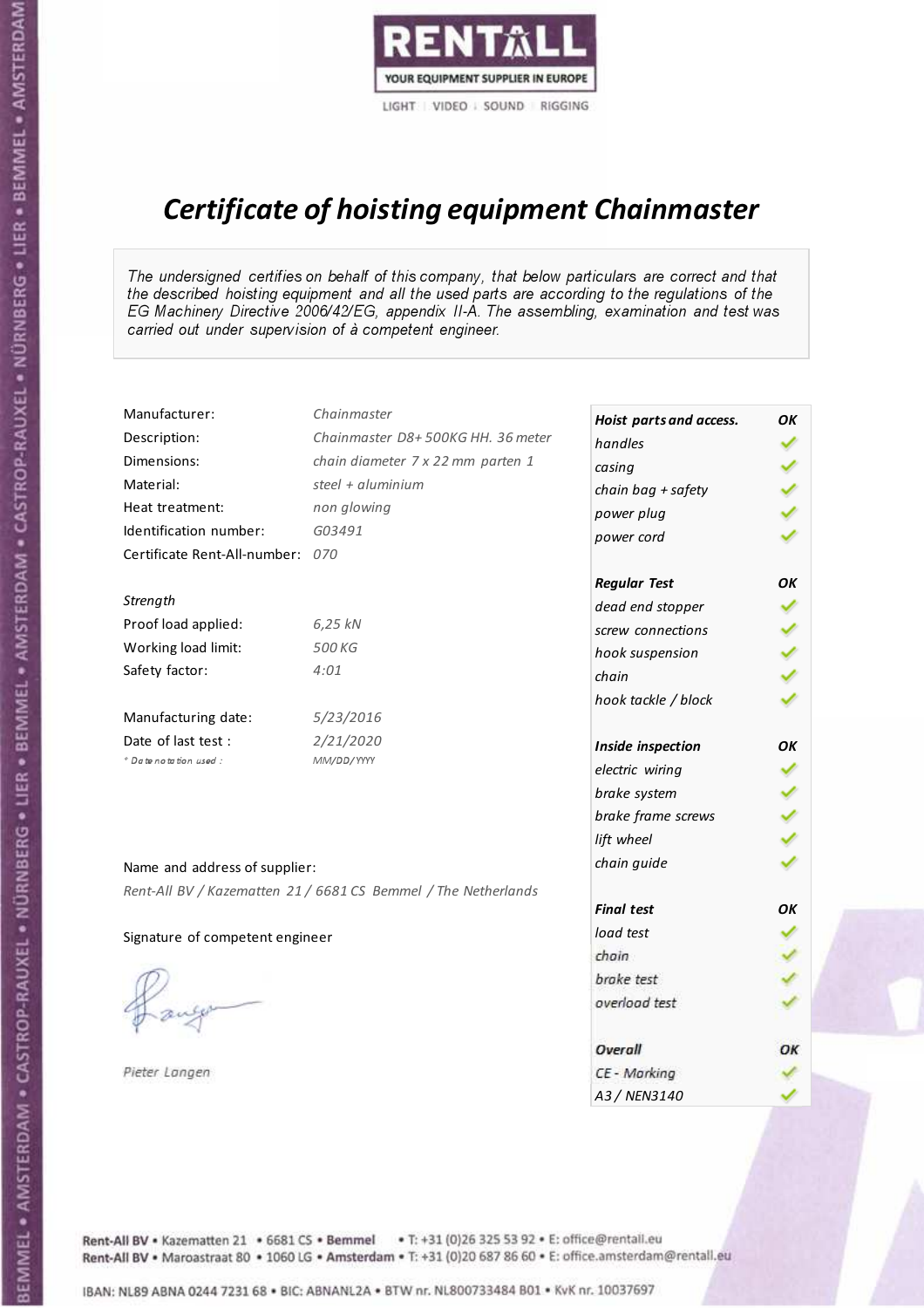

# Certificate of hoisting equipment Chainmaster

The undersigned certifies on behalf of this company, that below particulars are correct and that the described hoisting equipment and all the used parts are according to the regulations of the EG Machinery Directive 2006/42/EG, appendix II-A. The assembling, examination and test was carried out under supervision of à competent engineer.

| Manufacturer:                    | Chainmaster                                                    | Hoist parts and access. | OK  |
|----------------------------------|----------------------------------------------------------------|-------------------------|-----|
| Description:                     | Chainmaster D8+500KG HH. 36 meter                              | handles                 |     |
| Dimensions:                      | chain diameter 7 x 22 mm parten 1                              | casing                  |     |
| Material:                        | steel + aluminium                                              | chain bag + safety      |     |
| Heat treatment:                  | non glowing                                                    | power plug              |     |
| Identification number:           | G03482                                                         | power cord              |     |
| Certificate Rent-All-number: 071 |                                                                |                         |     |
|                                  |                                                                | <b>Regular Test</b>     | OK  |
| Strength                         |                                                                | dead end stopper        | ✔   |
| Proof load applied:              | 6,25 kN                                                        | screw connections       |     |
| Working load limit:              | 500 KG                                                         | hook suspension         |     |
| Safety factor:                   | 4:01                                                           | chain                   | くくく |
|                                  |                                                                | hook tackle / block     |     |
| Manufacturing date:              | 5/23/2016                                                      |                         |     |
| Date of last test :              | 1/30/2020                                                      | Inside inspection       | ОΚ  |
| * Date notation used :           | MM/DD/YYYY                                                     | electric wiring         | ✓   |
|                                  |                                                                | brake system            | ✔   |
|                                  |                                                                | brake frame screws      |     |
|                                  |                                                                | lift wheel              |     |
| Name and address of supplier:    |                                                                | chain guide             |     |
|                                  | Rent-All BV / Kazematten 21 / 6681 CS Bemmel / The Netherlands |                         |     |
|                                  |                                                                | <b>Final test</b>       | OK  |
| Signature of competent engineer  |                                                                | load test               |     |
|                                  |                                                                | chain                   |     |
|                                  |                                                                | brake test              |     |
|                                  |                                                                | overload test           |     |
|                                  |                                                                | Overall                 | ОК  |
| Pieter Langen                    |                                                                | CE - Marking            |     |
|                                  |                                                                | A3 / NEN3140            |     |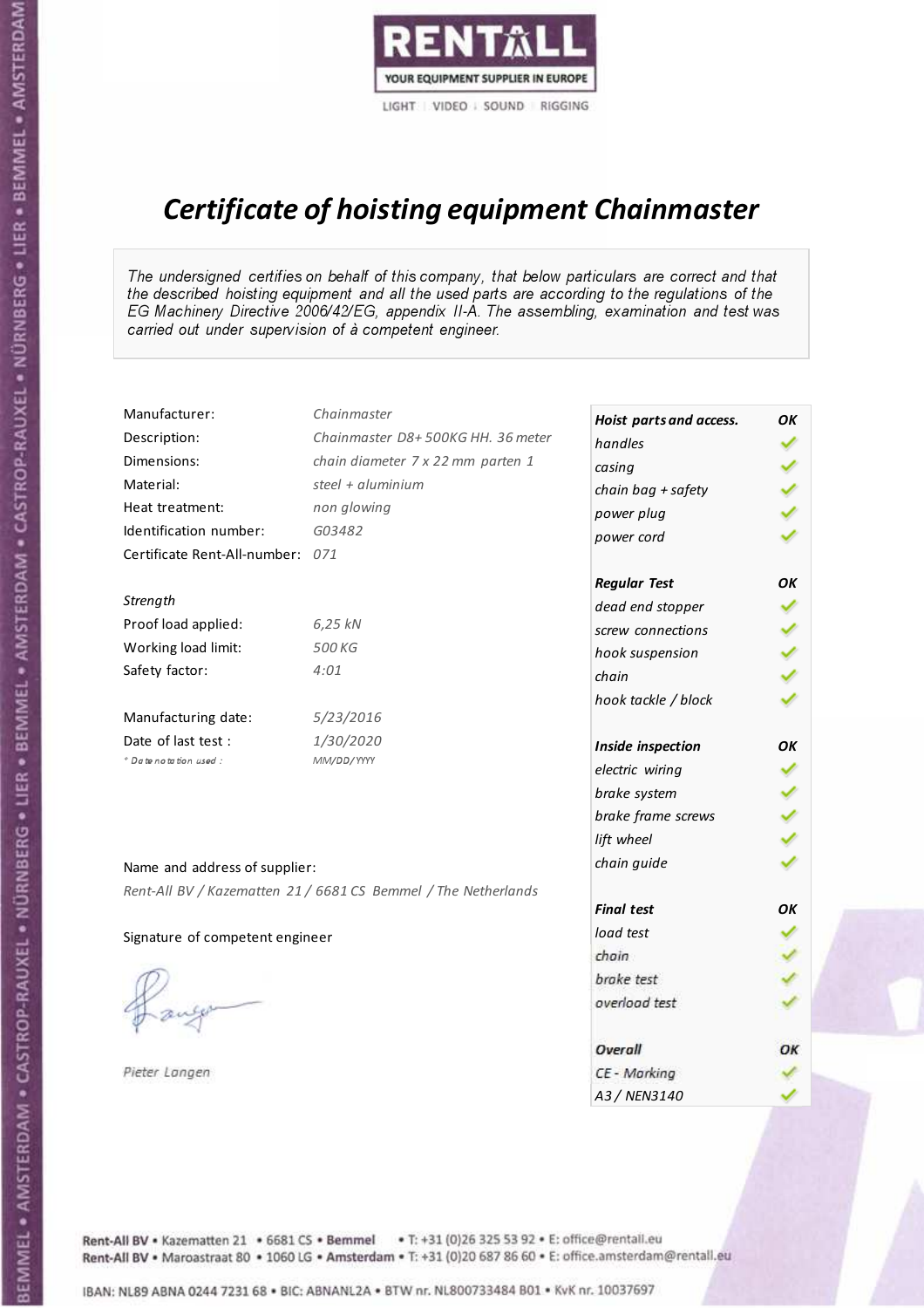

# Certificate of hoisting equipment Chainmaster

The undersigned certifies on behalf of this company, that below particulars are correct and that the described hoisting equipment and all the used parts are according to the regulations of the EG Machinery Directive 2006/42/EG, appendix II-A. The assembling, examination and test was carried out under supervision of à competent engineer.

| Manufacturer:                    | Chainmaster                                                    | Hoist parts and access. | OК  |
|----------------------------------|----------------------------------------------------------------|-------------------------|-----|
| Description:                     | Chainmaster D8+500KG HH. 36 meter                              | handles                 |     |
| Dimensions:                      | chain diameter 7 x 22 mm parten 1                              | casing                  |     |
| Material:                        | steel + $aluminium$                                            | chain bag + safety      |     |
| Heat treatment:                  | non glowing                                                    | power plug              |     |
| Identification number:           | G03483                                                         | power cord              |     |
| Certificate Rent-All-number: 072 |                                                                |                         |     |
|                                  |                                                                | <b>Regular Test</b>     | OK  |
| Strength                         |                                                                | dead end stopper        |     |
| Proof load applied:              | 6,25 kN                                                        | screw connections       |     |
| Working load limit:              | 500 KG                                                         | hook suspension         |     |
| Safety factor:                   | 4:01                                                           | chain                   | くくく |
|                                  |                                                                | hook tackle / block     |     |
| Manufacturing date:              | 5/23/2016                                                      |                         |     |
| Date of last test :              | 2/28/2020                                                      | Inside inspection       | OK  |
| * Date notation used :           | MM/DD/YYYY                                                     | electric wiring         |     |
|                                  |                                                                | brake system            |     |
|                                  |                                                                | brake frame screws      |     |
|                                  |                                                                | lift wheel              |     |
| Name and address of supplier:    |                                                                | chain guide             |     |
|                                  | Rent-All BV / Kazematten 21 / 6681 CS Bemmel / The Netherlands |                         |     |
|                                  |                                                                | <b>Final test</b>       | OK  |
| Signature of competent engineer  |                                                                | load test               |     |
|                                  |                                                                | chain                   |     |
|                                  |                                                                | brake test              |     |
|                                  |                                                                | overload test           |     |
|                                  |                                                                | Overall                 | ОК  |
| Pieter Langen                    |                                                                | CE - Marking            |     |
|                                  |                                                                | A3 / NEN3140            |     |

Rent-All BV . Kazematten 21 . 6681 CS . Bemmel . T: +31 (0)26 325 53 92 . E: office@rentall.eu Rent-All BV · Maroastraat 80 · 1060 LG · Amsterdam · T: +31 (0)20 687 86 60 · E: office.amsterdam@rentall.eu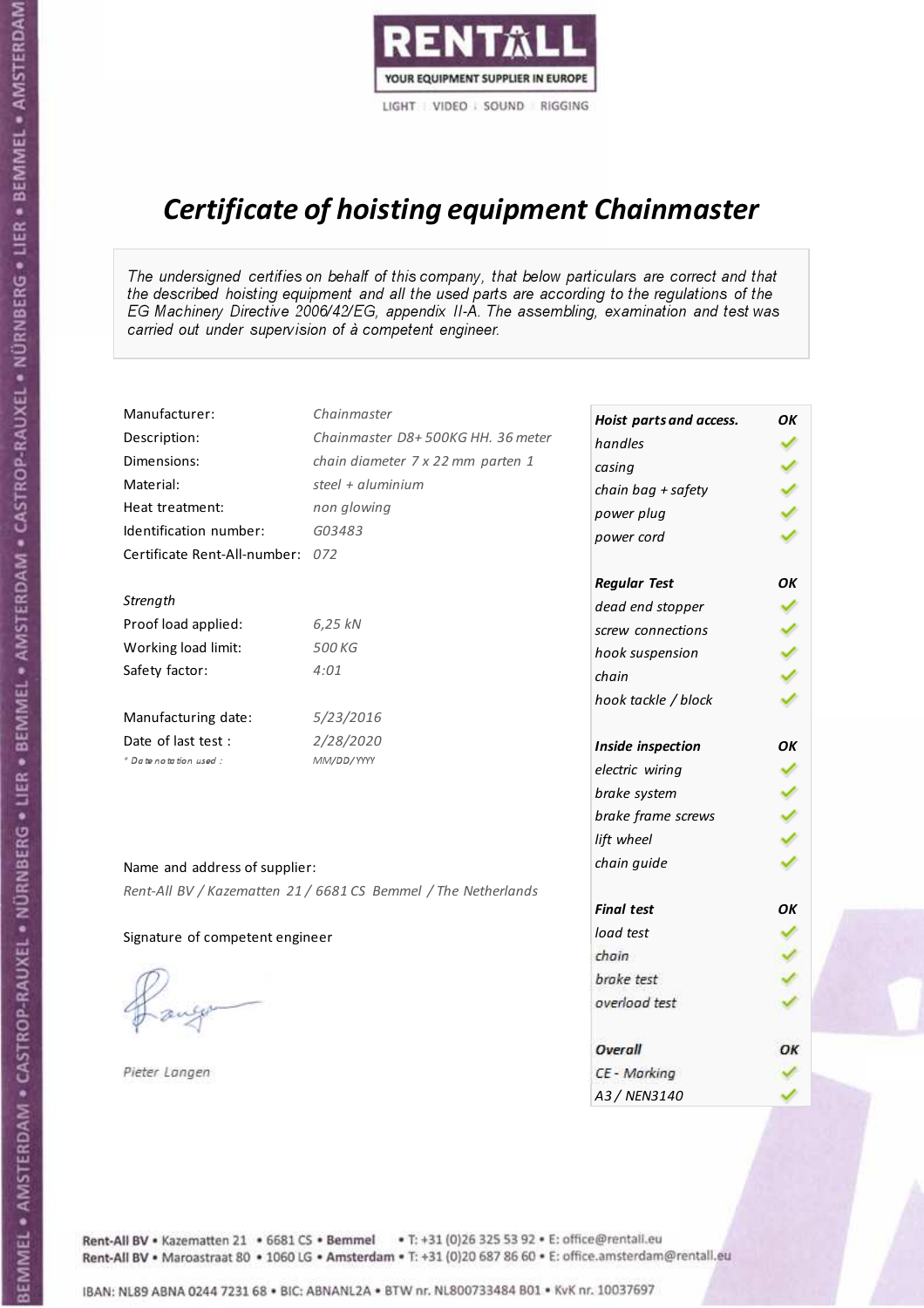

# Certificate of hoisting equipment Chainmaster

The undersigned certifies on behalf of this company, that below particulars are correct and that the described hoisting equipment and all the used parts are according to the regulations of the EG Machinery Directive 2006/42/EG, appendix II-A. The assembling, examination and test was carried out under supervision of à competent engineer.

| Manufacturer:                    | Chainmaster                                                    | Hoist parts and access. | OК  |
|----------------------------------|----------------------------------------------------------------|-------------------------|-----|
| Description:                     | Chainmaster D8+500KG HH. 36 meter                              | handles                 |     |
| Dimensions:                      | chain diameter 7 x 22 mm parten 1                              | casing                  |     |
| Material:                        | steel + $aluminium$                                            | chain bag + safety      |     |
| Heat treatment:                  | non glowing                                                    | power plug              |     |
| Identification number:           | G03490                                                         | power cord              |     |
| Certificate Rent-All-number: 073 |                                                                |                         |     |
|                                  |                                                                | <b>Regular Test</b>     | OK  |
| Strength                         |                                                                | dead end stopper        |     |
| Proof load applied:              | 6,25 kN                                                        | screw connections       |     |
| Working load limit:              | 500 KG                                                         | hook suspension         |     |
| Safety factor:                   | 4:01                                                           | chain                   | くくく |
|                                  |                                                                | hook tackle / block     |     |
| Manufacturing date:              | 5/23/2016                                                      |                         |     |
| Date of last test :              | 2/21/2020                                                      | Inside inspection       | OK  |
| * Date notation used :           | MM/DD/YYYY                                                     | electric wiring         |     |
|                                  |                                                                | brake system            |     |
|                                  |                                                                | brake frame screws      |     |
|                                  |                                                                | lift wheel              |     |
| Name and address of supplier:    |                                                                | chain guide             |     |
|                                  | Rent-All BV / Kazematten 21 / 6681 CS Bemmel / The Netherlands |                         |     |
|                                  |                                                                | <b>Final test</b>       | OK  |
| Signature of competent engineer  |                                                                | load test               |     |
|                                  |                                                                | chain                   |     |
|                                  |                                                                | brake test              |     |
|                                  |                                                                | overload test           |     |
|                                  |                                                                | Overall                 | ОК  |
| Pieter Langen                    |                                                                | CE - Marking            |     |
|                                  |                                                                | A3 / NEN3140            |     |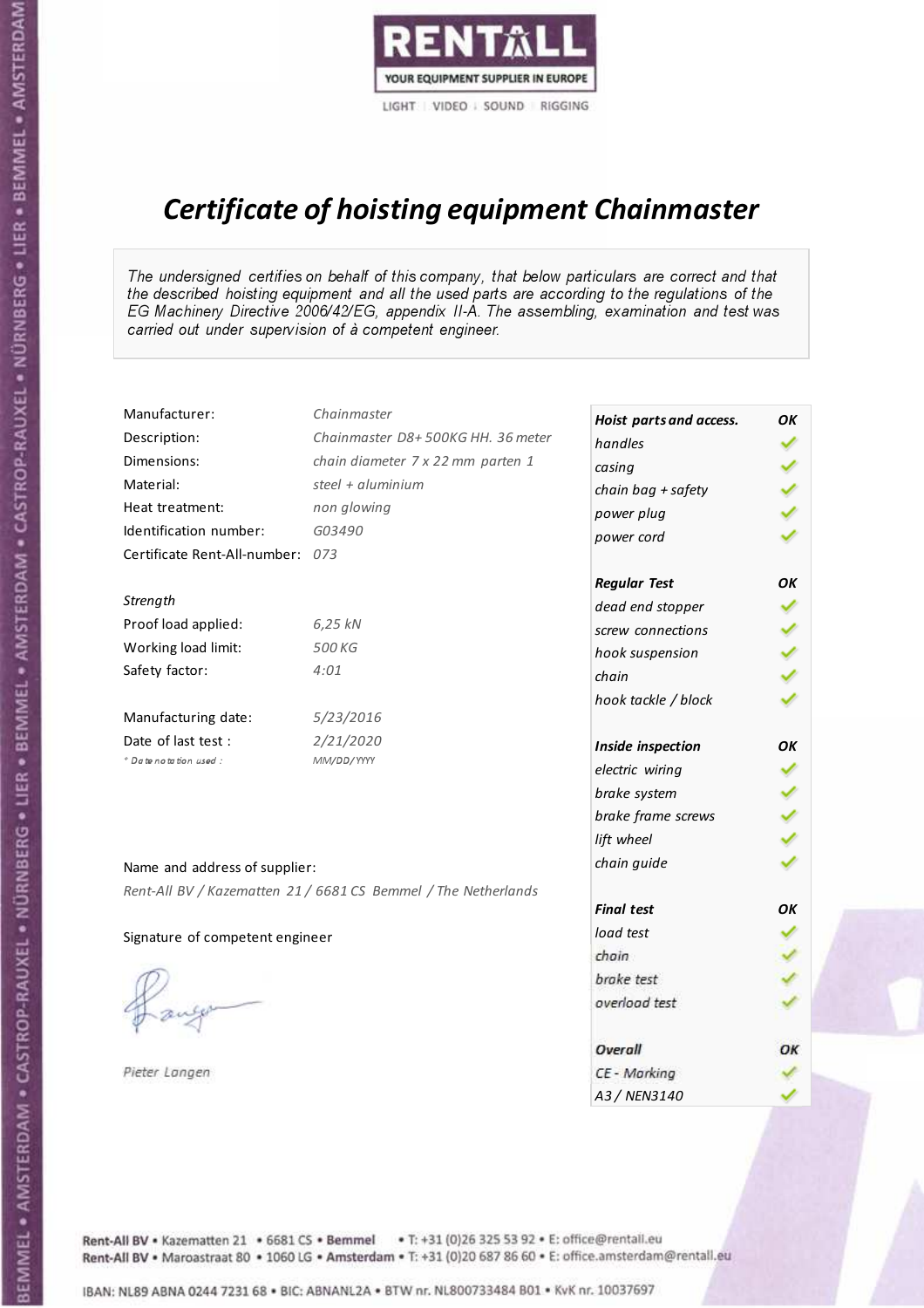

# Certificate of hoisting equipment Chainmaster

The undersigned certifies on behalf of this company, that below particulars are correct and that the described hoisting equipment and all the used parts are according to the regulations of the EG Machinery Directive 2006/42/EG, appendix II-A. The assembling, examination and test was carried out under supervision of à competent engineer.

| Manufacturer:                    | Chainmaster                                                    | Hoist parts and access. | OK  |
|----------------------------------|----------------------------------------------------------------|-------------------------|-----|
| Description:                     | Chainmaster D8+500KG HH. 36 meter                              | handles                 |     |
| Dimensions:                      | chain diameter 7 x 22 mm parten 1                              | casing                  |     |
| Material:                        | steel + aluminium                                              | chain bag + safety      |     |
| Heat treatment:                  | non glowing                                                    | power plug              |     |
| Identification number:           | G03484                                                         | power cord              |     |
| Certificate Rent-All-number: 074 |                                                                |                         |     |
|                                  |                                                                | <b>Regular Test</b>     | OK  |
| Strength                         |                                                                | dead end stopper        | ✔   |
| Proof load applied:              | 6,25 kN                                                        | screw connections       |     |
| Working load limit:              | 500 KG                                                         | hook suspension         |     |
| Safety factor:                   | 4:01                                                           | chain                   | くくく |
|                                  |                                                                | hook tackle / block     |     |
| Manufacturing date:              | 5/23/2016                                                      |                         |     |
| Date of last test :              | 2/28/2020                                                      | Inside inspection       | ОΚ  |
| * Date notation used :           | MM/DD/YYYY                                                     | electric wiring         | ✓   |
|                                  |                                                                | brake system            | ✔   |
|                                  |                                                                | brake frame screws      |     |
|                                  |                                                                | lift wheel              |     |
| Name and address of supplier:    |                                                                | chain guide             |     |
|                                  | Rent-All BV / Kazematten 21 / 6681 CS Bemmel / The Netherlands |                         |     |
|                                  |                                                                | <b>Final test</b>       | OK  |
| Signature of competent engineer  |                                                                | load test               |     |
|                                  |                                                                | chain                   |     |
|                                  |                                                                | brake test              |     |
|                                  |                                                                | overload test           |     |
|                                  |                                                                | Overall                 | ОК  |
| Pieter Langen                    |                                                                | CE - Marking            |     |
|                                  |                                                                | A3 / NEN3140            |     |

Rent-All BV . Kazematten 21 . 6681 CS . Bemmel . T: +31 (0)26 325 53 92 . E: office@rentall.eu Rent-All BV · Maroastraat 80 · 1060 LG · Amsterdam · T: +31 (0)20 687 86 60 · E: office.amsterdam@rentall.eu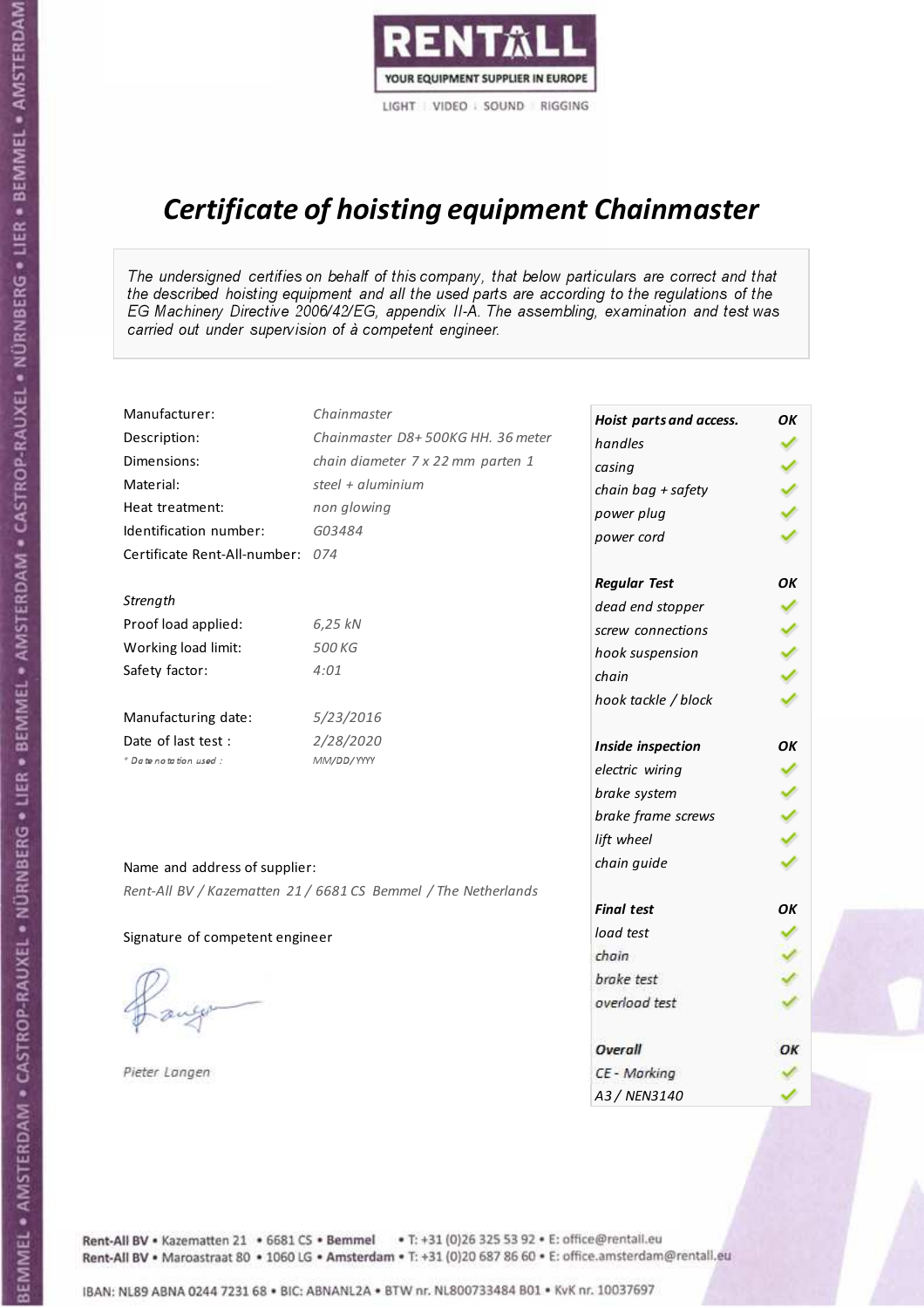

# Certificate of hoisting equipment Chainmaster

The undersigned certifies on behalf of this company, that below particulars are correct and that the described hoisting equipment and all the used parts are according to the regulations of the EG Machinery Directive 2006/42/EG, appendix II-A. The assembling, examination and test was carried out under supervision of à competent engineer.

| Manufacturer:                    | Chainmaster                                                    | Hoist parts and access. | OK |
|----------------------------------|----------------------------------------------------------------|-------------------------|----|
| Description:                     | Chainmaster D8+500KG HH. 36 meter                              | handles                 |    |
| Dimensions:                      | chain diameter 7 x 22 mm parten 1                              | casing                  |    |
| Material:                        | steel $+$ aluminium                                            | chain bag + safety      |    |
| Heat treatment:                  | non glowing                                                    | power plug              |    |
| Identification number:           | H04056                                                         | power cord              |    |
| Certificate Rent-All-number: 075 |                                                                |                         |    |
|                                  |                                                                | <b>Regular Test</b>     | ОΚ |
| Strength                         |                                                                | dead end stopper        |    |
| Proof load applied:              | 6,25 kN                                                        | screw connections       |    |
| Working load limit:              | 500 KG                                                         | hook suspension         |    |
| Safety factor:                   | 4:01                                                           | chain                   |    |
|                                  |                                                                | hook tackle / block     |    |
| Manufacturing date:              | 5/5/2017                                                       |                         |    |
| Date of last test :              | 1/30/2020                                                      | Inside inspection       | ОΚ |
| * Date notation used :           | MM/DD/YYYY                                                     | electric wiring         | ✔  |
|                                  |                                                                | brake system            |    |
|                                  |                                                                | brake frame screws      |    |
|                                  |                                                                | lift wheel              |    |
| Name and address of supplier:    |                                                                | chain guide             |    |
|                                  | Rent-All BV / Kazematten 21 / 6681 CS Bemmel / The Netherlands |                         |    |
|                                  |                                                                | <b>Final test</b>       | OK |
| Signature of competent engineer  |                                                                | load test               |    |
|                                  |                                                                | chain                   |    |
|                                  |                                                                | brake test              |    |
|                                  |                                                                | overload test           |    |
|                                  |                                                                | Overall                 | ОК |
| Pieter Langen                    |                                                                | CE - Marking            |    |
|                                  |                                                                | A3 / NEN3140            |    |

Rent-All BV . Kazematten 21 . 6681 CS . Bemmel . T: +31 (0)26 325 53 92 . E: office@rentall.eu Rent-All BV · Maroastraat 80 · 1060 LG · Amsterdam · T: +31 (0)20 687 86 60 · E: office.amsterdam@rentall.eu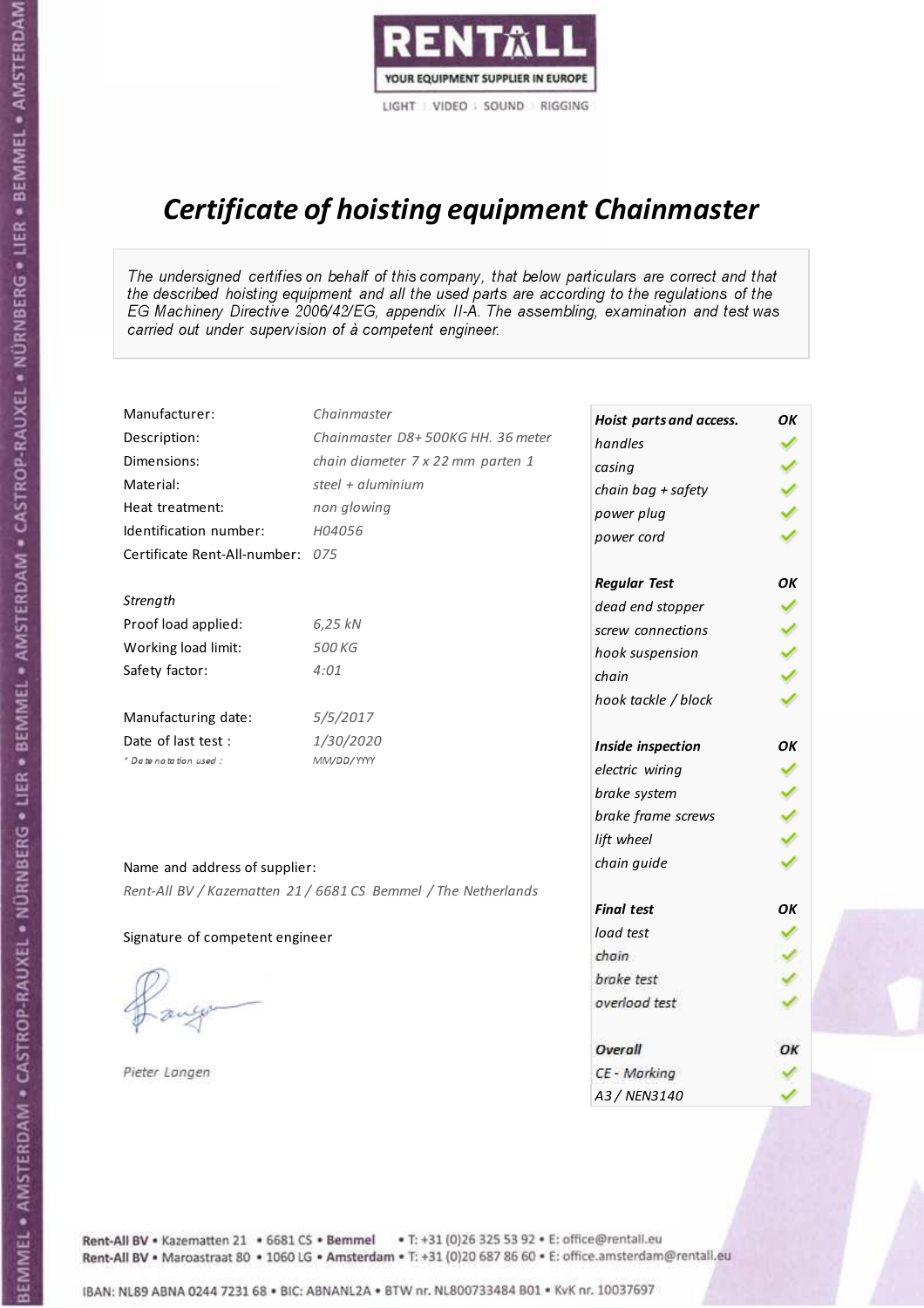

# Certificate of hoisting equipment Chainmaster

The undersigned certifies on behalf of this company, that below particulars are correct and that the described hoisting equipment and all the used parts are according to the regulations of the EG Machinery Directive 2006/42/EG, appendix II-A. The assembling, examination and test was carried out under supervision of à competent engineer.

| Manufacturer:                    | Chainmaster                                                    | Hoist parts and access. | OK |
|----------------------------------|----------------------------------------------------------------|-------------------------|----|
| Description:                     | Chainmaster D8+500KG HH. 36 meter                              | handles                 |    |
| Dimensions:                      | chain diameter 7 x 22 mm parten 1                              | casing                  |    |
| Material:                        | steel $+$ aluminium                                            | chain bag + safety      |    |
| Heat treatment:                  | non glowing                                                    | power plug              |    |
| Identification number:           | H04057                                                         | power cord              |    |
| Certificate Rent-All-number: 076 |                                                                |                         |    |
|                                  |                                                                | <b>Regular Test</b>     | OK |
| Strength                         |                                                                | dead end stopper        |    |
| Proof load applied:              | 6,25 kN                                                        | screw connections       |    |
| Working load limit:              | 500 KG                                                         | hook suspension         |    |
| Safety factor:                   | 4:01                                                           | chain                   |    |
|                                  |                                                                | hook tackle / block     |    |
| Manufacturing date:              | 5/5/2017                                                       |                         |    |
| Date of last test :              | 1/28/2020                                                      | Inside inspection       | ОΚ |
| + Date notation used :           | MM/DD/YYYY                                                     | electric wiring         | ✔  |
|                                  |                                                                | brake system            |    |
|                                  |                                                                | brake frame screws      |    |
|                                  |                                                                | lift wheel              |    |
| Name and address of supplier:    |                                                                | chain guide             |    |
|                                  | Rent-All BV / Kazematten 21 / 6681 CS Bemmel / The Netherlands |                         |    |
|                                  |                                                                | <b>Final test</b>       | OK |
| Signature of competent engineer  |                                                                | load test               |    |
|                                  |                                                                | chain                   |    |
|                                  |                                                                | brake test              |    |
|                                  |                                                                | overload test           |    |
|                                  |                                                                |                         |    |
|                                  |                                                                | Overall                 | ОΚ |
| Pieter Langen                    |                                                                | CE - Marking            |    |
|                                  |                                                                | A3 / NEN3140            |    |

Rent-All BV . Kazematten 21 . 6681 CS . Bemmel . T: +31 (0)26 325 53 92 . E: office@rentall.eu Rent-All BV · Maroastraat 80 · 1060 LG · Amsterdam · T: +31 (0)20 687 86 60 · E: office.amsterdam@rentall.eu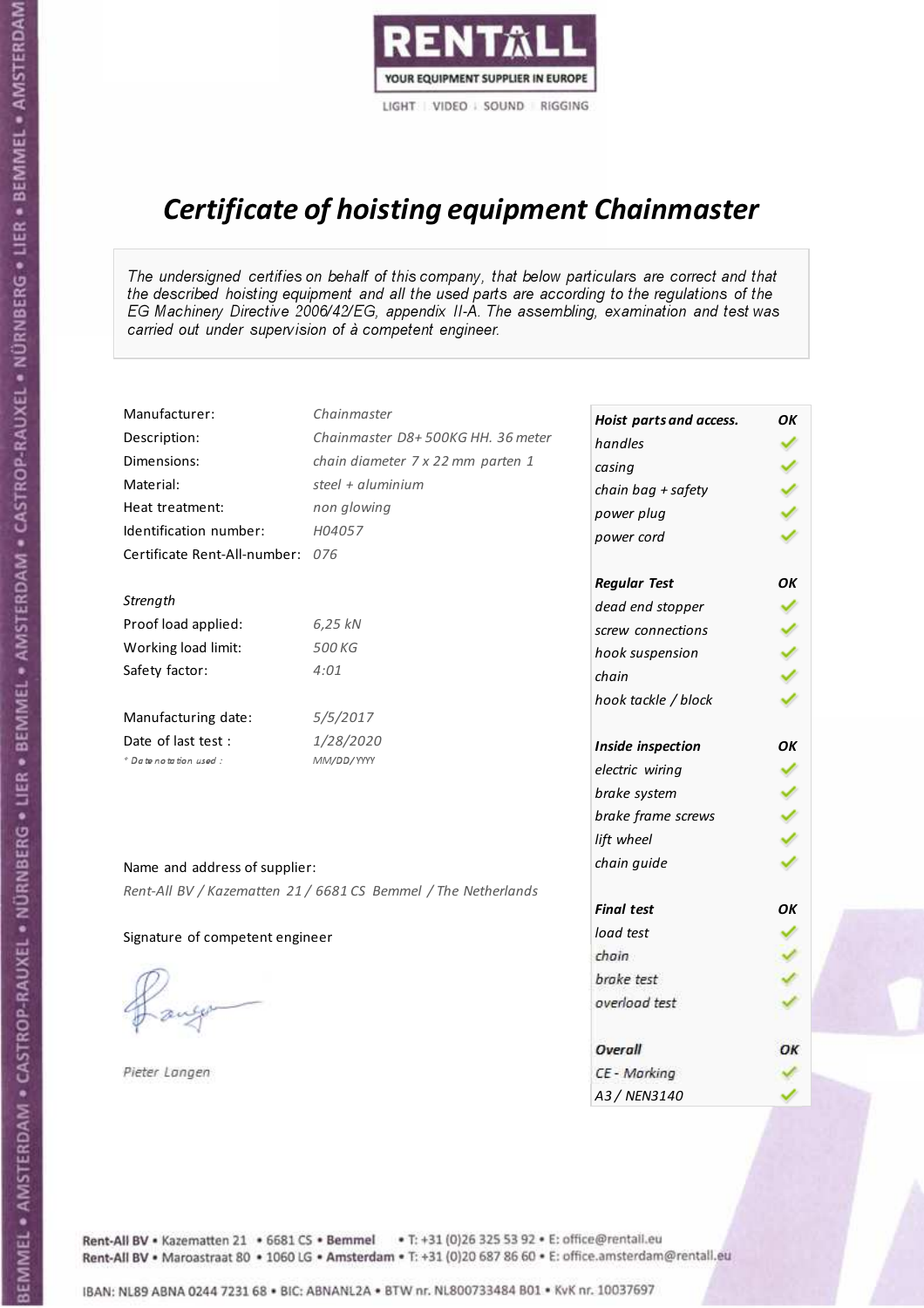

# Certificate of hoisting equipment Chainmaster

The undersigned certifies on behalf of this company, that below particulars are correct and that the described hoisting equipment and all the used parts are according to the regulations of the EG Machinery Directive 2006/42/EG, appendix II-A. The assembling, examination and test was carried out under supervision of à competent engineer.

| Manufacturer:                    | Chainmaster                                                    | Hoist parts and access. | OК |
|----------------------------------|----------------------------------------------------------------|-------------------------|----|
| Description:                     | Chainmaster D8+500KG HH. 36 meter                              | handles                 |    |
| Dimensions:                      | chain diameter 7 x 22 mm parten 1                              | casing                  |    |
| Material:                        | steel + aluminium                                              | chain bag + safety      |    |
| Heat treatment:                  | non glowing                                                    | power plug              |    |
| Identification number:           | H04058                                                         | power cord              |    |
| Certificate Rent-All-number: 077 |                                                                |                         |    |
|                                  |                                                                | <b>Regular Test</b>     | OK |
| Strength                         |                                                                | dead end stopper        |    |
| Proof load applied:              | 6,25 kN                                                        | screw connections       |    |
| Working load limit:              | 500 KG                                                         | hook suspension         |    |
| Safety factor:                   | 4:01                                                           | chain                   |    |
|                                  |                                                                | hook tackle / block     |    |
| Manufacturing date:              | 5/5/2017                                                       |                         |    |
| Date of last test :              | 3/11/2019                                                      | Inside inspection       | OK |
| * Date notation used :           | MM/DD/YYYY                                                     | electric wiring         | ✓  |
|                                  |                                                                | brake system            |    |
|                                  |                                                                | brake frame screws      |    |
|                                  |                                                                | lift wheel              |    |
| Name and address of supplier:    |                                                                | chain guide             |    |
|                                  | Rent-All BV / Kazematten 21 / 6681 CS Bemmel / The Netherlands |                         |    |
|                                  |                                                                | <b>Final test</b>       | OK |
| Signature of competent engineer  |                                                                | load test               |    |
|                                  |                                                                | chain                   |    |
|                                  |                                                                | brake test              |    |
|                                  |                                                                | overload test           |    |
|                                  |                                                                |                         |    |
|                                  |                                                                | Overall                 | ОК |
| Pieter Langen                    |                                                                | CE - Marking            |    |
|                                  |                                                                | A3 / NEN3140            |    |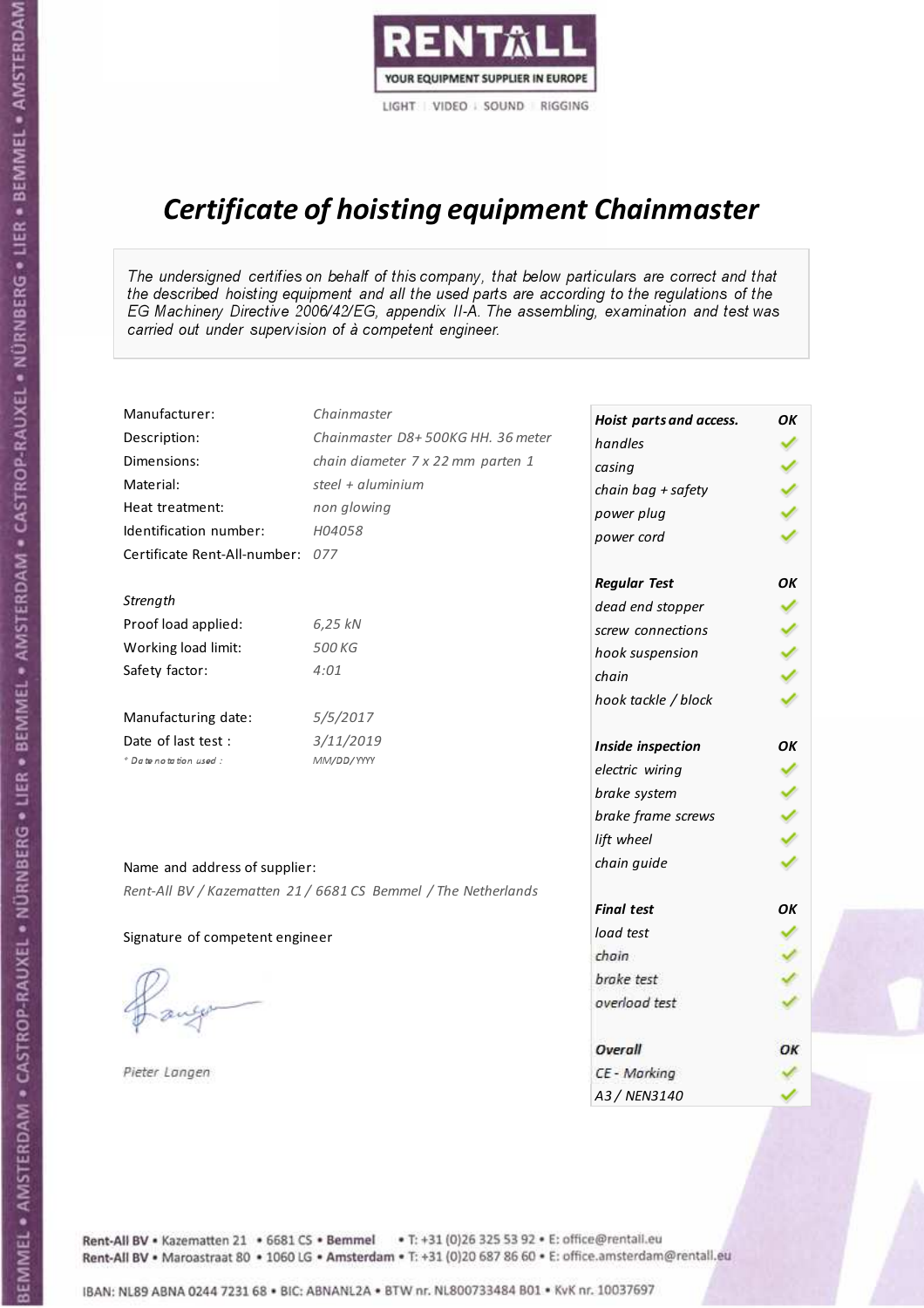

# Certificate of hoisting equipment Chainmaster

The undersigned certifies on behalf of this company, that below particulars are correct and that the described hoisting equipment and all the used parts are according to the regulations of the EG Machinery Directive 2006/42/EG, appendix II-A. The assembling, examination and test was carried out under supervision of à competent engineer.

| Manufacturer:                    | Chainmaster                                                    | Hoist parts and access. | OK  |
|----------------------------------|----------------------------------------------------------------|-------------------------|-----|
| Description:                     | Chainmaster D8+500KG HH. 36 meter                              | handles                 |     |
| Dimensions:                      | chain diameter 7 x 22 mm parten 1                              | casing                  |     |
| Material:                        | steel $+$ aluminium                                            | chain bag + safety      |     |
| Heat treatment:                  | non glowing                                                    | power plug              |     |
| Identification number:           | H04059                                                         | power cord              |     |
| Certificate Rent-All-number: 078 |                                                                |                         |     |
|                                  |                                                                | <b>Regular Test</b>     | OK  |
| Strength                         |                                                                | dead end stopper        |     |
| Proof load applied:              | 6,25 kN                                                        | screw connections       |     |
| Working load limit:              | 500 KG                                                         | hook suspension         |     |
| Safety factor:                   | 4:01                                                           | chain                   | くくく |
|                                  |                                                                | hook tackle / block     |     |
| Manufacturing date:              | 5/5/2017                                                       |                         |     |
| Date of last test :              | 2/21/2020                                                      | Inside inspection       | ОΚ  |
| * Date notation used :           | MM/DD/YYYY                                                     | electric wiring         | ✔   |
|                                  |                                                                | brake system            |     |
|                                  |                                                                | brake frame screws      |     |
|                                  |                                                                | lift wheel              | くくく |
| Name and address of supplier:    |                                                                | chain guide             |     |
|                                  | Rent-All BV / Kazematten 21 / 6681 CS Bemmel / The Netherlands |                         |     |
|                                  |                                                                | <b>Final test</b>       | OK  |
| Signature of competent engineer  |                                                                | load test               |     |
|                                  |                                                                | chain                   |     |
|                                  |                                                                | brake test              |     |
|                                  |                                                                | overload test           |     |
|                                  |                                                                | Overall                 | OK  |
| Pieter Langen                    |                                                                | CE - Marking            |     |
|                                  |                                                                | A3 / NEN3140            |     |

Rent-All BV . Kazematten 21 . 6681 CS . Bemmel . T: +31 (0)26 325 53 92 . E: office@rentall.eu Rent-All BV · Maroastraat 80 · 1060 LG · Amsterdam · T: +31 (0)20 687 86 60 · E: office.amsterdam@rentall.eu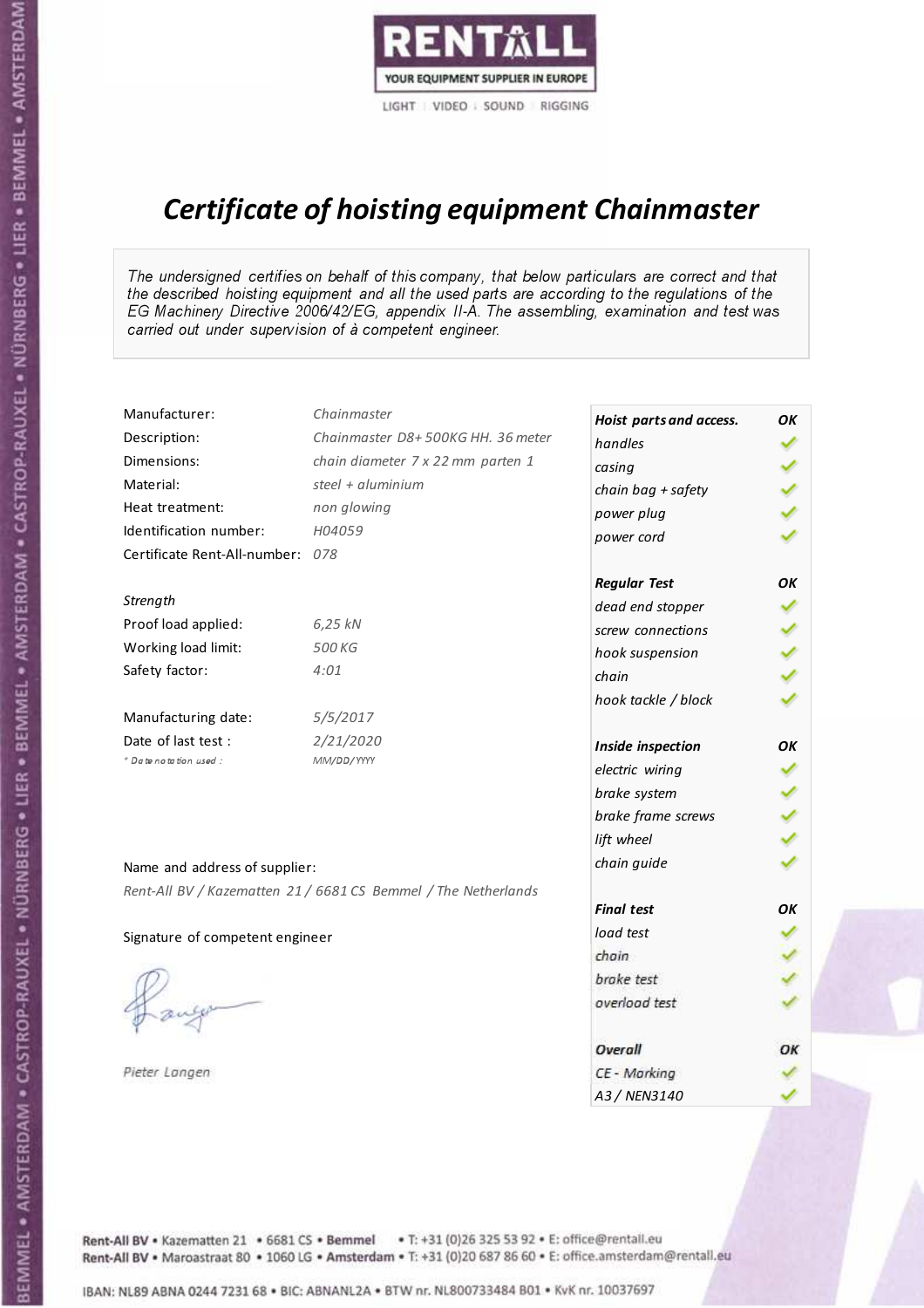

# Certificate of hoisting equipment Chainmaster

The undersigned certifies on behalf of this company, that below particulars are correct and that the described hoisting equipment and all the used parts are according to the regulations of the EG Machinery Directive 2006/42/EG, appendix II-A. The assembling, examination and test was carried out under supervision of à competent engineer.

| Manufacturer:                    | Chainmaster                                                    | Hoist parts and access. | OK  |
|----------------------------------|----------------------------------------------------------------|-------------------------|-----|
| Description:                     | Chainmaster D8+500KG HH. 36 meter                              | handles                 |     |
| Dimensions:                      | chain diameter 7 x 22 mm parten 1                              | casing                  |     |
| Material:                        | steel $+$ aluminium                                            | chain bag + safety      |     |
| Heat treatment:                  | non glowing                                                    | power plug              |     |
| Identification number:           | H04060                                                         | power cord              |     |
| Certificate Rent-All-number: 079 |                                                                |                         |     |
|                                  |                                                                | <b>Regular Test</b>     | ОΚ  |
| Strength                         |                                                                | dead end stopper        |     |
| Proof load applied:              | 6,25 kN                                                        | screw connections       |     |
| Working load limit:              | 500 KG                                                         | hook suspension         |     |
| Safety factor:                   | 4:01                                                           | chain                   | くくく |
|                                  |                                                                | hook tackle / block     |     |
| Manufacturing date:              | 5/5/2017                                                       |                         |     |
| Date of last test :              | 1/15/2020                                                      | Inside inspection       | ΟK  |
| * Date notation used :           | MM/DD/YYYY                                                     | electric wiring         | ✔   |
|                                  |                                                                | brake system            |     |
|                                  |                                                                | brake frame screws      |     |
|                                  |                                                                | lift wheel              | くくく |
| Name and address of supplier:    |                                                                | chain guide             |     |
|                                  | Rent-All BV / Kazematten 21 / 6681 CS Bemmel / The Netherlands |                         |     |
|                                  |                                                                | <b>Final test</b>       | OK  |
| Signature of competent engineer  |                                                                | load test               |     |
|                                  |                                                                | chain                   |     |
|                                  |                                                                | brake test              |     |
|                                  |                                                                | overload test           |     |
|                                  |                                                                |                         |     |
|                                  |                                                                | Overall                 | ОК  |
| Pieter Langen                    |                                                                | CE - Marking            |     |
|                                  |                                                                | A3 / NEN3140            |     |

Rent-All BV . Kazematten 21 . 6681 CS . Bemmel . T: +31 (0)26 325 53 92 . E: office@rentall.eu Rent-All BV · Maroastraat 80 · 1060 LG · Amsterdam · T: +31 (0)20 687 86 60 · E: office.amsterdam@rentall.eu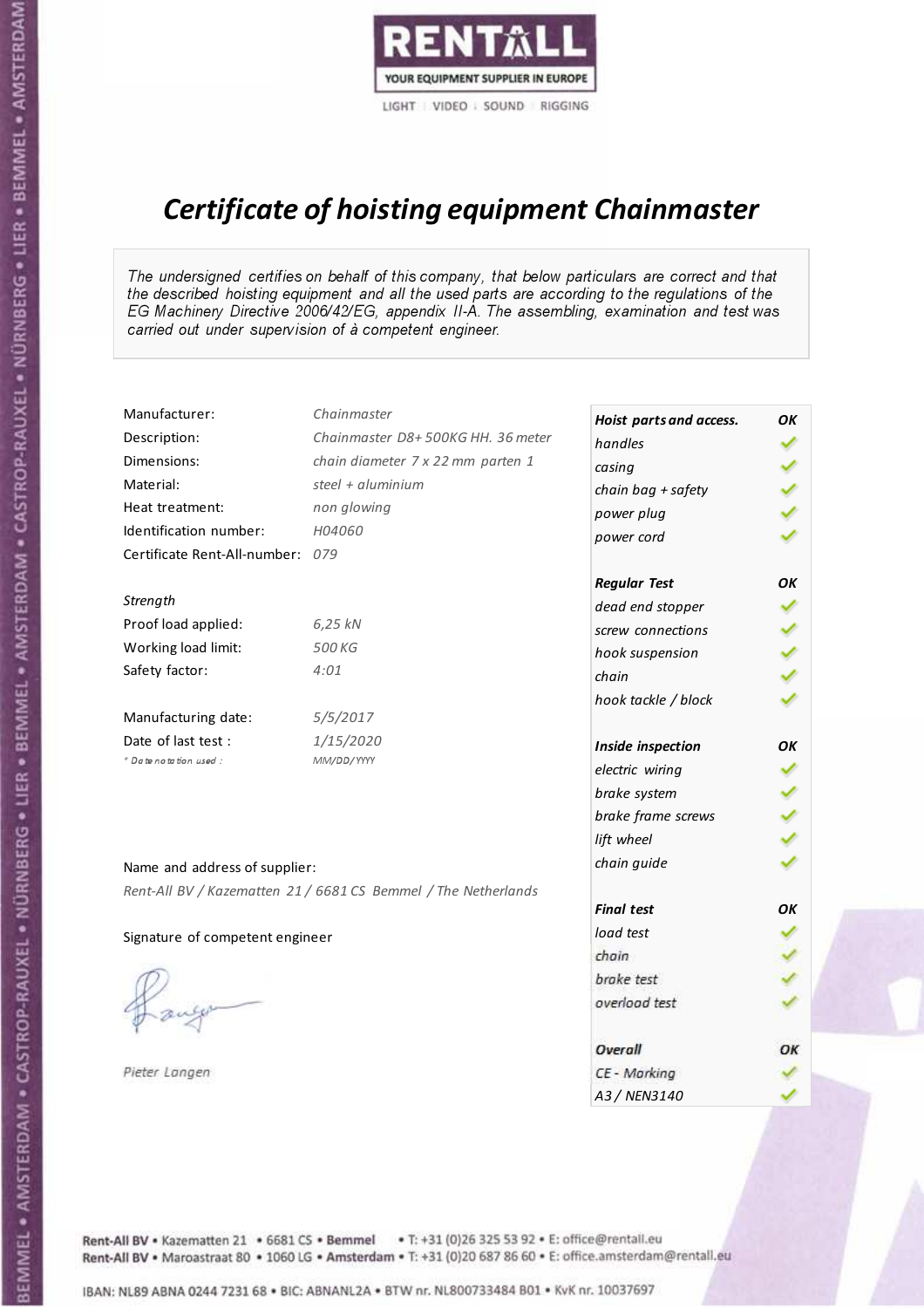

# Certificate of hoisting equipment Chainmaster

The undersigned certifies on behalf of this company, that below particulars are correct and that the described hoisting equipment and all the used parts are according to the regulations of the EG Machinery Directive 2006/42/EG, appendix II-A. The assembling, examination and test was carried out under supervision of à competent engineer.

| Manufacturer:                    | Chainmaster                                                    | Hoist parts and access. | OK  |
|----------------------------------|----------------------------------------------------------------|-------------------------|-----|
| Description:                     | Chainmaster D8+500KG HH. 36 meter                              | handles                 |     |
| Dimensions:                      | chain diameter 7 x 22 mm parten 1                              | casing                  |     |
| Material:                        | steel + $aluminim$                                             | chain bag + safety      |     |
| Heat treatment:                  | non glowing                                                    | power plug              |     |
| Identification number:           | H04061                                                         | power cord              |     |
| Certificate Rent-All-number: 080 |                                                                |                         |     |
|                                  |                                                                | <b>Regular Test</b>     | OK  |
| Strength                         |                                                                | dead end stopper        | ✔   |
| Proof load applied:              | 6,25 kN                                                        | screw connections       |     |
| Working load limit:              | 500 KG                                                         | hook suspension         |     |
| Safety factor:                   | 4:01                                                           | chain                   | くくく |
|                                  |                                                                | hook tackle / block     |     |
| Manufacturing date:              | 5/5/2017                                                       |                         |     |
| Date of last test :              | 1/30/2020                                                      | Inside inspection       | ОΚ  |
| + Date notation used:            | MM/DD/YYYY                                                     | electric wiring         | ✓   |
|                                  |                                                                | brake system            | ✔   |
|                                  |                                                                | brake frame screws      |     |
|                                  |                                                                | lift wheel              |     |
| Name and address of supplier:    |                                                                | chain guide             |     |
|                                  | Rent-All BV / Kazematten 21 / 6681 CS Bemmel / The Netherlands |                         |     |
|                                  |                                                                | <b>Final test</b>       | OK  |
| Signature of competent engineer  |                                                                | load test               |     |
|                                  |                                                                | chain                   |     |
|                                  |                                                                | brake test              |     |
|                                  |                                                                | overload test           |     |
|                                  |                                                                | Overall                 | ОК  |
| Pieter Langen                    |                                                                | CE - Marking            |     |
|                                  |                                                                | A3 / NEN3140            |     |

Rent-All BV . Kazematten 21 . 6681 CS . Bemmel . T: +31 (0)26 325 53 92 . E: office@rentall.eu Rent-All BV · Maroastraat 80 · 1060 LG · Amsterdam · T: +31 (0)20 687 86 60 · E: office.amsterdam@rentall.eu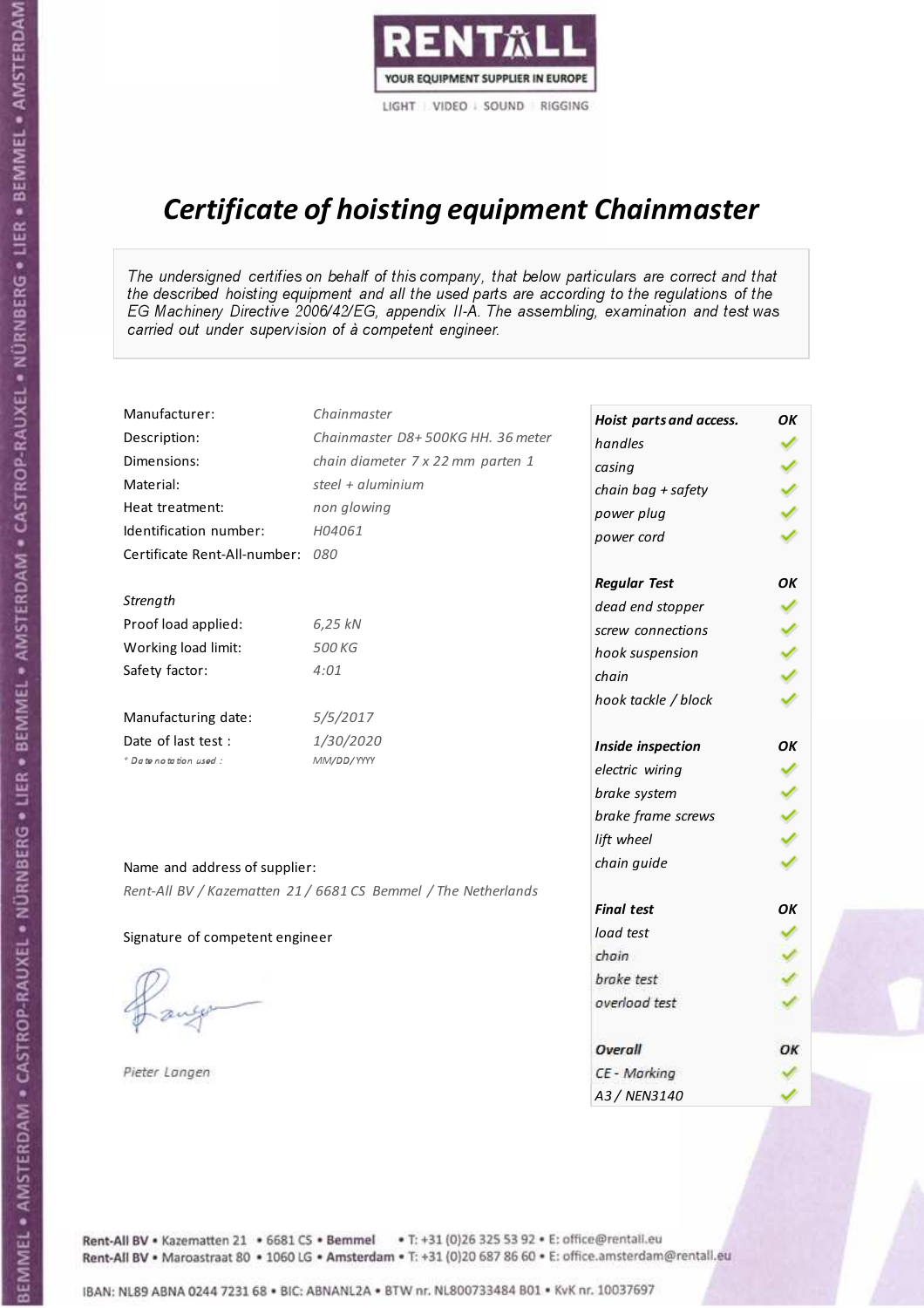

# Certificate of hoisting equipment Chainmaster

The undersigned certifies on behalf of this company, that below particulars are correct and that the described hoisting equipment and all the used parts are according to the regulations of the EG Machinery Directive 2006/42/EG, appendix II-A. The assembling, examination and test was carried out under supervision of à competent engineer.

| Manufacturer:                    | Chainmaster                                                    | Hoist parts and access. | OK  |
|----------------------------------|----------------------------------------------------------------|-------------------------|-----|
| Description:                     | Chainmaster D8+500KG HH. 36 meter                              | handles                 |     |
| Dimensions:                      | chain diameter 7 x 22 mm parten 1                              | casing                  |     |
| Material:                        | steel $+$ aluminium                                            | chain bag + safety      |     |
| Heat treatment:                  | non glowing                                                    | power plug              |     |
| Identification number:           | H04062                                                         | power cord              |     |
| Certificate Rent-All-number: 081 |                                                                |                         |     |
|                                  |                                                                | <b>Regular Test</b>     | ОΚ  |
| Strength                         |                                                                | dead end stopper        | ✔   |
| Proof load applied:              | 6,25 kN                                                        | screw connections       |     |
| Working load limit:              | 500 KG                                                         | hook suspension         |     |
| Safety factor:                   | 4:01                                                           | chain                   | くくく |
|                                  |                                                                | hook tackle / block     |     |
| Manufacturing date:              | 5/5/2017                                                       |                         |     |
| Date of last test :              | 2/28/2020                                                      | Inside inspection       | ОΚ  |
| * Date notation used :           | MM/DD/YYYY                                                     | electric wiring         |     |
|                                  |                                                                | brake system            | ✔   |
|                                  |                                                                | brake frame screws      |     |
|                                  |                                                                | lift wheel              |     |
| Name and address of supplier:    |                                                                | chain guide             |     |
|                                  | Rent-All BV / Kazematten 21 / 6681 CS Bemmel / The Netherlands |                         |     |
|                                  |                                                                | <b>Final test</b>       | OK  |
| Signature of competent engineer  |                                                                | load test               |     |
|                                  |                                                                | chain                   |     |
|                                  |                                                                | brake test              |     |
|                                  |                                                                | overload test           |     |
|                                  |                                                                | Overall                 | ОК  |
| Pieter Langen                    |                                                                | CE - Marking            |     |
|                                  |                                                                | A3 / NEN3140            |     |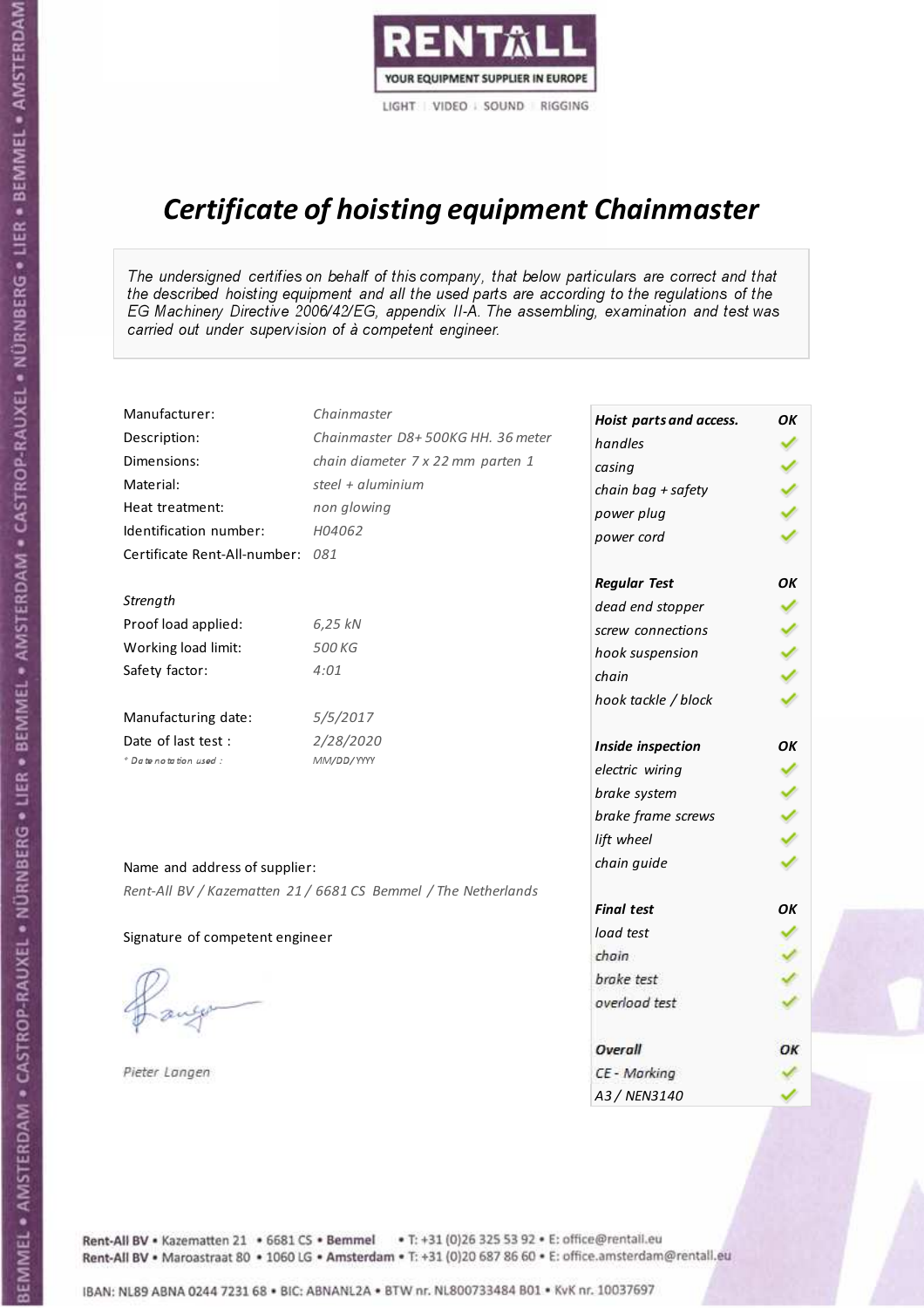

# Certificate of hoisting equipment Chainmaster

The undersigned certifies on behalf of this company, that below particulars are correct and that the described hoisting equipment and all the used parts are according to the regulations of the EG Machinery Directive 2006/42/EG, appendix II-A. The assembling, examination and test was carried out under supervision of à competent engineer.

| Manufacturer:                    | Chainmaster                                                    | Hoist parts and access. | OK  |
|----------------------------------|----------------------------------------------------------------|-------------------------|-----|
| Description:                     | Chainmaster D8+500KG HH. 36 meter                              | handles                 |     |
| Dimensions:                      | chain diameter 7 x 22 mm parten 1                              | casing                  |     |
| Material:                        | steel $+$ aluminium                                            | chain bag + safety      |     |
| Heat treatment:                  | non glowing                                                    | power plug              |     |
| Identification number:           | H04063                                                         | power cord              |     |
| Certificate Rent-All-number: 082 |                                                                |                         |     |
|                                  |                                                                | <b>Regular Test</b>     | ΟK  |
| Strength                         |                                                                | dead end stopper        | ✔   |
| Proof load applied:              | 6,25 kN                                                        | screw connections       |     |
| Working load limit:              | 500 KG                                                         | hook suspension         |     |
| Safety factor:                   | 4:01                                                           | chain                   | くくく |
|                                  |                                                                | hook tackle / block     |     |
| Manufacturing date:              | 5/5/2017                                                       |                         |     |
| Date of last test :              | 1/28/2020                                                      | Inside inspection       | ΟK  |
| + Date notation used :           | MM/DD/YYYY                                                     | electric wiring         | ✓   |
|                                  |                                                                | brake system            |     |
|                                  |                                                                | brake frame screws      | くくく |
|                                  |                                                                | lift wheel              |     |
| Name and address of supplier:    |                                                                | chain guide             |     |
|                                  | Rent-All BV / Kazematten 21 / 6681 CS Bemmel / The Netherlands |                         |     |
|                                  |                                                                | <b>Final test</b>       | OK  |
| Signature of competent engineer  |                                                                | load test               |     |
|                                  |                                                                | chain                   |     |
|                                  |                                                                | brake test              |     |
|                                  |                                                                | overload test           |     |
|                                  |                                                                | Overall                 | ОК  |
| Pieter Langen                    |                                                                | CE - Marking            |     |
|                                  |                                                                | A3 / NEN3140            |     |

Rent-All BV . Kazematten 21 . 6681 CS . Bemmel . T: +31 (0)26 325 53 92 . E: office@rentall.eu Rent-All BV · Maroastraat 80 · 1060 LG · Amsterdam · T: +31 (0)20 687 86 60 · E: office.amsterdam@rentall.eu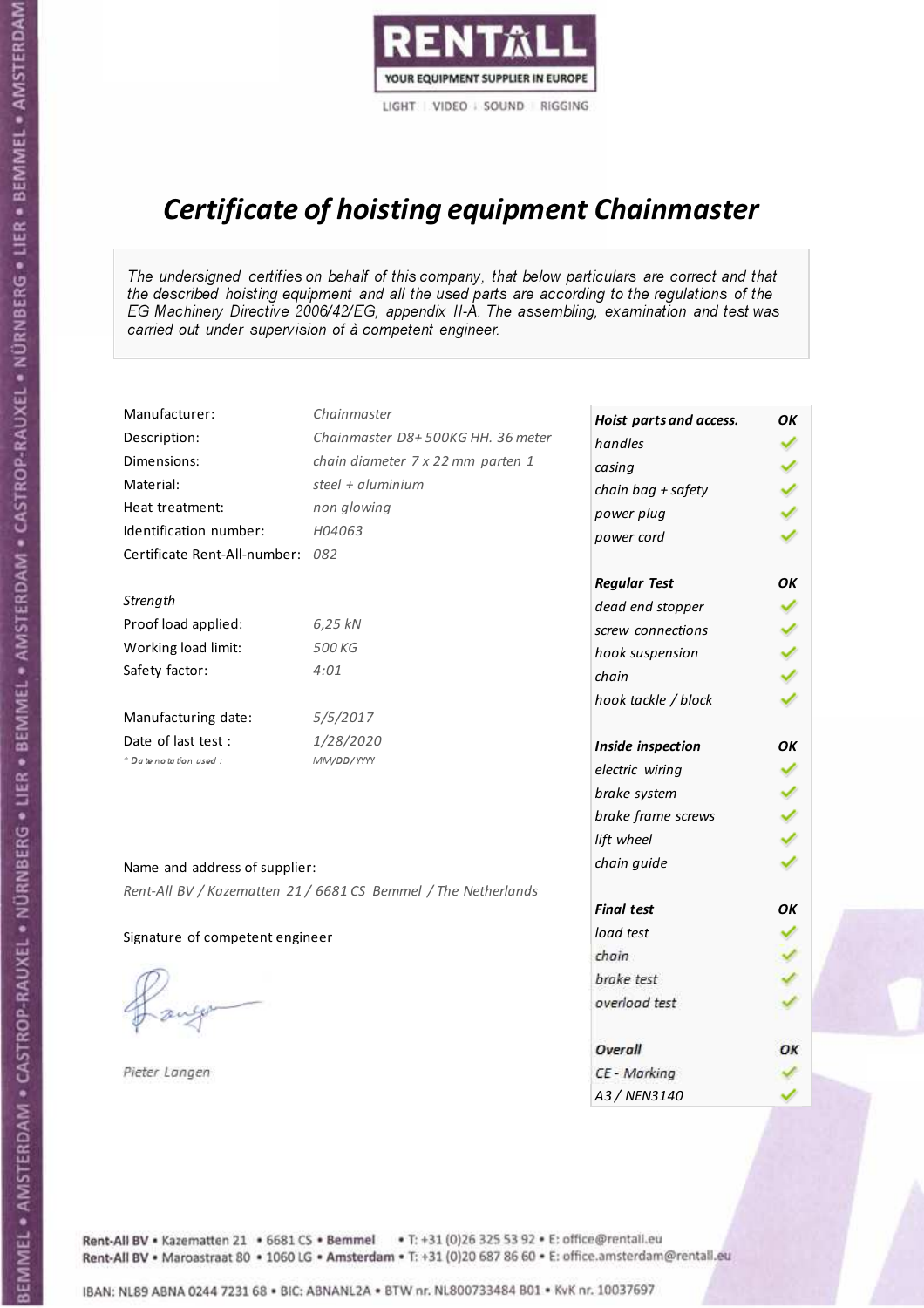

# Certificate of hoisting equipment Chainmaster

The undersigned certifies on behalf of this company, that below particulars are correct and that the described hoisting equipment and all the used parts are according to the regulations of the EG Machinery Directive 2006/42/EG, appendix II-A. The assembling, examination and test was carried out under supervision of à competent engineer.

| Manufacturer:                    | Chainmaster                                                    | Hoist parts and access. | OK  |
|----------------------------------|----------------------------------------------------------------|-------------------------|-----|
| Description:                     | Chainmaster D8+500KG HH. 36 meter                              | handles                 |     |
| Dimensions:                      | chain diameter 7 x 22 mm parten 1                              | casing                  |     |
| Material:                        | steel $+$ aluminium                                            | chain bag + safety      |     |
| Heat treatment:                  | non glowing                                                    | power plug              |     |
| Identification number:           | H04064                                                         | power cord              |     |
| Certificate Rent-All-number: 083 |                                                                |                         |     |
|                                  |                                                                | <b>Regular Test</b>     | OK  |
| Strength                         |                                                                | dead end stopper        |     |
| Proof load applied:              | 6,25 kN                                                        | screw connections       |     |
| Working load limit:              | 500 KG                                                         | hook suspension         |     |
| Safety factor:                   | 4:01                                                           | chain                   | くくく |
|                                  |                                                                | hook tackle / block     |     |
| Manufacturing date:              | 5/5/2017                                                       |                         |     |
| Date of last test :              | 1/28/2020                                                      | Inside inspection       | ОΚ  |
| + Date notation used :           | MM/DD/YYYY                                                     | electric wiring         | ✔   |
|                                  |                                                                | brake system            |     |
|                                  |                                                                | brake frame screws      |     |
|                                  |                                                                | lift wheel              | くくく |
| Name and address of supplier:    |                                                                | chain guide             |     |
|                                  | Rent-All BV / Kazematten 21 / 6681 CS Bemmel / The Netherlands |                         |     |
|                                  |                                                                | <b>Final test</b>       | OK  |
| Signature of competent engineer  |                                                                | load test               |     |
|                                  |                                                                | chain                   |     |
|                                  |                                                                | brake test              |     |
|                                  |                                                                | overload test           |     |
|                                  |                                                                | Overall                 | OK  |
| Pieter Langen                    |                                                                | CE - Marking            |     |
|                                  |                                                                | A3 / NEN3140            |     |

Rent-All BV . Kazematten 21 . 6681 CS . Bemmel . T: +31 (0)26 325 53 92 . E: office@rentall.eu Rent-All BV · Maroastraat 80 · 1060 LG · Amsterdam · T: +31 (0)20 687 86 60 · E: office.amsterdam@rentall.eu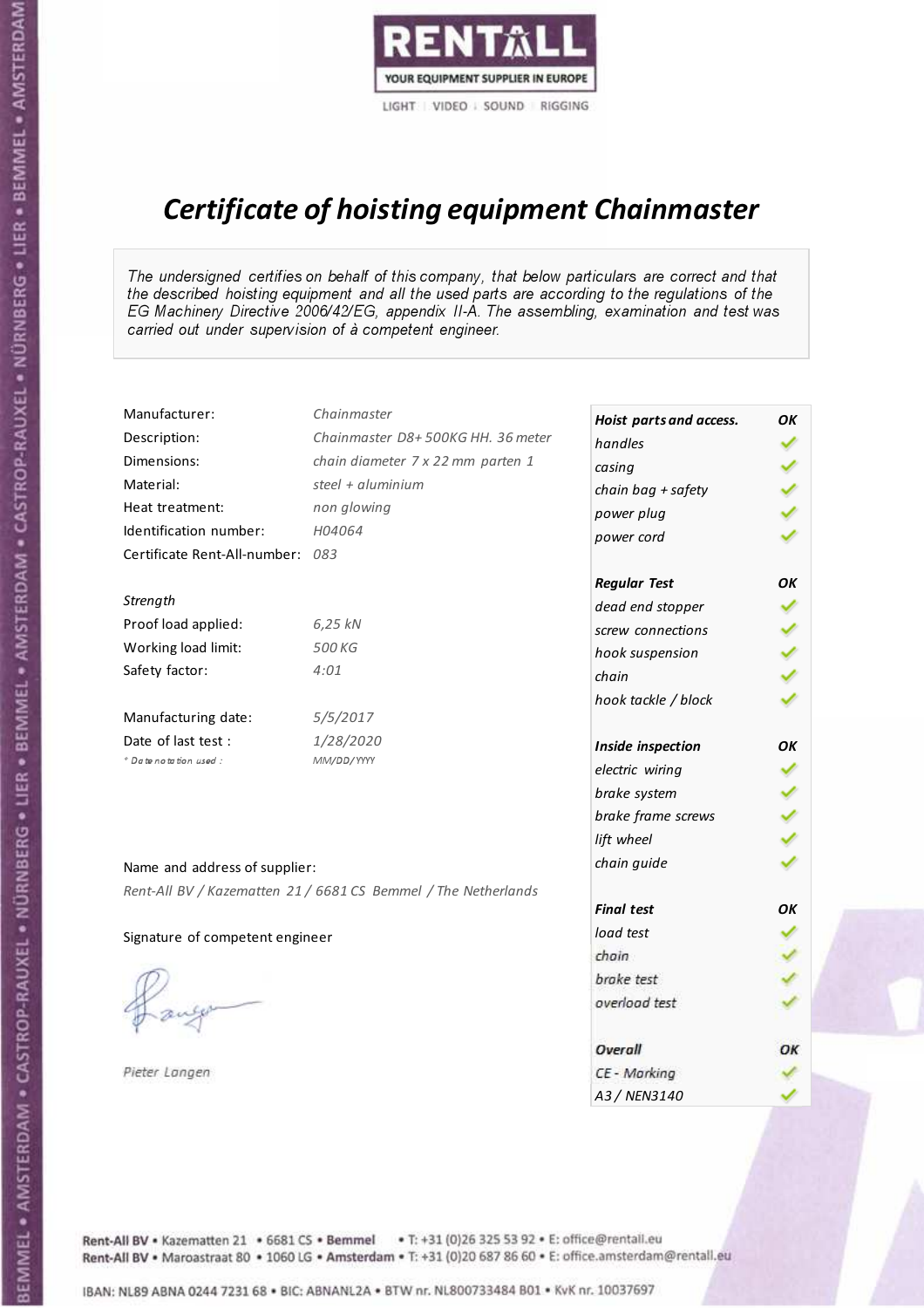

# Certificate of hoisting equipment Chainmaster

The undersigned certifies on behalf of this company, that below particulars are correct and that the described hoisting equipment and all the used parts are according to the regulations of the EG Machinery Directive 2006/42/EG, appendix II-A. The assembling, examination and test was carried out under supervision of à competent engineer.

| Manufacturer:                    | Chainmaster                                                    | Hoist parts and access. | OK  |
|----------------------------------|----------------------------------------------------------------|-------------------------|-----|
| Description:                     | Chainmaster D8+500KG HH. 36 meter                              | handles                 |     |
| Dimensions:                      | chain diameter 7 x 22 mm parten 1                              | casing                  |     |
| Material:                        | steel $+$ aluminium                                            | chain bag + safety      |     |
| Heat treatment:                  | non glowing                                                    | power plug              |     |
| Identification number:           | H04065                                                         | power cord              |     |
| Certificate Rent-All-number: 084 |                                                                |                         |     |
|                                  |                                                                | <b>Regular Test</b>     | ОΚ  |
| Strength                         |                                                                | dead end stopper        | ✔   |
| Proof load applied:              | 6,25 kN                                                        | screw connections       |     |
| Working load limit:              | 500 KG                                                         | hook suspension         |     |
| Safety factor:                   | 4:01                                                           | chain                   | くくく |
|                                  |                                                                | hook tackle / block     |     |
| Manufacturing date:              | 5/5/2017                                                       |                         |     |
| Date of last test :              | 1/30/2020                                                      | Inside inspection       | ОΚ  |
| * Date notation used :           | MM/DD/YYYY                                                     | electric wiring         |     |
|                                  |                                                                | brake system            | ✔   |
|                                  |                                                                | brake frame screws      |     |
|                                  |                                                                | lift wheel              |     |
| Name and address of supplier:    |                                                                | chain guide             |     |
|                                  | Rent-All BV / Kazematten 21 / 6681 CS Bemmel / The Netherlands |                         |     |
|                                  |                                                                | <b>Final test</b>       | OK  |
| Signature of competent engineer  |                                                                | load test               |     |
|                                  |                                                                | chain                   |     |
|                                  |                                                                | brake test              |     |
|                                  |                                                                | overload test           |     |
|                                  |                                                                | Overall                 | ОК  |
| Pieter Langen                    |                                                                | CE - Marking            |     |
|                                  |                                                                | A3 / NEN3140            |     |

Rent-All BV . Kazematten 21 . 6681 CS . Bemmel . T: +31 (0)26 325 53 92 . E: office@rentall.eu Rent-All BV · Maroastraat 80 · 1060 LG · Amsterdam · T: +31 (0)20 687 86 60 · E: office.amsterdam@rentall.eu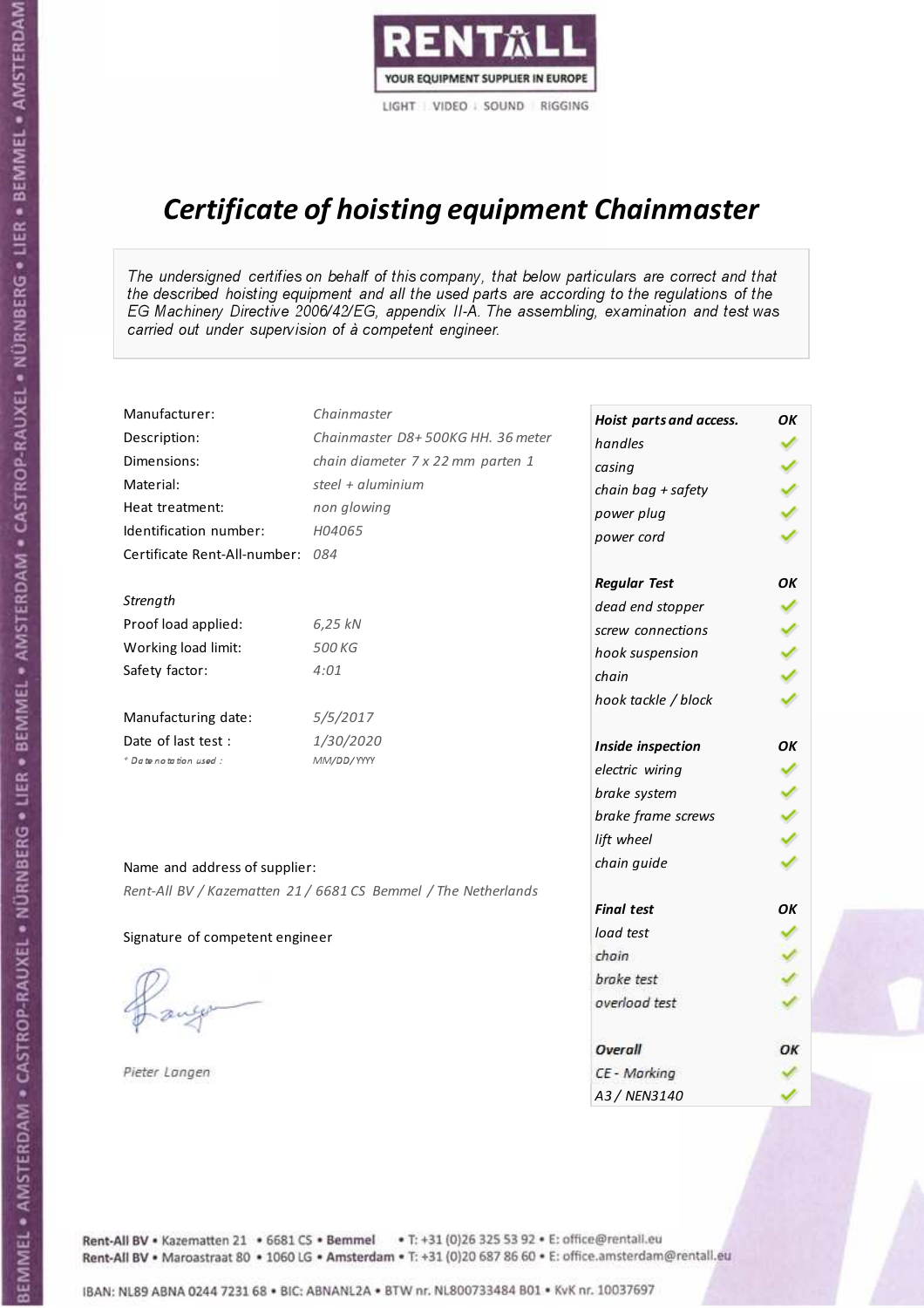

# Certificate of hoisting equipment Chainmaster

The undersigned certifies on behalf of this company, that below particulars are correct and that the described hoisting equipment and all the used parts are according to the regulations of the EG Machinery Directive 2006/42/EG, appendix II-A. The assembling, examination and test was carried out under supervision of à competent engineer.

| Manufacturer:                    | Chainmaster                                                    | Hoist parts and access. | OK  |
|----------------------------------|----------------------------------------------------------------|-------------------------|-----|
| Description:                     | Chainmaster D8+500KG HH. 36 meter                              | handles                 |     |
| Dimensions:                      | chain diameter 7 x 22 mm parten 1                              | casing                  |     |
| Material:                        | steel $+$ aluminium                                            | chain bag + safety      |     |
| Heat treatment:                  | non glowing                                                    | power plug              |     |
| Identification number:           | H04066                                                         | power cord              |     |
| Certificate Rent-All-number: 085 |                                                                |                         |     |
|                                  |                                                                | <b>Regular Test</b>     | OK  |
| Strength                         |                                                                | dead end stopper        |     |
| Proof load applied:              | 6,25 kN                                                        | screw connections       |     |
| Working load limit:              | 500 KG                                                         | hook suspension         |     |
| Safety factor:                   | 4:01                                                           | chain                   | くくく |
|                                  |                                                                | hook tackle / block     |     |
| Manufacturing date:              | 5/5/2017                                                       |                         |     |
| Date of last test :              | 9/19/2019                                                      | Inside inspection       | ОΚ  |
| + Date notation used :           | MM/DD/YYYY                                                     | electric wiring         | ✔   |
|                                  |                                                                | brake system            |     |
|                                  |                                                                | brake frame screws      |     |
|                                  |                                                                | lift wheel              | くくく |
| Name and address of supplier:    |                                                                | chain guide             |     |
|                                  | Rent-All BV / Kazematten 21 / 6681 CS Bemmel / The Netherlands |                         |     |
|                                  |                                                                | <b>Final test</b>       | OK  |
| Signature of competent engineer  |                                                                | load test               |     |
|                                  |                                                                | chain                   |     |
|                                  |                                                                | brake test              |     |
|                                  |                                                                | overload test           |     |
|                                  |                                                                | Overall                 | OK  |
| Pieter Langen                    |                                                                | CE - Marking            |     |
|                                  |                                                                | A3 / NEN3140            |     |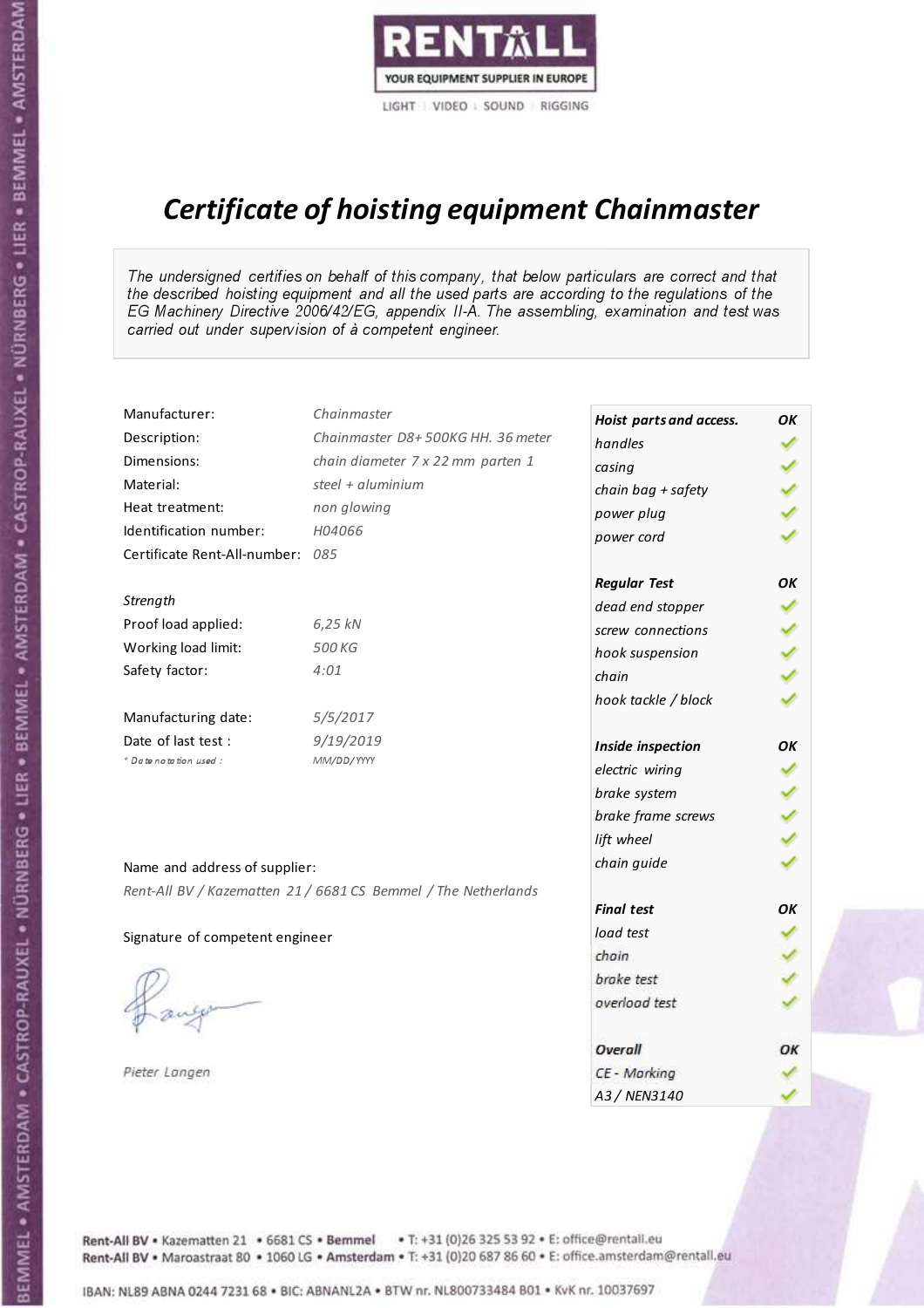

# Certificate of hoisting equipment Chainmaster

The undersigned certifies on behalf of this company, that below particulars are correct and that the described hoisting equipment and all the used parts are according to the regulations of the EG Machinery Directive 2006/42/EG, appendix II-A. The assembling, examination and test was carried out under supervision of à competent engineer.

| Manufacturer:                    | Chainmaster                                                    | Hoist parts and access. | OK  |
|----------------------------------|----------------------------------------------------------------|-------------------------|-----|
| Description:                     | Chainmaster D8+500KG HH. 36 meter                              | handles                 |     |
| Dimensions:                      | chain diameter 7 x 22 mm parten 1                              | casing                  |     |
| Material:                        | steel $+$ aluminium                                            | chain bag + safety      |     |
| Heat treatment:                  | non glowing                                                    | power plug              |     |
| Identification number:           | H04067                                                         | power cord              |     |
| Certificate Rent-All-number: 086 |                                                                |                         |     |
|                                  |                                                                | <b>Regular Test</b>     | ΟK  |
| Strength                         |                                                                | dead end stopper        | ✔   |
| Proof load applied:              | 6,25 kN                                                        | screw connections       |     |
| Working load limit:              | 500 KG                                                         | hook suspension         |     |
| Safety factor:                   | 4:01                                                           | chain                   | くくく |
|                                  |                                                                | hook tackle / block     |     |
| Manufacturing date:              | 5/5/2017                                                       |                         |     |
| Date of last test :              | 2/21/2020                                                      | Inside inspection       | ΟK  |
| + Date notation used :           | MM/DD/YYYY                                                     | electric wiring         | ✔   |
|                                  |                                                                | brake system            |     |
|                                  |                                                                | brake frame screws      | くくく |
|                                  |                                                                | lift wheel              |     |
| Name and address of supplier:    |                                                                | chain guide             |     |
|                                  | Rent-All BV / Kazematten 21 / 6681 CS Bemmel / The Netherlands |                         |     |
|                                  |                                                                | <b>Final test</b>       | OK  |
| Signature of competent engineer  |                                                                | load test               |     |
|                                  |                                                                | chain                   |     |
|                                  |                                                                | brake test              |     |
|                                  |                                                                | overload test           |     |
|                                  |                                                                | Overall                 | ОК  |
| Pieter Langen                    |                                                                | CE - Marking            |     |
|                                  |                                                                | A3 / NEN3140            |     |

Rent-All BV . Kazematten 21 . 6681 CS . Bemmel . T: +31 (0)26 325 53 92 . E: office@rentall.eu Rent-All BV · Maroastraat 80 · 1060 LG · Amsterdam · T: +31 (0)20 687 86 60 · E: office.amsterdam@rentall.eu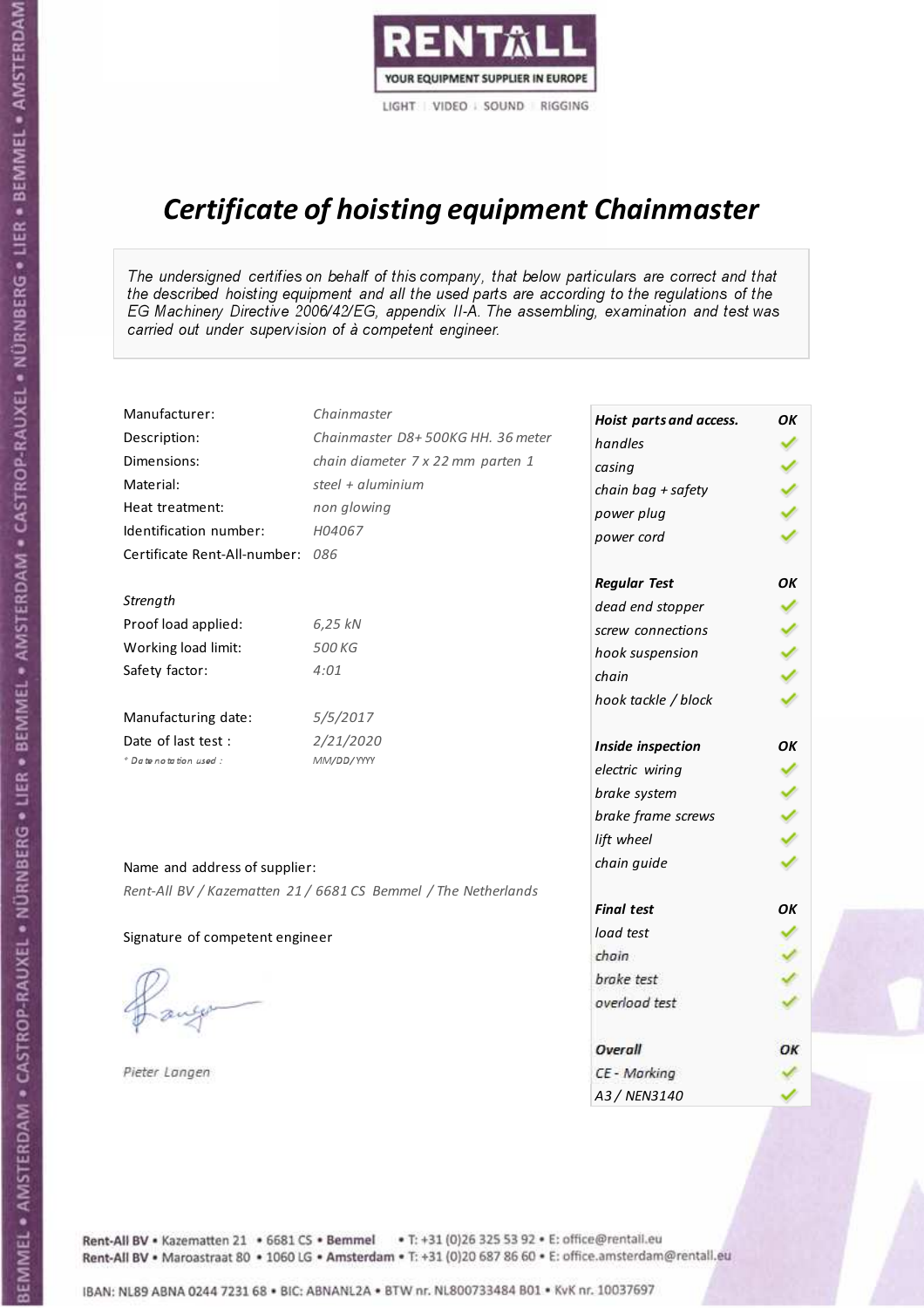

# Certificate of hoisting equipment Chainmaster

The undersigned certifies on behalf of this company, that below particulars are correct and that the described hoisting equipment and all the used parts are according to the regulations of the EG Machinery Directive 2006/42/EG, appendix II-A. The assembling, examination and test was carried out under supervision of à competent engineer.

| Manufacturer:                    | Chainmaster                                                    | Hoist parts and access. | OK  |
|----------------------------------|----------------------------------------------------------------|-------------------------|-----|
| Description:                     | Chainmaster D8+500KG HH. 36 meter                              | handles                 |     |
| Dimensions:                      | chain diameter 7 x 22 mm parten 1                              | casing                  |     |
| Material:                        | steel + $aluminim$                                             | chain bag + safety      |     |
| Heat treatment:                  | non glowing                                                    | power plug              |     |
| Identification number:           | H04068                                                         | power cord              |     |
| Certificate Rent-All-number: 087 |                                                                |                         |     |
|                                  |                                                                | <b>Regular Test</b>     | OK  |
| Strength                         |                                                                | dead end stopper        | ✔   |
| Proof load applied:              | 6,25 kN                                                        | screw connections       |     |
| Working load limit:              | 500 KG                                                         | hook suspension         |     |
| Safety factor:                   | 4:01                                                           | chain                   | くくく |
|                                  |                                                                | hook tackle / block     |     |
| Manufacturing date:              | 5/5/2017                                                       |                         |     |
| Date of last test :              | 1/30/2020                                                      | Inside inspection       | ОΚ  |
| + Date notation used:            | MM/DD/YYYY                                                     | electric wiring         | ✓   |
|                                  |                                                                | brake system            | ✔   |
|                                  |                                                                | brake frame screws      |     |
|                                  |                                                                | lift wheel              |     |
| Name and address of supplier:    |                                                                | chain guide             |     |
|                                  | Rent-All BV / Kazematten 21 / 6681 CS Bemmel / The Netherlands |                         |     |
|                                  |                                                                | <b>Final test</b>       | OK  |
| Signature of competent engineer  |                                                                | load test               |     |
|                                  |                                                                | chain                   |     |
|                                  |                                                                | brake test              |     |
|                                  |                                                                | overload test           |     |
|                                  |                                                                | Overall                 | ОК  |
| Pieter Langen                    |                                                                | CE - Marking            |     |
|                                  |                                                                | A3 / NEN3140            |     |

Rent-All BV . Kazematten 21 . 6681 CS . Bemmel . T: +31 (0)26 325 53 92 . E: office@rentall.eu Rent-All BV · Maroastraat 80 · 1060 LG · Amsterdam · T: +31 (0)20 687 86 60 · E: office.amsterdam@rentall.eu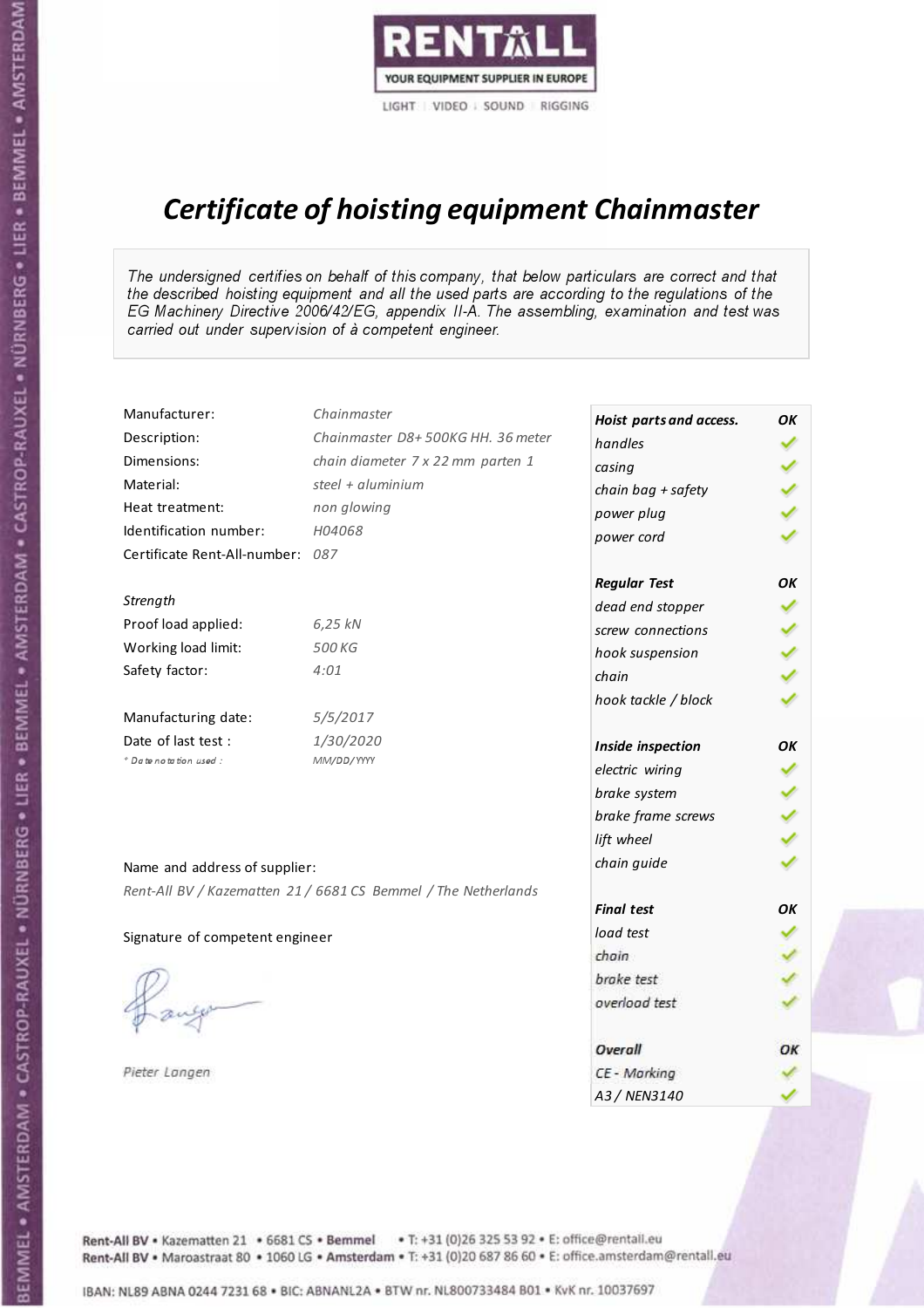

# Certificate of hoisting equipment Chainmaster

The undersigned certifies on behalf of this company, that below particulars are correct and that the described hoisting equipment and all the used parts are according to the regulations of the EG Machinery Directive 2006/42/EG, appendix II-A. The assembling, examination and test was carried out under supervision of à competent engineer.

| Manufacturer:                    | Chainmaster                                                    | Hoist parts and access. | OK  |
|----------------------------------|----------------------------------------------------------------|-------------------------|-----|
| Description:                     | Chainmaster D8+500KG HH. 36 meter                              | handles                 |     |
| Dimensions:                      | chain diameter 7 x 22 mm parten 1                              | casing                  |     |
| Material:                        | steel $+$ aluminium                                            | chain bag + safety      |     |
| Heat treatment:                  | non glowing                                                    | power plug              |     |
| Identification number:           | H04069                                                         | power cord              |     |
| Certificate Rent-All-number: 088 |                                                                |                         |     |
|                                  |                                                                | <b>Regular Test</b>     | ОΚ  |
| Strength                         |                                                                | dead end stopper        | ✔   |
| Proof load applied:              | 6,25 kN                                                        | screw connections       |     |
| Working load limit:              | 500 KG                                                         | hook suspension         |     |
| Safety factor:                   | 4:01                                                           | chain                   | くくく |
|                                  |                                                                | hook tackle / block     |     |
| Manufacturing date:              | 5/5/2017                                                       |                         |     |
| Date of last test :              | 2/21/2020                                                      | Inside inspection       | ОΚ  |
| * Date notation used :           | MM/DD/YYYY                                                     | electric wiring         |     |
|                                  |                                                                | brake system            | ✔   |
|                                  |                                                                | brake frame screws      |     |
|                                  |                                                                | lift wheel              |     |
| Name and address of supplier:    |                                                                | chain guide             |     |
|                                  | Rent-All BV / Kazematten 21 / 6681 CS Bemmel / The Netherlands |                         |     |
|                                  |                                                                | <b>Final test</b>       | OK  |
| Signature of competent engineer  |                                                                | load test               |     |
|                                  |                                                                | chain                   |     |
|                                  |                                                                | brake test              |     |
|                                  |                                                                | overload test           |     |
|                                  |                                                                | Overall                 | ОК  |
| Pieter Langen                    |                                                                | CE - Marking            |     |
|                                  |                                                                | A3 / NEN3140            |     |

Rent-All BV . Kazematten 21 . 6681 CS . Bemmel . T: +31 (0)26 325 53 92 . E: office@rentall.eu Rent-All BV · Maroastraat 80 · 1060 LG · Amsterdam · T: +31 (0)20 687 86 60 · E: office.amsterdam@rentall.eu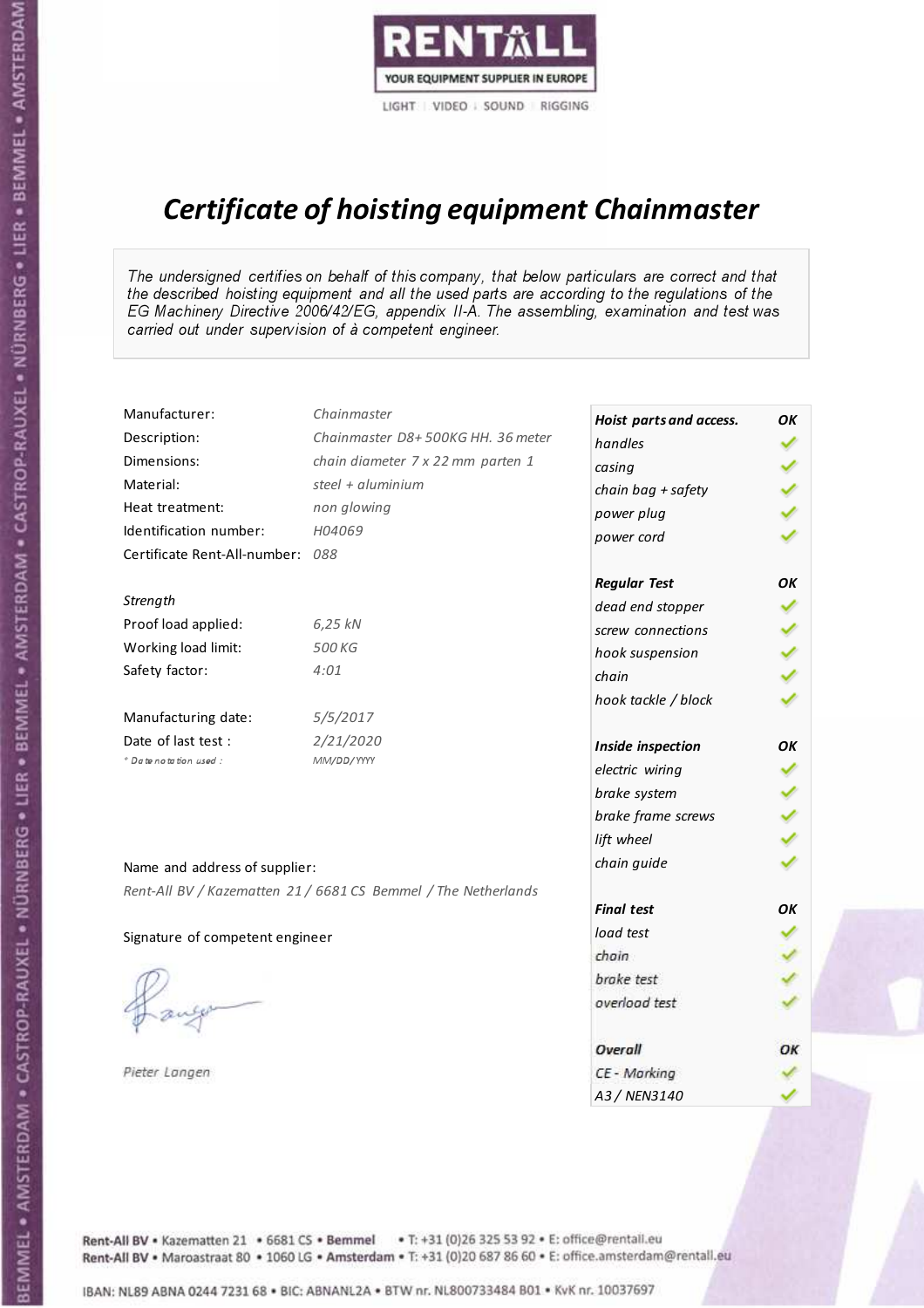

# Certificate of hoisting equipment Chainmaster

The undersigned certifies on behalf of this company, that below particulars are correct and that the described hoisting equipment and all the used parts are according to the regulations of the EG Machinery Directive 2006/42/EG, appendix II-A. The assembling, examination and test was carried out under supervision of à competent engineer.

| Manufacturer:                    | Chainmaster                                                    | Hoist parts and access. | OK  |
|----------------------------------|----------------------------------------------------------------|-------------------------|-----|
| Description:                     | Chainmaster D8+500KG HH. 36 meter                              | handles                 |     |
| Dimensions:                      | chain diameter 7 x 22 mm parten 1                              | casing                  |     |
| Material:                        | steel $+$ aluminium                                            | chain bag + safety      |     |
| Heat treatment:                  | non glowing                                                    | power plug              |     |
| Identification number:           | H04070                                                         | power cord              |     |
| Certificate Rent-All-number: 089 |                                                                |                         |     |
|                                  |                                                                | <b>Regular Test</b>     | ОΚ  |
| Strength                         |                                                                | dead end stopper        |     |
| Proof load applied:              | 6,25 kN                                                        | screw connections       |     |
| Working load limit:              | 500 KG                                                         | hook suspension         |     |
| Safety factor:                   | 4:01                                                           | chain                   | くくく |
|                                  |                                                                | hook tackle / block     |     |
| Manufacturing date:              | 5/5/2017                                                       |                         |     |
| Date of last test :              | 2/26/2019                                                      | Inside inspection       | ОΚ  |
| + Date notation used :           | MM/DD/YYYY                                                     | electric wiring         | ✓   |
|                                  |                                                                | brake system            |     |
|                                  |                                                                | brake frame screws      |     |
|                                  |                                                                | lift wheel              |     |
| Name and address of supplier:    |                                                                | chain guide             |     |
|                                  | Rent-All BV / Kazematten 21 / 6681 CS Bemmel / The Netherlands |                         |     |
|                                  |                                                                | <b>Final test</b>       | OK  |
| Signature of competent engineer  |                                                                | load test               |     |
|                                  |                                                                | chain                   |     |
|                                  |                                                                | brake test              |     |
|                                  |                                                                | overload test           |     |
|                                  |                                                                | Overall                 | ОК  |
| Pieter Langen                    |                                                                | CE - Marking            |     |
|                                  |                                                                | A3 / NEN3140            |     |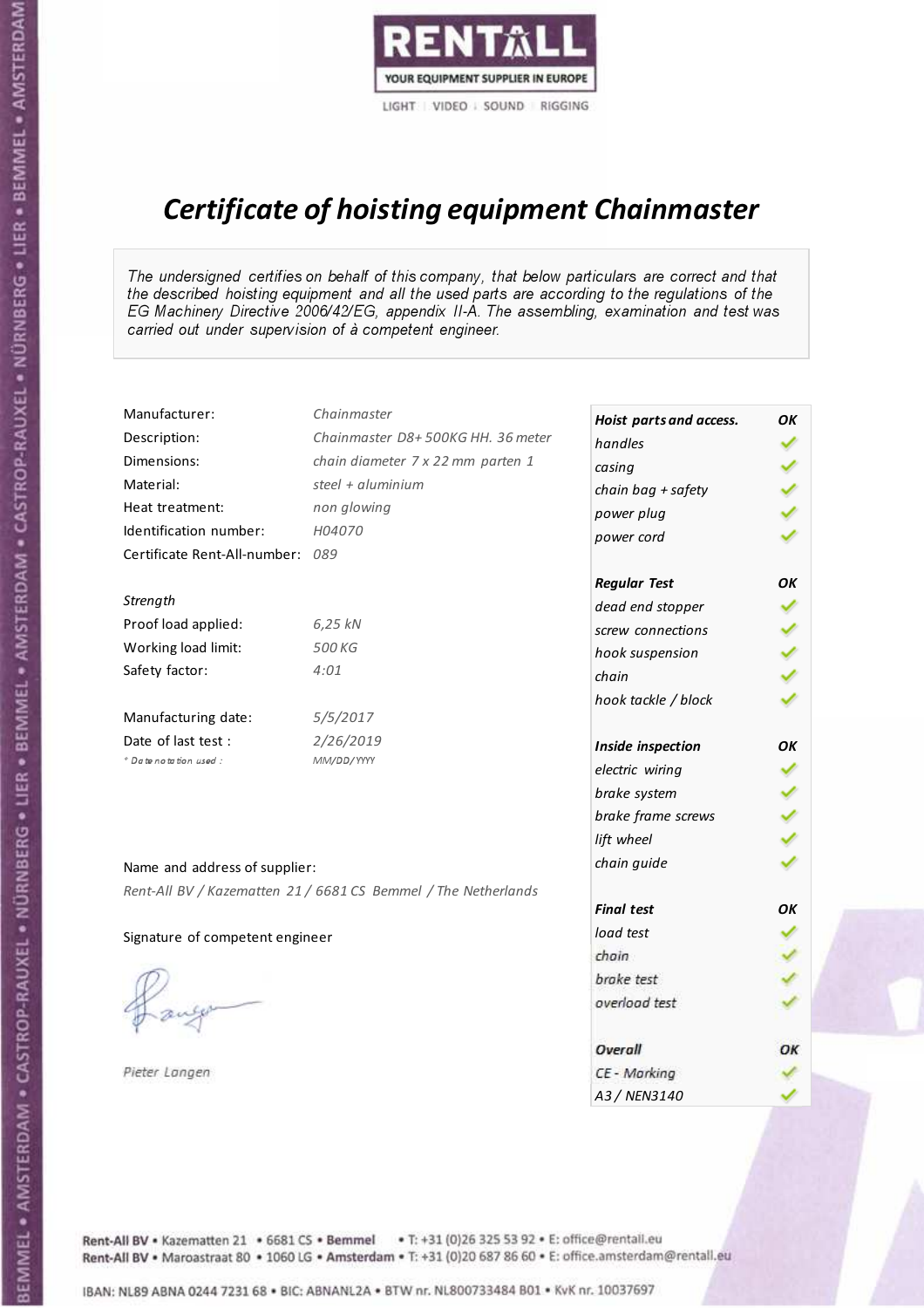

# Certificate of hoisting equipment Chainmaster

The undersigned certifies on behalf of this company, that below particulars are correct and that the described hoisting equipment and all the used parts are according to the regulations of the EG Machinery Directive 2006/42/EG, appendix II-A. The assembling, examination and test was carried out under supervision of à competent engineer.

| Manufacturer:                    | Chainmaster                                                    | Hoist parts and access. | OK  |
|----------------------------------|----------------------------------------------------------------|-------------------------|-----|
| Description:                     | Chainmaster D8+500KG HH. 36 meter                              | handles                 |     |
| Dimensions:                      | chain diameter 7 x 22 mm parten 1                              | casing                  |     |
| Material:                        | steel $+$ aluminium                                            | chain bag + safety      |     |
| Heat treatment:                  | non glowing                                                    | power plug              |     |
| Identification number:           | H04071                                                         | power cord              |     |
| Certificate Rent-All-number: 090 |                                                                |                         |     |
|                                  |                                                                | <b>Regular Test</b>     | OK  |
| Strength                         |                                                                | dead end stopper        | ✔   |
| Proof load applied:              | 6,25 kN                                                        | screw connections       |     |
| Working load limit:              | 500 KG                                                         | hook suspension         |     |
| Safety factor:                   | 4:01                                                           | chain                   | くくく |
|                                  |                                                                | hook tackle / block     |     |
| Manufacturing date:              | 5/5/2017                                                       |                         |     |
| Date of last test :              | 1/24/2020                                                      | Inside inspection       | OK  |
| * Date notation used :           | MM/DD/YYYY                                                     | electric wiring         |     |
|                                  |                                                                | brake system            | ✔   |
|                                  |                                                                | brake frame screws      |     |
|                                  |                                                                | lift wheel              |     |
| Name and address of supplier:    |                                                                | chain guide             |     |
|                                  | Rent-All BV / Kazematten 21 / 6681 CS Bemmel / The Netherlands |                         |     |
|                                  |                                                                | <b>Final test</b>       | OK  |
| Signature of competent engineer  |                                                                | load test               |     |
|                                  |                                                                | chain                   |     |
|                                  |                                                                | brake test              |     |
|                                  |                                                                | overload test           |     |
|                                  |                                                                | Overall                 | OK  |
| Pieter Langen                    |                                                                | CE - Marking            |     |
|                                  |                                                                | A3 / NEN3140            |     |

Rent-All BV . Kazematten 21 . 6681 CS . Bemmel . T: +31 (0)26 325 53 92 . E: office@rentall.eu Rent-All BV · Maroastraat 80 · 1060 LG · Amsterdam · T: +31 (0)20 687 86 60 · E: office.amsterdam@rentall.eu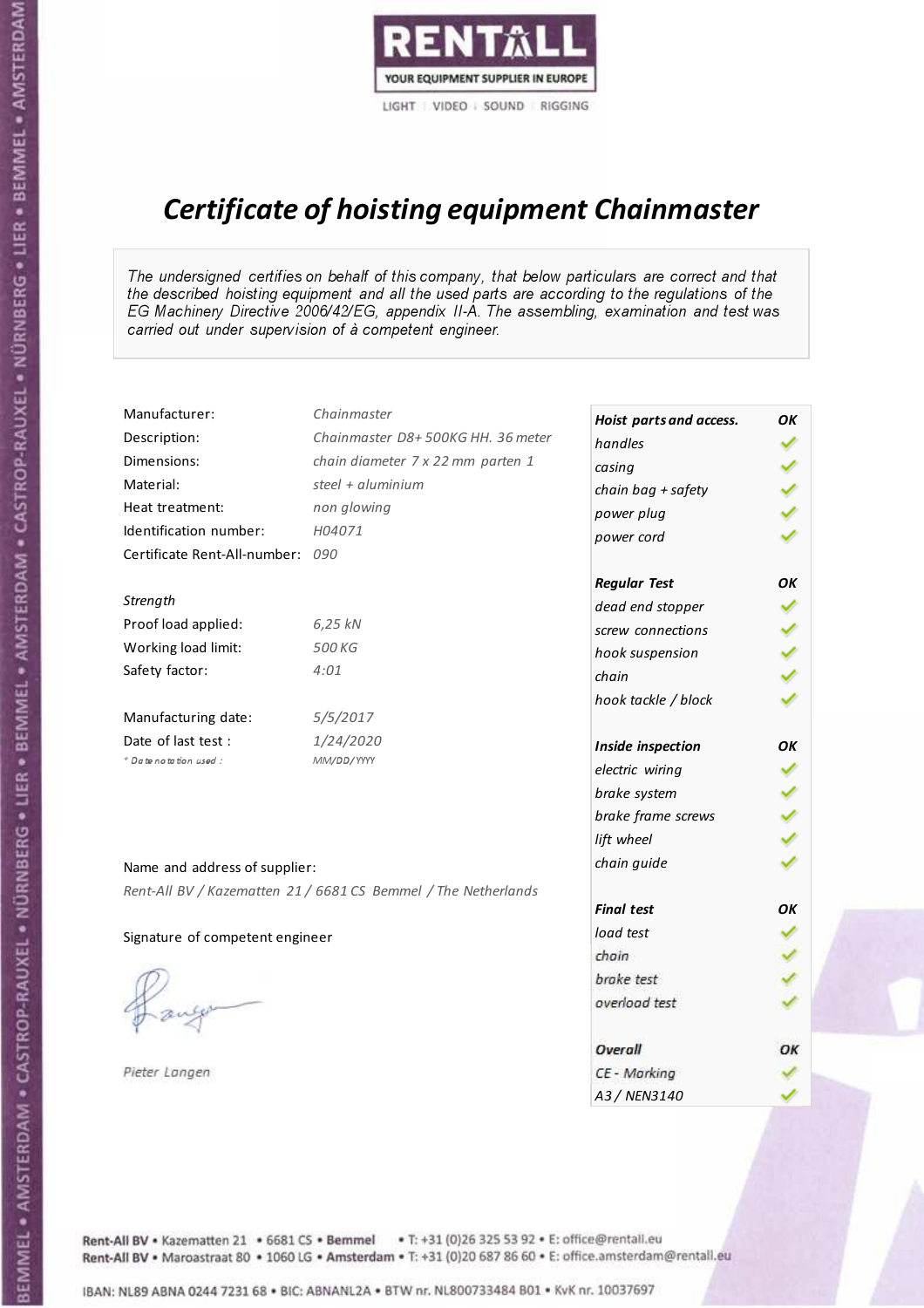

# Certificate of hoisting equipment Chainmaster

The undersigned certifies on behalf of this company, that below particulars are correct and that the described hoisting equipment and all the used parts are according to the regulations of the EG Machinery Directive 2006/42/EG, appendix II-A. The assembling, examination and test was carried out under supervision of à competent engineer.

| Manufacturer:                    | Chainmaster                                                    | Hoist parts and access. | OK  |
|----------------------------------|----------------------------------------------------------------|-------------------------|-----|
| Description:                     | Chainmaster D8+500KG HH. 36 meter                              | handles                 |     |
| Dimensions:                      | chain diameter 7 x 22 mm parten 1                              | casing                  |     |
| Material:                        | steel $+$ aluminium                                            | chain bag + safety      |     |
| Heat treatment:                  | non glowing                                                    | power plug              |     |
| Identification number:           | H04072                                                         | power cord              |     |
| Certificate Rent-All-number: 091 |                                                                |                         |     |
|                                  |                                                                | <b>Regular Test</b>     | ОΚ  |
| Strength                         |                                                                | dead end stopper        |     |
| Proof load applied:              | 6,25 kN                                                        | screw connections       |     |
| Working load limit:              | 500 KG                                                         | hook suspension         |     |
| Safety factor:                   | 4:01                                                           | chain                   | くくく |
|                                  |                                                                | hook tackle / block     |     |
| Manufacturing date:              | 5/5/2017                                                       |                         |     |
| Date of last test :              | 1/15/2020                                                      | Inside inspection       | ОΚ  |
| * Date notation used :           | MM/DD/YYYY                                                     | electric wiring         | ✔   |
|                                  |                                                                | brake system            |     |
|                                  |                                                                | brake frame screws      |     |
|                                  |                                                                | lift wheel              |     |
| Name and address of supplier:    |                                                                | chain guide             |     |
|                                  | Rent-All BV / Kazematten 21 / 6681 CS Bemmel / The Netherlands |                         |     |
|                                  |                                                                | <b>Final test</b>       | OK  |
| Signature of competent engineer  |                                                                | load test               |     |
|                                  |                                                                | chain                   |     |
|                                  |                                                                | brake test              |     |
|                                  |                                                                | overload test           |     |
|                                  |                                                                | Overall                 | ОК  |
| Pieter Langen                    |                                                                | CE - Marking            |     |
|                                  |                                                                | A3 / NEN3140            |     |

Rent-All BV . Kazematten 21 . 6681 CS . Bemmel . T: +31 (0)26 325 53 92 . E: office@rentall.eu Rent-All BV · Maroastraat 80 · 1060 LG · Amsterdam · T: +31 (0)20 687 86 60 · E: office.amsterdam@rentall.eu

IBAN: NL89 ABNA 0244 7231 68 . BIC: ABNANL2A . BTW nr. NL800733484 B01 . KyK nr. 10037697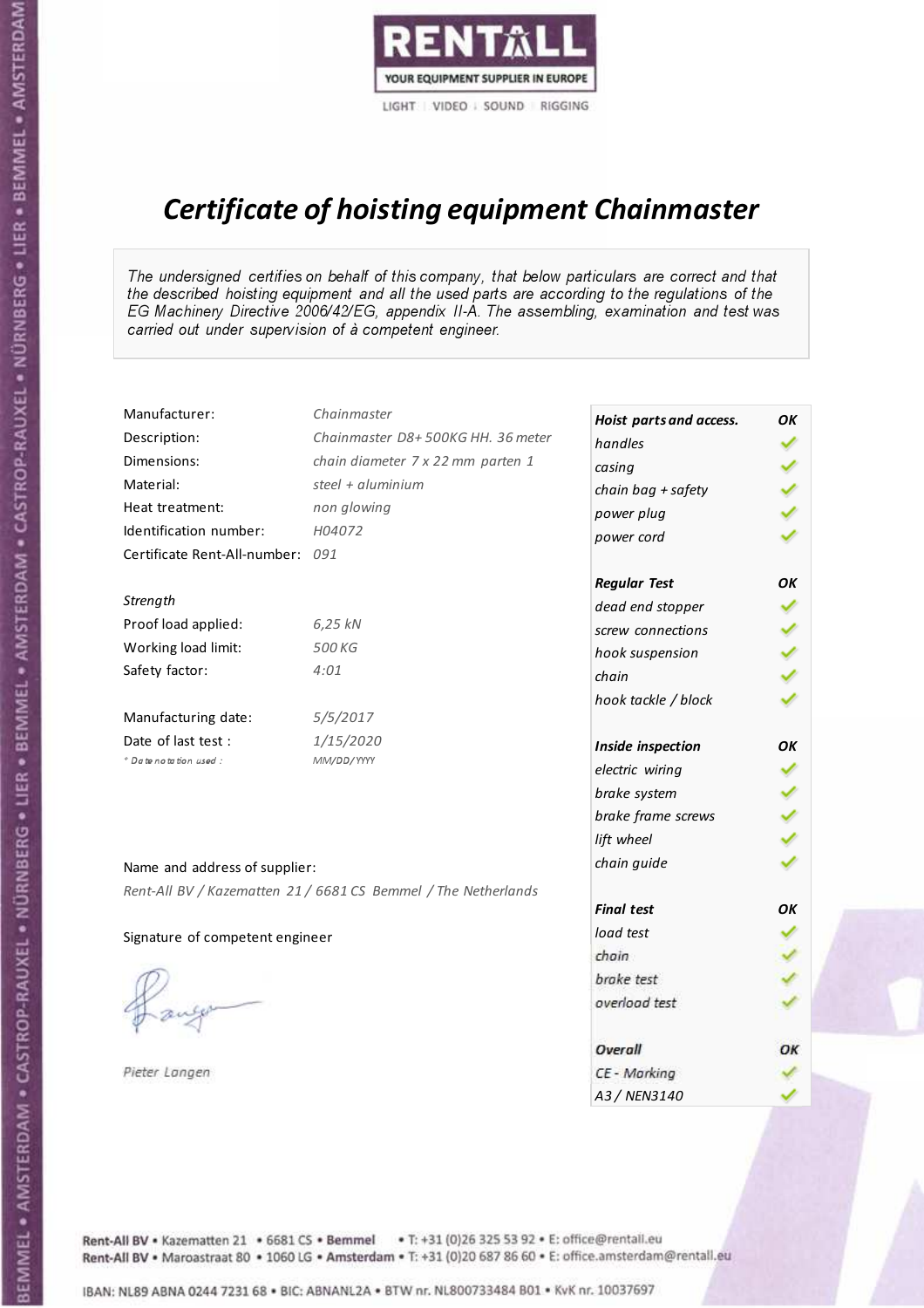

# Certificate of hoisting equipment Chainmaster

The undersigned certifies on behalf of this company, that below particulars are correct and that the described hoisting equipment and all the used parts are according to the regulations of the EG Machinery Directive 2006/42/EG, appendix II-A. The assembling, examination and test was carried out under supervision of à competent engineer.

| Manufacturer:                    | Chainmaster                                                    | Hoist parts and access. | OK  |
|----------------------------------|----------------------------------------------------------------|-------------------------|-----|
| Description:                     | Chainmaster D8+500KG HH. 36 meter                              | handles                 |     |
| Dimensions:                      | chain diameter 7 x 22 mm parten 1                              | casing                  |     |
| Material:                        | steel + $aluminim$                                             | chain bag + safety      |     |
| Heat treatment:                  | non glowing                                                    | power plug              |     |
| Identification number:           | H04073                                                         | power cord              |     |
| Certificate Rent-All-number: 092 |                                                                |                         |     |
|                                  |                                                                | <b>Regular Test</b>     | OK  |
| Strength                         |                                                                | dead end stopper        | ✔   |
| Proof load applied:              | 6,25 kN                                                        | screw connections       |     |
| Working load limit:              | 500 KG                                                         | hook suspension         |     |
| Safety factor:                   | 4:01                                                           | chain                   | くくく |
|                                  |                                                                | hook tackle / block     |     |
| Manufacturing date:              | 5/5/2017                                                       |                         |     |
| Date of last test :              | 1/30/2020                                                      | Inside inspection       | ОΚ  |
| + Date notation used:            | MM/DD/YYYY                                                     | electric wiring         | ✓   |
|                                  |                                                                | brake system            | ✔   |
|                                  |                                                                | brake frame screws      |     |
|                                  |                                                                | lift wheel              |     |
| Name and address of supplier:    |                                                                | chain guide             |     |
|                                  | Rent-All BV / Kazematten 21 / 6681 CS Bemmel / The Netherlands |                         |     |
|                                  |                                                                | <b>Final test</b>       | OK  |
| Signature of competent engineer  |                                                                | load test               |     |
|                                  |                                                                | chain                   |     |
|                                  |                                                                | brake test              |     |
|                                  |                                                                | overload test           |     |
|                                  |                                                                | Overall                 | ОК  |
| Pieter Langen                    |                                                                | CE - Marking            |     |
|                                  |                                                                | A3 / NEN3140            |     |

Rent-All BV . Kazematten 21 . 6681 CS . Bemmel . T: +31 (0)26 325 53 92 . E: office@rentall.eu Rent-All BV · Maroastraat 80 · 1060 LG · Amsterdam · T: +31 (0)20 687 86 60 · E: office.amsterdam@rentall.eu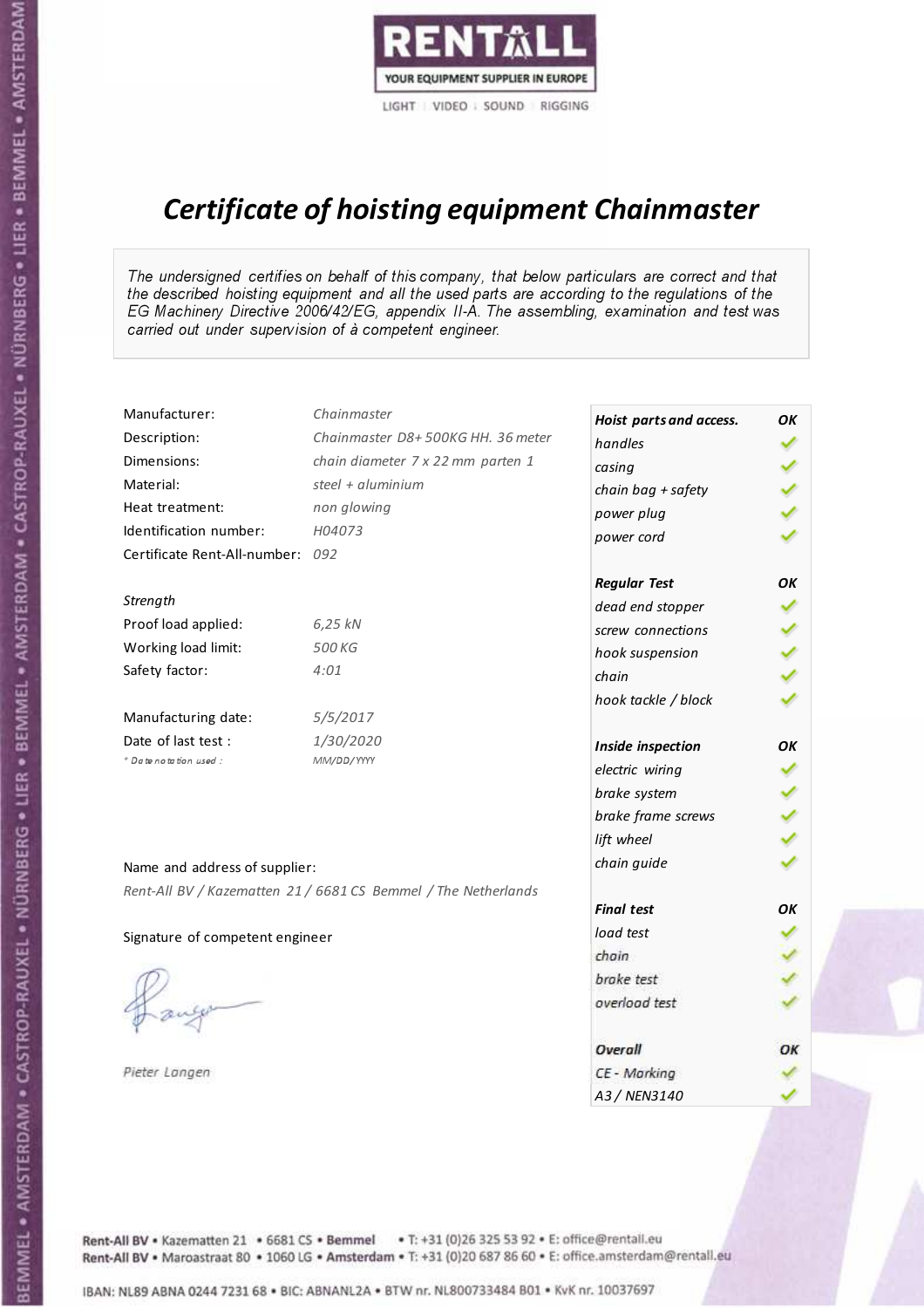

# Certificate of hoisting equipment Chainmaster

The undersigned certifies on behalf of this company, that below particulars are correct and that the described hoisting equipment and all the used parts are according to the regulations of the EG Machinery Directive 2006/42/EG, appendix II-A. The assembling, examination and test was carried out under supervision of à competent engineer.

| Manufacturer:                    | Chainmaster                                                    | Hoist parts and access. | OK  |
|----------------------------------|----------------------------------------------------------------|-------------------------|-----|
| Description:                     | Chainmaster D8+500KG HH. 36 meter                              | handles                 |     |
| Dimensions:                      | chain diameter 7 x 22 mm parten 1                              | casing                  |     |
| Material:                        | steel $+$ aluminium                                            | chain bag + safety      |     |
| Heat treatment:                  | non glowing                                                    | power plug              |     |
| Identification number:           | H04074                                                         | power cord              |     |
| Certificate Rent-All-number: 093 |                                                                |                         |     |
|                                  |                                                                | <b>Regular Test</b>     | ΟK  |
| Strength                         |                                                                | dead end stopper        | ✔   |
| Proof load applied:              | 6,25 kN                                                        | screw connections       |     |
| Working load limit:              | 500 KG                                                         | hook suspension         |     |
| Safety factor:                   | 4:01                                                           | chain                   | くくく |
|                                  |                                                                | hook tackle / block     |     |
| Manufacturing date:              | 5/5/2017                                                       |                         |     |
| Date of last test :              | 2/26/2019                                                      | Inside inspection       | ΟK  |
| + Date notation used :           | MM/DD/YYYY                                                     | electric wiring         | ✓   |
|                                  |                                                                | brake system            |     |
|                                  |                                                                | brake frame screws      |     |
|                                  |                                                                | lift wheel              | くくく |
| Name and address of supplier:    |                                                                | chain guide             |     |
|                                  | Rent-All BV / Kazematten 21 / 6681 CS Bemmel / The Netherlands |                         |     |
|                                  |                                                                | <b>Final test</b>       | OK  |
| Signature of competent engineer  |                                                                | load test               |     |
|                                  |                                                                | chain                   |     |
|                                  |                                                                | brake test              |     |
|                                  |                                                                | overload test           |     |
|                                  |                                                                | Overall                 | ОК  |
| Pieter Langen                    |                                                                | CE - Marking            |     |
|                                  |                                                                | A3 / NEN3140            |     |